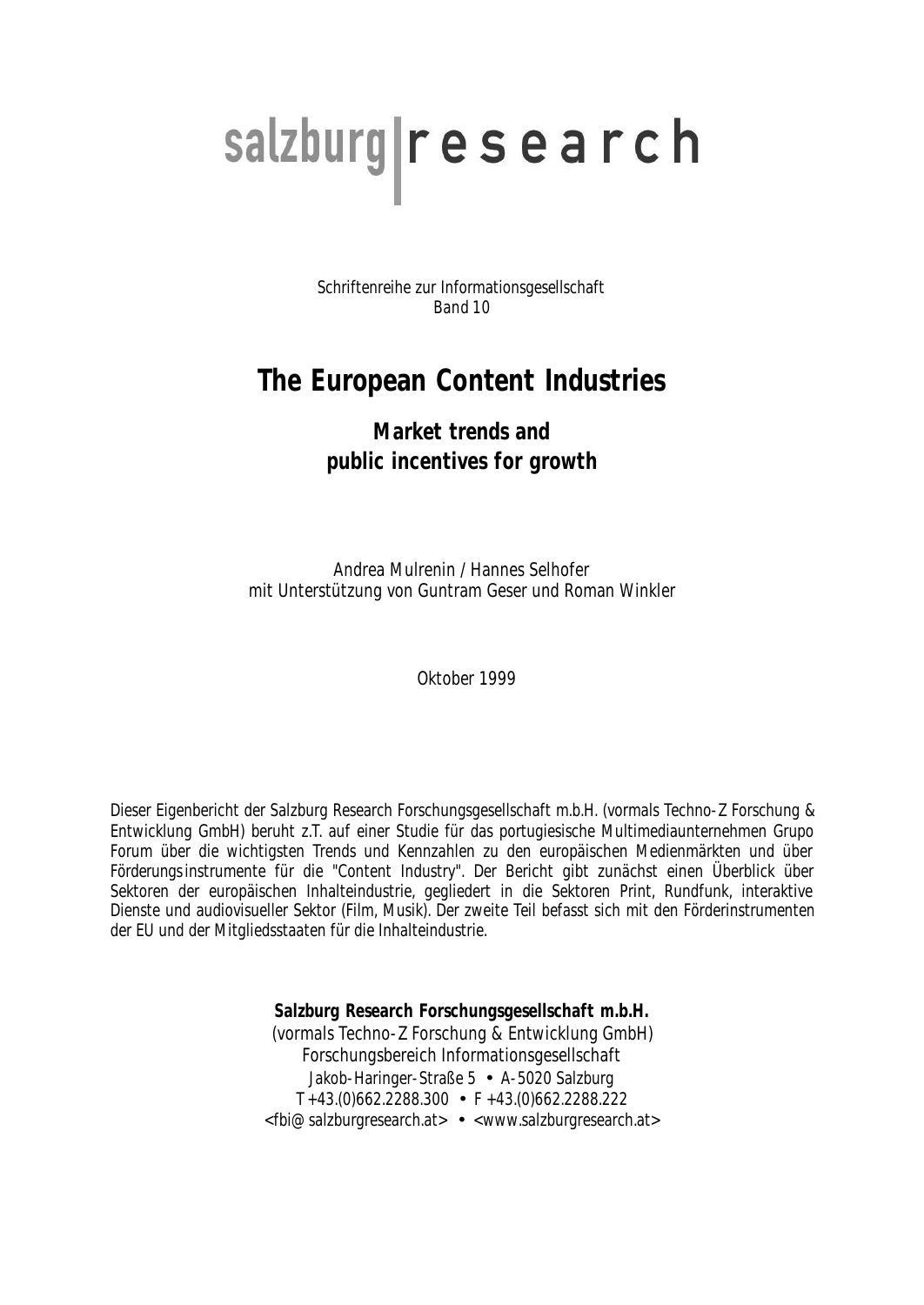# Table of Contents

| 1              |       |                                                                               |  |
|----------------|-------|-------------------------------------------------------------------------------|--|
| $\overline{2}$ |       |                                                                               |  |
|                | 2.1   |                                                                               |  |
|                | 22    |                                                                               |  |
|                | 2.3   |                                                                               |  |
|                |       |                                                                               |  |
| 3              |       |                                                                               |  |
|                |       |                                                                               |  |
|                | 3.1.1 | European initiatives to strengthen the interactive digital media industries40 |  |
|                | 3.1.2 |                                                                               |  |
|                |       |                                                                               |  |
|                | 3.2.1 |                                                                               |  |
|                | 3.2.2 |                                                                               |  |
|                | 3.2.3 |                                                                               |  |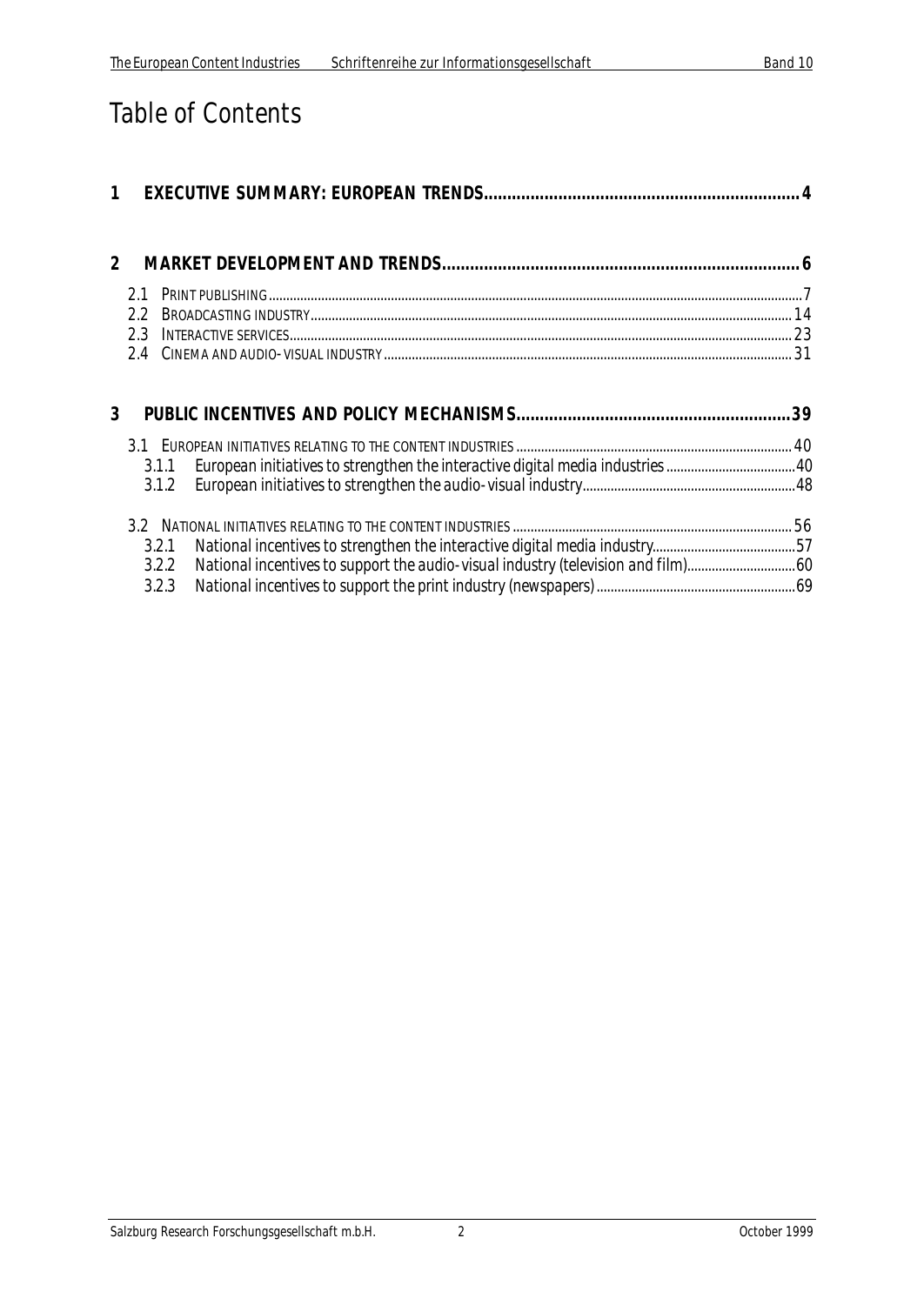# Preface

This report deals with developments in the European content industries. Firstly, it describes the four main markets within this industrial conglomerate and analyses emerging trends in these markets. Secondly, the report provides an overview of public incentive mechanisms which have been established in member states to foster a development which is beneficial to society.

Although the term "content industry" is widely used, it is increasingly difficult to define exactly the markets that make up this industry. The convergence of the telecommunications, audio-visual and computing industries is blurring the lines between formerly separated industries. "Content" can no longer be separated from communication services. Digital services include elements of traditional "content" (texts, images, video, sound) and combine it with interactive features. This changes the nature of information and communication services.

On the other hand, in some cases the "digital revolution" of the media sectors has been proclaimed too early, it seems, and now turns out to be a rather evolutionary change. Interactive television may serve as an example. The still very limited success of newspapers to successfully exploit online media is another example where some forecasts which have been too optimistic need to be revised.

Fur the purpose or this report, the authors have chosen a rather conservative approach of segmenting the "content industries" according to traditional media industries, i.e. the print industry, the audio-visual industry, the online and multimedia industry and the film industry. After describing the trends in each of these markets, a separate chapter provides a synthesis which presents an overall scenario.

The geographic scope of the study has been defined as Europe. Due to the short time and the limited budget available for this study, the report cannot provide an in-depth analysis of the industry on country level. However, the authors have tried to indicate basic differences between European "media landscapes" such as, for example, the Nordic countries or the Mediterranean countries. It is essential to make such a differentiation in order to understand the big picture, and in order to understand some fundamental differences of the European content industries to the counterparts in the USA and Japan, where cultural and lingual differences are less important or not even existent.

The second part of the report addresses public incentives to support the content industries, both on membership level and on European level. The chapter suggests a matrix that can be used to classify different approaches and objectives of various actions taken by the EC or by individual member states. Some of these incentives have been selected as representative examples and are described in more detail.

On the whole, the report provides a bird's-eye view picture of the content industries in Europe and its main emerging trends. Policy makers and industry representatives can use it as a quick reference guide, providing an overview before searching for more detailed information on some issues scratched in this paper.

Hannes Selhofer *Techno-Z Forschung & Entwicklung GmbH InfoSocietyResearch* October 15th, 1999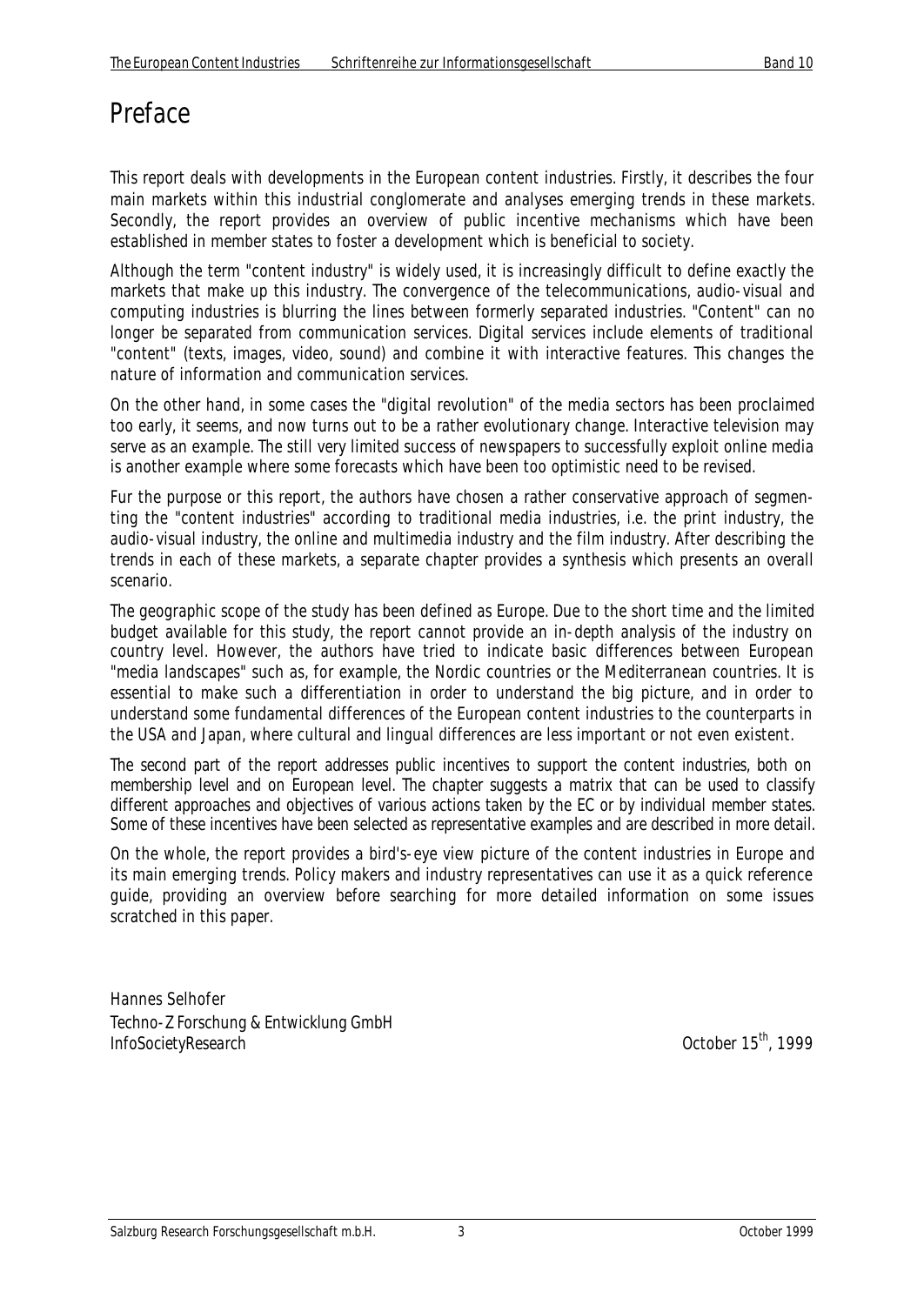# **1 Executive Summary: European trends**

#### **1. Redefining "media": Fragmentation vs. integration in an increasingly digital environment**

Communication experts argue that we live in a "post-media age". The average citizen spends more time than ever consuming media services, and yet the fragmentation of the media has reached a point where the term "mass media" seems no longer appropriate. Digital technology gives rise to personalised media instead.

On the other hand, the digitisation of the media production and distribution processes can be viewed as an integration process rather than a fragmentation process. Traditionally, specific types of content were delivered in specific outlets, clearly separated from each other. The term "daily newspaper" included three semantic components: a physical product, a specific information service and the company that produced the service and the product.

In the digital environment, the same content (e.g. "daily information") can be delivered in different outlets – e.g. in a newspaper or online. This is the integration of different "media", with consumers having the choice which delivery channel and platform they prefer in a given situation.

#### **2. Fragmentation of markets differs according to content: national information markets, but international entertainment markets**

It has often been stated that European media markets are fragmented by lingual and cultural barriers. However, whilst this holds true for periodic and information oriented services, it does less so for entertainment oriented services. Cinema film production, for instance, works in a national as well as in an international dimension. Video games tend to have international target markets, too.

The divide between (mainly) national information markets and (increasingly) international entertainment markets will remain valid in the digital age. Different types of content are working on different cultural levels. Europeans from different countries will continue to see the same movies in the cinema / on TV without an erosion of cultural differences

#### **3. Two basic modes of audience behaviour towards content: (Inter)active usage vs. passive consumption decides about formats.**

Even in a digital environment, not all types of services will be "interactive". TV will, to a large extent, remain a service for relaxation and passive consumption. The TV box will merge with computers in a technical sense, e.g. it can be used for Internet access – but it is unlikely that traditional television content will face significant competition from interactive services in the near future.

#### **4. The big players from the analogue content industry are in the drivers' seat to run the digital show as well, even as new players come along. It is not possible to create an attractive content offering from a zero base.**

Regarding content creation and packaging, established media companies are in an advantaged position compared to newcomers, both in the online and offline markets. It is a myth that economies of scale are no longer valid in the web-based digital economy. Newcomers starting from zero will have a difficult time to compete with established content brands, especially since the majority of online services is not profitable for operators yet if isolated from their core business. Digital ventures, in their early stages, will in most cases need to be backed by traditional publishing activities, or be extensions of them.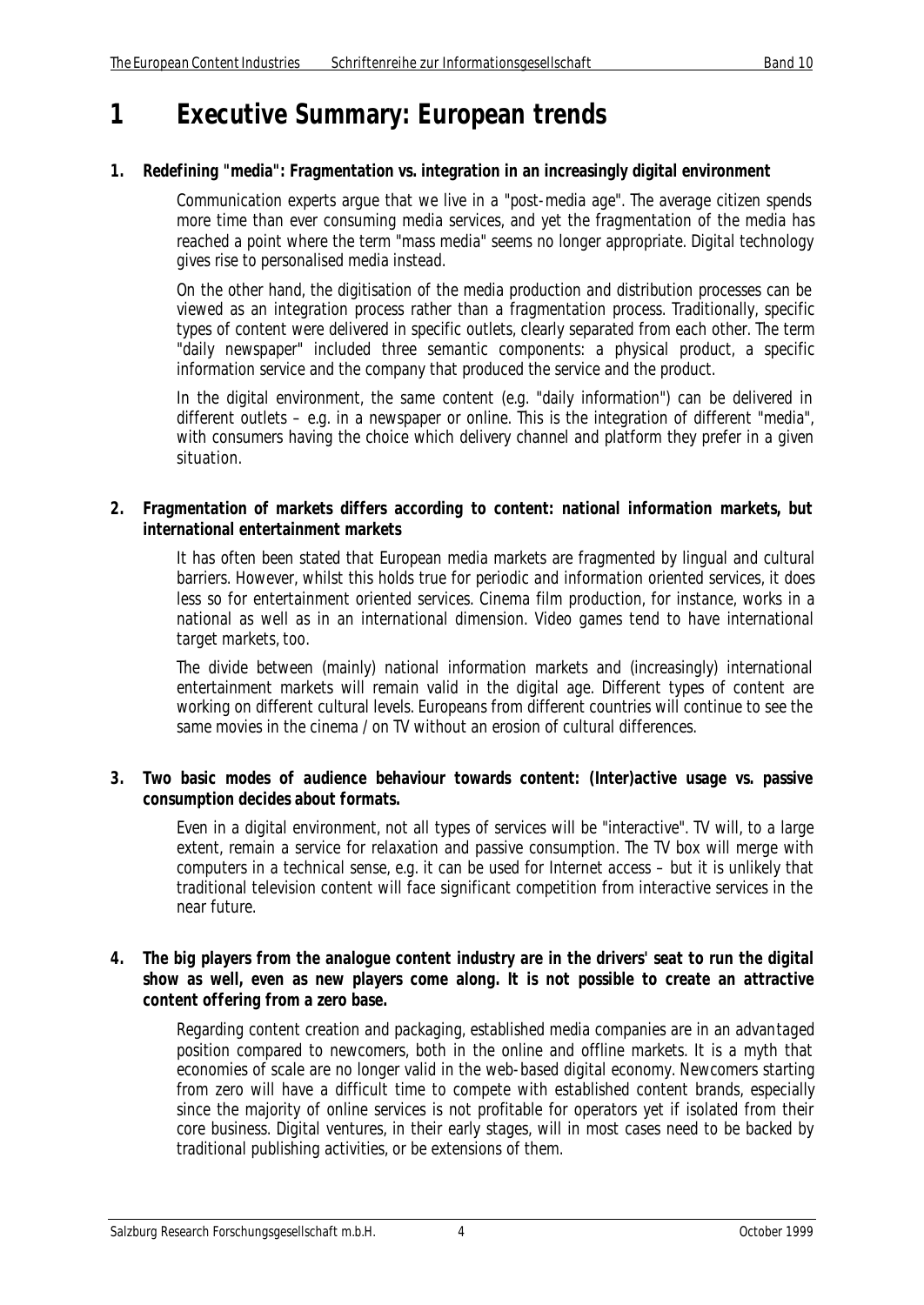#### **5. Public incentives and national support mechanisms for the content industry are a tightrope walk between violation of current EU regulations and national desires to preserve ones cultural and linguistic identity.**

Public incentives on the national level are an oddity – at least if considered on the background of current EU-regulations which prohibit any incentives granted by national governments which may favour individual market players or distort competition.

As such, public incentives are incompatible with Article 87 (ex Article 92) Paragraph 1 of the Treaty on establishing the European Community. Paragraphs 2 and 3 list exemptions and possible exceptions to this general rule. Accordingly, state governments are entitled to support culture under certain conditions, given that existing trade and competition regulations are not violated to a degree that interfere with the common good of the Community.

#### **6. The European Union completely revised its perspective on assistance programmes in ICT research and development. The focus changed from a technology-driven towards a contentdriven approach. European content providers can benefit from this development, and can seek financial support in a variety of community programmes.**

This development was based on a change in perception. In the first phase, the "European information economy" and the objective to strengthen the related infrastructure industries was at the centre of attention. In the new approach of European information policy, the Information Society is the focal point. New policies focus on the social dimension and reflect the need to expand knowledge and achieve greater clarity about how the Information Society is going to be shaped in the future.

#### **7. In all European countries, motives for public incentives are two-dimensional: besides an economic motive, there is always a strong cultural motive. A particular state might lean more towards the one or the other, yet both motives are always present.**

Public funding policies attempt to find a balance between economic objectives and the cultural ambitions inherent in selective support. In most countries, these two factors coincide regularly. Since selective funding is often used to "correct" supposed ill-functioning of the market by supporting new creative talent as well as artistic experiment in film production, the cultural aspect is predominant.

- **8. National models of public incentives may vary considerable. While some countries take a rather non-interventionist approach and hardly support their content industry directly, other countries proactively provide financial aid to companies and projects.**
- **9. EU countries have established rather sophisticated support mechanisms for traditional content industries (print and audio-visual), yet they rarely provide direct help to the interactive digital media industry, since national governments have adopted the European Commission's view that ICT market development will be carried by the private industries. In this context, content providers are not directly supported but can apply for grants within national technology funding schemes.**
- **10. The audio-visual industry and the press can rely on the most sophisticated direct funding mechanisms.**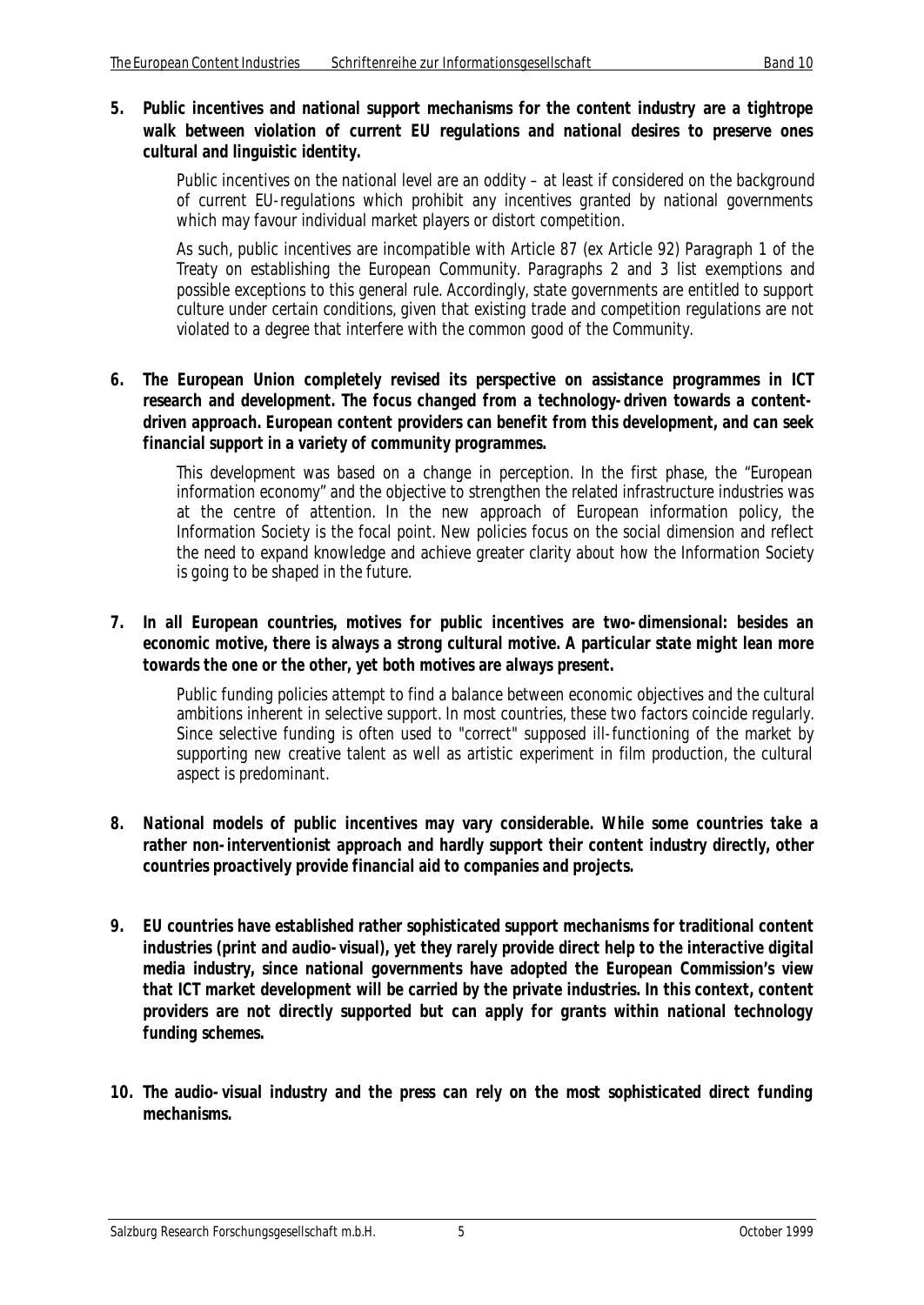# **2 Market development and trends**

**Digitisation & convergence . . .** Digitisation is the major trend common to all media markets, redefining and transforming both the creation of content and its delivery. In the near future, all contents will be produced and copied in digital format. Increasingly, delivery is processed along digital channels as well, with the exception of print media which will continue to exist in an otherwise digital media environment. As a consequence, there is an increasing diversity of outlets for the delivery of content services to consumers.

*. . . but traditional categories remain valid* Although the underlying technologies are convergent, it is still possible and makes sense to differentiate between different outlets. For the time being, the traditional categories still provide a fairly useful basis to describe and analyse media industries.

> The following matrix describes the categories this study uses. In all of the four categories, the scope of the study is limited to the core markets of the industry, only making peripheral notes about related markets (e.g. corporate publishing). The underlying infrastructure (e.g. network providers) and hardware markets (equipment) are not being dealt with.

| Scope of the study and market structure of the content industries: |
|--------------------------------------------------------------------|
|--------------------------------------------------------------------|

|                                                               | Print publishing                                | <b>Broadcasting</b>                                                                | <b>Interactive</b><br>services                                                                       | Cinema &<br>audio-visual                                                    |
|---------------------------------------------------------------|-------------------------------------------------|------------------------------------------------------------------------------------|------------------------------------------------------------------------------------------------------|-----------------------------------------------------------------------------|
| Focus markets of this<br>study                                | newspapers<br>$\bullet$<br>magazines<br>books   | television<br>$\bullet$<br>programmes<br>radio programmes                          | Internet (content<br>$\bullet$<br>services only)<br>Online services<br>$\bullet$<br>VoD<br>$\bullet$ | cinema<br>$\bullet$<br>video rental<br>$\bullet$<br>and sales<br>music<br>٠ |
|                                                               |                                                 |                                                                                    |                                                                                                      |                                                                             |
| Related markets<br>(peripherally covered)                     | corporate<br>publishing<br>(catalogues<br>etc.) | business TV<br>$\bullet$                                                           | e-commerce (in<br>$\bullet$<br>general)<br>corporate multimedia<br>navigation systems                |                                                                             |
|                                                               |                                                 |                                                                                    |                                                                                                      |                                                                             |
| Basic infrastructure<br>(related industries)<br>(not covered) | print industry<br>$\bullet$                     | satellite operators<br>$\bullet$<br>cable operators<br>equipment (TV<br>sets etc.) | telecommunications<br>$\bullet$<br>ICT & computing<br>$\bullet$<br>network economics<br>$\bullet$    | equipment<br>$\bullet$<br>(VCR / DVD<br>players)                            |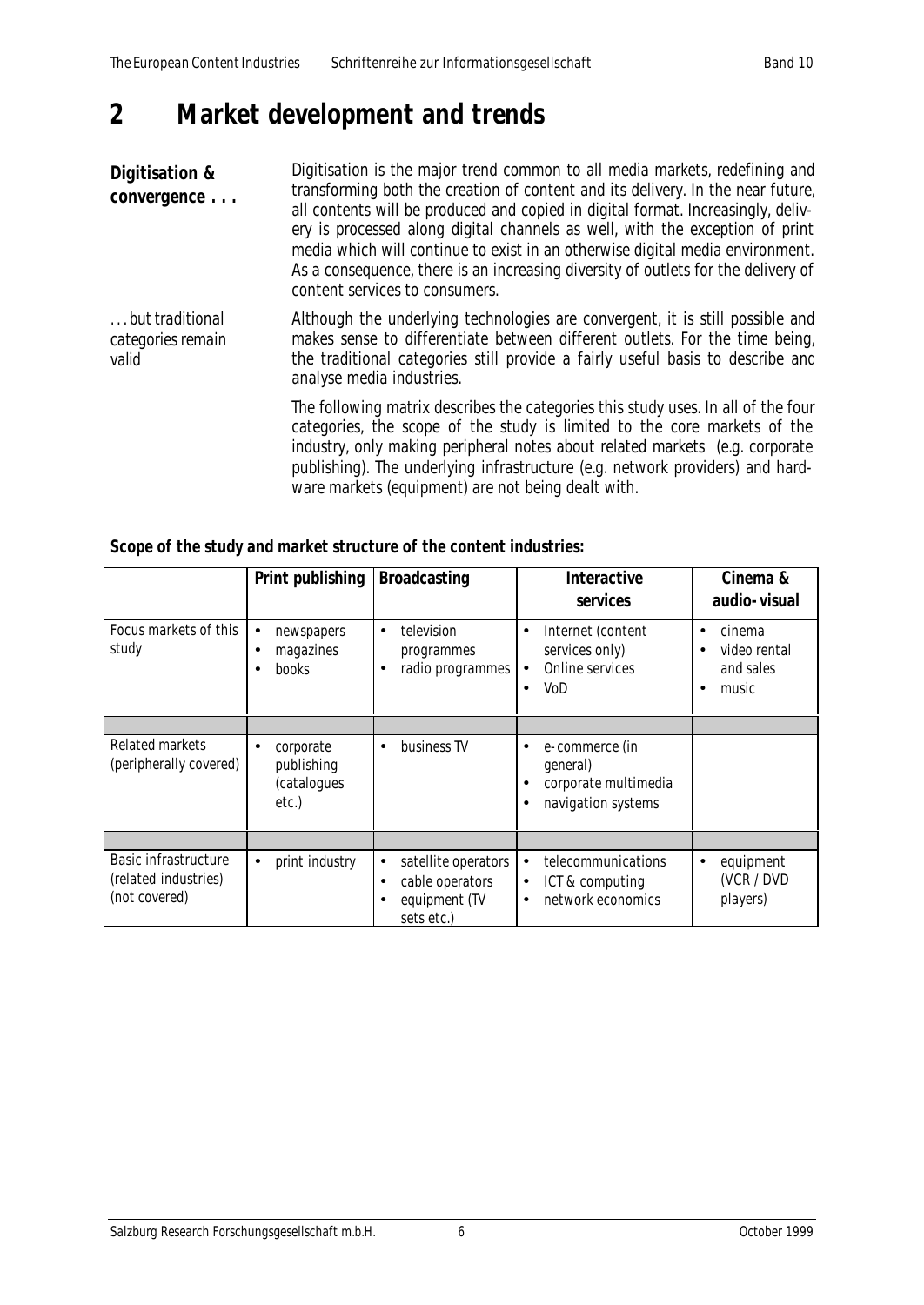# **2.1 Print publishing**

*Definition of the scope of the publishing industry* The "publishing industries" comprise the newspaper, magazine and book markets and the market for corporate publishing. It is understood that these sectors diverge in terms of the economic and social functions they fulfil and that they operate in different market configurations (dual markets, public good functions).

> Publishing industries in Europe face a number of key new challenges and have to contend with new market forces. The 'continentalisation' of industries has progressed rapidly in recent years with the emergence of  $\varepsilon$ small number of transnational companies setting the pace.

> Supply industries both in the material production chain as well as the digital technology domain have concentrated as well, and the impact of electronic production processes and distribution channels forces firms to view markets increasingly different. Convergence of underlying technologies and markets are the result, and industries have to approach and deal with their customers in new ways.

## **Major trends**

**The digital extension of print markets** All print publishing sectors undergo profound transformations due to the impact of the digital information and communication technologies. The resulting market pressure is to enlarge material goods production to electronic service delivery. "E-books", "e-newspapers" and "e-zines" are verbal expressions for such extensions, referring to publishing alike services in off- and on-line media.

> Whilst this is a development not directly leading to the substitution of printed formats, substitution will occur in very specific corners of the market. For example, it is expected that newspapers will increasingly compete with internet based services in the classified market, once the diffusion of internet access in households has reached critical mass (i.e. about 30% of households). Newspapers are therefore struggling to exploit these electronic markets in a way of "self-cannibalisation" before competitors successfully establish themselves in the electronic market place.

**Changing the business model** "Publishing" will therefore no longer be a synonym for producing a printed newspaper or magazine, but rather for delivering a bundle of services to a specific user community. The (r)evolution in the publishing industry must be regarded in the context of the development of the information society. As long-term socio-economic trends will restructure the technological, regulatory and economic environments and the demographic structure of the European societies, publishing companies will have to move along by catering to their audience in different channels.

> In this context, the competitiveness of the publishing industries and sectors cannot solely be measured in the traditional industrial terms of creating jobs, increasing market shares, making profits. Rather, it is becoming obvious that taking the lead in implementation of sophisticated technologies and the development of new products will lead the publishing industries to move into the delivery of electronic services.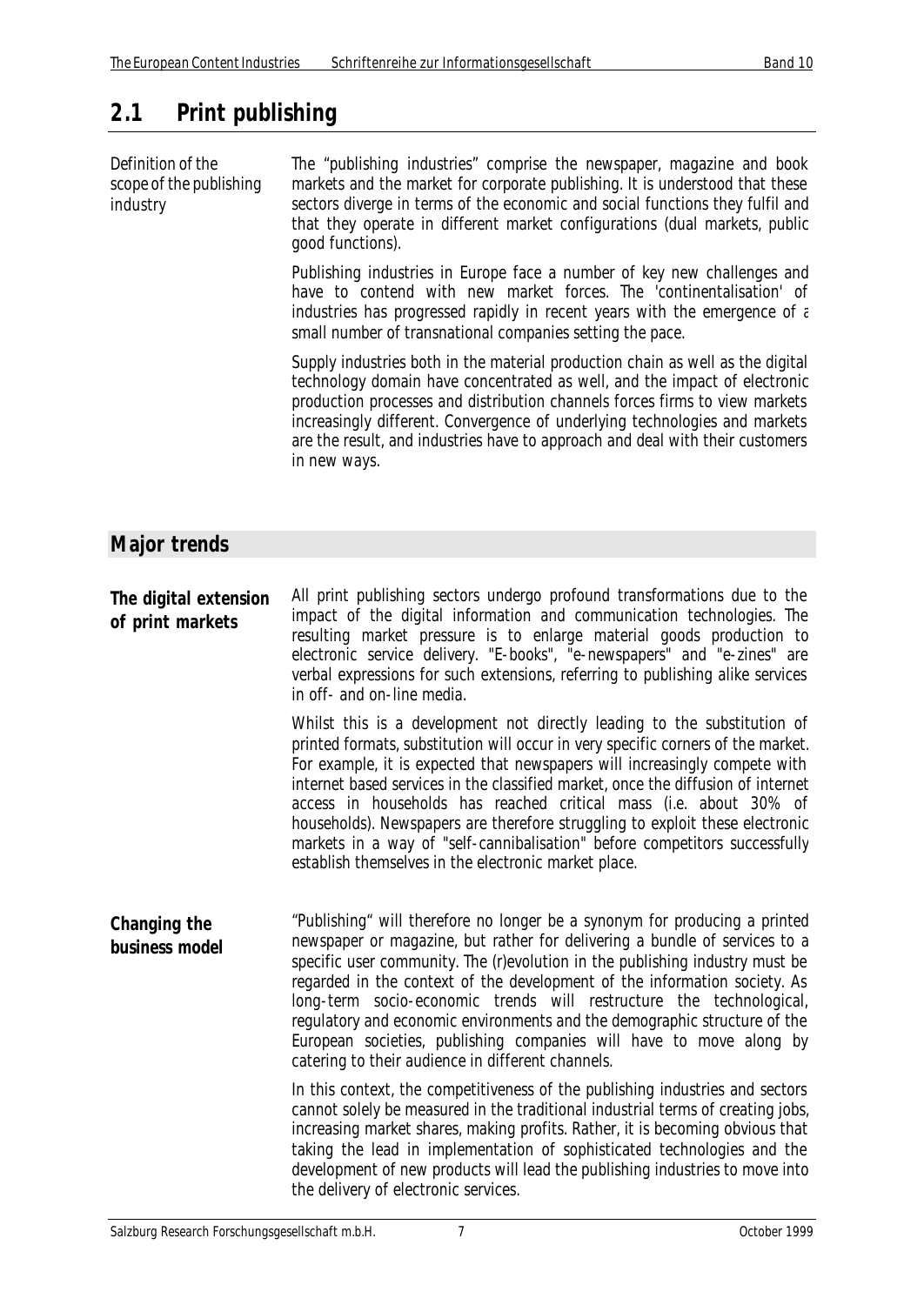#### **Print advertising markets: growth, but internal competition**

Due to the general economic growth, overall advertising budgets have increased over the last four years, after severe depression in the late eighties and the beginning of the nineties in some European countries, especially in Scandinavia and U.K.

In recent years, the number of titles that compete for growing but still limited advertising budgets has increased dramatically through further diversification and specialisation of titles in the magazine market. The Internet will add to the competition for advertising budgets, albeit in a less dramatic amount than it was anticipated before.

#### **Basic principles and value chain**

**A kaleidoscope of national markets** The European publishing industry is a diverse and heterogeneous industry. Hence, it is a difficult and hazardous task to generalise statements about market size, consumer preferences, regulatory issues, and the overall structure of the media landscape. Existing language barriers and cultural differences are the primary reasons why the European publishing market is a kaleidoscope of national markets with only minor cross boarder activities. Unlike companies in the United States, European publishing houses need to cope with many distinct markets that are small in size, divers in language and heterogeneous in culture. The cultural differences determine consumer preferences, and companies are forced to publish national or even regional editions to satisfy consumer demands in small and distinctive markets. Even large European publishing companies such as Bertelsmann AG, Hachett Group, Fininvest or Reed Publishing concentrate their publishing activities essentially on the national markets. As a result, economies of scale find their limits at the national boundaries of the individual European states.

**Business objectives & fulfilment of public good functions** The core business of publishing companies is in the industrial production of printed material – ink on paper -, be it for corporate or public use. However, they operate in different market configurations with quite different revenue structures and streams. The dual market principle (revenues have to be generated in the audience market and in the advertising market) is a most important factor governing the newspaper and magazine markets.

> In some of these sectors, e.g. newspapers, the compensations for the fulfilment of public good functions play an important economic role and are key factors in taxation and cash flow management.

> The total market value of sales and advertising revenues in the EU member states was about 77 billion Furo in 1997 $<sup>1</sup>$ </sup>

<sup>&</sup>lt;sup>1</sup> Estimate by Techno-Z Forschung & Entwicklung GmbH, based on European advertising and sales revenue figures provided by FIEJ and other sources.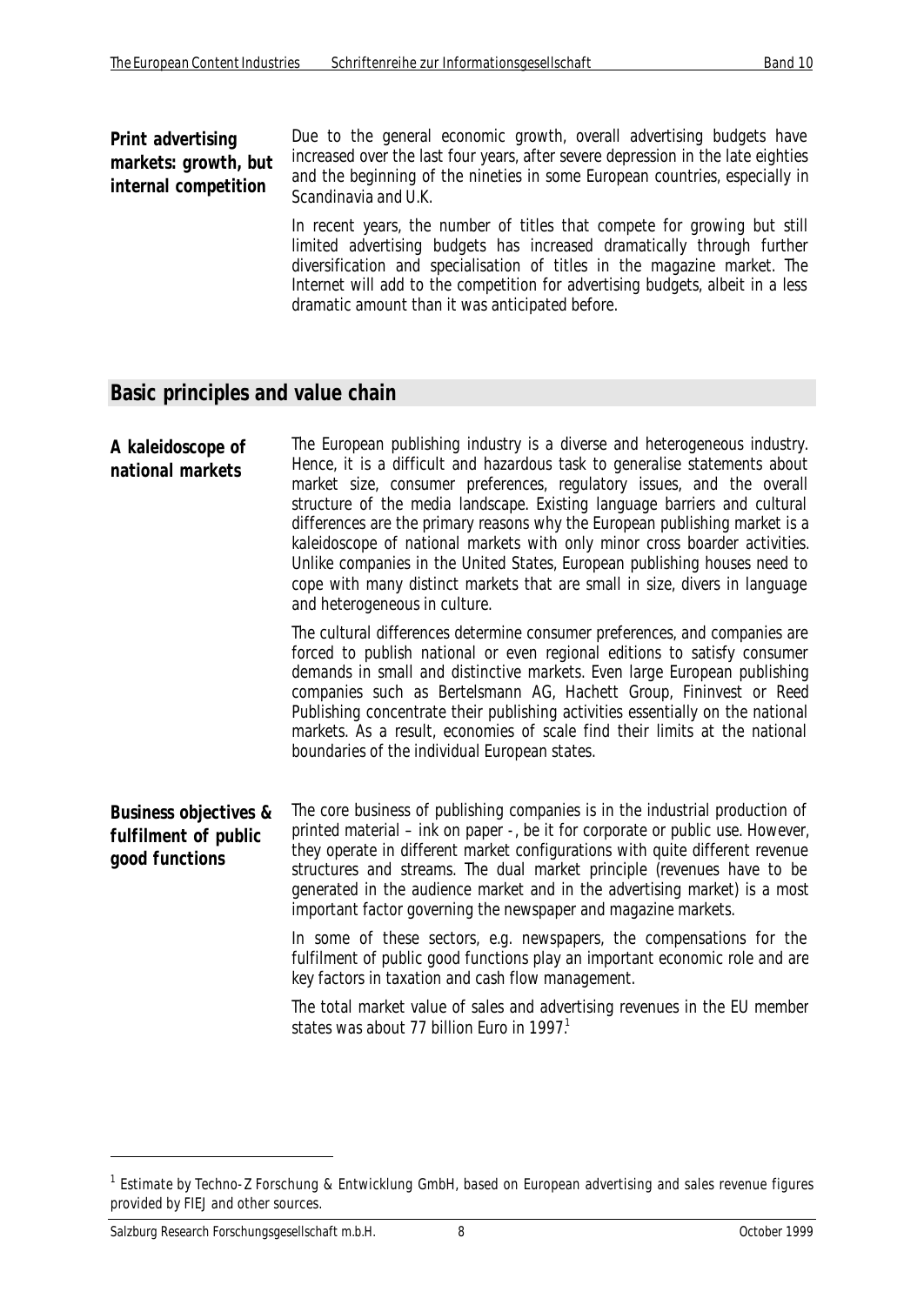#### *Figure 1: Market size of the European print publishing industry*

#### **Print publishing markets**



<sup>©</sup> Techno-Z Forschung & Entwicklung GmbH (1999). Source: FIEJ, other sources

#### **Facts and figures**

| Overview | This chapter has been structured by breaking down the publishing industry<br>into its main sub-industries, i.e. the newspaper, magazine and the book<br>industry. Corporate publishing, which is the largest market in terms of<br>production value, is not being considered in this study. |
|----------|---------------------------------------------------------------------------------------------------------------------------------------------------------------------------------------------------------------------------------------------------------------------------------------------|
|          |                                                                                                                                                                                                                                                                                             |

**NEWSPAPERS AND MAGAZINES** The European newspaper industry accounted for a total volume of 32 billion Euro in 1997 $<sup>2</sup>$  It varies significantly in its role and structure across Europe. It</sup> is the one publishing sector that best fits the picture of a "kaleidoscopic" market place where regional and local markets are more important than the national market.

**Newspapers** On a European scale, the newspaper market is mature and stagnant. The number of titles has decreased from 1170 (1992) to 1128 (1996), and also the circulation has dropped.

> Although the newspaper industry still receives the largest piece of the advertising pie among all media, income from advertising revenues has remained static over the last couple of years. The decrease in readers in the early 1990s and, since then, the stagnation in readership are primary factors for the declining share in advertising revenues in the intermedia competition. On the whole, newspaper publishers all over Europe could only credit meagre growth in revenues. Similarly to advertising, revenues from sales / subscriptions have also been stagnant over the years.

*State subsidies* A third source of revenues is in many EU member states the provision of state subsidies to off-set the public good costs and assure a diversified offering of contents to the public. Data show that state subsidies account for

<sup>&</sup>lt;sup>2</sup> Estimate by Techno-Z Forschung & Entwicklung GmbH, based on European advertising and sales revenue figures provided by FIEJ and other sources.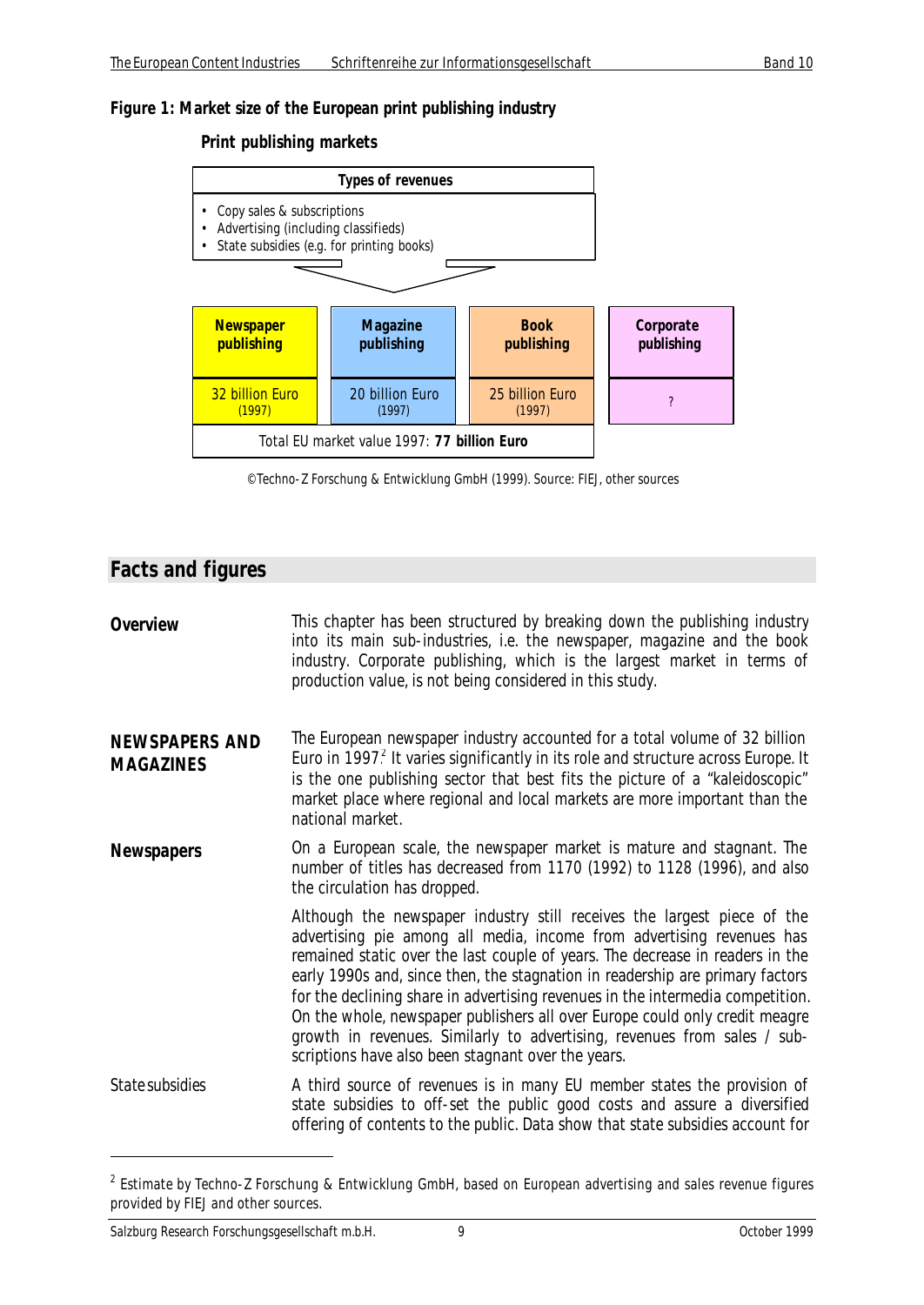up to 48% of overall revenues for small newspaper publishers in some countries.

*Electronic services* It is from the electronic media that the producers of news contents face the greatest competition. In many cases, the competitors are not traditionally publishers but new players from different industries who have been able to benefit from the relatively low entry costs of producing and delivering news and information contents over the Internet.

> Today, only a few electronic newspapers are able to harvest some revenues from their online ventures. Again, branding is a major issue for success. As soon as diffusion of Internet connections in homes become substantial, readers will ask for added value services through internet based offerings. Thus, even if not directly profitable, it will become more important for newspapers to provide electronic services.

- **Magazines** Unlike the European newspaper industry, the European consumer magazine market has seen tremendous growth concerning the number of titles and the diversification of products. The most developed European markets for consumer magazines are the UK, France and Germany, and the whole sector is worth about 20 billion Euro.<sup>3</sup>
- *10.000 titles* The technological ability of the magazine publishers to support small print runs and produce more and more offshoots has led to a "micro-segmented", title-rich market, with about 10.000 different consumer magazines Europewide.

The growth in titles however, did not go hand in hand with a growth in readership. More and more special interest magazines are now competing for a readership that is not willing to spend substantially more on magazines. As a consequence, the average circulation has decreased and accordingly the relative income that derives from sales and advertising.

*Advertising market* Advertising revenues stagnated after the end of the big magazine boom in the 1980s and have picked up again in most European countries in the midnineties.

> The increasingly segmented magazine landscape has forced the advertising industry to disperse their expenditures across a growing number of publications to reach their target audience, increasing the competition for advertising money among magazine publishers.

> To counterbalance this effect, larger publishing houses increasingly work on strategies to horizontally integrate their magazine business in an effort to gain economies of scale by leveraging marketing and distribution channels. Today, these companies often control a large number of magazine products in many different areas of interest. They publish branded magazines across national borders or license product names for publications to reflect the peculiarities of the various European cultures and language communities.

> This phase of industry consolidation has led to further ownership concentration with a few players controlling the top ranking magazines in the European market.

<sup>&</sup>lt;sup>3</sup> Estimate by Techno-Z Forschung & Entwicklung GmbH, based on European advertising and sales revenue figures provided by various advertising and print associations.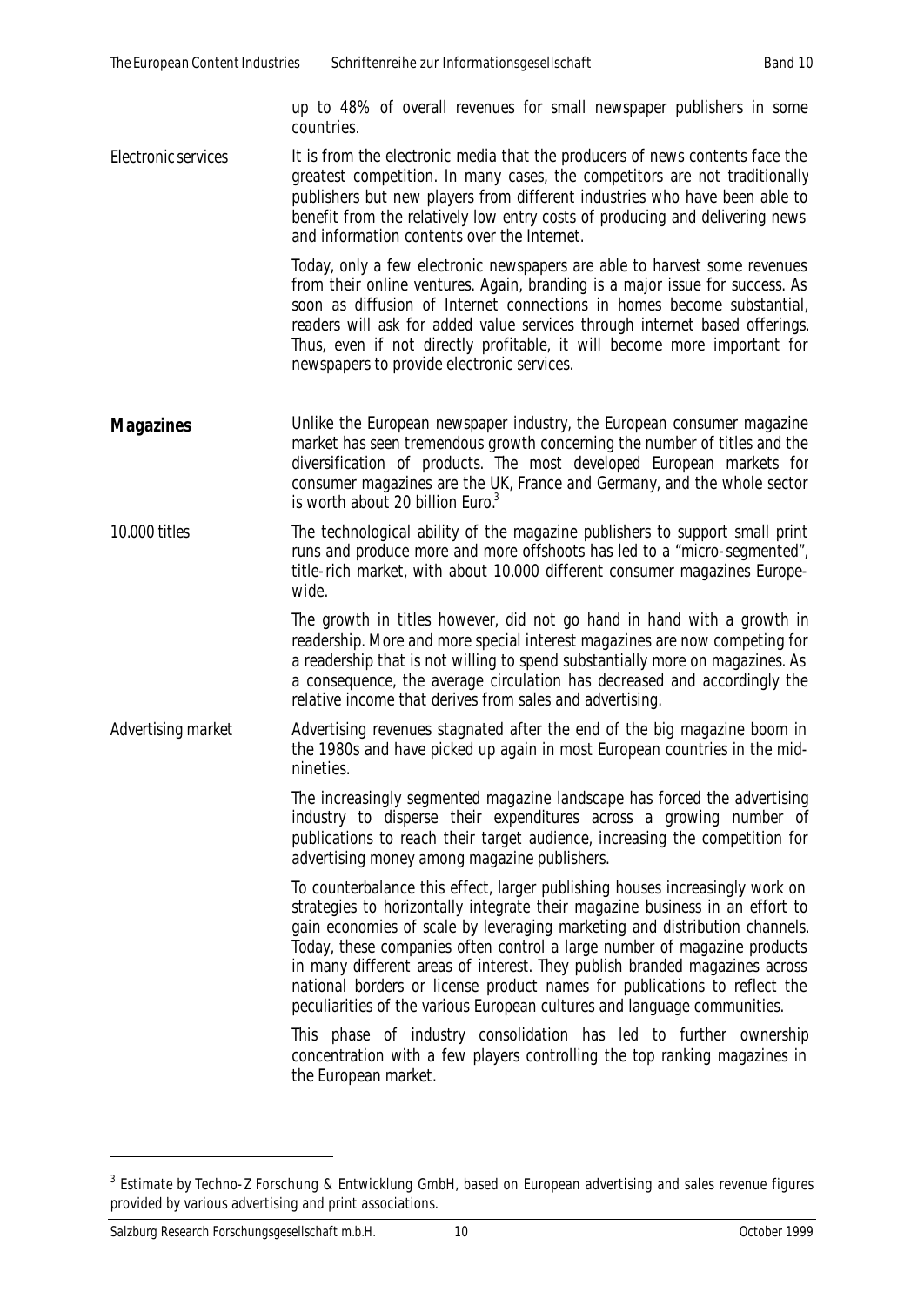| Country        | <b>Total Advertising Expenditure</b><br>(million EURO) | <b>Newspapers and Magazines</b><br>(million EURO) | $\%$ |
|----------------|--------------------------------------------------------|---------------------------------------------------|------|
|                |                                                        |                                                   |      |
| Austria        | 1.529                                                  | 942                                               | 61,6 |
| Belgium        | 1.565                                                  | 741                                               | 47,4 |
| <b>Denmark</b> | 1.381                                                  | 1.031                                             | 74,9 |
| Finland        | 1.016                                                  | 743                                               | 73,1 |
| France         | 8.888                                                  | 4.184                                             | 47,1 |
| Germany        | 18.402                                                 | 12.299                                            | 66,8 |
| Greece         | 961                                                    | 445                                               | 46,4 |
| Ireland        | 669                                                    | 443                                               | 66,1 |
| Italy          | 5.640                                                  | 2.058                                             | 36,5 |
| Netherlands    | 3.182                                                  | 2.279                                             | 71,6 |
| Norway         | 1.093                                                  | 755                                               | 69,0 |
| Portugal       | 849                                                    | 283                                               | 33,4 |
| Spain          | 4.241                                                  | 1.978                                             | 46,6 |
| Sweden         | 1.781                                                  | 1.281                                             | 71,9 |
| Switzerland    | 2.225                                                  | 1.618                                             | 72,7 |
| UK             | 15.090                                                 | 8.888                                             | 58,9 |

#### *Table 1: Advertising share (%) of newspapers and magazines in European countries (1997)*

no data available for Luxemburg

Source: Young & Rubicam

#### *Figure 2: Advertising share (%) of newspapers and magazines in European countries (1997)*



**Distribution of Advertising Expenditure by country - 1997: Newspapers and Magazines (%)**

© Techno-Z Forschung & Entwicklung GmbH (1999). Source: Young & Rubicam

*STM – Scientific, technical & medical publishing*

For STM journal publishers, the issues are different. Many countries cut down on educational expenses and also university and specialist libraries face severe budget cuts. Librarians are forced to be very selective in journal and periodicals acquisition. However, as subscriptions are the primary revenue source for STM-publishers and advertising playing only a very minor role,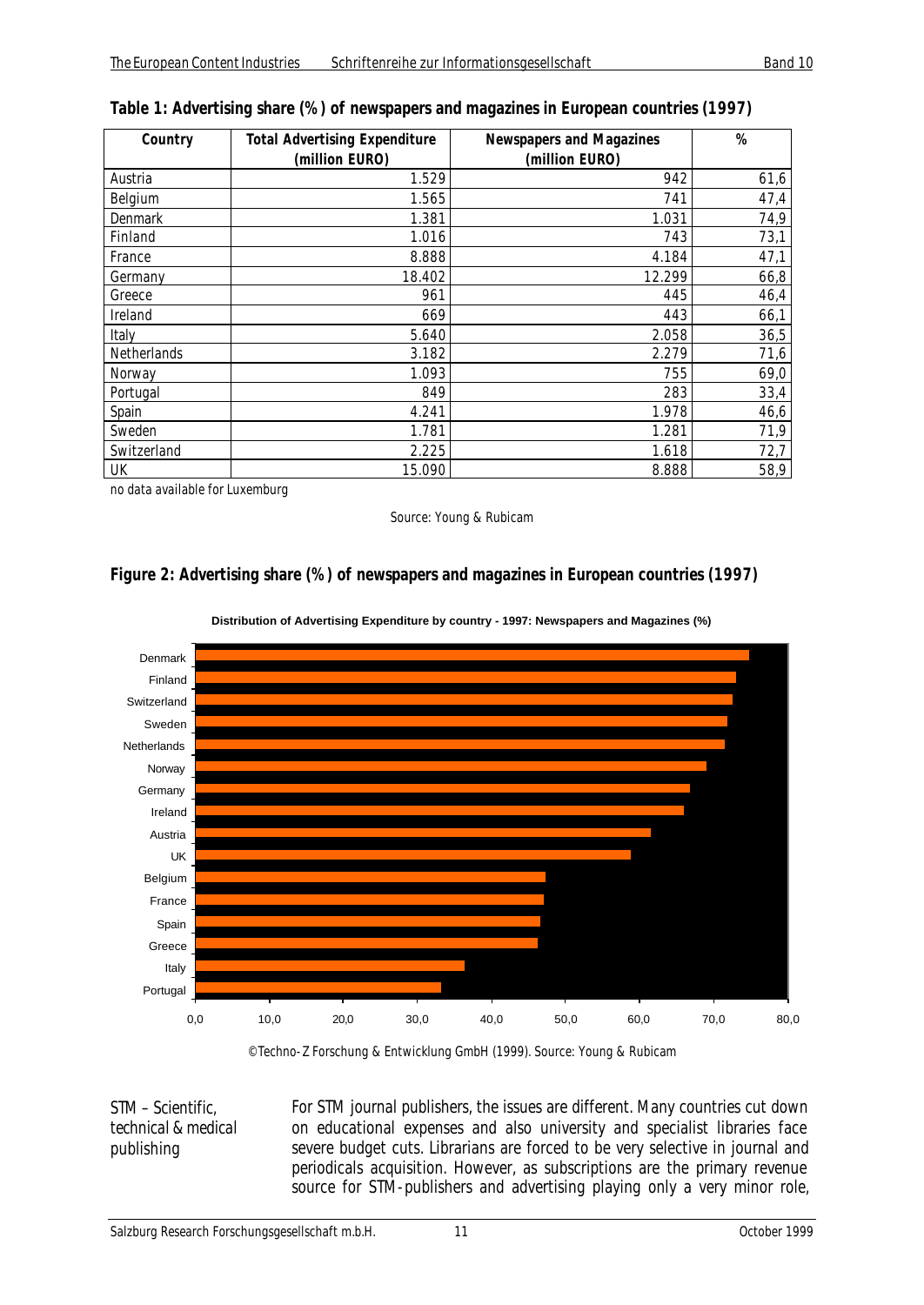STM publishers are looking at a stagnant market.

|                                                | For STM publishers, the challenge has been to look for ways to cut down on<br>operational costs. Unlike the consumer magazine market, diversification of<br>titles and micro-segmentation of markets have not really been a viable<br>alternative for this publishing sector. Yet, in the academic publishing sector,<br>there exist the most immediate possibilities to publish electronically due the<br>hardware base available in most academic institutions and the ease of access<br>offered by electronic systems. For SMT publishers, the ability to utilise new<br>electronic delivery systems has become the decisive factor with regards to<br>retaining market share. |
|------------------------------------------------|-----------------------------------------------------------------------------------------------------------------------------------------------------------------------------------------------------------------------------------------------------------------------------------------------------------------------------------------------------------------------------------------------------------------------------------------------------------------------------------------------------------------------------------------------------------------------------------------------------------------------------------------------------------------------------------|
|                                                | Today, the challenge is to develop and employ workable business models to<br>create new revenue streams from electronic delivery. At present, the applied<br>business models vary considerably and include micro payment mechanisms<br>to pay for the download of individual articles as well as monthly or annual<br>subscription fees.                                                                                                                                                                                                                                                                                                                                          |
|                                                | As English is the major language in science, foreign competition especially<br>from United States publishing houses is very strong.                                                                                                                                                                                                                                                                                                                                                                                                                                                                                                                                               |
| <b>BOOKS</b>                                   | The overall European market is worth about 25 billion Euro, with Germany<br>being the single largest market in Europe, followed by the UK and France. <sup>4</sup>                                                                                                                                                                                                                                                                                                                                                                                                                                                                                                                |
|                                                | Today, all of the major European players in this area are not only print<br>publishers but also run multimedia studios. Like in other publishing sectors<br>too, the book publishing market will be influenced by the publishers' ability<br>and desire to apply present skills and strengths to the new technological<br>inventions that are just around the corner.                                                                                                                                                                                                                                                                                                             |
|                                                | Digitisation takes place in the distribution process of printed books as well as<br>in the distribution of "book-like" content using media devices other than<br>books.                                                                                                                                                                                                                                                                                                                                                                                                                                                                                                           |
| <b>Distribution</b><br>channels                | At this point however, it is still traditional bookstores who are accounting for<br>most of the book sales in Europe. In Italy, for example, 49% of all books are<br>sold in bookstores, in Germany even 61%, the rest being ordered or sold at<br>other places than bookstores.                                                                                                                                                                                                                                                                                                                                                                                                  |
| E-books – a niche market<br>not yet taking off | There is some debate to what extent the "book" itself will be substituted by<br>digital devices. Earlier attempts to launch electronic book systems in the<br>early 90s such as Sony's Data-Discman have not been successful. Today,<br>several providers are aiming to (re-)launch electronic book systems.<br>Nuvomedia ("Rocket-E-Book") Everybook, Libirius ("Millenium Reader") and<br>Softbook have announced to present their "book-players" on the US market<br>in 1999. Most systems display content in HTML based formats. Everybook,<br>providing a double display, uses Adobe's PDF technology.                                                                       |
|                                                | The question if electronic books will be a substitute for printed books clearly<br>depends on three success factors:                                                                                                                                                                                                                                                                                                                                                                                                                                                                                                                                                              |
|                                                | <b>Usability:</b> There is some debate if digital books can compete with<br>the touch and feel of printed books, and if they are as user<br>friendly.                                                                                                                                                                                                                                                                                                                                                                                                                                                                                                                             |

<sup>&</sup>lt;sup>4</sup> Estimate by Techno-Z Forschung & Entwicklung GmbH, based on figures from various market studies and annual reports by national associations.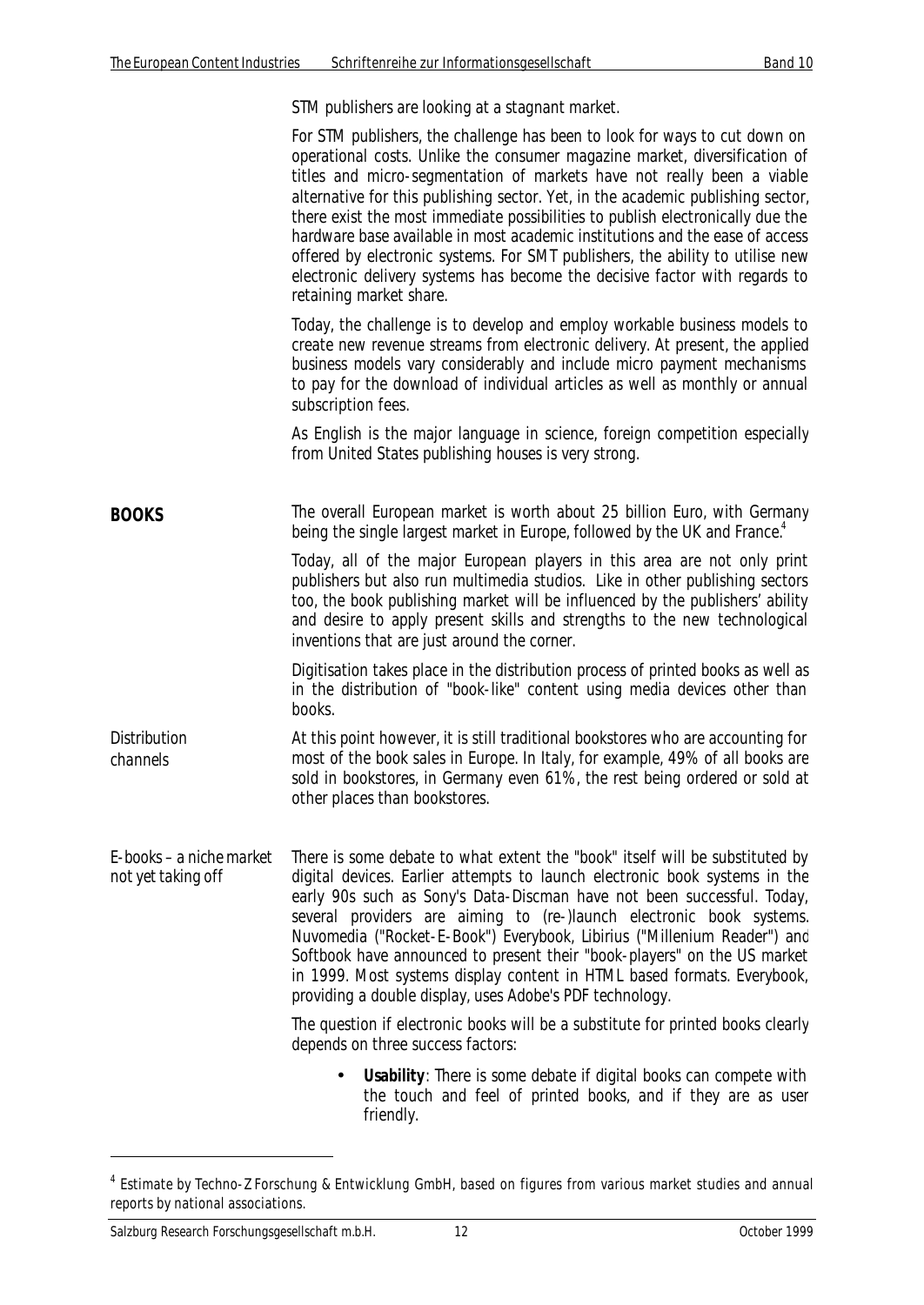- **Price**: Assuming that printed books and their digital counterparts are equally attractive to users, it will simply be a matter of price for which option consumers decide. Once e-books manage to be considerably cheaper than printed books, their chance to succeed will dramatically increase.
- **Critical mass of content**: In addition to these factors, the majority of potential users will only be willing to purchase a "book-player" once a "critical mass" of content is available. This will require that major publishers agree on a common standard. Initiatives are underway (see fact box below). Consumers will not be willing to buy three or more different players.

It is not to be expected that e-books will conquer a substantial market share within the next three years. They will remain a niche market, as long as the large European publishers (at least within one language area) have not agreed on a common standard and do not promote digital books to their customers. On the content side, the players will remain the same as in the printed world.

**FACT BOX**

#### **Rocket-E-Book system: Will it be the standard for electronic books?**

More than 50 publishing companies worldwide, including large US publishers such as Random House, McGraw Hill, Penguin Putnam, Simon & Schuster support Nuvomedia's Rocket-E-Book system. The objective is that in the near future all new publications of these companies will also be offered as a "Rocket edition", in some cases even prior to publication of the printed edition.

In Germany, Bertelsmann will offer Rocket-E-Book to members of its bookclub. The application has been announced to be launched at Frankfurt Book Fair  $1999<sup>5</sup>$ 

*Policy issue: fixed book pricing* While the proponents of fixed book pricing in Europe fear for the quality, quantity, variety and availability of the cultural output, the opponents argue that fixed book prices would weaken the competitiveness of Europe's book industry. Especially hard cover books are pricey, and the reason why the general trend goes towards paperback books. Fixed pricing agreements exist for example in Spain, Germany, and Austria, while the UK dropped fixed book pricing in 1995.

 $^5$  screen business online, 10/1999, p. 104  $\,$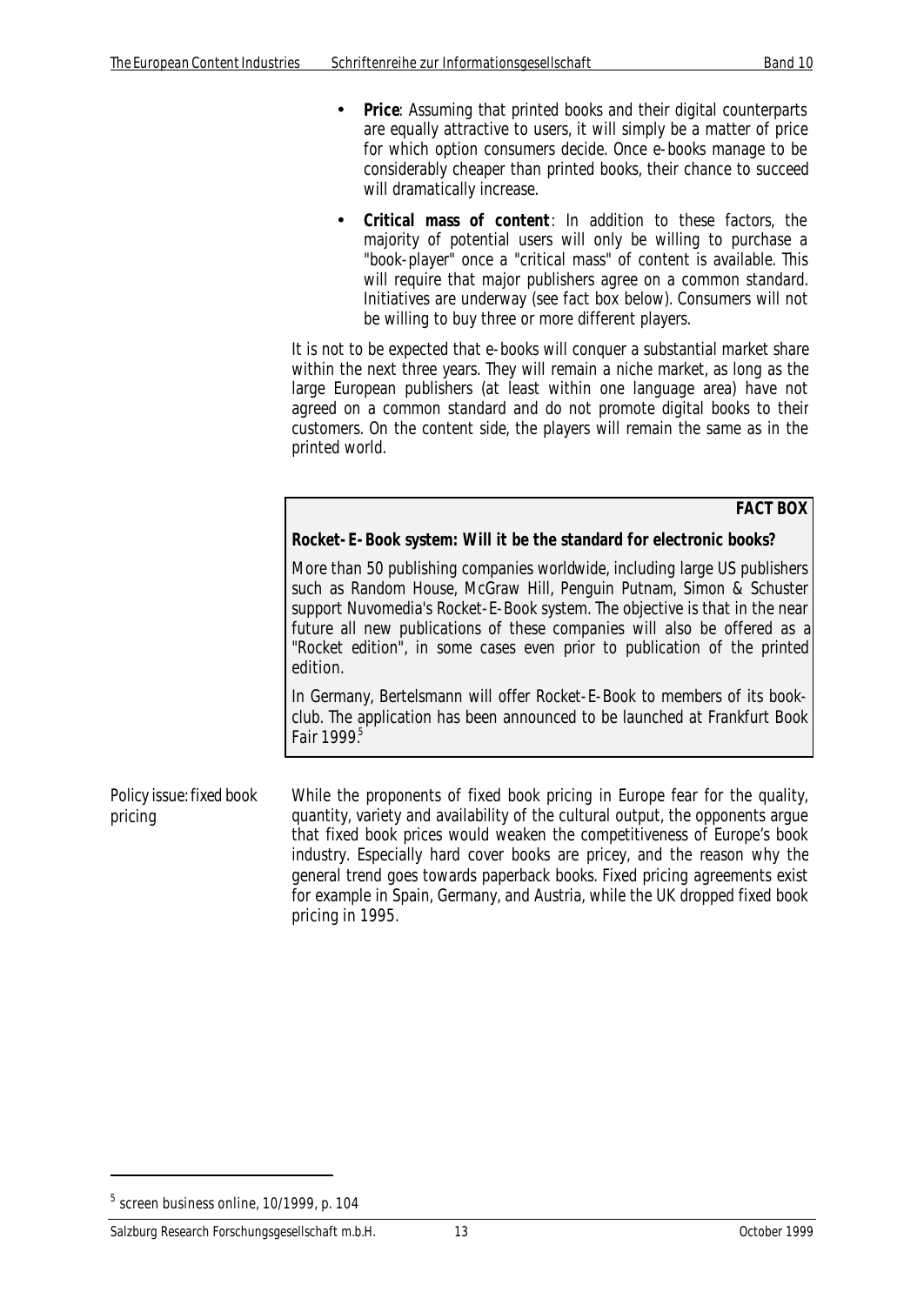# **2.2 Broadcasting industry**

### **Major trends**

|                                           | The development of broadcasting programmes during the past 10 years has<br>been characterised by two major trends: the massive growth of commercial<br>television (since the mid 80s) and the beginning of the digitisation of<br>television (since 1996).                                                                                                                                                                                                                                                                                  |
|-------------------------------------------|---------------------------------------------------------------------------------------------------------------------------------------------------------------------------------------------------------------------------------------------------------------------------------------------------------------------------------------------------------------------------------------------------------------------------------------------------------------------------------------------------------------------------------------------|
| <b>Commercialisation of</b><br>television | The emergence of commercial programmes in all countries has led to a debate<br>about the role of broadcasting, trying to find a compromise between its<br>public service obligation on the one hand, and the objective to establish a<br>free market and competition on the other hand. The main trend, however, is<br>clearly towards a further commercialisation of TV rather than protecting<br>public service against competition.                                                                                                      |
| Digital TV: morning<br>has broken         | The emergence of digital television has increased the number of channels<br>available, but not yet the types of service. Digital pay-TV services are<br>successful in markets with so far limited availability of free-to-air television<br>programmes. In saturated markets such as Germany, digital TV has<br>experienced difficulties to conquer an economically viable market share. Top<br>movies and sports events are the most important assets in the pay-TV<br>markets.                                                            |
| but TV still<br>remains a mass<br>medium  | The proclaimed future of TV with hundreds of specialist channels has not<br>materialised yet. Even the new services are targeted to a potentially large<br>audience rather than to small communities. The strategy applied by most<br>service providers is to bundle packages of "mainstream" types of programme<br>(e.g. cartoon channel, western channel, sports channel), rather than breaking<br>it down into smaller units (e.g. billiard channel). Even if the channels multiply,<br>TV will clearly keep mass media characteristics. |

#### **Basic principles and value chain**

**Market definition** In the context of this study, the broadcasting industry has been defined as the content related parts of the television and radio markets. The focus is on the operators of TV and radio programmes and their revenue sources (licence fees, advertising, pay-TV revenues). Network operators providing the infrastructure for distribution (cable, satellite, terrestrial) are only dealt with if they charge for content. Manufacturers of consumer electronics such as TV sets, Hi-Fi equipment of

decoders, and sales of satellite dishes are not being considered in this study, although they are clearly part of the overall broadcasting value chain (see chart below).

**Value chain** The value chain by Prognos<sup>6</sup> presented below shows the revenue streams between players in the (traditional) analogue broadcasting industry. New players are involved in the digital pay-TV market. Prognos identifies six

<sup>&</sup>lt;sup>6</sup> from: Trappel, Josef (1999): Was die Mediamatik für die Unternehmen zu leisten vermag. In: Latzer, Michael; et al. (Ed.): Die Zukunft der Kommunikation. Innsbruck: Studienverlag. p. 90. Translated into English by Techno-Z F&E.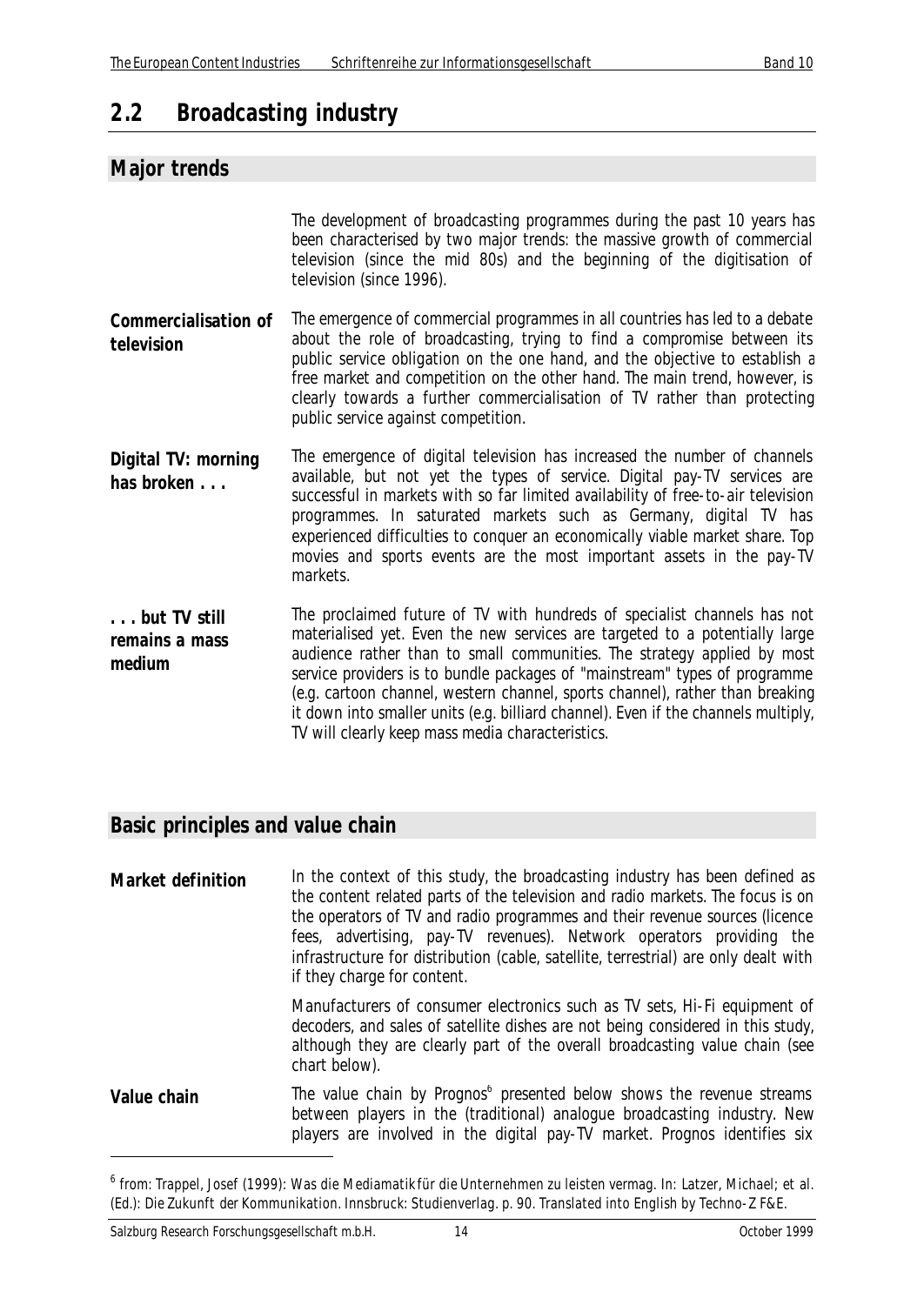sectors in the digital TV value chain: programme production, programme (individual channel), programme packaging, distribution (digital, conditional access), subscriber management, equipment.

#### *Figure 3:*

#### **Value chain of the broadcasting industry**



© Techno-Z Forschung & Entwicklung GmbH (1999)

#### **Facts and Figures**

**Overview** This chapter describes the European broadcasting markets from four perspectives:

- Starting from a demand side, the chapter analyses the **consumption patterns** of television and radio services in Europe.
- Second, it provides some key data about the supply side, i.e. the **programme offer** available to the audience (channels, types of programmes)
- Third, the report highlights national differences between European countries in terms of **distribution infrastructure**.
- And fourth, it provides key figures about the **market size** of the industry, based on the types of revenues described in the value chain above.

Finally, there is a short outlook on business TV as a potentially new market with promise for growth especially in a digital environment.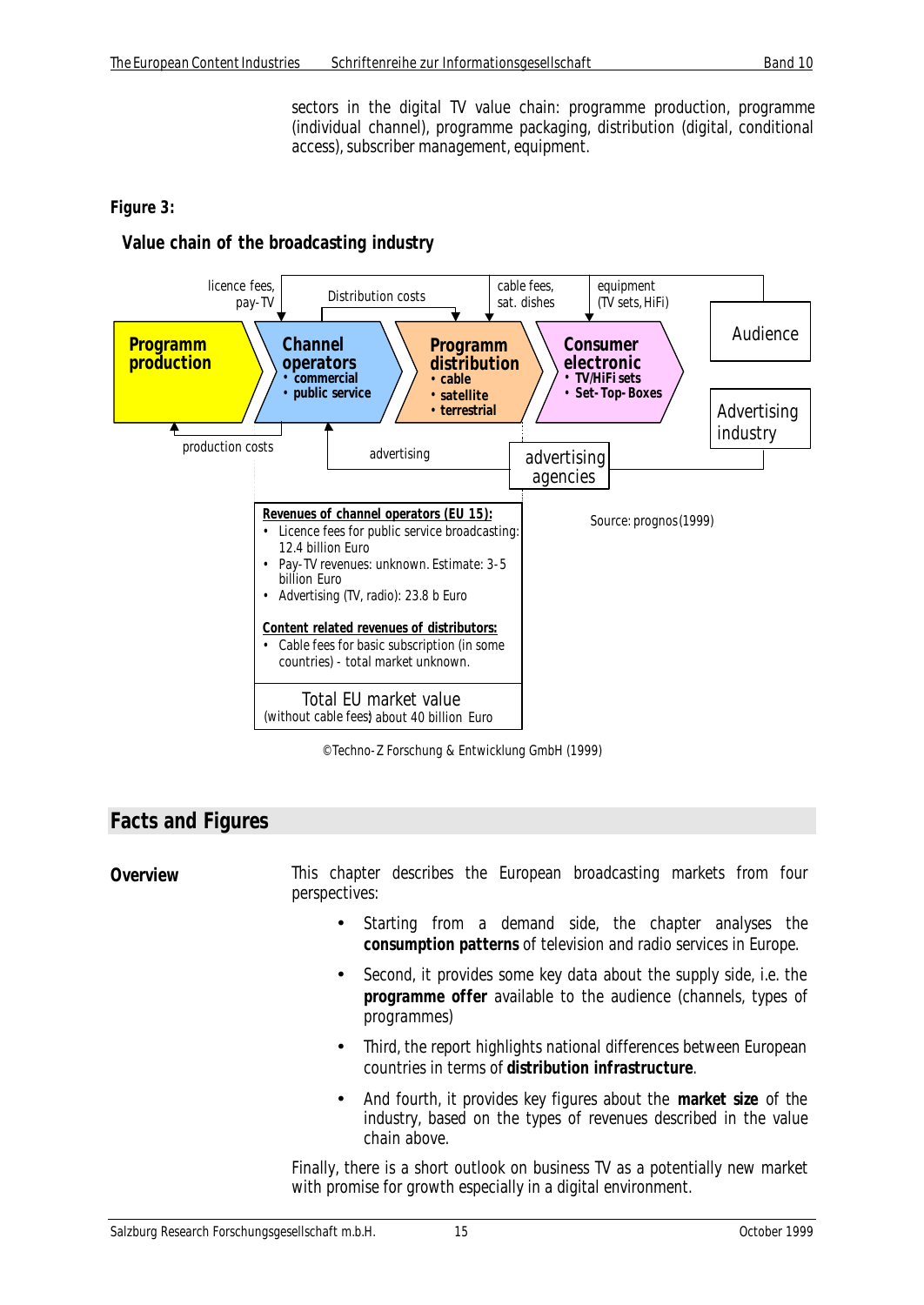| Demand for<br>television services | There are different European 'media landscapes' in terms of television<br>viewing patterns, but there is not a clear regional pattern. Differences are to<br>be found in two ways:                                                                                    |  |
|-----------------------------------|-----------------------------------------------------------------------------------------------------------------------------------------------------------------------------------------------------------------------------------------------------------------------|--|
|                                   | • in terms of average daily viewing time                                                                                                                                                                                                                              |  |
|                                   | • in terms of viewing peaks                                                                                                                                                                                                                                           |  |
| Viewing time                      | The group of countries with the highest TV consumption are the UK $($ > 225<br>minutes/day), Switzerland, Sweden, Spain, Norway and Portugal. The lowest<br>consumption is measured in Austria, Belgium, Denmark and Finland (less<br>than 150 minutes/day).          |  |
| Peaks                             | Peaks in the consumption of TV programmes are usually between 19:00 and<br>21:00 hours. In Southern European countries, there is an additional peak<br>between 12:00 and 14:00 hours, when many shops have closed and people<br>turn on the TV during the work break. |  |

*Figure 4: Average daily TV viewing time in European countries*



© Techno-Z Forschung & Entwicklung GmbH (1999). Source: Young & Rubicam

| Programme<br>offering | The development of broadcasting programmes during the past 10 years has<br>been characterised by two major trends:                                                                                                                                                                      |
|-----------------------|-----------------------------------------------------------------------------------------------------------------------------------------------------------------------------------------------------------------------------------------------------------------------------------------|
|                       | the massive growth of commercial television (since the mid 80s)<br>$\bullet$                                                                                                                                                                                                            |
|                       | and the beginning of the digitisation of television (since 1996)<br>$\bullet$                                                                                                                                                                                                           |
| Commercial TV         | The emergence of commercial programmes in all countries has led to a<br>debate about the role of broadcasting, trying to find a compromise between<br>its public service obligation on the one hand, and the objective to establish a<br>free market and competition on the other hand. |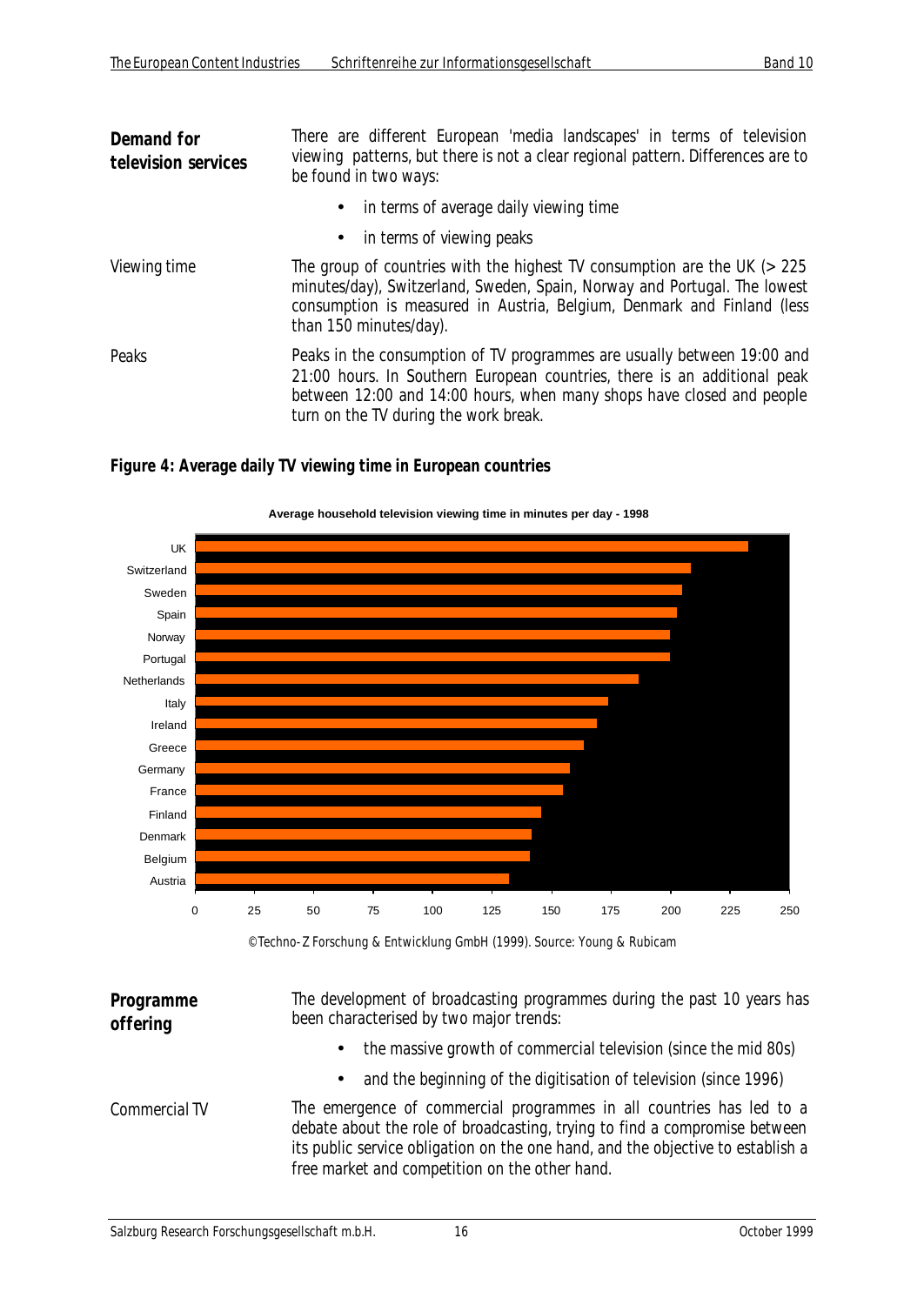*Digital TV* Although the term "digital TV" refers to the mode of distribution rather than to a (necessarily) different kind of programme, marketing campaigns of digital services try to link "digital services" with an image of innovative, diverse and new content.

> Although the nature of digital services offered in Europe up to now is not too different from the analogue television offer, the emergence of digital television has increased the number of channels available. Interactive services on TV have not been introduced in a significant amount and are usually limited to near Video-on-demand. The value added of pay-TV services is either premium content (mainly movies, sports and erotic programme) or a package of specialist channels otherwise not available.

- **Infrastructure for programme distribution** European broadcasting landscapes have developed in very different ways with regard to the underlying infrastructure used to distribute content. This will play an important role in the future development, as new types of (digital) services are offered. Basically, there are two distinct groups of countries:
	- Countries, where terrestrial reception dominates. These are mainly the Southern countries (Italy, Greece, Portugal, Spain), but also France, the UK and Finland.
	- Countries, where cable and/or satellite infrastructure is predominant.
- *Cable networks* There are about 845 cable TV network operators in the EU member states. About 39.5 million households were connected to a cable network, which is about 27% of total TV households. More than 70 million homes are passed by a network.

A most probable scenario for the future development is that cable will continue to predominate in highly cabled countries like Germany, the Netherlands and parts of the Nordic region. However, in larger markets where satellite already has built a strong position – such as for instance in the UK, cable could find it difficult to break through.

*Satellite* At the end of 1997, 23 million European households were equipped with satellite dishes. Diffusion of satellite dishes has experienced an average annual growth of 15% since 1994<sup>7</sup> Austria and Germany are the countries with the highest density. In these countries more than in others satellite has become a serious competitor for cable networks.

<sup>&</sup>lt;sup>7</sup> Development of digital television in the European Union (1998). Report by IDATE for the EC.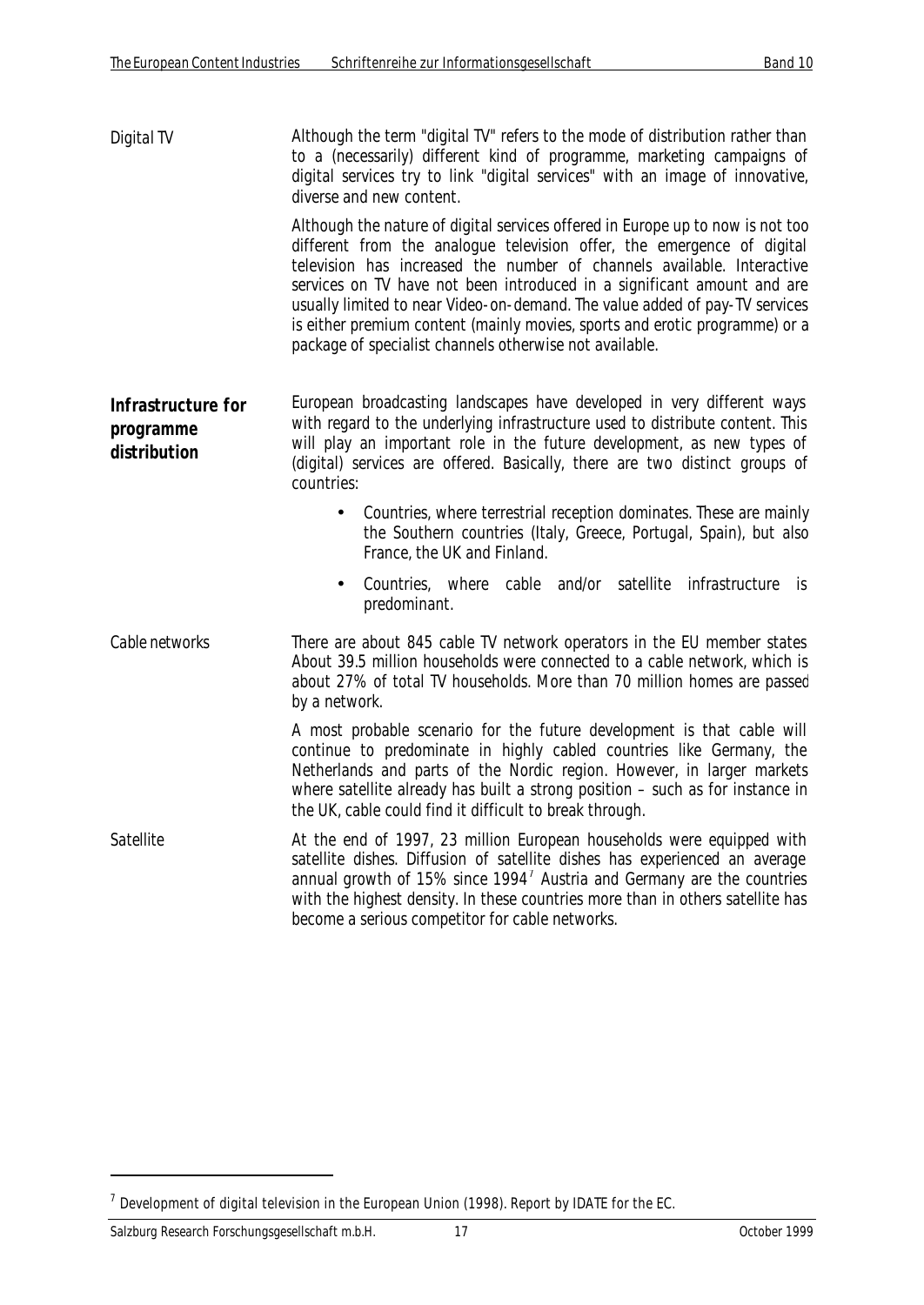



**Cable and Satellite TV - % of TV households equipped**

A major issue in all countries is the digitisation of the networks – cable, satellite and terrestrial.

- *Digital cable* The upgrade of cable TV networks to enable the feeding of digital programmes is underway in most countries. At the end of 1997, 50% of the European cable networks had been digitised, with rapid progress. The cable network of *Deutsche Telekom* has been fully digitised in 1998. The next step, however, is to set up a digital back channel, and it is unclear who will bear the cost of these initial investments to open the market for interactive service provisioning.
- *Digital satellite* Digital satellite broadcasting covers almost the whole EU territory, mainly due to Astra's and Eutelsat's satellite systems. At the end of 1998, SES-Astra's satellite system was leading in the provision of digital satellite broadcasting capacities to service providers.
- *Digital terrestrial* The infrastructure for digital terrestrial television (DTTV) is less developed than the cable and satellite networks. Only a few member states have started to upgrade their networks. Field trials with DVB-T and DAB-T are underway, but switching the major broadcasting networks from analogue to digital is a complicated task to do. Major arguments in favour of DTTV are the enabling of portable reception and mobile reception (especially in regions where cable is predominant). Another aspect is that digital terrestrial broadcasting would multiply the capacity of programmes that can be distributed, compared to analogue terrestrial. There is some debate if DTTV, once it has been established, will compete with cable services, once the same amount of programmes can be delivered.

In UK, ON-Digital started in October 1998. In Sweden, the announced launch of digital terrestrial TV was late due to an argument who should be in control of the platform.

<sup>©</sup> Techno-Z Forschung & Entwicklung GmbH (1999). Source: ESIS - ISPO (www.ispo.cec.ce/esis)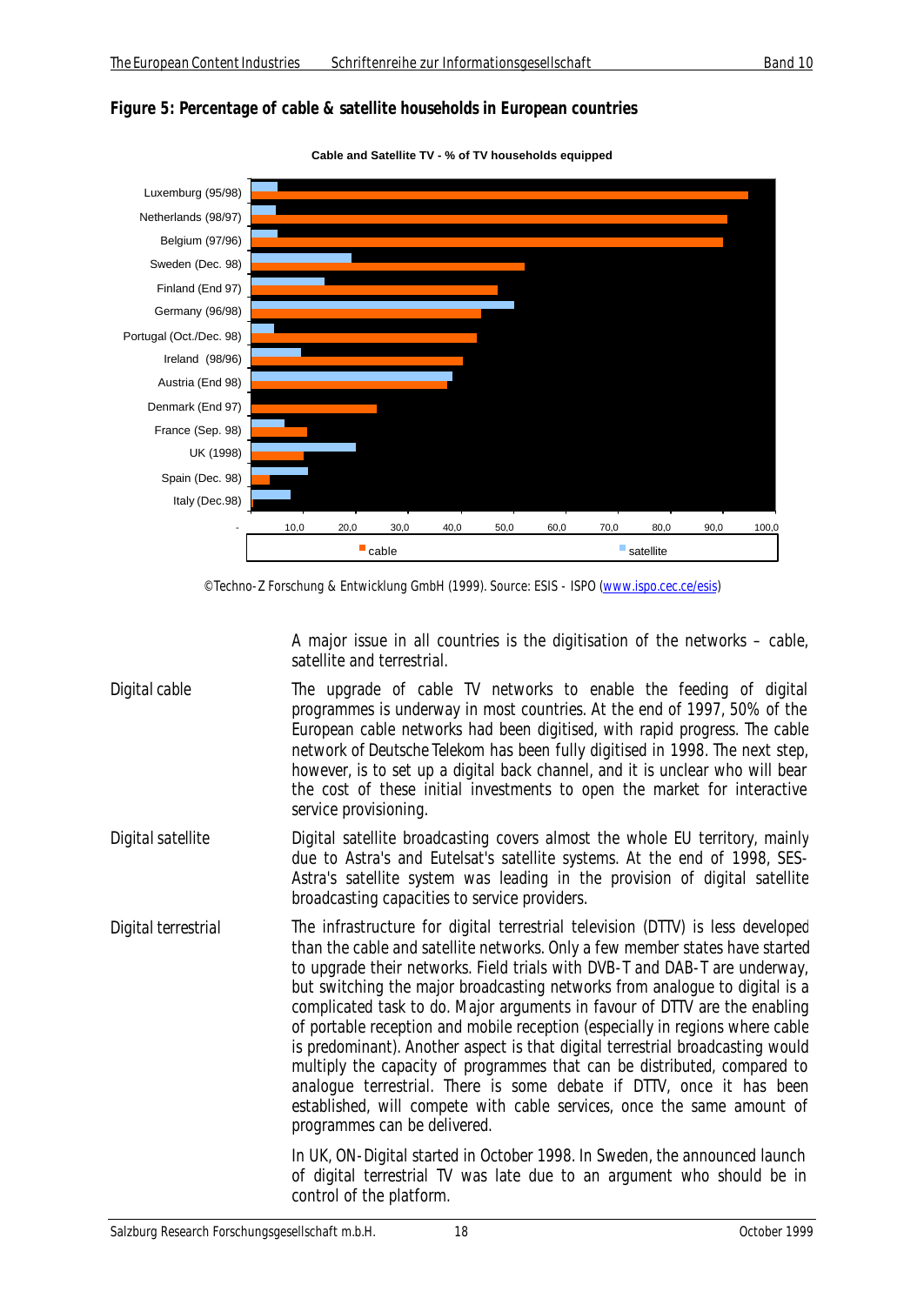#### **FACT BOX**

#### **Digital pay-TV: Fast growth in France and UK, slow market take-up in Germany**

The first European commercial digital TV service was launched in France in April 1996. In the meantime, digital pay-TV services have developed into a significant market in France and UK. IDATE estimates the European digital TV market to be worth 810 million Euro (1997).<sup>8</sup>

A major success factor for digital (as well as analogue) pay-TV services is the amount of competition from free-to-air TV programmes.

#### **Example 1: France**

In France, the digital pay-TV venture of *Canalsatellite* and *TPS* attracted 1.7 million subscribers by 1998. The overall success of pay-TV has been facilitated by the limited offer of TV programmes in France, where 75% of the households have only access to six national TV stations. *Canalsatellite* has launched extensive marketing campaigns trying to lure the analogue Canal+ subscribers to upgrade their subscription to one of the digital packages. At the end of 1998, *Canal Plus* group possessed holdings in 6 digital TV platforms and is present in eight European countries.

#### **Example 2: Germany**

In Germany, Kirch Group launched *DF1* in June 1996 with very ambitious goals, announcing that TV would be 're-invented'. It soon become clear that *DF1* was a failure at least in the short term, because it could not provide a real added value to the large offer of free TV in Germany. After three years, *DF1* has about 347,000 subscribers. Kirch Group is reported to have made initial investments of more than 500 million Euro, without any perspective to earn back this money any time soon. However, Kirch Group made a new effort to conquer the pay-TV market in March 1999, when it bought the *Premiere* (the competing pay-TV service) shares from competitor Bertelsmann AG (i.e. from its subsidiary CLT-Ufa). Kirch Group now owns 100% of *DF1* (except for a rest of 5%) and 95% of *Premiere*. In October 1999, Premiere and *DF1* are merged into a new package, named "Premiere World". The tremendous marketing effort accompanying the launch reminds of the introduction of *DF1* in 1996.

#### **Revenues of operators** Broadcasting companies may basically have four types of revenues with different importance: • Advertising

- Pay-TV revenues (subscription, pay-per-view)
- Public funding, i.e. licence fees (in the case of public service broadcasters)
- Sales of programme rights

 $^8$  Development of digital television in the European Union (1998). Report by IDATE for the EC.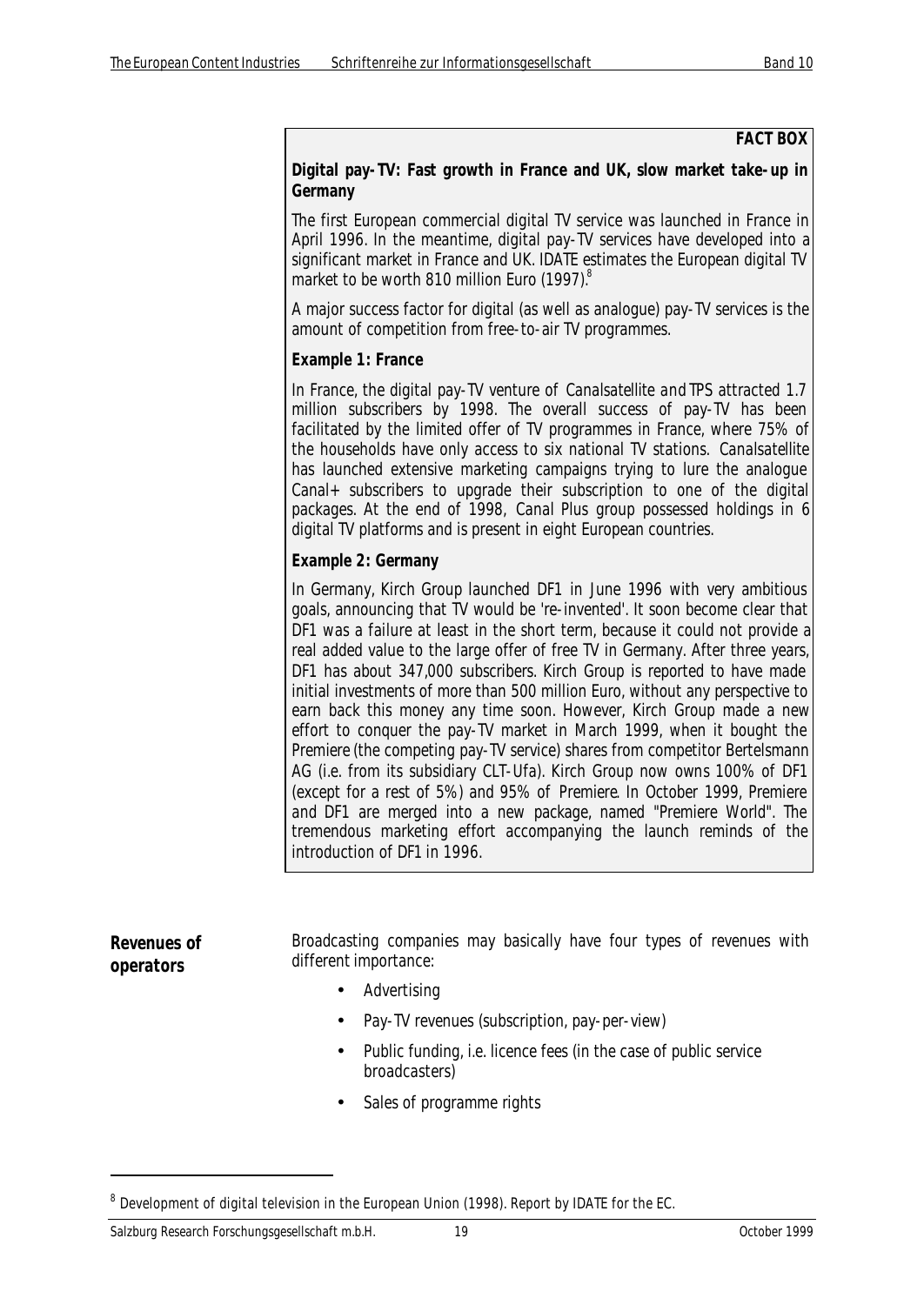*Advertising revenues* Advertising revenues play a most important role in most companies, commercial as well as public service broadcasters. Broadcasting typically accounts for between 25-40% of the total media advertising market, with exceptions in both directions. As a rule, the percentage of advertising budgets spent on TV and radio is higher in Southern Europe than in other countries, being lowest in the Scandinavian countries.

*Table 2: Distribution of Advertising Expenditure – TV and Radio (1997)*

| Country      | <b>Total Advertising Expenditure</b><br>(million Euro) | TV and Radio<br>(million Euro) | $\%$ |
|--------------|--------------------------------------------------------|--------------------------------|------|
|              |                                                        |                                |      |
| Austria      | 1,529                                                  | 484                            | 31.6 |
| Belgium      | 1,565                                                  | 670                            | 42.9 |
| Denmark      | 1,381                                                  | 297                            | 21.5 |
| Finland      | 1,016                                                  | 240                            | 23.6 |
| France       | 8,888                                                  | 3,611                          | 40.6 |
| Germany      | 18,402                                                 | 5,299                          | 28.8 |
| Greece       | 961                                                    | 493                            | 51.3 |
| Ireland      | 669                                                    | 186                            | 27.8 |
| Italy        | 5,640                                                  | 3,443                          | 61.0 |
| Netherlands  | 3,182                                                  | 779                            | 24.5 |
| Norway       | 1,093                                                  | 314                            | 28.7 |
| Portugal     | 849                                                    | 464                            | 54.6 |
| Spain        | 4,241                                                  | 2,034                          | 48.0 |
| Sweden       | 1,781                                                  | 411                            | 23.1 |
| Switzerland  | 2,225                                                  | 287                            | 12.9 |
| UK           | 15,090                                                 | 5,460                          | 36.2 |
| EU (+ CH, N) | 68,506                                                 | 24,471                         | 35.7 |

no data available for Luxembourg; Source: Young & Rubicam

#### *Figure 6: Advertising share (%) of TV and radio in European countries (1997)*



**Distribution of Advertising Expenditure by country - 1997: TV and Radio (%)**

© Techno-Z Forschung & Entwicklung GmbH (1999). Source: Young & Rubicam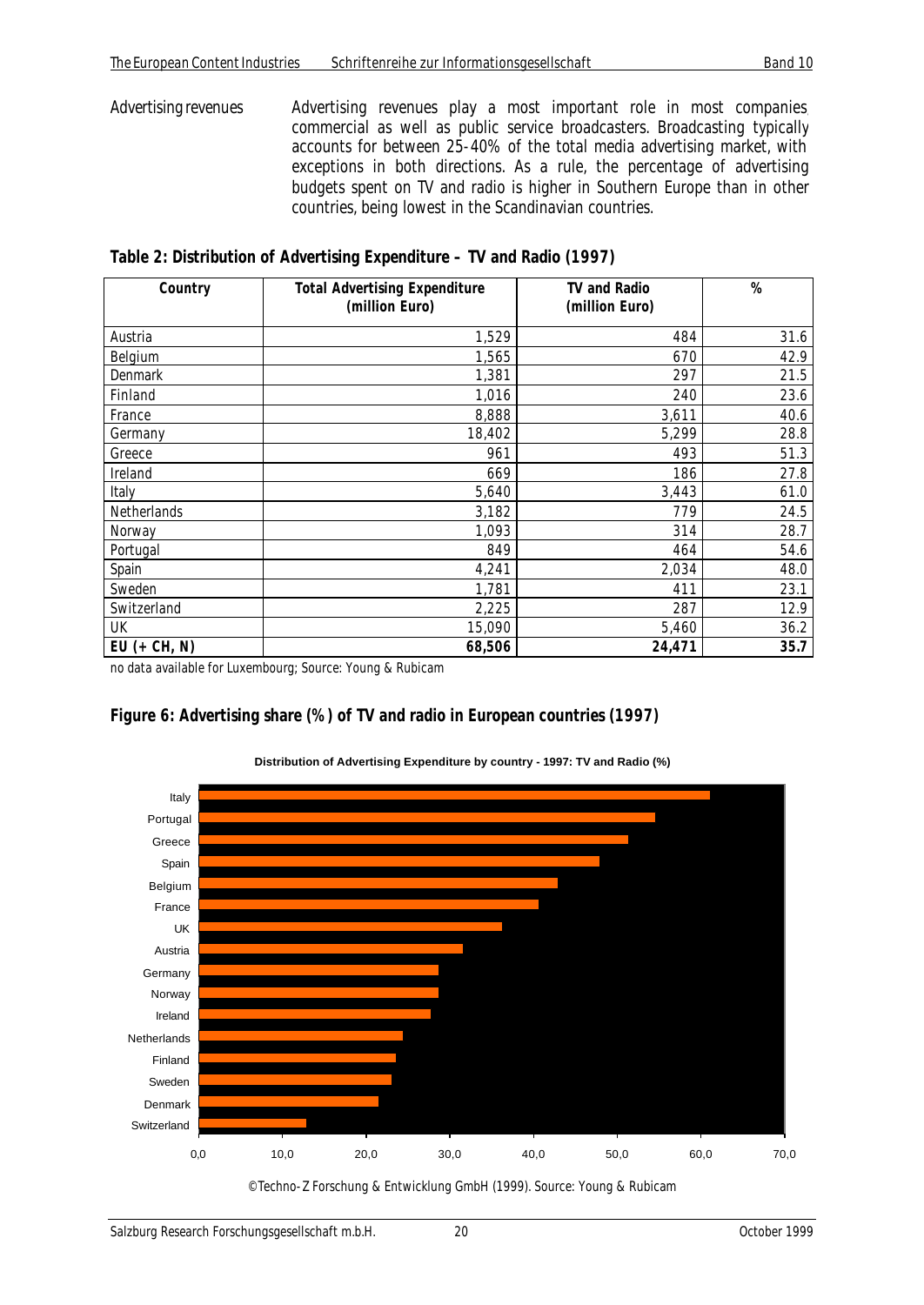- *Licence fees* The public service broadcasters in Europe are financed to a different degree by (compulsory) licence fees collected from the audience and by advertising revenues. The relative importance of public funds (licence fees) differs largely between countries. Some examples of the percentage of public funds in financing public service broadcasting organisations are given below.<sup>9</sup>
	- Sweden (SVT): 93%
	- UK (BBC): 78%
	- Germany (ARD/ZDF): 77% / 44%
	- Finland (YLE): 74%
	- France (France 2/3): 44% / 61%
	- $\bullet$  Italy (RAI):  $56\%$
	- Austria (ORF): 46%
	- Ireland (RTE): 35%

*Pay-TV revenues* There are no figures for pay-TV revenues available on a European scale. IDATE estimates that pay-TV revenues as percentage of total TV revenues vary between 47% in France and are below 5% in the middle European and Scandinavian countries (Germany, Austria, Sweden, Finland).

*Figure 7: Cable and satellite television revenue forecasts 1998 – 2005*



© Techno-Z Forschung & Entwicklung GmbH (1999). Source: Screen Digest/EMS March 99

<sup>&</sup>lt;sup>9</sup> European Audio-visual Observatory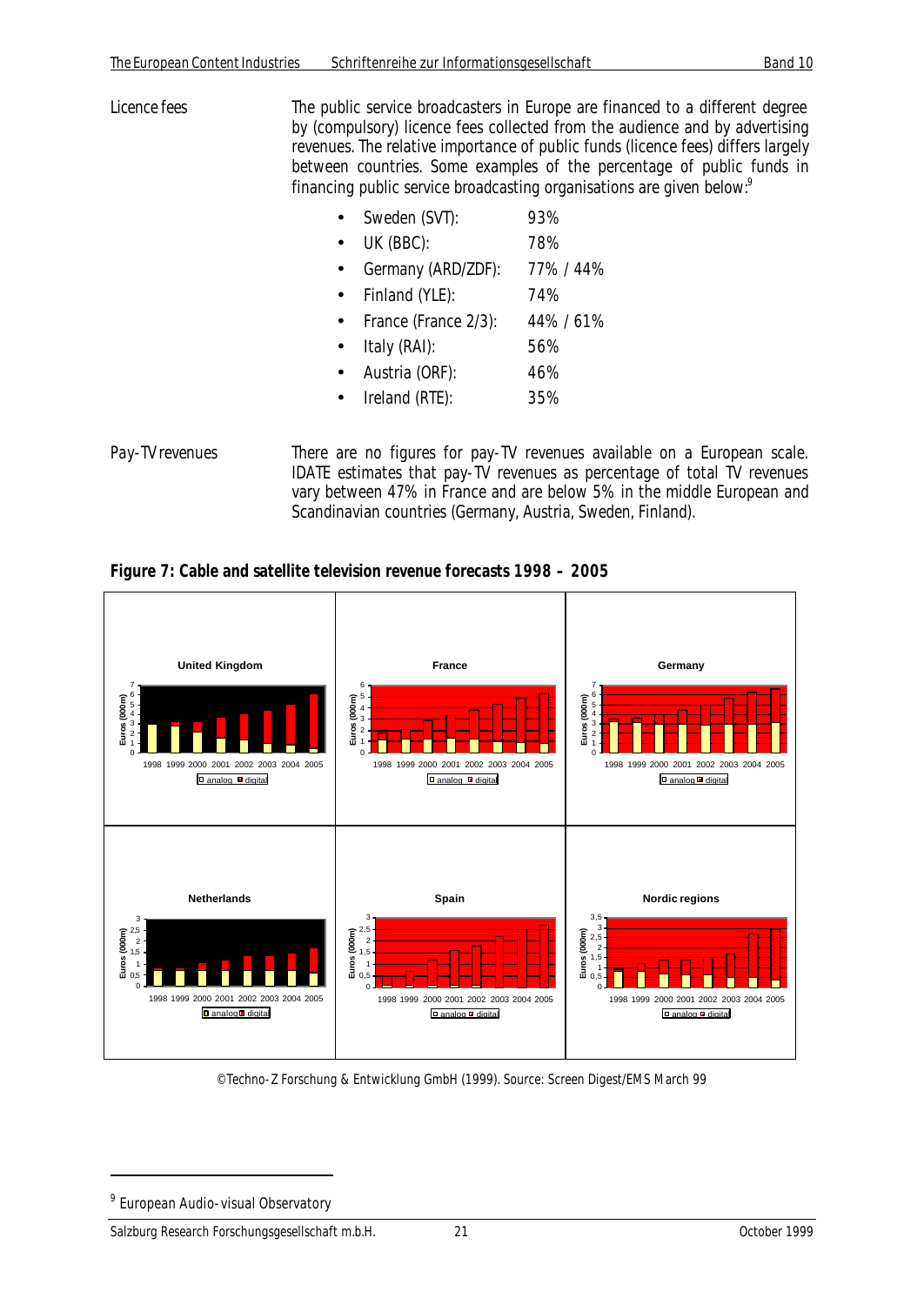*Revenues of cable and satellite television* The charts above provide a forecast of revenues from cable and satellite television as the shift from analogue to digital occurs. The figures represent a combination of advertising and subscription income. In those countries where cable and satellite networks have already a high penetration rate, analogue networks will continue to play an important role in the near future. In France and Spain, revenues from digital cable and satellite are expected to arow fast. $10$ 

*Business TV* Business TV (B-TV) could develop into a major growth broadcasting market, since the costs to operate a channel are supposed to decrease significantly due to digital streaming technologies. So far, only large corporations are in a situation to make use of 'corporate broadcasting'.

**FACT BOX**

#### **Business TV: a growth market - or totally overestimated?**

Business TV (B-TV) is defined as the operation of a TV channel for corporate communication purposes, either for internal information (e.g. training programmes), or for external communication to customers. Technologically, B-TV is usually a point-to-multipoint transmission to a closed user group. Content produced in a studio is encrypted and transmitted via cable or satellite to several receivers which are able to decode the encrypted information.

Experts are disagreeing on the market potential of B-TV. Whilst some forecast that it will be an important future growth market, with opportunities not yet fully understood and not at all exploited, others argue that the importance of B-TV is completely overestimated by any standard.

Today, due to the high costs to operate a channel (German Hypo-Vereinsbank says it spends 5 million EURO per year<sup>11</sup>), mainly large companies are employing B-TV strategies in their customer relations. With the improvement of streaming technologies, B-TV may become cheaper and thus more attractive to SMEs as well.

In the USA, about 500 companies are making annual investments of about 800 million US\$ into B-TV (in total).<sup>12</sup> The European market is less developed.

<sup>10</sup> Screen Digest, March 1999

 $11$  screen business online,  $10/1999$ , p.32

<sup>&</sup>lt;sup>12</sup> screen business online, 10/1999, p.31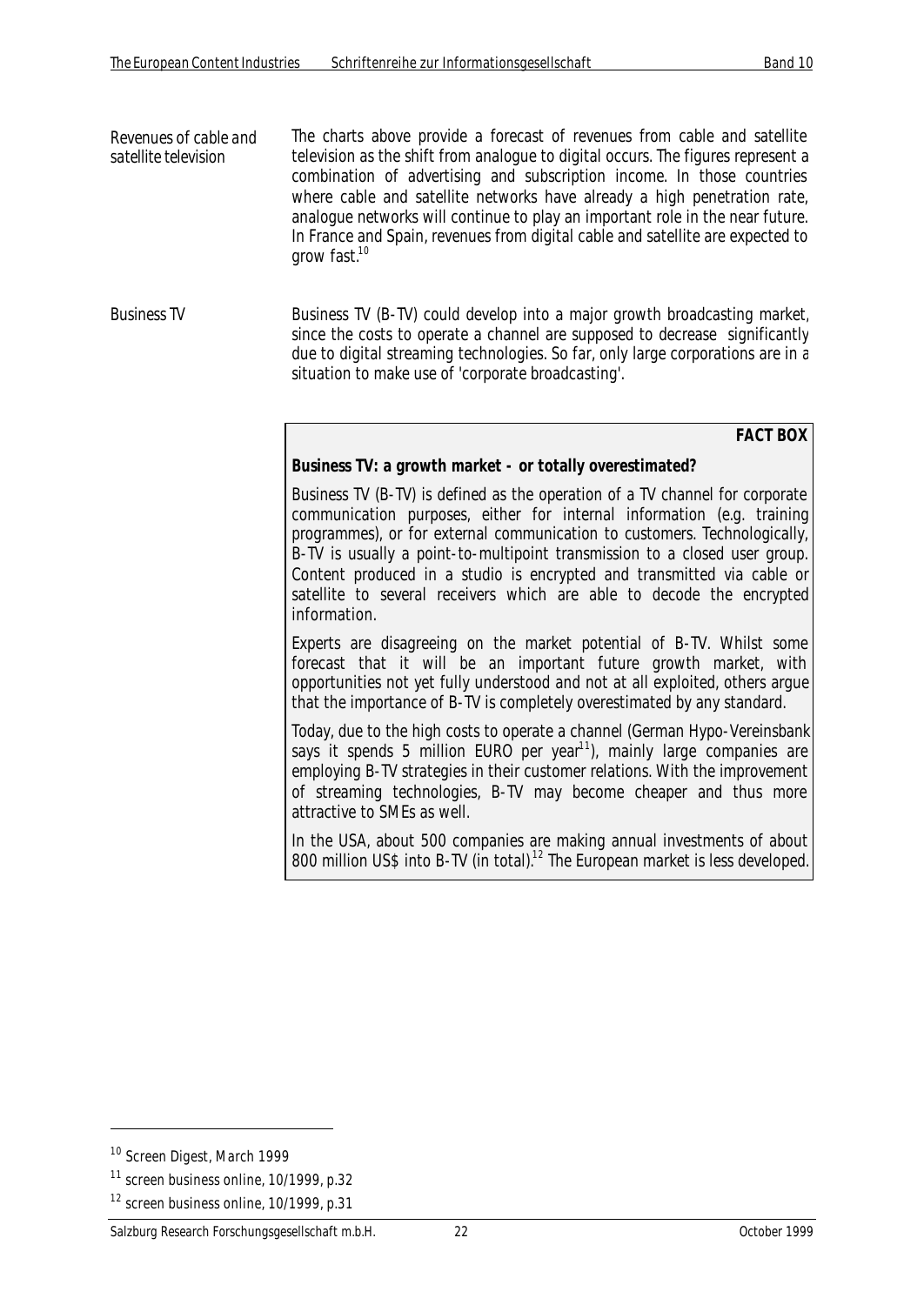# **2.3 Interactive services**

# **Major trends**

| Internet instead of<br>broadband<br>"information<br>highways"                               | Market prognosis early in this decade said that broadband, interactive video<br>services will dominate the near (rosy) media future. Flops of pilot projects<br>launched by US-giant Time Warner in Orlando, Florida, or Deutsche Telekom<br>and Alcatel in Baden-Württemberg proved that prediction wrong and<br>demonstrate that such services are by no means the "killer application".                                                                                                                                                                                                                                    |
|---------------------------------------------------------------------------------------------|-------------------------------------------------------------------------------------------------------------------------------------------------------------------------------------------------------------------------------------------------------------------------------------------------------------------------------------------------------------------------------------------------------------------------------------------------------------------------------------------------------------------------------------------------------------------------------------------------------------------------------|
|                                                                                             | Instead, smaller and highly flexible services with value in daily life pave the<br>way to the online world of interactive entertainment, information, and<br>electronic commerce.                                                                                                                                                                                                                                                                                                                                                                                                                                             |
| <b>Digital broadcasting</b><br>will pervade the<br>mass market before<br>broadband switched | Terrestrial broadband infrastructure services for interactive video will not be<br>widely available until 2005, except in a few urban areas. The "happy few" will<br>be those connected to a cable TV network made bi-directional, i.e users have<br>a digital back channel to select and control entertainment and information<br>videos. (For further information see part on audio-visual industry.)                                                                                                                                                                                                                       |
| video                                                                                       | The next mass market transmission technology might be digital broadcasting<br>rather than on-demand multimedia infrastructure. End-user devices will<br>gradually provide combined functionality for both online and digital<br>broadcasting (e.g. set-top boxes). - The main reason that online and digital<br>broadcasting will develop much faster than switched video is that the cost<br>per content unit of long distance transmission (both for online and broadcast)<br>is tending towards zero. Furthermore, narrow-band access costs per content<br>unit are marginal compared to the high costs of switched video. |
|                                                                                             | With the recordable DVD, both types of interactive video services<br>(broadcasting and broadband distribution) will be confronted with the<br>question of securing copyrights.                                                                                                                                                                                                                                                                                                                                                                                                                                                |
| What is worth<br>paying for ?                                                               | Users of interactive services are not willing to pay for basic content such as<br>general news, basic newsgroups or classified services.                                                                                                                                                                                                                                                                                                                                                                                                                                                                                      |
|                                                                                             | Services for the mass market therefore have to be financed by advertising,<br>while commissions on online transactions (paid by users or companies selling<br>goods and services online) are of course the other important revenue stream.                                                                                                                                                                                                                                                                                                                                                                                    |
|                                                                                             | Significant subscription and pay-per-use fees, and less dependence on<br>advertising, can only be expected with premium services for example for<br>professional and business users.                                                                                                                                                                                                                                                                                                                                                                                                                                          |
| 'Portalnomics'-<br>The winners in the online<br>economy.                                    | On the internet, in the fight for the eyeballs and advertisers sure winners will<br>be the so-called portals. These are primary sites where many surfers enter the<br>Web or go first for links on broader themes as for example entertainment,<br>travel or automobiles. For this trend especially in relation to advertising the<br>term "portalnomics" was coined. It applies to the big portals as well as<br>secondary and niche sited, which will develop hierarchical relationship among<br>themselves.                                                                                                                |
|                                                                                             | Big portals can expect a lot of money, as for example the online software<br>dealer Software.net in a recent deal agreed to pay \$ 21 million to AOL<br>(America) for semi-exclusive positioning at various computing and commerce<br>areas of AOL's site. But, the relationship doesn't have to be based on the<br>exchange of cash - reciprocal advertising or percentages of sales can be part<br>of the deal.                                                                                                                                                                                                             |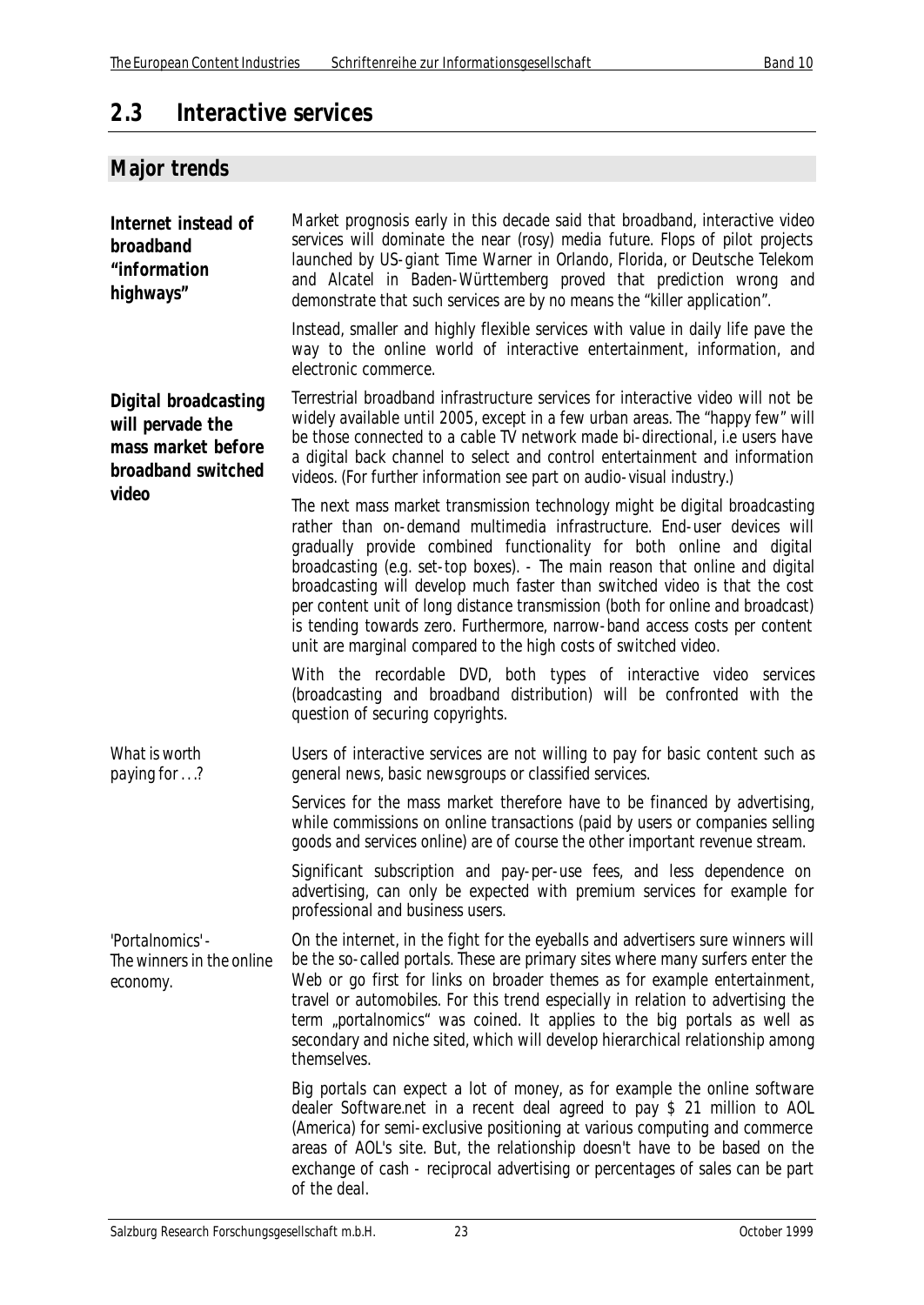Portals to the world of entertainment and information contents, located on the secondary level (after the big entry doors), are beginning to emerge right now. Due to the language barriers, most portals will be national ones, as for example the German www.buchhandel.de for books, magazines and music titles.

#### **Basic principles and value chain**

**Definition: Content in interactive services** A broad definition of content includes everything that can be put on internet servers or various off-line media. Yet, when dealing with content industries, a clear distinction has to been drawn between content that is offered and used as such (e.g. entertainment or educational material) and content that serves to attract customers to goods and services (e.g. in electronic commerce or tele-banking). The distinction between these two types of content is often blurred (not only in the online world).

> The following overview will focus on contents that are offered and used for their own sake with TV or PC, and, as far as internet access is concerned, with various other mobile devices.

> With regard to off-line media the term interactive services seems inadequate, yet, CD-ROM and CD-i today are ever more hybrid products, i.e. they have links to information sources in the internet.



Source: Techno-Z FH Research & Development 1999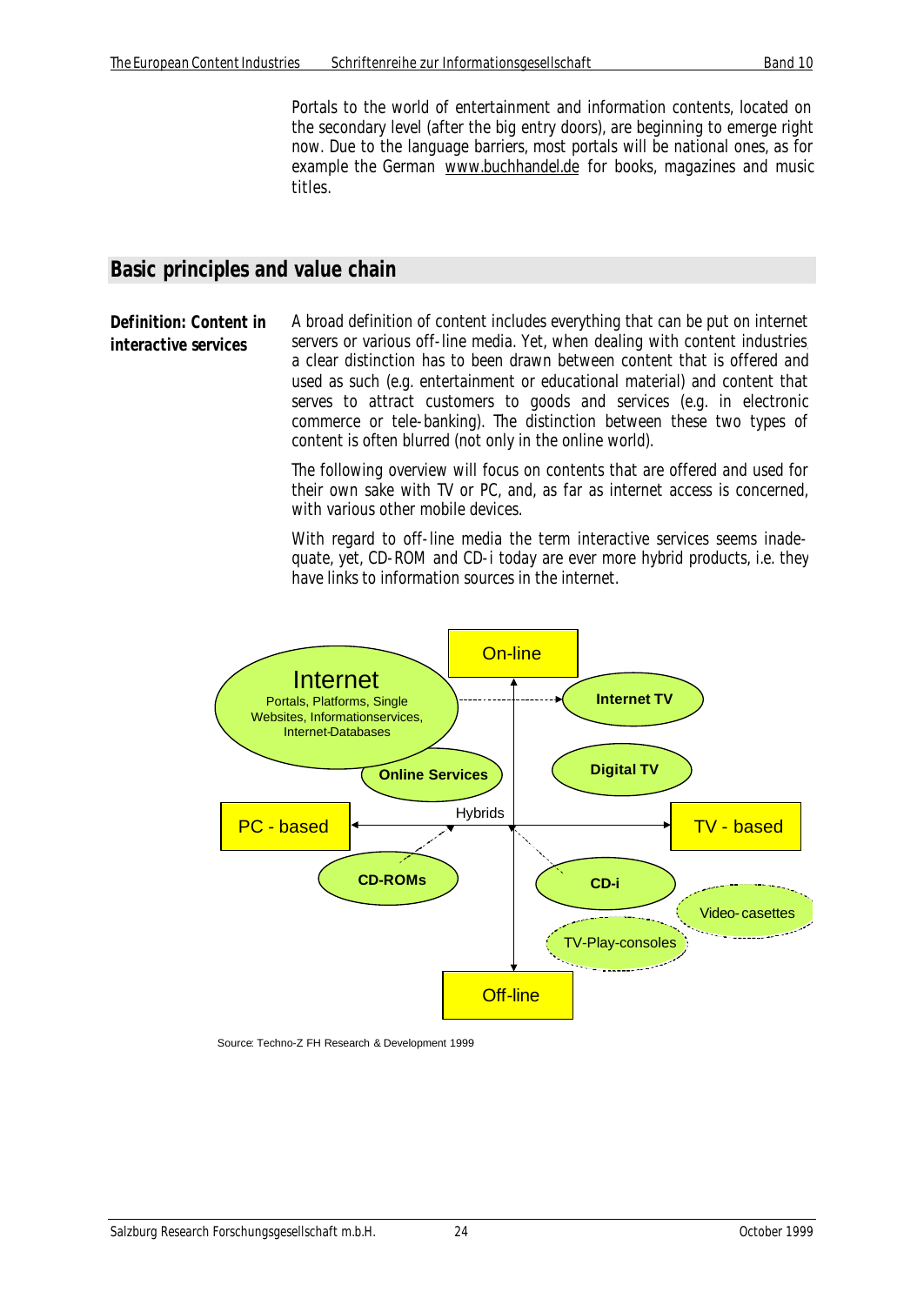| <b>Basic Principles</b>             |                                                                                                                                                                                                                                                                                                                                                                                                                                                                                                                 |
|-------------------------------------|-----------------------------------------------------------------------------------------------------------------------------------------------------------------------------------------------------------------------------------------------------------------------------------------------------------------------------------------------------------------------------------------------------------------------------------------------------------------------------------------------------------------|
| Start small - scale up              | Multimedia interactive services have to be seen as dynamic, allowing a step-<br>by-step development of offerings and a scaling-up when more users join in.<br>Simple, but valuable services can be made media-richer and even broadband<br>provided there is a real market for them. This is a chance for small start-ups<br>in the online world to find their niches in the competition with media-giants,<br>especially when regional and target-specific competence is necessary.                            |
| It's the added value<br>that counts | Users of interactive services look for added value regarding media richness,<br>interactivity and functionality. Different target audiences as leisure seekers or<br>business people, have their focus on specific types of added value, e.g.<br>multimedia entertainment vs. hyperlinked, interactive content integrated with<br>services. Understanding and serving users' preferences in the different target<br>segments therefore is critical for gaining a market share and securing<br>customer loyalty. |
| Serving communities of<br>interest  | A crucial factor for success in interactive services is the building of commu-<br>nities of interest. Fulfilling the needs of such communities requires inte-<br>grating content, communication and relevant services in a platform, which<br>also provides an "island of trust". Such islands are important in electronic<br>commerce as well as in offering information services.                                                                                                                             |
|                                     | In the environment of such platforms, users are more willing to accept<br>technologies which automatically trace and respond to user behaviour,<br>allowing, for example, personalisation of content offerings.                                                                                                                                                                                                                                                                                                 |
| <b>Brands online</b>                | Brands are important to attract users and advertisers. In order to establish<br>online brands targeted content quality, service reliability and depth are seen<br>as key factors. The brand can have a global as well as regional grasp, e.g. the<br>platform of a regional newspaper being "the place" to go for local<br>information.                                                                                                                                                                         |
| <b>Value Chain</b>                  | The interactive multimedia industry must be considered as a complex and<br>converging field that embraces different sub-sectors:                                                                                                                                                                                                                                                                                                                                                                                |
|                                     | Owners of basic content, e.g. publishers, archives and agencies for<br>digital photographs, infographics, sound and image etc.                                                                                                                                                                                                                                                                                                                                                                                  |
|                                     | Other highly specialised suppliers which deliver commissioned<br>services as computer animation firms or database architectures                                                                                                                                                                                                                                                                                                                                                                                 |
|                                     | Creators that generate the overall idea for an interactive service, its<br>performance and look, e.g. interaction and navigation designers                                                                                                                                                                                                                                                                                                                                                                      |
|                                     | Producers that develop the idea into a marketable service and bring<br>٠<br>in the necessary financial means                                                                                                                                                                                                                                                                                                                                                                                                    |
|                                     | Network & service providers which offer the technical infrastructure<br>$\bullet$<br>and necessary quality of service for the distribution and use of the<br>interactive service.                                                                                                                                                                                                                                                                                                                               |
|                                     | These different positions and functions in the value chain of interactive<br>services are summarised in the chart below. Included in the picture are the<br>potential users of the interactive service, who must be willing to pay for there<br>equipment and access, and may be subscriptions or pay-per-view/downloads.                                                                                                                                                                                       |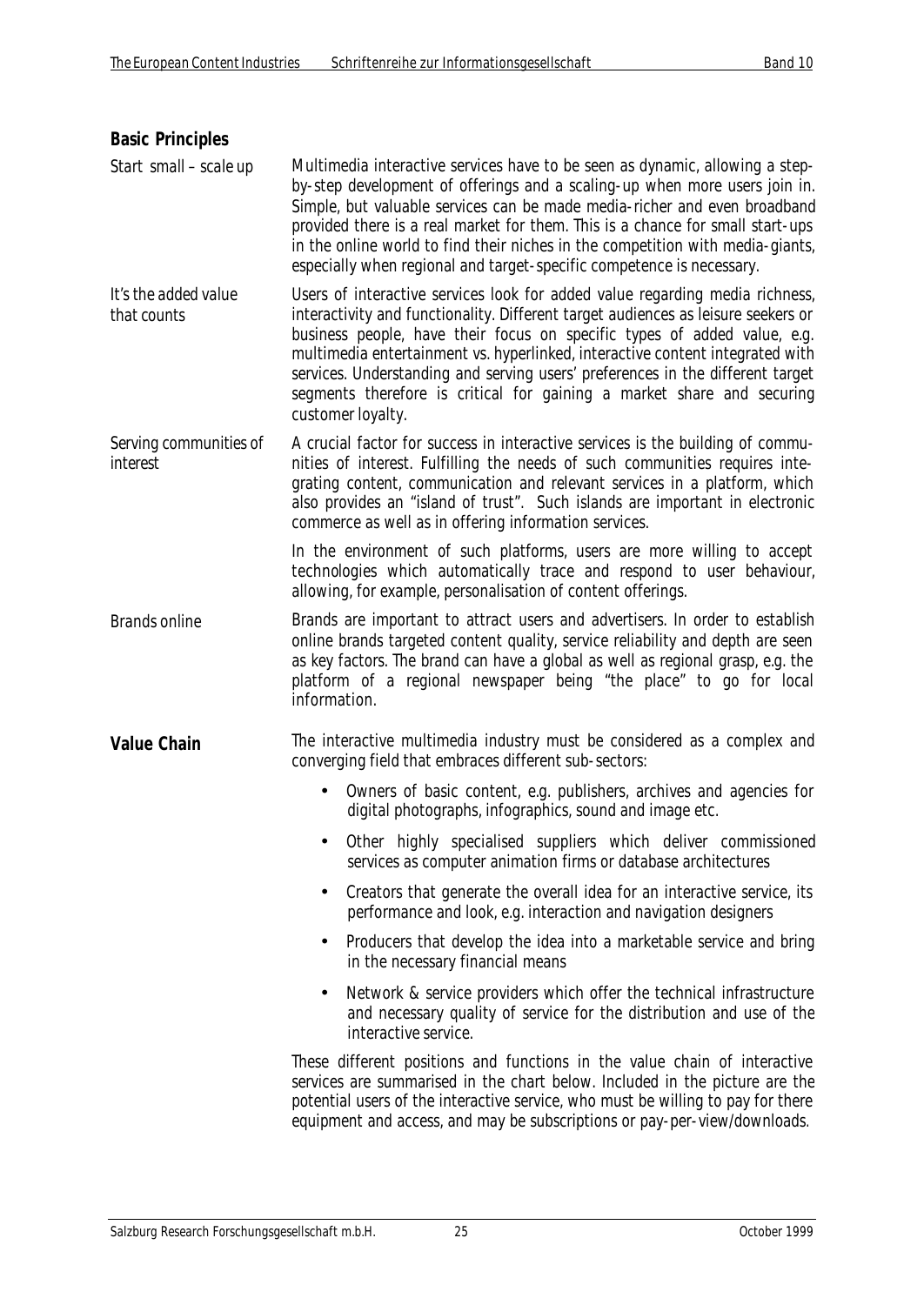#### *Figure 8:*

#### **Interactive services value chain:**



Source: Techno-Z FH Research & Development 1999

### **Facts and figures**

| Overview                     | This chapter provides an overview of the diffusion of digital information and<br>communication technologies in Europe. It focuses on the following key data:                                                                 |
|------------------------------|------------------------------------------------------------------------------------------------------------------------------------------------------------------------------------------------------------------------------|
|                              | PC density as a measure of the potential base to use interactive<br>$\bullet$<br>services                                                                                                                                    |
|                              | Internet density in European countries: host counts, users<br>$\bullet$                                                                                                                                                      |
|                              | World-wide internet advertising revenues<br>٠                                                                                                                                                                                |
|                              | Consumer spending online at European sites<br>$\bullet$                                                                                                                                                                      |
|                              | Also included is a flashlight on the status of internet-TV, which is today only<br>in the testing phase.                                                                                                                     |
| Density of internet<br>hosts | Currently, there are considerable differences regarding the density of Internet<br>hosts. A clear "north-south gap" exists, with only 4 hosts/1000 inhabitants in<br>Greece and up to 100 hosts/1000 inhabitants in Finland. |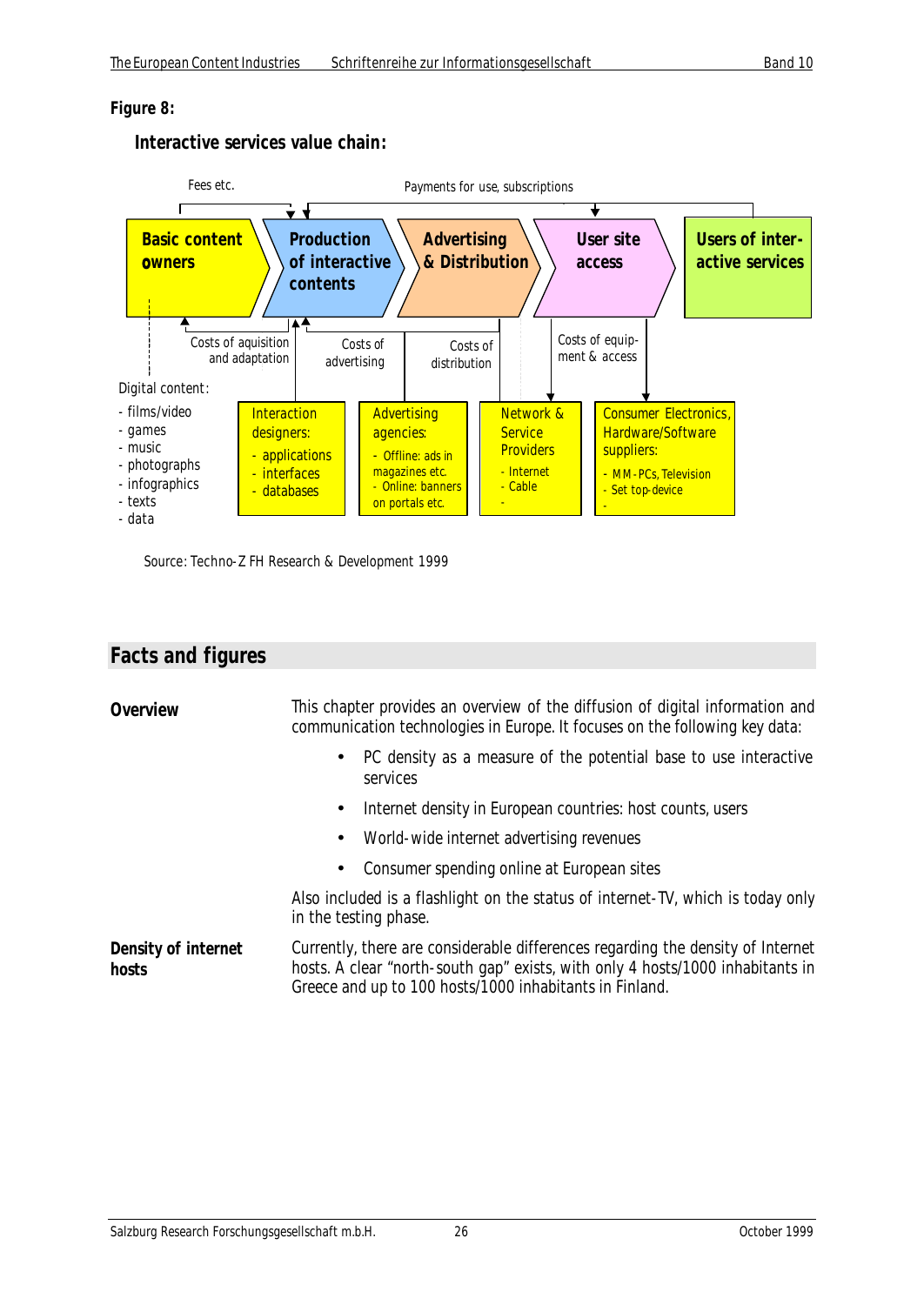#### *Figure 9: Internet host density in European countries (1998)*





#### **Diffusion of personal computers**

As with internet hosts, dates for the PC density in European countries show "southern" countries as Spain and Greece lagging behind.

A distinction has to be made between home PCs and business PCs: in some countries as UK and Portugal there a more PCs installed in companies and institutions than in the private sphere, in others, as with Sweden and Germany, the diffusion of PCs in households is higher.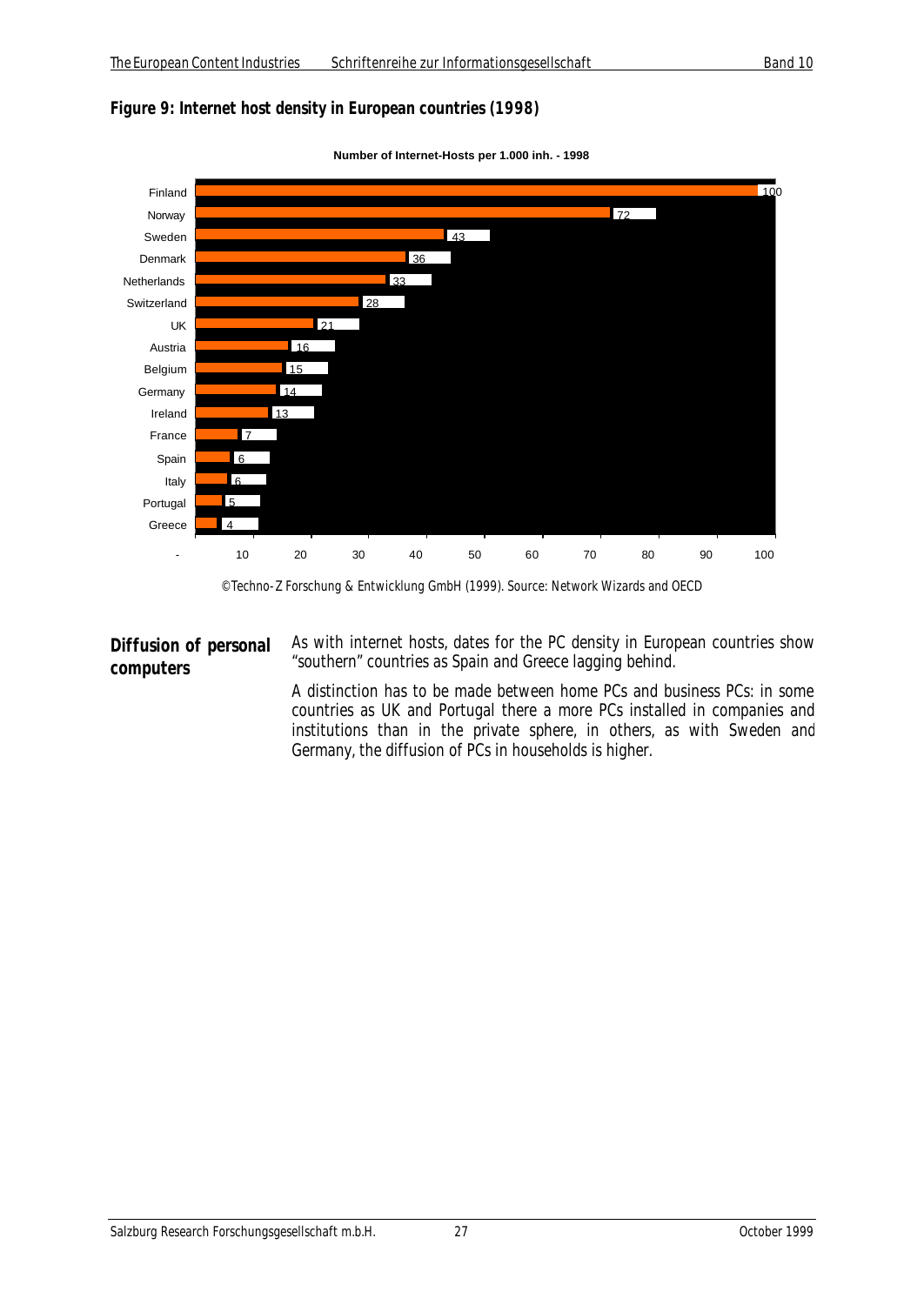#### *Figure 10: PC density in European countries (end 1998)*



**Total number of PCs per 100 inh. - End 1998**

**Internet usage Internet usage in Europe has shown respectable growthrates in the last few** years, with some countries reaching nearly one third or even half of the total population over 14 years old.

| Table 3: Online users in EU member states (% of total population > 14 y.) |  |  |  |
|---------------------------------------------------------------------------|--|--|--|
|---------------------------------------------------------------------------|--|--|--|

|                | Online user in % of  | reference date               |
|----------------|----------------------|------------------------------|
|                | the total population |                              |
| Sweden         | 48,7%                | <b>June 1999</b>             |
| Finland        | 41,8%                | May 1999                     |
| <b>Denmark</b> | 32,0 %               | May 1999                     |
| Austria        | 31,0%                | 1999 2 <sup>nd</sup> Quartal |
| UK             | 18,0%                | December 1998                |
| Germany        | 17,0 %               | June 1999                    |
| Belgium        | 16,0%                | February 1999                |
| Netherlands    | 13,7 %               | March 1999                   |
| Ireland        | 11,0 %               | October 1998                 |
| Italy          | 8,0%                 | June 1999                    |
| Spain          | 7,7 %                | September 1999               |
| France         | 5,2%                 | March 1998                   |
| Portugal       | 1,9%                 | January 1998                 |
| Greece         | 1,0%                 | January 1998                 |

Source: ORF <http://www.orf.at/facts/inter\_06.html>

**Internet – TV** Today there exist very different devices to access the internet via TV: TVs or game consoles with inbuilt browsers, and still very expensive settop-boxes and complete TV-PC-sets (e.g. Loewe's TV-PC hybrid).

<sup>©</sup> Techno-Z Forschung & Entwicklung GmbH (1999). Source: ESIS - ISPO (www.ispo.cec.ce/esis)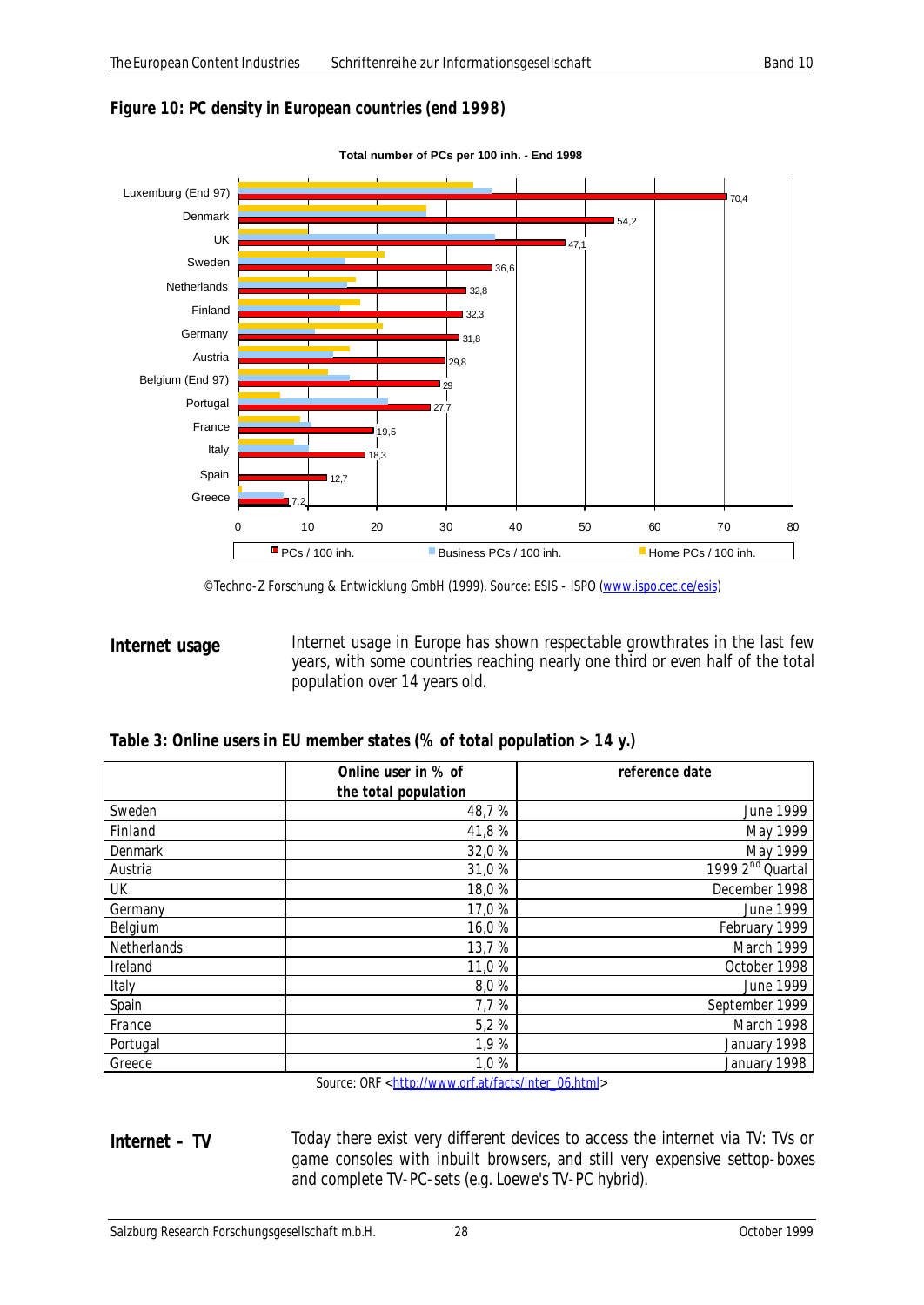A comparison of the density rates for TV vs. PCs indicates, that there seems to be a big market for cheap "web-TVs", as many TV-users are not familiar with a PC. Yet, the format and business model to win a mass market are not ripe.

#### **FACT BOX**

#### **Internet–TV is still in the testing phase: The German public broadcasters as examples**

In Germany the public service broadcasters ARD and ZDF are currently running pilots to bring the Internet onto the television screen and/or to offer web-TV services.

- **ZDF** is co-operating with **Intel Intercast** push technology to offer selected TV contents as regular news-flash on the computer screen.
- ARD is testing a service that combines the content of its website with TV programmes. The **ARD-Online-Kanal** is being tested in a trial. It is part of the digital ARD-Bouquet and offers selected Internet pages and multimedia content to be viewed on the television screen. Receiver technology is based on the set-top-boxes of OpenTV with conventional TV sets. A problem for introducing this service could be that the d-box of the Kirch Group may not be able to work with the ARD-Online-channel.
- OpenTV started as a joint venture of Sun Microsystems and the French combine Thomson Consumer Electronics to produce software solutions for digital television. In March 1996 the alliance began shipped its flagship product line, OpenTV 1.0. In the same year the alliance was restructured into an independent operating company named Thomson Sun Interactive LLC. In September 1997, the company changed its name to OpenTV, Inc, after adding a new shareholder to its Board.

| Advertising on the web Internet advertising expenditure has increased fast and amounted to 1646 |
|-------------------------------------------------------------------------------------------------|
| billion Euro in 1998, more than twice the amount of 1997.                                       |

|                    | 1997             | 1998               |
|--------------------|------------------|--------------------|
| total revenue      | 777 billion Euro | 1,646 billion Euro |
| of which:          |                  |                    |
| consumer-related   |                  | 29 %               |
| computing          |                  | 20 %               |
| financial services |                  | 19%                |
| telecommunications |                  | 8%                 |
| new media          |                  | 7%                 |
| other              |                  | 17 %               |

#### *Table 4: World-wide internet advertising revenues (billion Euro)*

Source: Screen digest May 1999

#### **Consumer spending online**

Consumer spending online at European sites from 1997 to 1998 has grown from 111 mio US\$ to 298 mio. US\$, with estimations for 770 mio. S in 1999. The biggest shares in 1998 came from Germany and UK.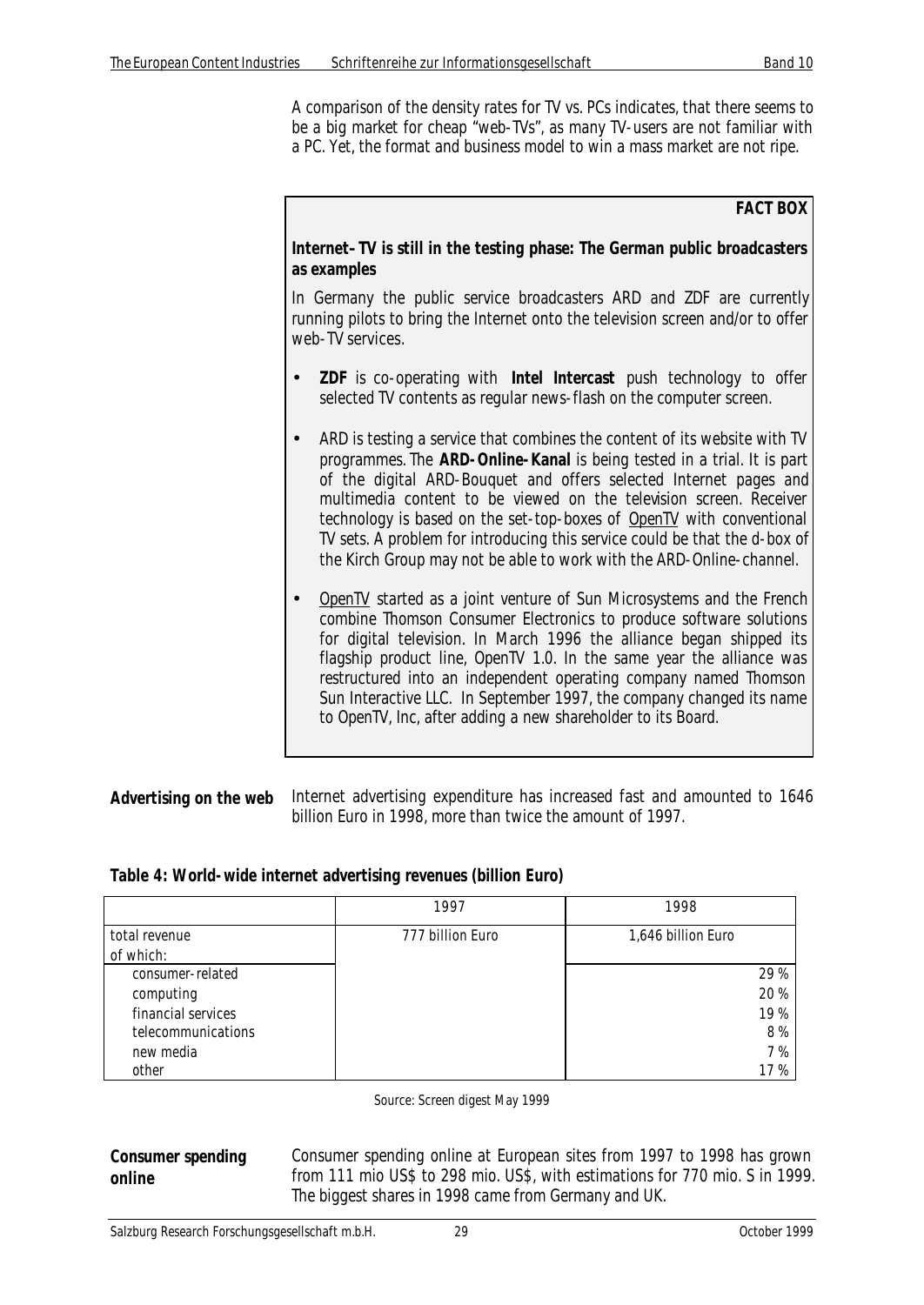#### *Table 5: Consumer spending online at European sites (million US dollars)*

5a) Total annual EU spending

| 1997       | 111 mio. \$  |
|------------|--------------|
| 1998       | 298 mio. \$  |
| Estimates: |              |
| 1999       | 770 mio. \$  |
| 2000       | 1970 mio. \$ |
| 2001       | 3360 mio. \$ |
| 2002       | 4978 mio. \$ |

#### 5b) Breakdown for selected countries (1998)

| Germany     | 160 mio. \$ |
|-------------|-------------|
| UK          | 60 mio. \$  |
| France      | 20 mio. \$  |
| Spain       | 4 mio. $$$  |
| Italy       | 4 mio. \$   |
| Sweden      | 10 mio. \$  |
| Netherlands | 10 mio. \$  |
| Other       | 30 mio. \$  |
| Total       | 298 mio. \$ |

Source: Datamonitor, NUA Internet surveys (http://www.nua.ie/surveys/analysis/graphs\_charts/comparisons/index.html)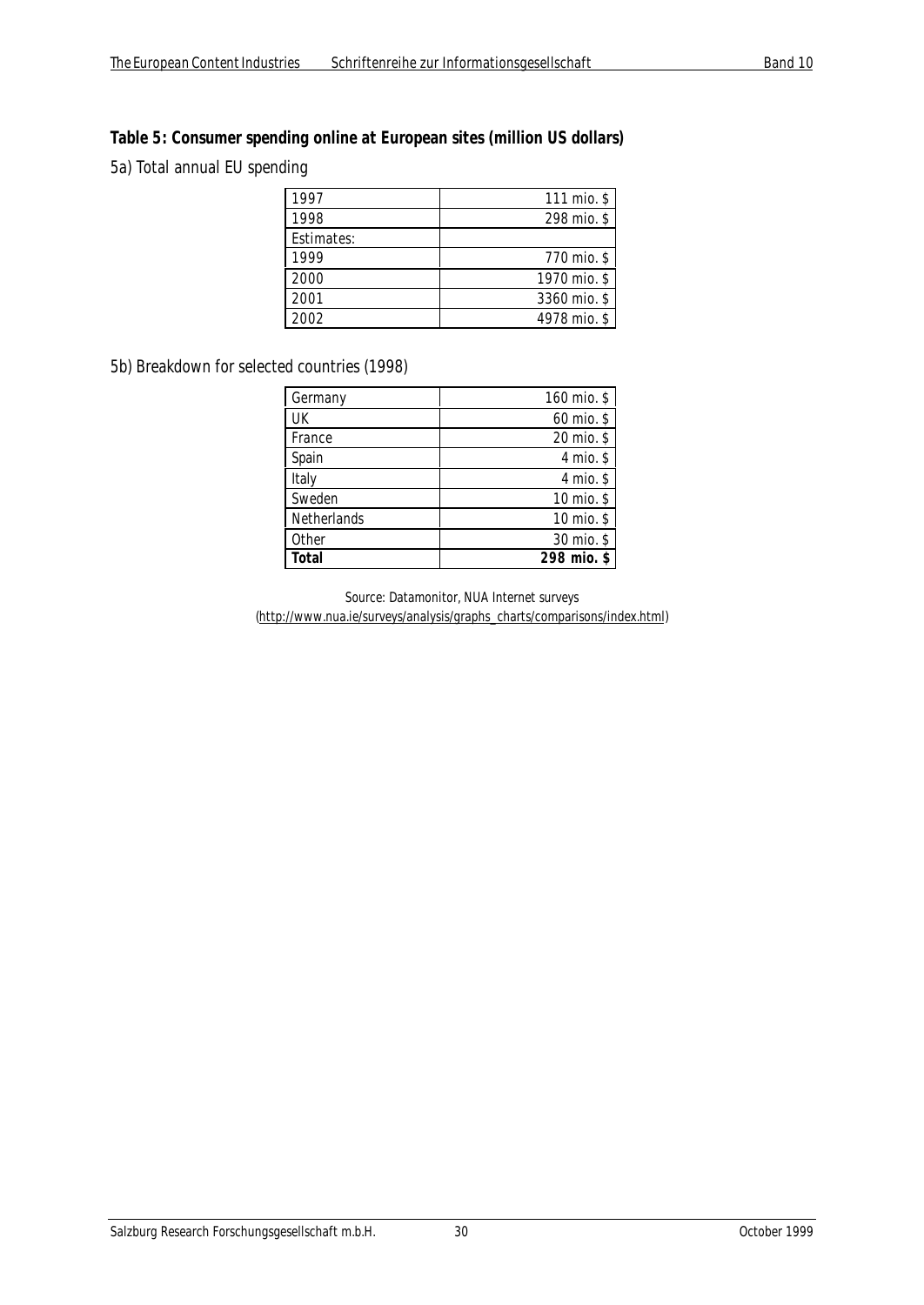# **2.4 Cinema and audio-visual industry**

#### **Major trends**

| <b>US content</b><br>dominates                                         | The European film industry is clearly dominated by US content. The European<br>trade balance is negative by 6 billion US\$. On the other hand, the European<br>film industry is less fragmented than other media markets, also catering for<br>the international market. Productions targeted for national markets go along<br>with internationally oriented productions.                                                                                                                                                                                                                                                                                                      |
|------------------------------------------------------------------------|--------------------------------------------------------------------------------------------------------------------------------------------------------------------------------------------------------------------------------------------------------------------------------------------------------------------------------------------------------------------------------------------------------------------------------------------------------------------------------------------------------------------------------------------------------------------------------------------------------------------------------------------------------------------------------|
| "Cinema new" - the<br>revival of a public<br>place announced to<br>die | In spite of the competition from new media, the number of cinema<br>admissions has increased from 707 million (1996) to 814 million in 1998. A<br>main driver seems to be the emergence of large entertainment parks<br>(Cineplexx, Cinemaxx) offering in one building cinemas, restaurants and bars<br>in an 'all inclusive' manner. This has given new momentum to the cinema.                                                                                                                                                                                                                                                                                               |
| Decrease of video<br>rentals                                           | The increase in cinema attendance does not have an equivalent in the video<br>market. The number of rental transactions has decreased by 4% in 1998, and<br>the number of sales is stagnating. The question is if new digital formats such<br>as the DVD, especially the recordable type, will encourage this market, like the<br>CD has done in the music market.                                                                                                                                                                                                                                                                                                             |
| MP3 - will it shatter<br>the music industry?                           | The major trend in the music industry is the digitisation of distribution. The<br>MP3 boom on the Internet has finally gained the attention of the music<br>industry. Although it is not yet an alternative to the established market<br>mechanisms (long download times, only little content legally available), MP3<br>has the potential to totally re-shape the music industry in the long run. It is<br>popular especially among young Internet users and offers new possibilities to<br>young artists, giving them a channel to make their music known. The first<br>generation of MP3 walkman is now being introduced by all major providers of<br>consumer electronics. |

#### **Basic principles and value chain**

**Market definition** The audio-visual industry comprises services and related commissions connected with cinematographic film production, radio and TV programmes and music recordings.

> This chapter focuses on the sectors related to film production and distribution. It does not deal with the distribution of content produced in pay-TV (see chapter on broadcasting) and the music industry.

**Value chain** The value chain below shows the players participating in the film industry and the types of investments and revenues they make. The chain is, of course, a simplification of the real market, and it does not show the revenue streams in terms of where they come from and where they go to. The commercial interactions between the sectors are following different patterns which cannot be described in detail in this overview study.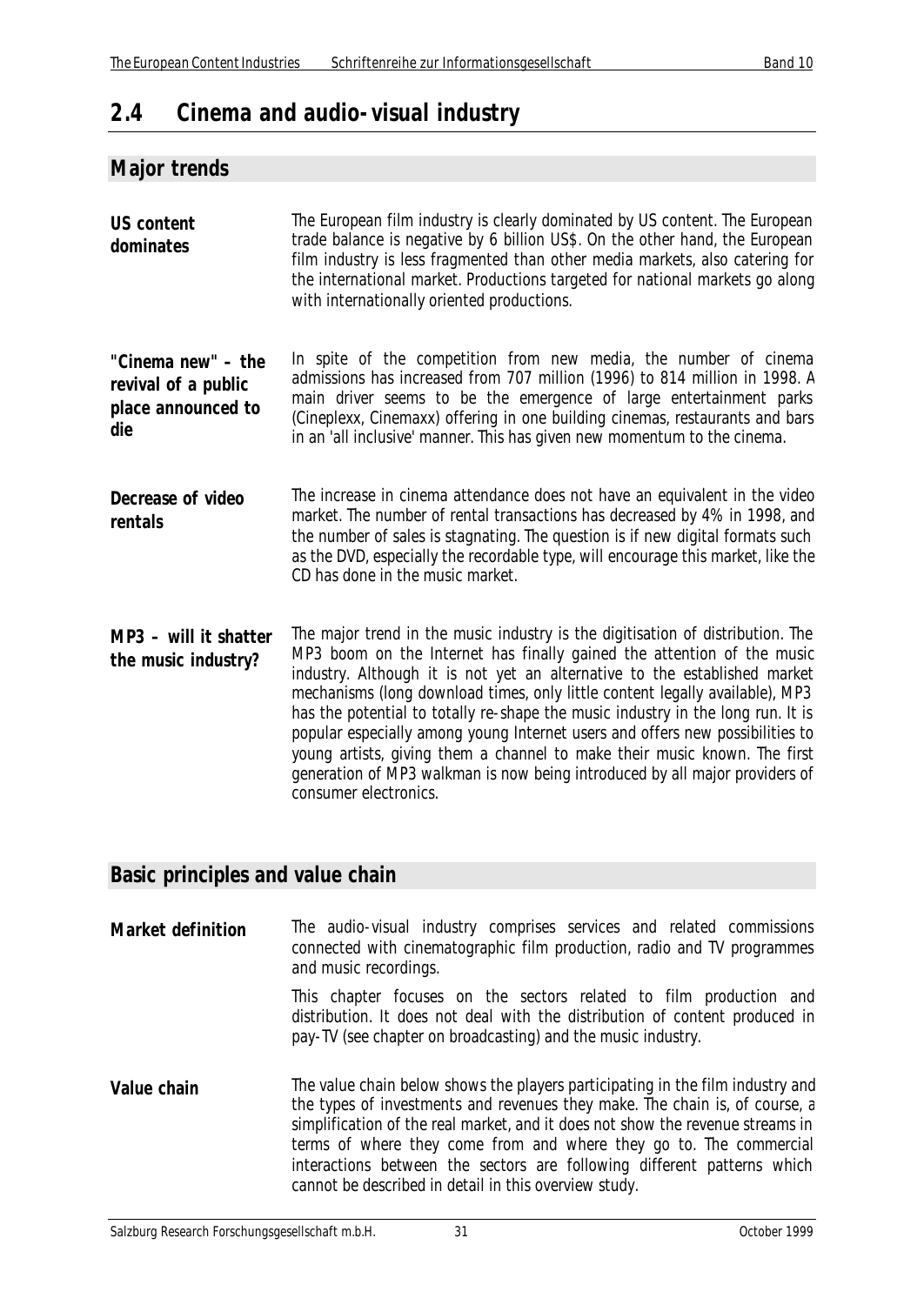The market estimates relate to those investments or revenues directly concerning the production of content, the acquisition of rights and the sales of content to the audience (e.g. box office revenues). Other revenues such as cinema advertising or merchandising are not included in these figures.

*Market value* The total market value of the European film industry in 1998 was about 14 billion Euro, the market value of the music industry (sales of recorded music) 17.6 billion Euro.

#### *Figure 11:*

#### **Value chain of the film industry**



© Techno-Z Forschung & Entwicklung GmbH (1999). Source: EAO

### **Facts and figures**

 $\overline{a}$ 

**Overview** International statistics on the film industry are facing methodological problems. Available data concerning international trade in films and audiovisual programmes are of a highly heterogeneous nature. Taking this into account, several sources provide data on the film industry.<sup>13</sup>

> The information in this chapter will provide data on the key aspects of the European film industry, starting with an overview of the trade balance, and then following the value chain of the film industry:

- Audio-visual trade balance between EU and North America
- Film production in the EU
- Film distributors in FLI

<sup>&</sup>lt;sup>13</sup> The European Audio-visual Observatory provides a detailed overview of sources for international film trades. Annual Yearbook 1999, p. 23f.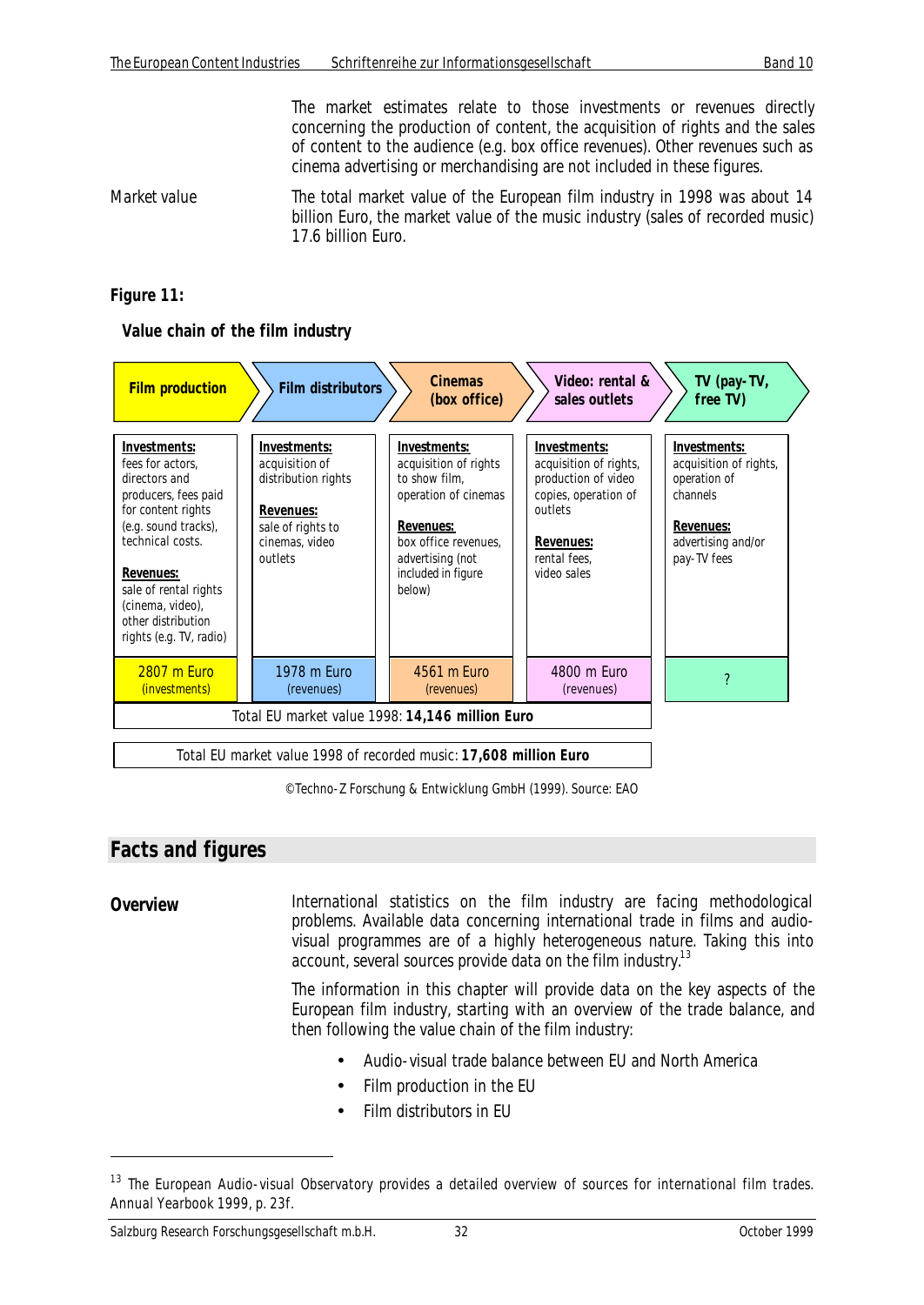- Cinema admissions and box-office revenues in EU
- Video market (rental and sales)
- Recorded music

**AV trade balance between EU and USA** The European Union is an important export market for audio-visual content produced in the USA. The European audio-visual trade net balance (including radio and TV programmes) with the USA is clearly negative, and the gap has widened since 1990. In 1997, North American revenues with audio-visual services in the EU surpassed EU revenues in North America by 6 billion US\$, compared to 3.5 billion in  $1990^{14}$ 

Film production Film production in the European Union rose from 653 films in 1997 to 687 films in 1998. This is mainly due to a strong year in France and a methodology change in Germany. Without the German figure, which has practically doubled to 119 films in 1998, film production levels have actually dropped in several EU territories, including Spain, UK and Denmark.<sup>15</sup>

> The total production value (film production investment) in the EU was 2,924 million US\$ in 1998. This is less than in 1997 (3,066 million).

|             | 1996 | 1997 | 1998 | percentage change<br>1996 to 1998 |
|-------------|------|------|------|-----------------------------------|
| Austria     | 15   | 15   | 12   | $-20,0$                           |
| Belgium     | 8    | 6    | 7    | $-12,5$                           |
| Denmark     | 21   | 23   | 18   | $-14,3$                           |
| Finland     | 10   | 10   | 8    | $-20,0$                           |
| France      | 134  | 163  | 183  | 36,6                              |
| Germany     | 64   | 61   | 119  | 86,0                              |
| Greece      | 20   | 16   | 20   | 0,0                               |
| Ireland     | 18   | 22   | 25   | 40,0                              |
| Italy       | 99   | 87   | 92   | $-7,0$                            |
| Luxembourg  | 5    | 5    | 3    | $-40,0$                           |
| Netherlands | 16   | 15   | 18   | 12,5                              |
| Portugal    | 8    | 13   | 10   | 25,0                              |
| Spain       | 91   | 80   | 65   | $-28,6$                           |
| Sweden      | 18   | 29   | 20   | 11,1                              |
| UK          | 111  | 108  | 87   | $-21,6$                           |
| EU total    | 638  | 653  | 687  | 7,7                               |

*Table 5: Feature films produced 1996 – 1998 in European countries*

Source: Screen Digest (June 1999)

<sup>14</sup> European Audio-visual Observatory, Annual Yearbook 1999, p.29

<sup>&</sup>lt;sup>15</sup> Screen Digest June 1999, p. 129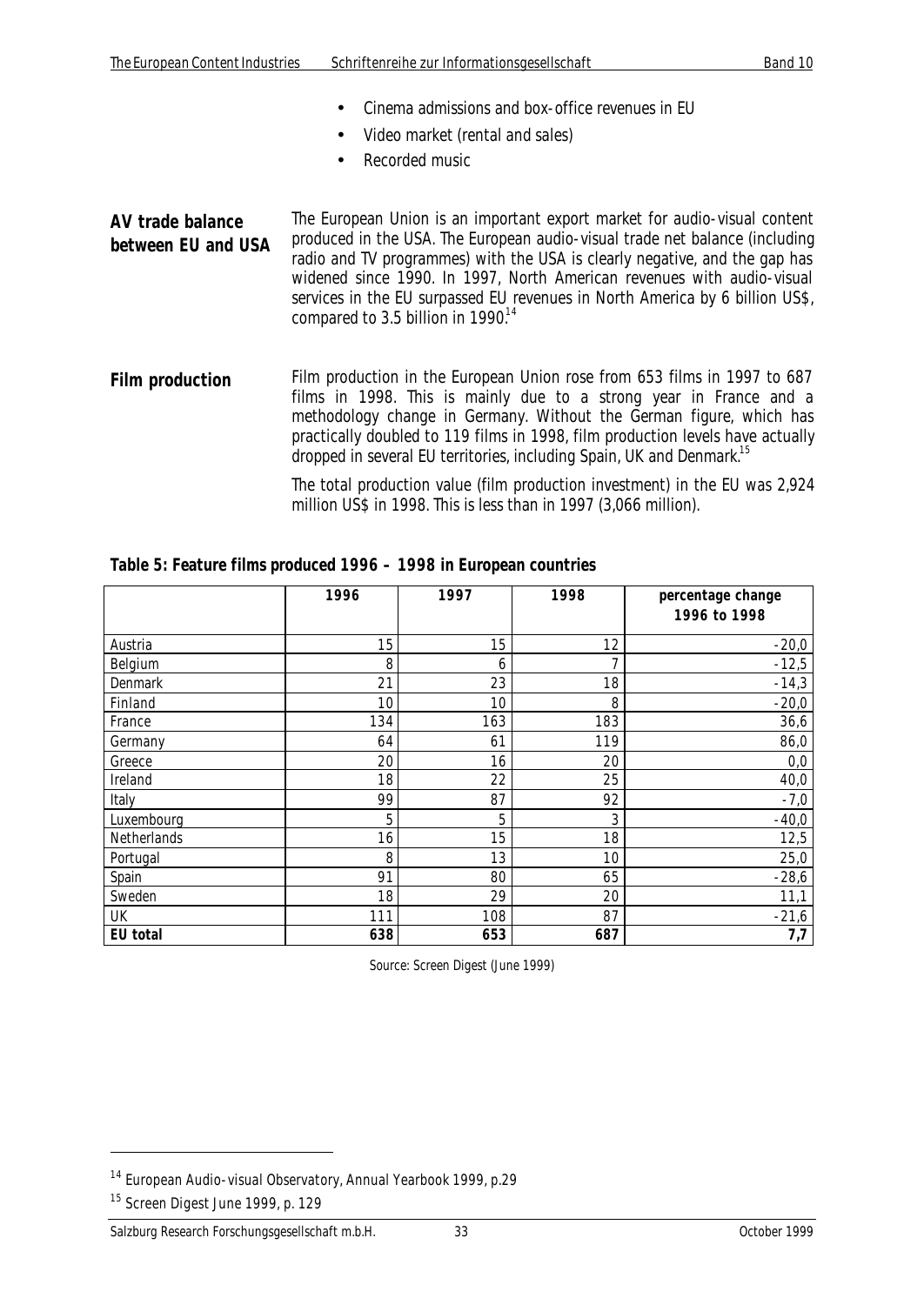#### **FACT BOX**

#### **Cinema: European films vs. Hollywood**

The degree to which European movies succeed in their competition with Hollywood differs from year to year, mainly depending on the big smash hits. Due to the overwhelming success of blockbuster "Titanic", 1998 stood out in contrast to the previous years, which saw national films perform well in their local markets as well as on a European scale.

In 1997, exceptionally, three European films (*The Full Monty, Bean, Le cinquième élément*) featured in the top-five box office successes in the European Union market. With 11 million admissions (out of 760 million in total), *The Full Monty* was the most successful European film in 1997.<sup>16</sup> Titanic in 1998 achieved a record-braking 20.5 million admissions, 3 million more than the previous admission champ, the 1966 release of *La Grande Vadrouille*.

European film productions are operating with lower budgets than the US studios. The average investment per production in the USA was 14 million US\$ in 1998, compared to 8.25 million in UK, 5.26 in France and 2.88 in Germany.<sup>17</sup>

A clear trend is the growth of European / North American co-productions, accounting for 11% of admissions in 1997 (compared to 4.9% in 1996).

The relative international success of European movies demonstrates that national and cultural borders are less obvious in entertainment markets than in information markets.

#### **Film distributors** The number of active distributors operating in a territory differs depending on population, box office and number of releases. However, the high number of 161 in France is of note: around two thirds of these companies release only one film a year.<sup>18</sup>

Rental revenues of EU distributors rose more than 10% in 1998, totalling 2,060 million US\$. The highest revenues per distributor as well as per release are earned in Italy and Germany.

<sup>16</sup> European Audio-visual Observatory, Annual Yearbook 1999, p.78

<sup>&</sup>lt;sup>17</sup> Screen Digest, June 1999

<sup>&</sup>lt;sup>18</sup> Screen Digest June 1999, p. 135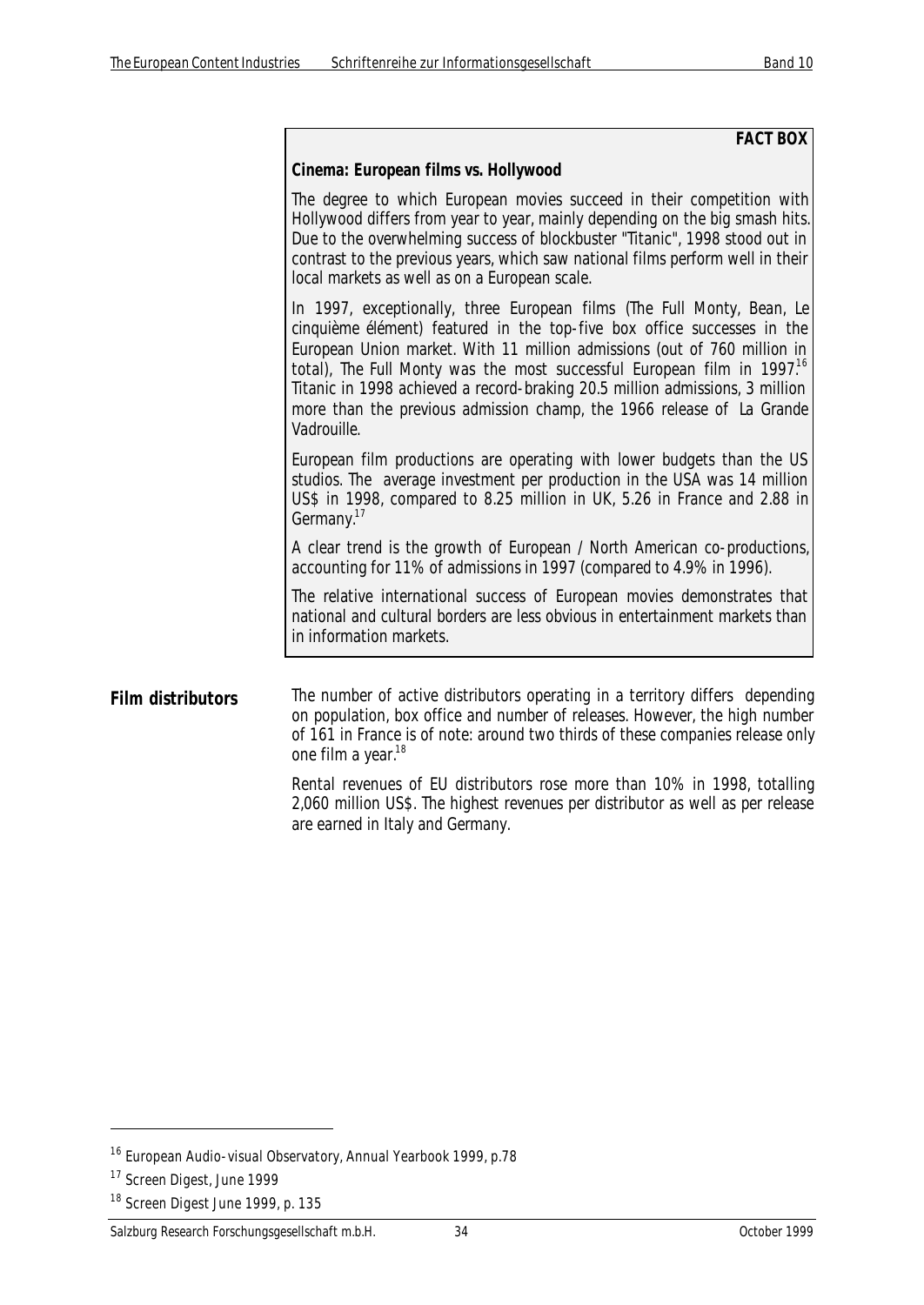|             | 1996 |         |     | 1997    |     | 1998    |  |
|-------------|------|---------|-----|---------|-----|---------|--|
|             | No.  | Revenue | No. | Revenue | No. | Revenue |  |
| Austria     | 17   | 34,9    | 17  | 33,9    | 16  |         |  |
| Belgium     | 30   | 58,2    | 33  | 52,1    | 27  | 60,3    |  |
| Denmark     | 22   | 32,1    | 22  | 31,8    | 21  | 34,6    |  |
| Finland     | 8    | 16,4    | 8   | 16,1    | 11  | 19,7    |  |
| France      | 163  | 368,4   | 156 | 351,0   | 161 | 399,9   |  |
| Germany     | 45   | 357,1   | 49  | 342,2   | 56  | 366,8   |  |
| Greece      |      | 18,7    |     | 21,4    |     |         |  |
| Ireland     | 6    | 19,1    | 8   | 18,4    | 8   | 19,0    |  |
| Italy       | 23   | 315,5   | 26  | 302,3   | 28  | 446,4   |  |
| Luxembourg  | 1    | 2,1     |     | 2,1     | 1   |         |  |
| Netherlands | 25   | 46,0    | 22  | 45,7    | --- | 49,8    |  |
| Portugal    | 13   | 20,9    | 15  | 22,9    | 15  |         |  |
| Spain       | 42   | 209,5   | 45  | 192,3   | --- | 206,9   |  |
| Sweden      | 16   | 52,1    | 16  | 47,2    | 19  | 50,7    |  |
| UK          | 54   | 256,1   | 55  | 311,5   | --- | 341,9   |  |
| EU          | 465  | 1807,2  | 473 | 1790,8  | 363 | 1978,2  |  |

| Table 6: Active theatrical film distributors and their rental revenues (million Euro) |  |  |  |  |  |
|---------------------------------------------------------------------------------------|--|--|--|--|--|
|---------------------------------------------------------------------------------------|--|--|--|--|--|

Source: Screen Digest June 1999

#### **Cinema admissions and box office revenues**

The  $EAO<sup>19</sup>$  reports that "1998 saw a new rise in admissions on most European markets" (Annual Yearbook 1999). The total number of cinema admissions in the EU in 1998 was 812 million, compared to 760 million in 1997 and 708 million in 1996.

The average European citizen goes to the cinema twice a year (2.18). Going to the movies is most popular in Ireland, Luxembourg, Spain and France (average attendance higher than 2.5), and less popular in Greece, Netherlands, Finland and Portugal (below 1.5). In contrast to the consumption of print media and broadcasting, there is no clear "cultural pattern" such as a North-South decline.

In total figures, France is Europe's number one cinema market. Admissions have increased in 1998 by 14.8% to 170 million. Germany is the only major market with less than 2 visits per year on average.<sup>20</sup>

Box office revenues are mirroring the admission statistics, with France in the lead (975 million Euro in 1998), followed by UK (900 million) and Germany (873 million). The total market in EU was 4561 million Euro in 1998.

Another revenue source for cinemas is advertising. NTC reports that cinema advertising accounted for 484 million Euro in 1997.

<sup>&</sup>lt;sup>19</sup> European Audio-visual Observatory

<sup>20</sup> Screen Digest, September 1999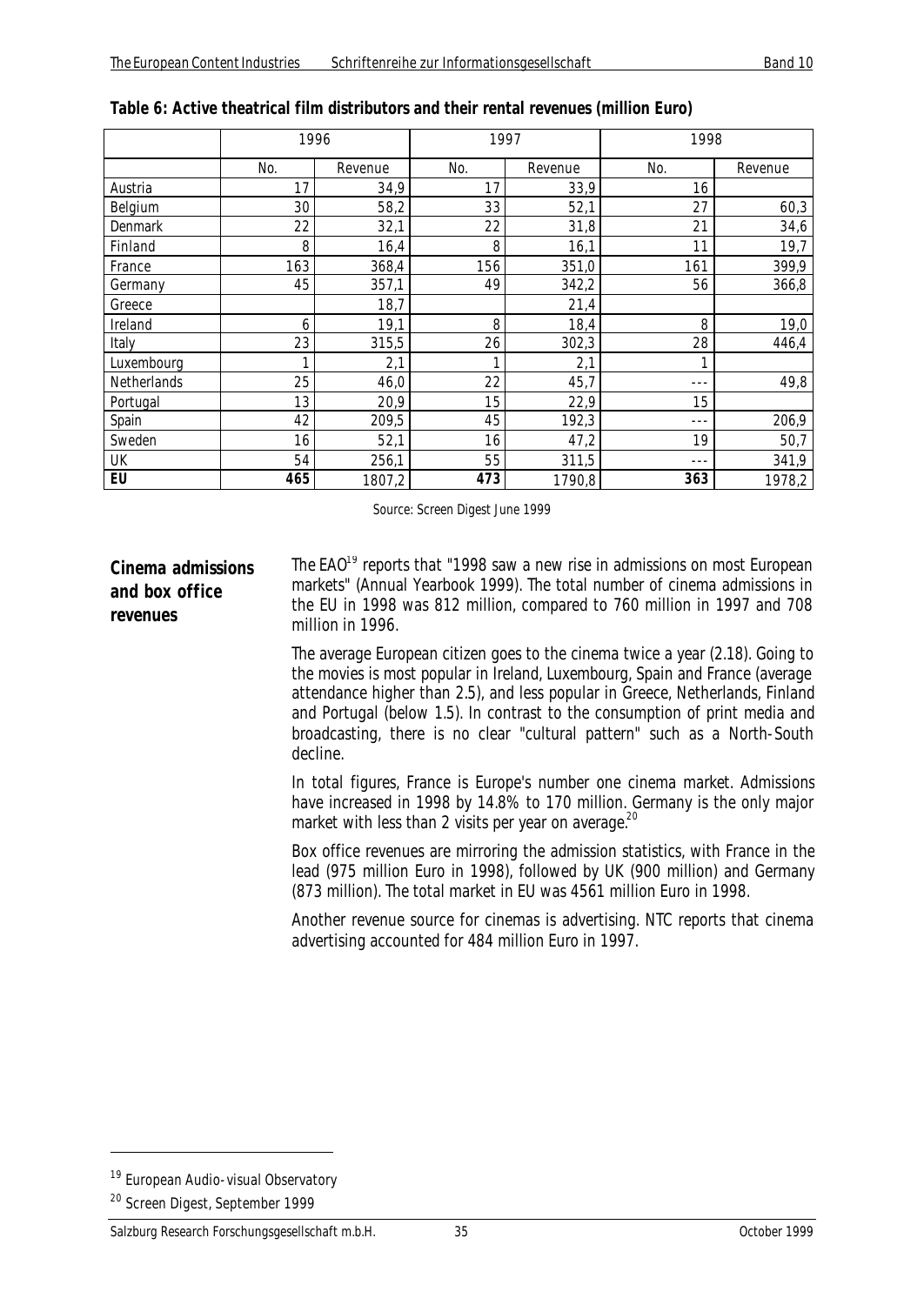|             | 1996                  |                | 1997                  |                | 1998                  |                |
|-------------|-----------------------|----------------|-----------------------|----------------|-----------------------|----------------|
|             | million<br>admissions | per inhabitant | million<br>admissions | per inhabitant | million<br>admissions | per inhabitant |
| Austria     | 12.3                  | 1.53           | 13.7                  | 1.70           | 15.22                 | 1.88           |
| Belgium     | 21.2                  | 2.09           | 22.1                  | 2.17           | 23.72                 | 2.33           |
| Denmark     | 9.9                   | 1.62           | 10.8                  | 1.75           | 11.01                 | 2.08           |
| Finland     | 5.5                   | 1.07           | 5.9                   | 1.15           | 6.32                  | 1.23           |
| France      | 136.6                 | 2.34           | 148.2                 | 2.52           | 170.11                | 2.90           |
| Germany     | 132.9                 | 1.62           | 143.1                 | 1.75           | 148.88                | 1.82           |
| Greece      | 9.0                   | 0.86           | 11.6                  | 1.10           | 12.18                 | 1.16           |
| Ireland     | 11.5                  | 3.18           | 11.5                  | 3.18           | 12.39                 | 3.38           |
| Italy       | 96.5                  | 1.68           | 100.4                 | 1.74           | 117.90                | 2.05           |
| Luxembourg  | 0.8                   | 1.80           | 1.2                   | 2.81           | 1.42                  | 3.35           |
| Netherlands | 16.8                  | 1.08           | 18.9                  | 1.16           | 20.10                 | 1.29           |

| Table 7: Cinema admissions 1996 / 97 (in million visitors) |  |  |  |  |
|------------------------------------------------------------|--|--|--|--|
|------------------------------------------------------------|--|--|--|--|

|          | 1996                  |                | 1997                  |                | 1998                  |                |
|----------|-----------------------|----------------|-----------------------|----------------|-----------------------|----------------|
|          | million<br>admissions | per inhabitant | million<br>admissions | per inhabitant | million<br>admissions | per inhabitant |
| Portugal | 11.5                  | 1.16           | 13.5                  | 1.36           | 13.94                 | 1.40           |
| Spain    | 104.3                 | 2.65           | 105.1                 | 2.67           | 108.44                | 2.75           |
| Sweden   | 15.2                  | 1.72           | 15.2                  | 1.72           | 15.89                 | 1.80           |
| UK       | 123.8                 | 2.10           | 139.3                 | 2.36           | 136.50                | 2.31           |
| EU       | 707.7                 | 1.89           | 760.5                 | 2.03           | 814.00                | 2.18           |

Source: Statistical Yearbook, European Audio-visual Observatory 1999; Screen Digest, September 1999

| Table 8: Gross box office revenue (million Euro) |  |
|--------------------------------------------------|--|
|--------------------------------------------------|--|

|             | 1996 | 1997 | 1998 | percentage change 1996<br>to 1998 |
|-------------|------|------|------|-----------------------------------|
| Austria     | 82   | 81   | 90   | 9,5                               |
| Belgium     | 124  | 111  | 131  | 6,0                               |
| Denmark     | 73   | 71   | 77   | 5,7                               |
| Finland     | 41   | 40   | 43   | 4,9                               |
| France      | 893  | 846  | 975  | 9,2                               |
| Germany     | 838  | 813  | 873  | 4,2                               |
| Greece      | 47   | 53   | 60   | 27,0                              |
| Ireland     | 50   | 48   | 50   | $-0,2$                            |
| Italy       | 544  | 521  | 634  | 16,6                              |
| Luxembourg  | 5    | 7    | 9    | 83,7                              |
| Netherlands | 115  | 114  | 125  | 8,4                               |
| Portugal    | 42   | 46   | 54   | 28,0                              |
| Spain       | 419  | 385  | 414  | $-1,2$                            |
| Sweden      | 130  | 118  | 127  | $-2,7$                            |
| UK          | 694  | 874  | 900  | 29,7                              |
| EU          | 4096 | 4128 | 4561 | 11,3                              |

Source: Screen Digest September 1999

**Video distributors** The European video markets remain dominated by USA companies. Six distributors account for about 75% of the Western European rental video market and 70% of the sales video market.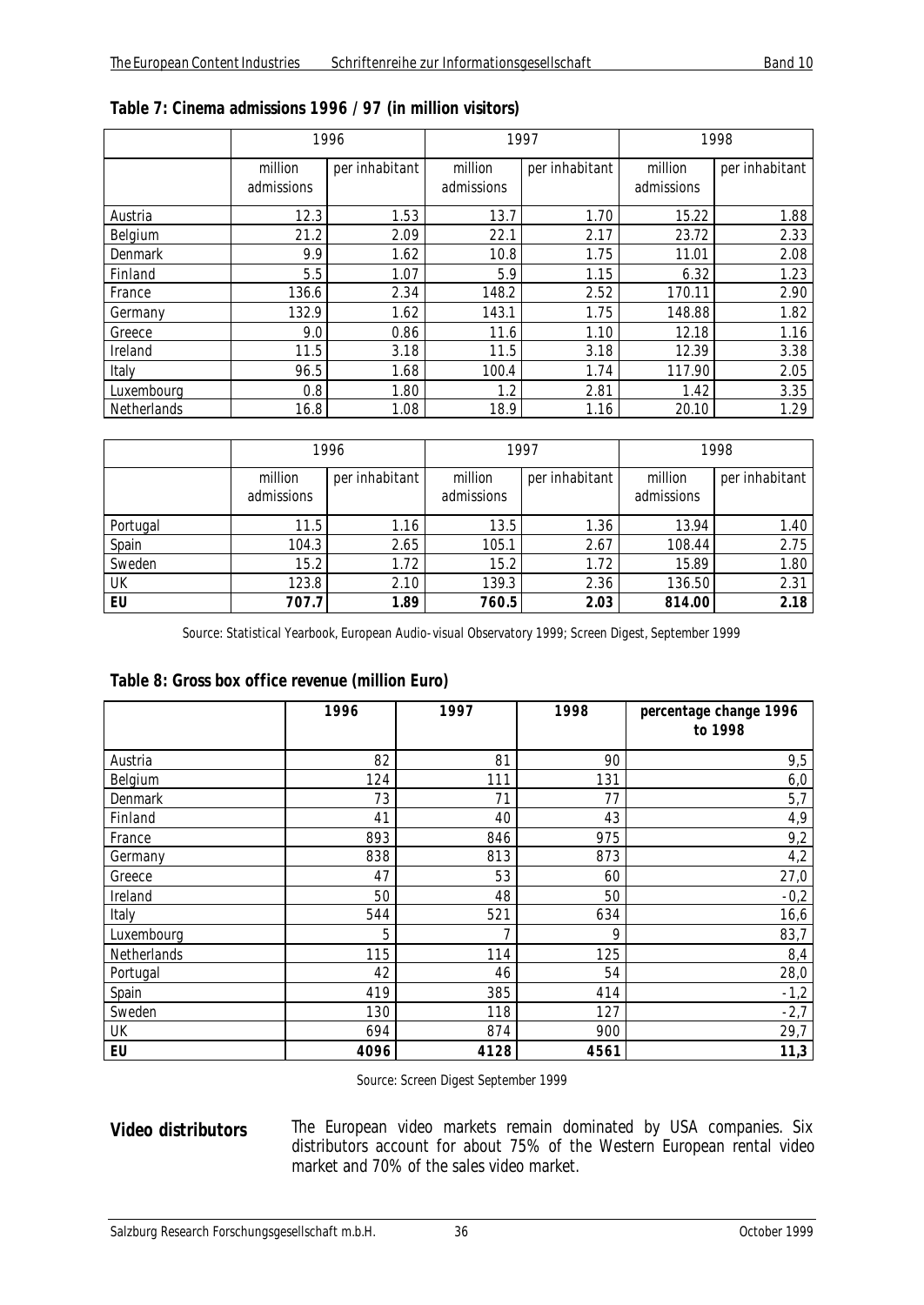

*Figure 12: Distributors' share of Western European video market 1997 (%)*

© Techno-Z Forschung & Entwicklung GmbH (1999). Source: European Audiovisual Observatory

**Video rental and sales market** After a movie was shown in the cinemas, the video market (sales and rental) is the next sector in the value chain of the film industry, and the last one before the film rights for television are becoming effective, i.e. the movie is shown on pay- or free TV channels.

> In Western Europe, the video market has reached its maturity phase. Whilst in the USA rental is the prime source of distributor revenue, in Europe sales revenues have been outperforming rentals since 1992. The total value of the video market (sales and revenues) was 4.8 billion Euro in 1997. <sup>21</sup>

**Recorded music** In 1998 the overall market sales of the recorded music industry within the European Union accounted for 17,608 million Euro and comprised about 1,034 million units.

> In general, the music industry is underpinned by flourishing local repertoire and cultural diversity: All over the world, people are buying significantly more local music than they were at the start of the decade. In Europe, the share of the 12.2 billion Euro music market accounted for by local repertoire grew from 31% in 1992 to 40% in 1998.<sup>22</sup>

<sup>&</sup>lt;sup>21</sup> European Audio-visual Observatory, Statistical Yearbook 1999

<sup>&</sup>lt;sup>22</sup> ifpi - International Federation of the Phonographic Industry (http://www.ifpi.org)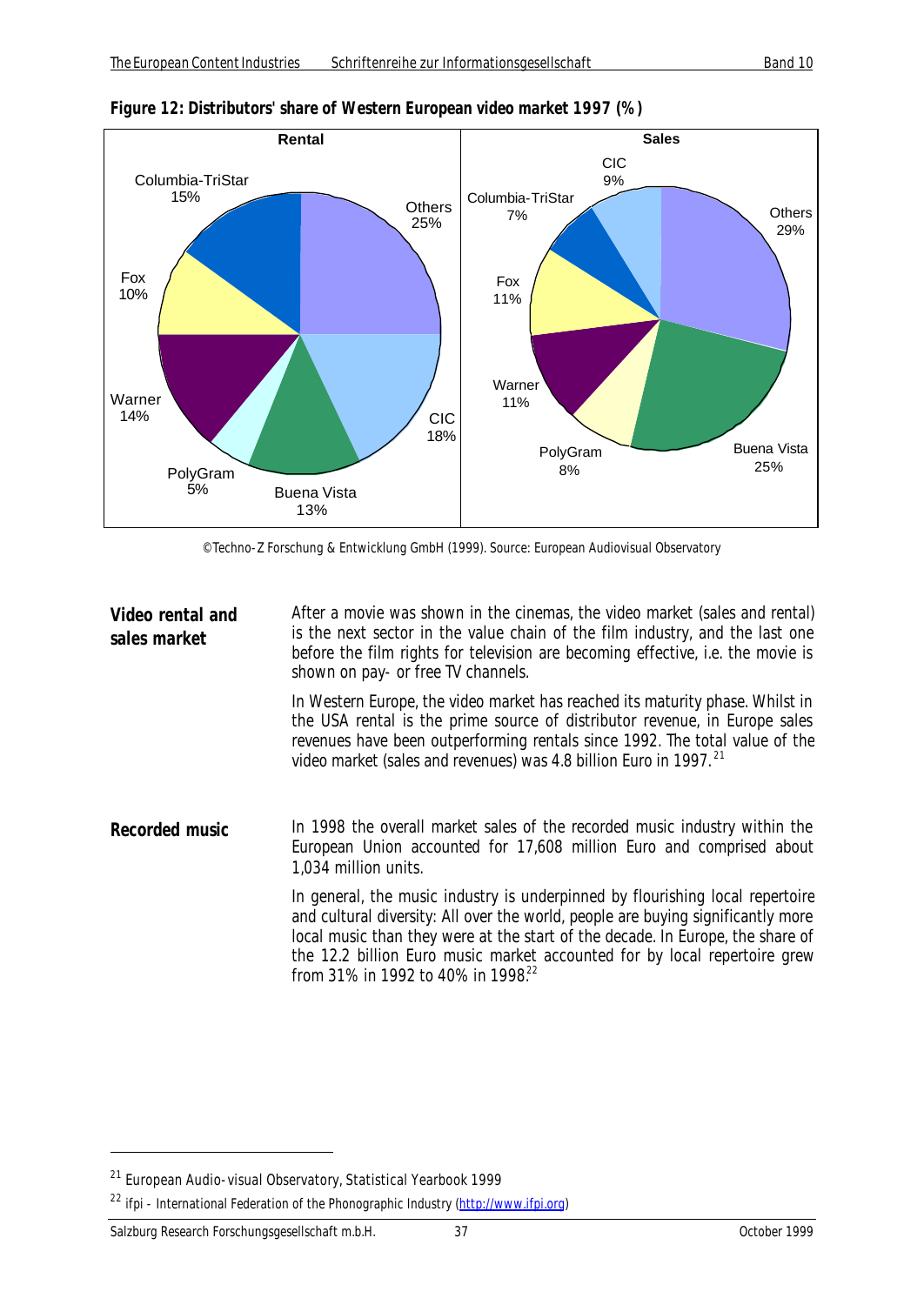|              |                | Units (million) | <b>Retail value</b> |       |                |
|--------------|----------------|-----------------|---------------------|-------|----------------|
| Country      | <b>Singles</b> | LPs             | <b>MCs</b>          | CDs   | (million Euro) |
|              |                |                 |                     |       |                |
| Austria      | 3.1            | 0.02            | 0.9                 | 19.2  | 311.8          |
| Belgium      | 8.7            | 0.05            | 0.3                 | 22.4  | 330.9          |
| Denmark*     | 1.1            | 0.001           | 0.2                 | 16.9  | 236.3          |
| Finland      | 0.5            | 0.010           | 1.3                 | 10.5  | 125.9          |
| France       | 40.9           | 0.3             | 14.5                | 108.9 | 1.920.0        |
| Germany      | 51.8           | 0.5             | 25.0                | 193.3 | 2.710.0        |
| Greece**     |                | 0.03            | 0.5                 | 8.3   | 103.8          |
| Ireland      | 1.9            | 0.02            | 1.5                 | 5.6   | 101.2          |
| Italy        | 3.5            | 0.1             | 14.1                | 34.2  | 7.466.2        |
| Netherlands  | 6.6            | 0.2             | 0.4                 | 34.2  | 505.1          |
| Portugal     | 0.6            |                 | 3.8                 | 15.3  | 164.6          |
| Spain***     | 1.5            | 0.03            | 12.9                | 50.2  | 611.3          |
| Sweden       | 4.7            | 0.02            | 0.9                 | 23.2  | 358.4          |
| UK           | 79.4           | 2.2             | 32.2                | 175.7 | 2.662.5        |
| <b>EU 14</b> | 204.3          | 3.5             | 108.5               | 717.9 | 17,608         |

## *Table 9: European sales of recorded music (1998)*

\*currencies quoted against the Euro based on the foreign exchange reference rates from the 30<sup>th</sup> September 1999

Source: ifpi - International Federation of the Phonographic Industry (http://www.ifpi.org), no data available for Luxembourg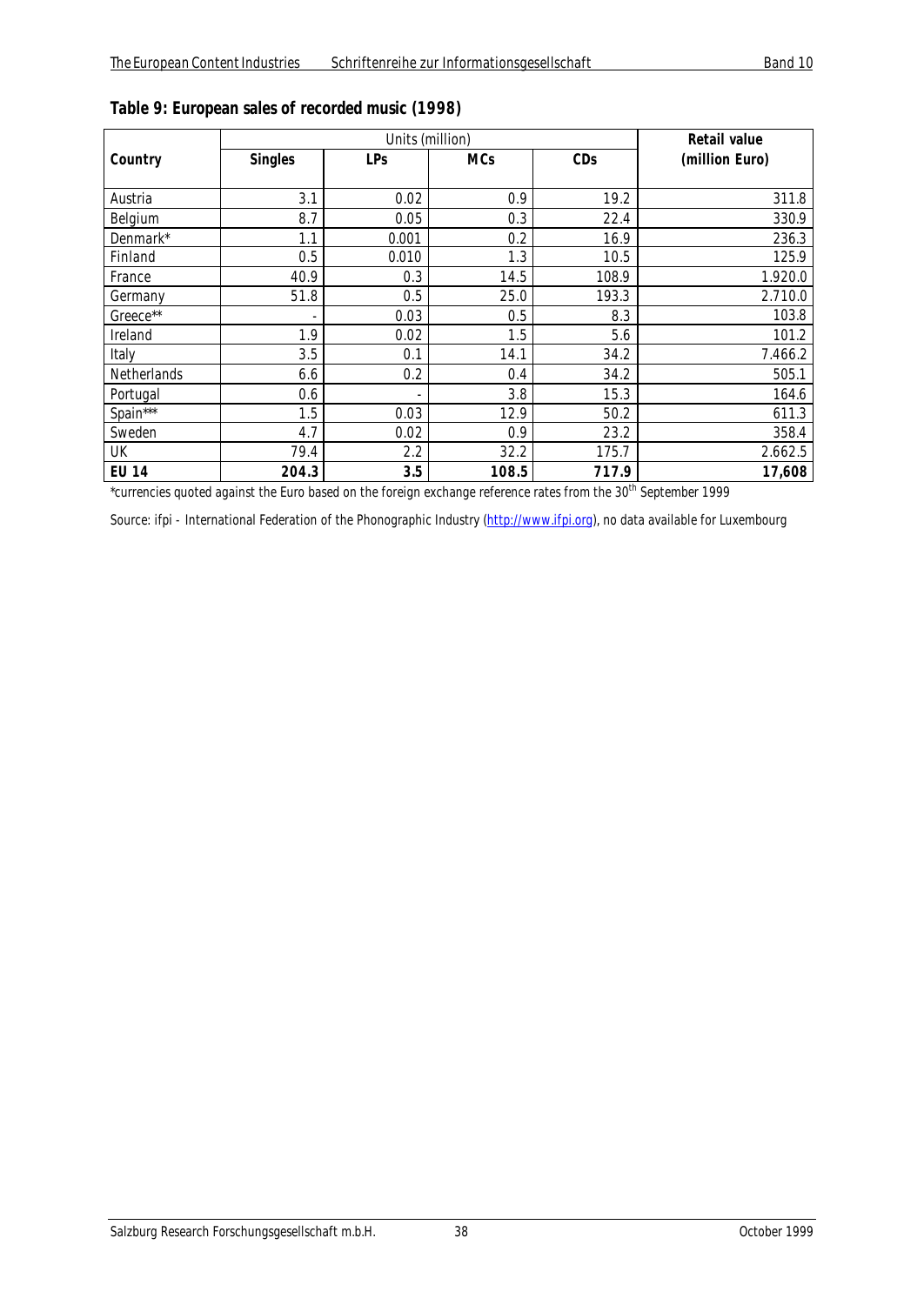# **3 Public incentives and policy mechanisms**

*Public incentives for the content industry in order to counterbalance unwanted structural developments and for cultural reasons*

Public incentives and policy mechanisms granted either nationally or on the European level have the purpose to counteract and balance unwanted structural developments in the market. They are mainly used as tools to mitigate concentration trends and prevent oligopolies of international industry conglomerates, to compensate a company's competitive disadvantage in a small home market with unfavourable market conditions, to support small and medium-sized companies, to stimulate market growth by making products more affordable and to help lowering the entry barriers for new market entrants.

Besides those purely economic motives, in the European tradition, the cultural and social motives have always been very strong. Especially on the national level, yet in increased frequency also on the European level, the argument to justify direct intervention by the public hand has been to maintain ones cultural identity and linguistic diversity. Both dimensions, the economic as well as the cultural underlie the currently existing national and European systems for public support.

*Chapter overview: European and national support mechanisms*

The following section provides a general overview on the European and national support mechanisms directly or indirectly relevant to the European content industry. As each European country has established rather unique systems of public aid that correspond to the country's economic and cultural requirements, not all the systems can be covered.

Instead, the chapter describes the common elements of the various systems, and then, centres on two or three countries and outlines the respective support mechanisms in more detail. For further details, the chapter provides a very comprehensive list of references and links.

The following section is structured into two main parts with two or three subsections:

- **European initiatives** relating to the content industries
	- Interactive digital media industries
	- Audio-visual industries
- **National initiatives** relating to the content industries
	- Interactive digital media industries
	- Audio-visual industry
	- Print industry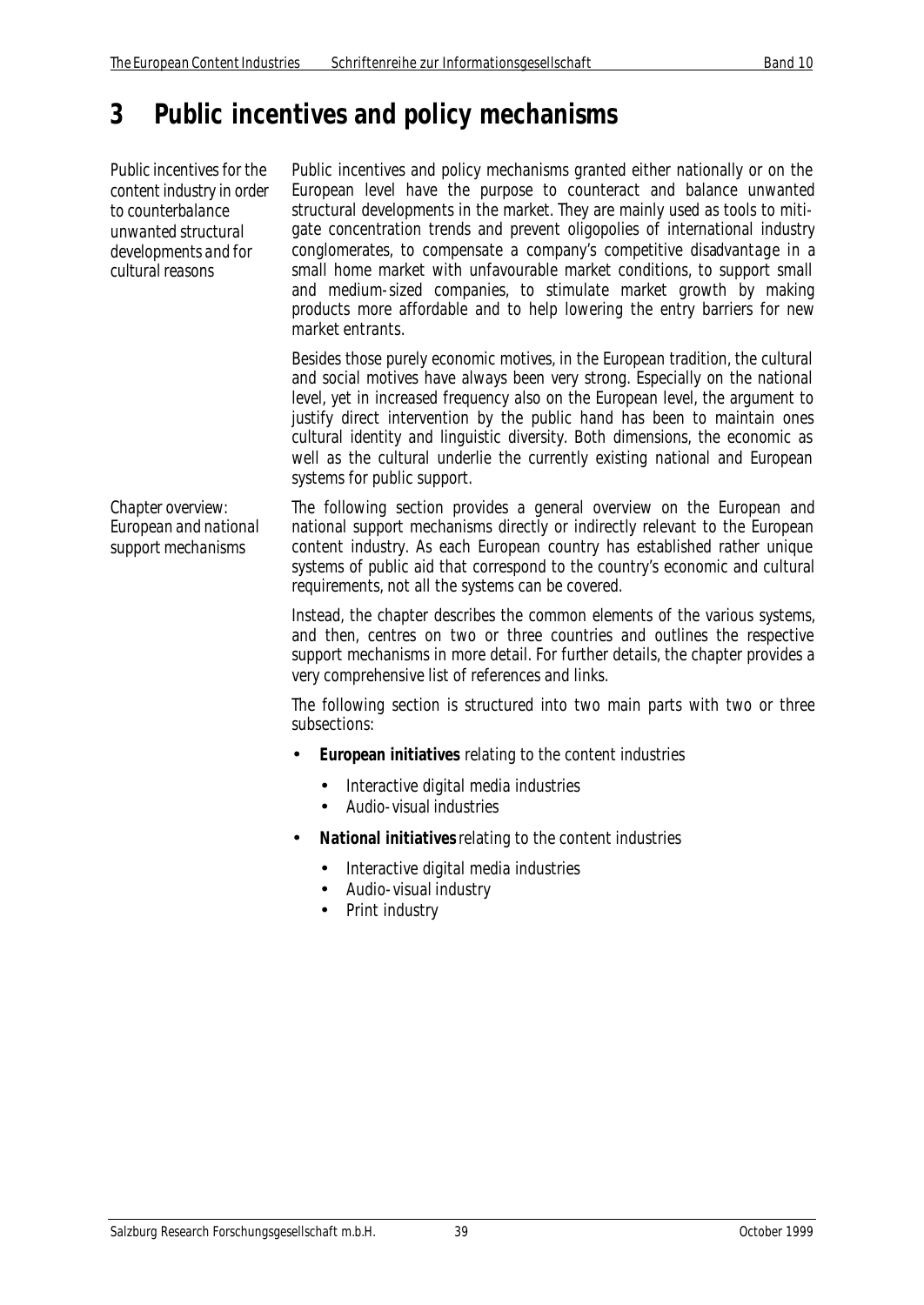## **3.1 European initiatives relating to the content industries**

*Promoting the content industries in order to support social cohesion in the information society*

Within the European Union, a functioning Information Society is seen as promoting social and economic cohesion, consolidating the single market and the European marketplace. Special attention is given to removing disparities between nations and regions, and their various structural problems.

Most initiatives and programmes on the European level have been launched out of the recognition that the European content industries need additional support to create a strong common market capable to face the international challenge. Essentially, European initiatives aim at overcoming the barriers of the linguistic and cultural market fragmentation by encouraging transnational projects, international co-operation, knowledge exchange and networking. Since the mid-1990s, the European ICT programmes not only target the technology-centred industries, but with increasing attention, focus on the European content industries. As such, European initiatives to support the content industry generally complement initiatives taken by national governments.

The following section describes European initiatives and programmes in the interactive digital media and the audio-visual sector. There are not explicit European incentives for the print sector, yet, as more and more print publishers move their publications onto the web and become electronic publishers, EU funding programmes for the interactive digital media industry are also available to traditional publishers.

## **3.1.1 European initiatives to strengthen the interactive digital media industries**

*Shift from a technologydriven towards a content-driven approach* Within the last decade, the European Commission almost completely reversed its view on the importance of new information and communication technologies for society. While the first phase, starting in the mid eighties until the beginning of the 1990s, was marked by a technology-centred approach to ICT, in recent year the focus of EU-initiatives has clearly shifted to a more content-driven approach.

This development was based on a change in perception. In the first phase, the "European information economy" and the objective to strengthen the related infrastructure industries was at the centre of attention. In the new approach of European information policy, the Information Society is the focal point. New policies focus on the social dimension and reflect the need to expand knowledge and achieve greater clarity about how the Information Society is going to be shaped in the future. Citizens need to be qualified suitably to the able to participate in and create the Information Society, which implies to teach the necessary technology skills and improve education and training systems, while maintaining and nurturing cultural identity and heritage.

As a result, EU technology and research assistance programmes after 1990 showed a greater leaning toward demonstration projects that reflected market needs as well as user-friendly products and multimedia applications. Today, supporting content-focused projects is an integral part of the EU funding policy.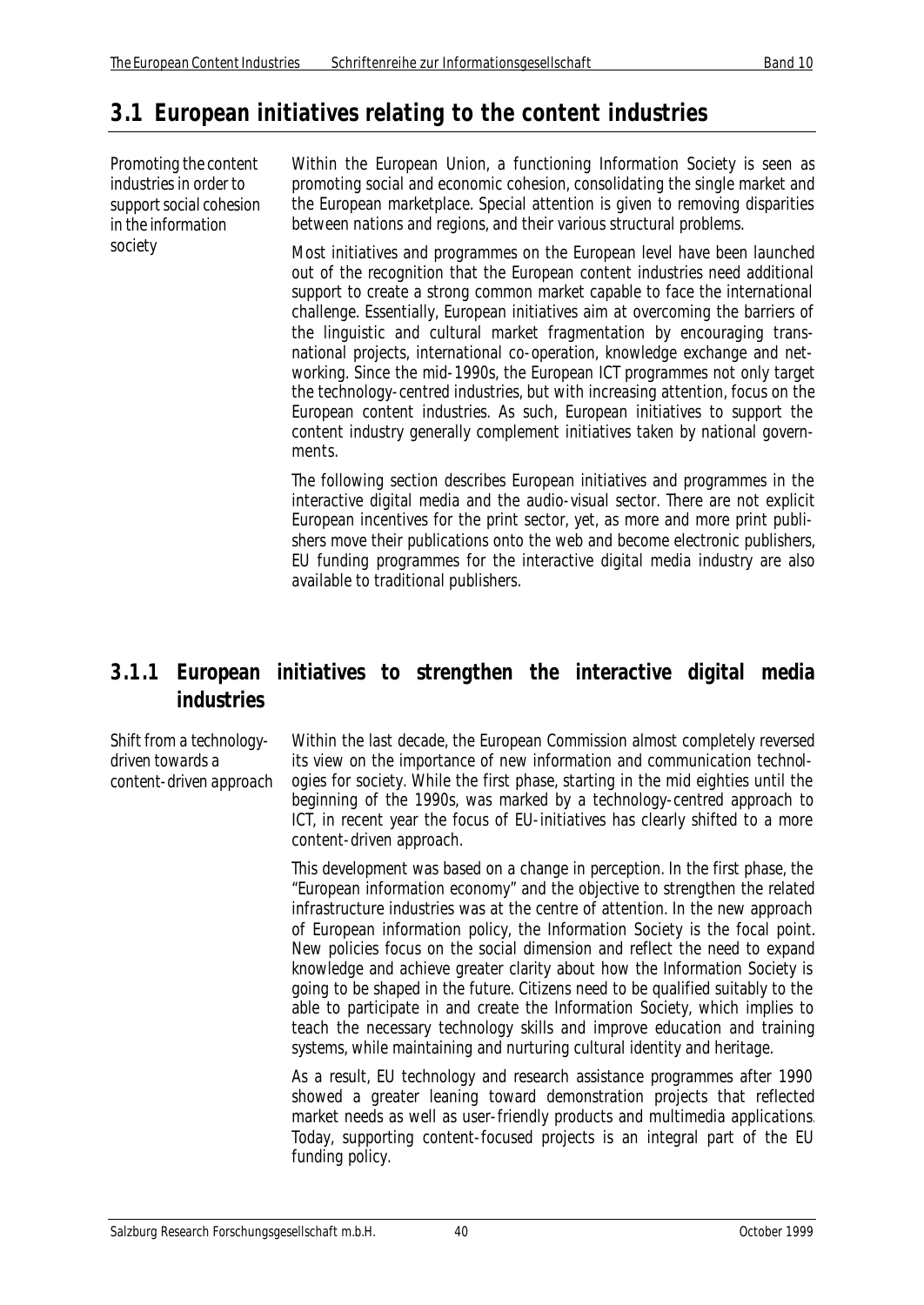| The "Bangemann<br>Report": Europe and the<br>global information<br>society | The breakthrough in perception regarding the importance of information and<br>communication technologies was brought forward by the Bangemann report<br>entitled "Europe and the global Information Society" <sup>23</sup> . The report, presented<br>to the European Council in June 1994, highlighted the dramatic effect the<br>convergence of technologies would have on all ways of living and working as<br>well as the great economic potential of ICT. |
|----------------------------------------------------------------------------|----------------------------------------------------------------------------------------------------------------------------------------------------------------------------------------------------------------------------------------------------------------------------------------------------------------------------------------------------------------------------------------------------------------------------------------------------------------|
|                                                                            | The report concluded, that if the European Union would not take immediate<br>action to stimulate development and growth in the economically promising<br>new media sector, Europe would soon lag far behind the other players in the<br>global economy.                                                                                                                                                                                                        |
| <b>Action Plan "Europe's</b><br>Way to the Information<br>Society"         | In the following, the European Commission on behalf of the European Council<br>drew the Action Plan "Europe's Way to the Information Society" <sup>24</sup> , which<br>outlined concrete steps in four areas to be realised immediately:                                                                                                                                                                                                                       |
|                                                                            | Regulation: the regulatory framework for political action<br>$\bullet$<br>Infrastructure and services, petucrks, boois services, applications and                                                                                                                                                                                                                                                                                                              |

- Infrastructure and services: networks, basic services, applications and **content**
- Society: the cultural and social dimension of ICT
- Raising awareness

Within the next four years, the European Union took some important steps to create the regulatory framework and define concrete programmes and initiatives to stimulate ICT market development and support the industry.

## **3.1.1.1 EU regulatory landmarks**

The most important landmarks in EU policy after the Bangemann report, which also have relevance to the European content industry, are:<sup>25</sup>

- October 1994/January 1995: Green Papers on the liberalisation of telecommunications infrastructure and cable television networks (COM (94) 440 and 682)
- March 1996: Green Paper on legal protection for encrypted services in the single market (COM (96) 76)
- July 1996: Green Paper living and working in the information society: people first. (COM (96 389 final).
- October 1996: Green Paper on the protection of minors and human dignity in audio-visual and information services. (COM (96) 483 final).
- March 1997: Communication on Cohesion and the Information Society. (COM (97) 7/3)
- December 1997: Proposal for a Directive on the Harmonisation of certain aspects of copyright and related rights in the Information Society. (COM (97) 628 final)
- December 1997: Green paper on the convergence of telecommunications, media and information technology sectors, and the impli-

<sup>&</sup>lt;sup>23</sup> Europe and the global Information Society: Recommendations to the European Council, May 26, 1994. Bulletin of the European Union, No. 2/1994.

<sup>&</sup>lt;sup>24</sup> "Europe's Way to the Information Society". Action Plan by the European Commission. COM (95)347 final.

 $25$  The compiled list provides only a selection of regulatory measures taken by the EU and does not claim for completeness.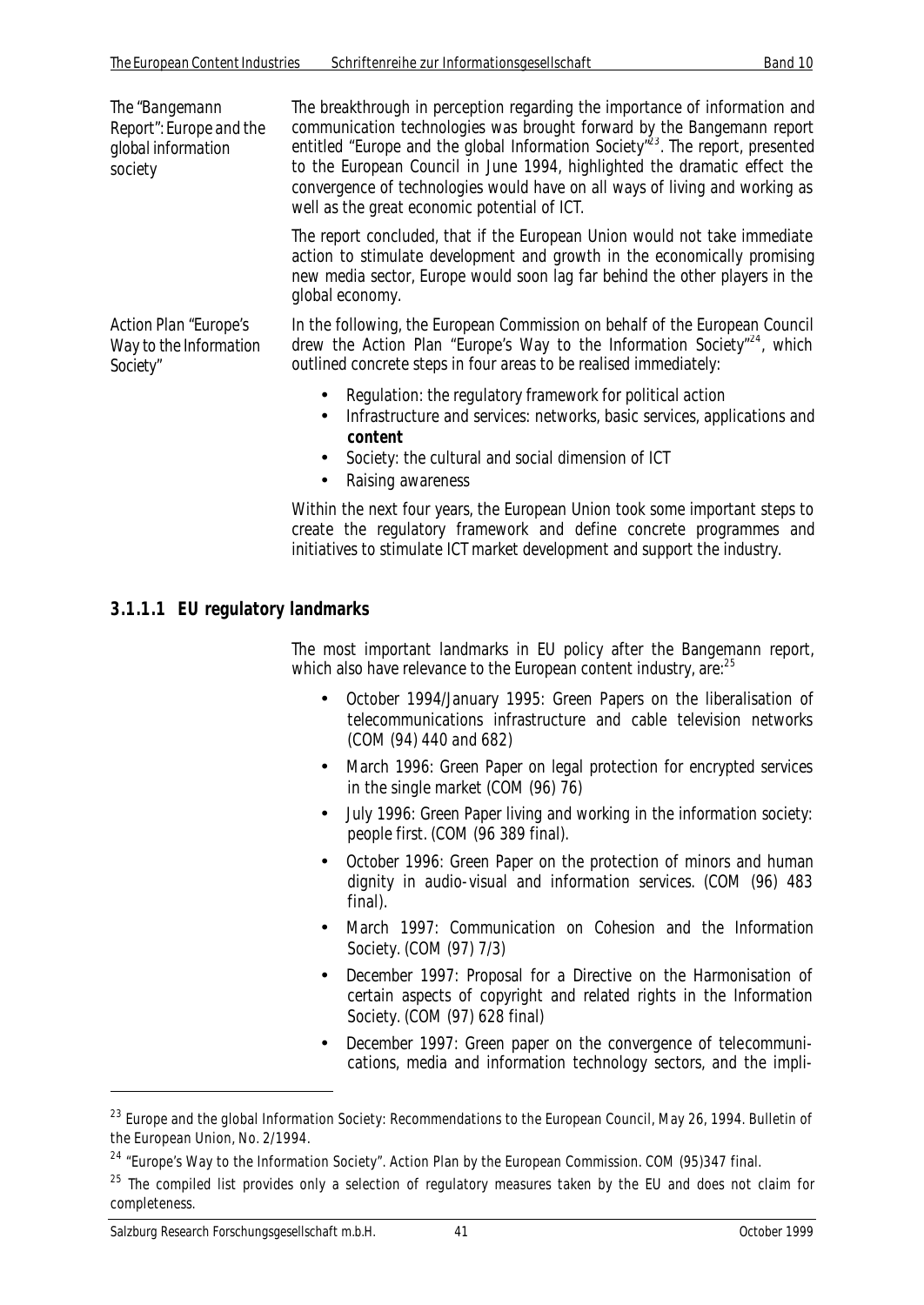cations for regulation. Towards an Information Society approach. (COM (97) 623 final)

- February 1998: Communication on International policy issues related to Internet governance.
- January 1999: Green Paper on public sector information in the information society.

#### **3.1.1.2 EU programmes and initiatives**

The EU green papers, communications and proposals form the basis for actual EU funding programmes for research and development projects and initiatives.

**Technology-focused programmes** The Fourth Framework Programme for Research and Development (1994 – 1998) allocated about 30% of the total budget to directly support the ICT sector. The focus within the 4<sup>th</sup> Framework Programme, however, was clearly on funding technology. Nevertheless, most of the technology programmes also dealt with the content industry in one or the other way, yet support for content-focused projects – in terms of budget – was marginal.

> The most important ICT programmes within the 4<sup>th</sup> Framework Programme of the European Commission were:

- *ACTS (1994-1998)* Advanced Communications Technologies and Services (ACTS): The main focus of ACTS was the development of advanced trans-European communication systems and services, while taking account of the rapid technological changes. ACTS was organised into seven areas: 5 technology centred research areas, one horizontal action focusing on awareness raising, and only one area indirectly concerned with content. The Multimedia Domain of ACTS centred on the development of content management and interactive distribution tools as well as hardware components and multimedia transmission standards.
- *Esprit (1994-1998)* Similar to ACTS, the focus of Esprit (Information Technologies Programme) was on technology and not on content. Esprit funded industrial R&D projects and take-up measures in eight research areas. Multimedia Systems was one research area with focus on standardising systems for multimedia publishing, distribution and management, developing security systems, e-commerce systems, multimedia support networks, and related projects.
- *TAP (1994-1998)* Complementary to the technology-centred ACTS and Esprit programmes, the European Union launched the Telematics Applications Programme (TAP), which sought to apply newly developed technological solutions to specific application areas. Taking a user-driven approach, research and development within TAP was directly applied in areas of general interest, such as administration, transport, education and training, health care, and many others. As Esprit and ACTS, the programme only indirectly supported the content industry.
- *Other initiatives* In addition to ICT-focused initiatives within the 4<sup>th</sup> Framework Programme, the EC initiated other technology-based programmes. These programmes indirectly concern the European content industries, and will be mentioned as to the fact that calls for proposals are still issued:
	- **IDA Interchange of Data between Administrations** (1998-2000) aims at improving the efficiency of the data exchange between administrations nationally and internationally by building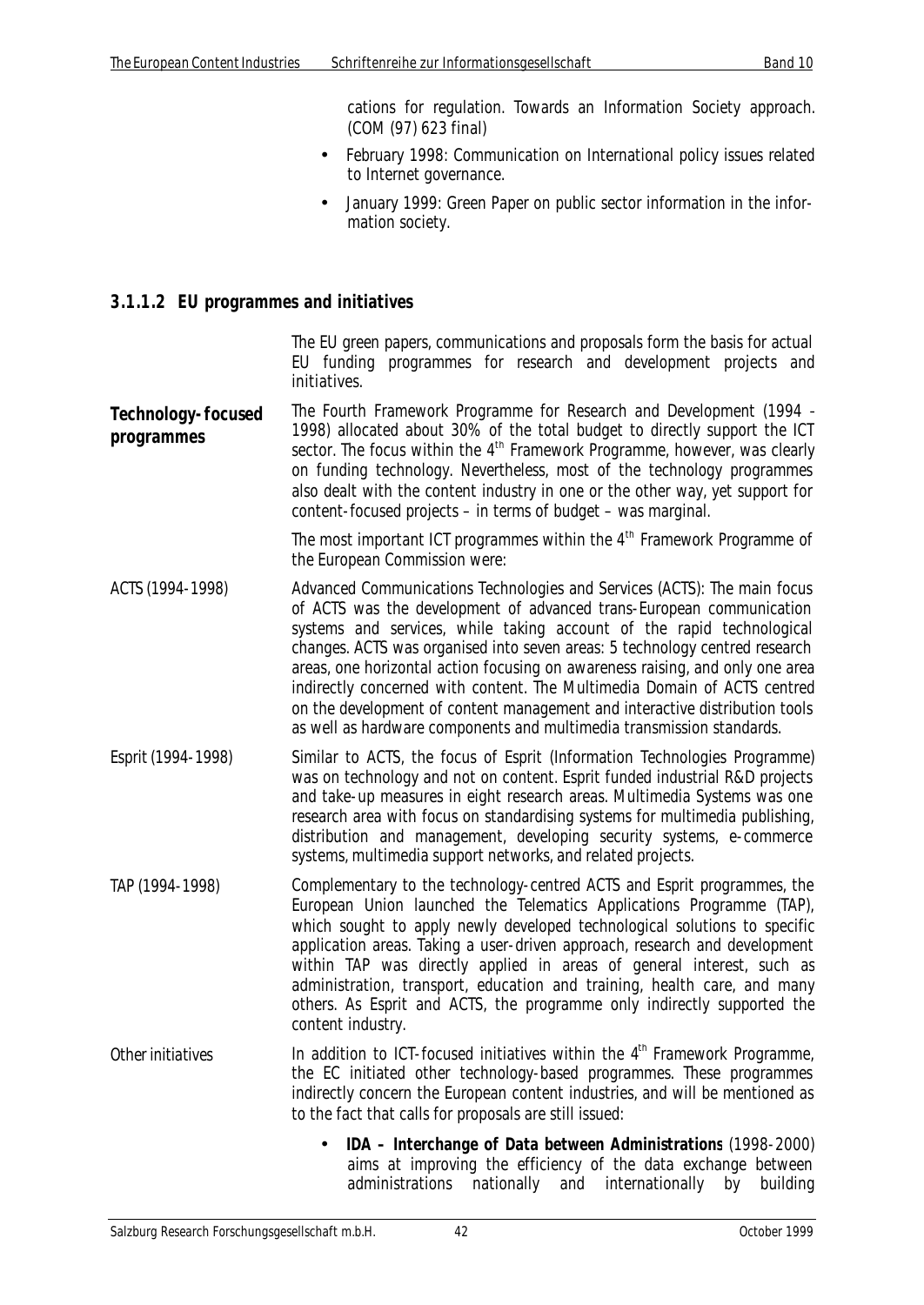interoperable telematics networks.

- **ISIS Information Society Initiative in Standardisation** (projects launched annually from 1995 to 1999) supports application, demonstration and validation-centred projects concerned with the standardisation of Information Society domains such as multimedia, telework, health care, e-commerce, and transport.
- **TEN-Telecom**, **Trans-European Telecommunications Networks** (1998-2001), focuses on the three constituent layers of telecommunication networks: interoperability and access to networks, "generic", mainly Internet-based services, and marketable, economically viable applications that satisfy user demand.
- **Content-focused initiatives** It took the European Union another year after the launch of the 4<sup>th</sup> Framework Programme for Research and Development, to set up initiatives that mainly supported the **European content industry**. As prestigious forums such as G7, the Information Society Forum<sup>26</sup> and the High Level Expert Group recognised the importance of content, the Industry Council in November 1995 invited the Commission to pursue initiatives for the advancement of the European content industry. The result was the INFO2000 Programme.

#### **3.1.1.3 INFO2000 (1996-1999)<sup>27</sup>**

*Objectives* The general goal of the INFO2000 programme was to strengthen the emerging **European information content industry** by stimulating awareness and market demand on the one hand, and by exploiting public sector information and catalysing high-quality multimedia content on the other hand. Additional support actions such as publication of (multimedia) standards and specifications as well as making available new skills to industry professionals were also part of INFO2000. Constant market monitoring and analysis should guarantee that the programme would keep in touch with market development over its four year life-span.

*Budget* The overall budget of INFO2000 for the whole period was EUR 100 million.

*Action line 1: Stimulating demand and raising awareness* Action line 1, stimulating demand and raising awareness, was endowed with a budget of EUR 25.5 million, about a quarter of the total budget. The objective was to encourage the creation of new markets by demonstrating the opportunities of the emerging information services sector in Europe. For this purpose, a European-wide network of Multimedia Information Demonstration and Support-nodes was established in all EU-member states. The so-

l

 $^{26}$  The Information Society Forum brought together 125 industry experts from all sectors with the task to serve as advisory committee to the European Commission for a period of three years (1995-1997).

 $27$  The INFO2000 programme was actually a follow-up programme of the IMPACT (Information Market Policy ACTions) programme of DG XIII/E. IMPACT aimed to establish an internal market for electronic information services and to improve the competitiveness of European firms by promoting the use of advanced information services. The programme was approved by the Council of Ministers in 1988. Its two-year introductory phase, IMPACT 1, was implemented during 1989-1990. IMPACT 2, the second phase of the programme, ran from 1991 until the end of 1995 with a budget of EUR 64 million. In the second phase of IMPACT, the programme explicitly funded multimedia projects in three application areas: Business information systems, geographic information systems, and interactive multimedia projects. Despite their focus on multimedia, both IMPACT-programmes were technology-driven by encouraging the use of CD-ROM and CD-i technologies; content came only second place.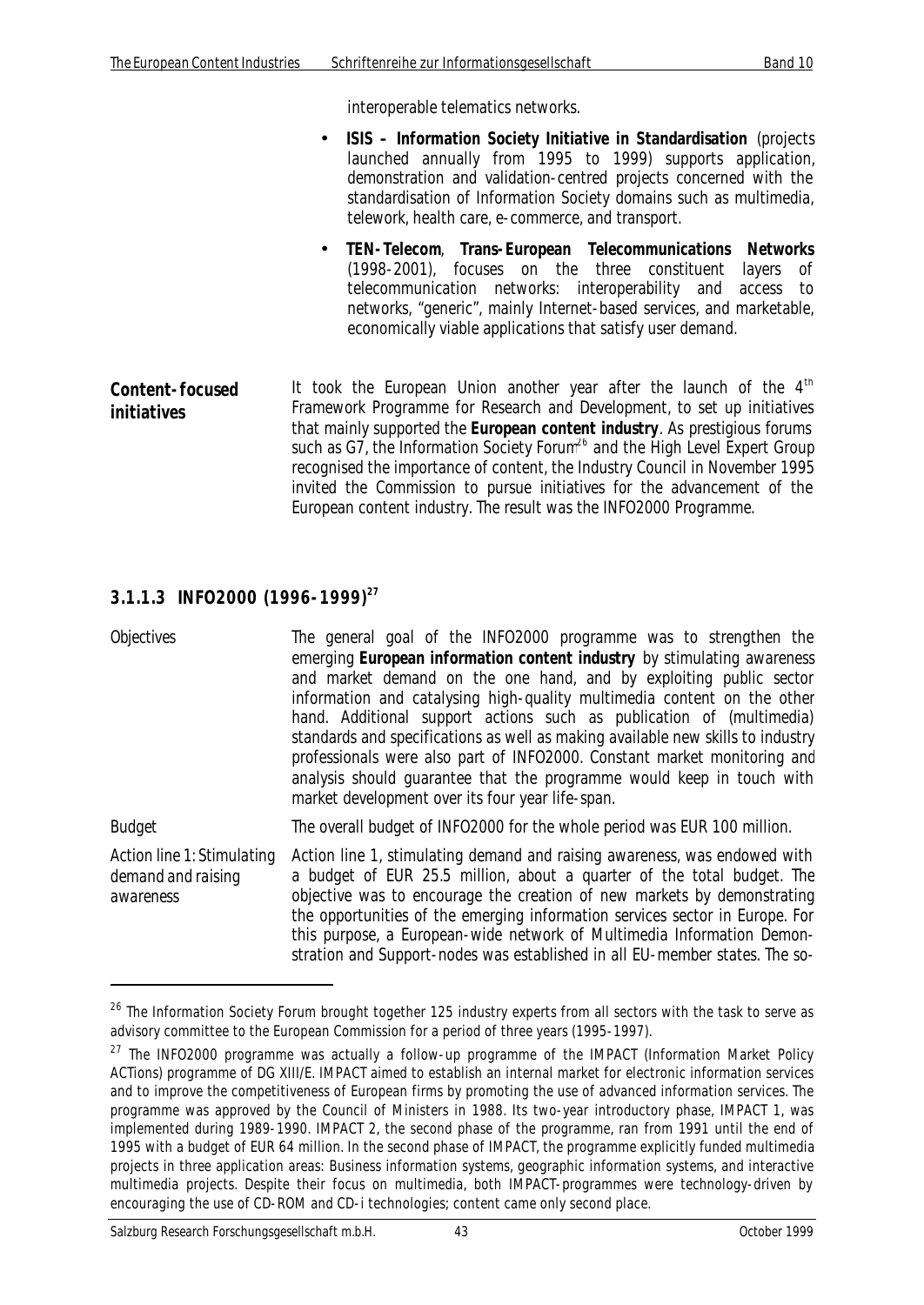called MIDAS-Net is active nationally, as well as internationally, as a network to establish industry contacts, for information dissemination and knowledge transfer, to provide local support especially to SMEs, and to organise events with the effect to generally raise awareness within the industry and among the interested public.

*Action Line 2: Exploiting Europe's public sector information* Action line 2, exploiting Europe's public sector information, received EUR 18 million. The objective was to create and establish mechanisms which grant European citizens and companies better access to the wealth of public sector information. In addition, the public information systems in the various member states should become interoperable as administrations should be enabled to more efficiently manage their information.

*Action line 3: Triggering European multimedia potential* Triggering European multimedia potential through funding pilot products and services, the third action line, was allocated almost 50% of total budget (EUR 48 million) and received the largest piece of the cake.

> The action line supported the production of high quality European multimedia content in four strategic areas: economic exploitation of Europe's cultural heritage, business services for firms in particular for SMEs, geographic information, and scientific, technical and medical information. Initially, 80 projects were funded for developing a prototype; in the second funding period, 29 of these projects were selected for implementing marketable products.

> Besides funding concrete projects, within action line 3 two strategic studies were carried out. These market studies featuring scenarios of future development of the information services market have pointed the way for Europe's content industry:

- Content and Commerce Driven Strategies in Global Networks (CONDRINET)<sup>28</sup> (1998)
- Electronic Publishing: Strategic Development for the European Content Industry towards the Year 2000 (EL-PUB2) $^{29}$  (1996)

*Action line 4: Support actions*

 $\overline{a}$ 

The rest of the budget, EUR 4.6 million was used for funding support activities such as market monitoring, multimedia skills development and dissemination of information on multimedia standards. The results of this action line are, among others, the Information Market Observatory (IMO), and the Open Information Exchange initiative.

<sup>&</sup>lt;sup>28</sup> Content and Commerce Driven Strategies in Global Networks. http://www2.echo.lu/condrinet/

<sup>&</sup>lt;sup>29</sup> Electronic Publishing Strategic Development for the European Content Industry towards the Year 2000. Study by Andersen Consulting in co-operation with the Institute for Information Economy and New Media on behalf of the European Commission DG XIII. http://www2.echo.lu/elpub2/en/home.html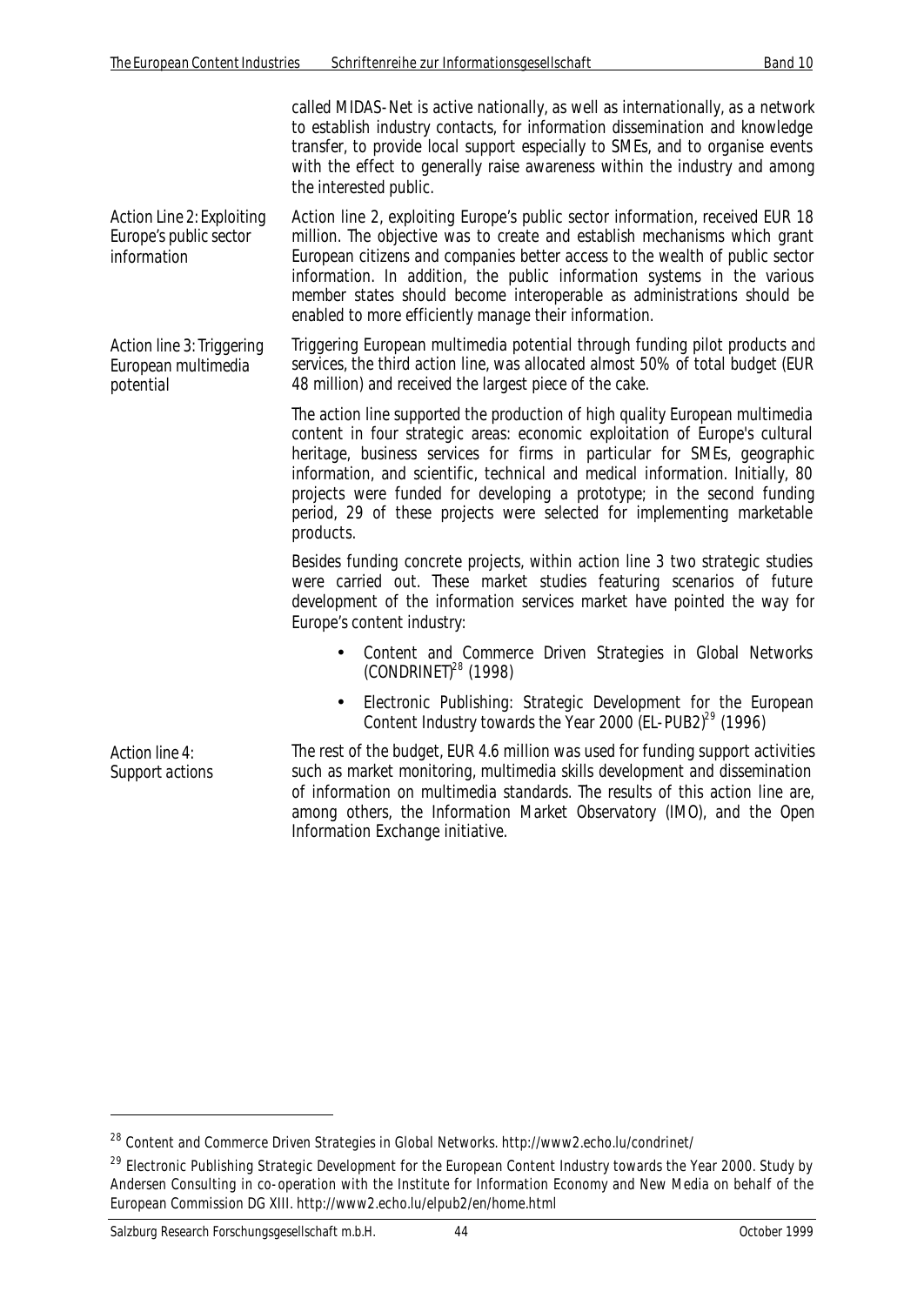#### **3.1.1.4 Information Society Technologies (1999-2002)**

- *"Creating a user-friendly Information Society"* In the last three years, the European Union got even more occupied with promoting the European content industry and making better use of Europe's wealth of cultural contents. This becomes most obvious in the structure of the Fifth Framework Programme for Research and Development. By Council Decision from December 22, 1998, "Creating a user friendly Information Society" became an integral part and a focal point of the  $5<sup>th</sup>$  Framework Programme and will be implemented over the next four years under the title "Information Society Technologies (IST) Programme".
- *Budget for IST* The importance that the European Union attributes to the development of the Information Society is also expressed in terms of budget. Of the four thematic programmes and three horizontal actions within the 5<sup>th</sup> Framework Programme, the largest amount is allocated to the IST Programme. Overall, EUR 3.6 billion are reserved for the implementation of a user-friendly information society until 2002 which accounts for about a quarter of the total 5<sup>th</sup> Framework budget of over EUR 13 billion.
- *Opportunities for Europe's content industry* Unlike the 4<sup>th</sup> Framework Programme, where the focus clearly was on technological development of ICTs, the IST programme offers many more opportunities for European content developers to tap into the R&D funding pools of the European Union. The focus of IST is

The IST-programme with its focus on user-friendliness, quality of content, applicability and marketability of service, and integration with other media, is structured into four key-actions:.

#### *Figure 13: The integrated architecture of the IST-Programme<sup>30</sup>*



#### **Integrated Key Actions**

*Key Action III: Multimedia Content and Tools*

 $\overline{a}$ 

Although all key actions inhere opportunities for content providers, key action 3, **Multimedia Content and Tools**, is particularly tailored to benefit the European content industry.

<sup>&</sup>lt;sup>30</sup> IST Workprogramme 1999, Final Draft. European Commission DG XIII. http://www.cordis.lu/ist/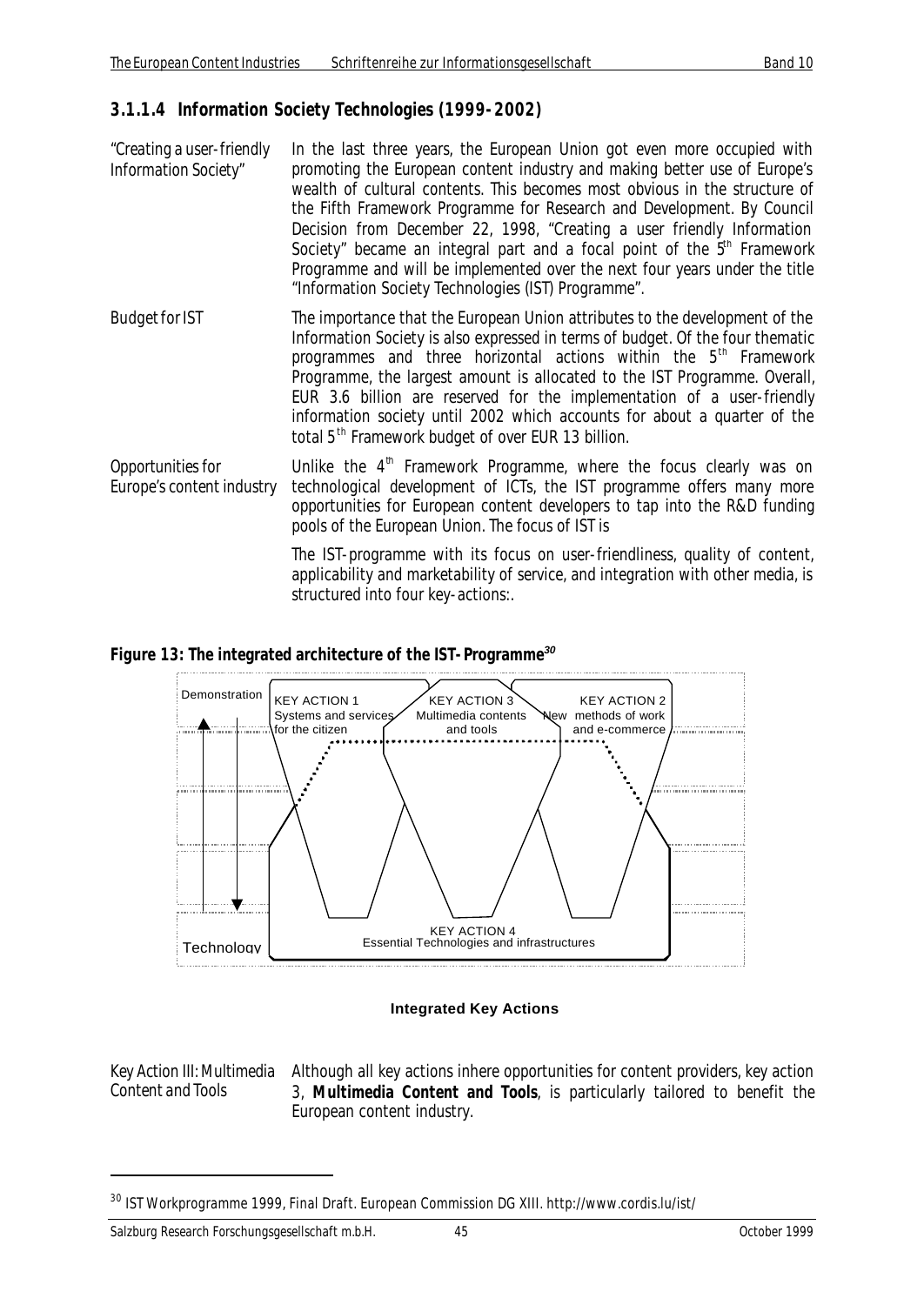| <b>Objectives</b> | "The aim of this work is to improve the functionality, usability and<br>acceptability of future information products and services to enable<br>linguistic and cultural diversity and contribute to the valorisation and<br>exploitation of Europe's cultural patrimony, to stimulate creativity, and<br>to enhance education and training systems for lifelong learning. Work<br>will cover new models, methods, technologies and systems for creating,<br>processing, managing, networking, accessing and exploiting digital<br>content, including audio-visual content. An important research<br>dimension will be new socio-economic and technological models for<br>representing information, knowledge and know-how. The work will<br>address both applications-oriented research, focusing on publishing,<br>audio-visual, culture and education and training and generic<br>research in language and content technologies for all applications<br>areas, and will include validation, take-up, concertation and standards."<br>(IST Workprogramme 1999, p.22) |
|-------------------|----------------------------------------------------------------------------------------------------------------------------------------------------------------------------------------------------------------------------------------------------------------------------------------------------------------------------------------------------------------------------------------------------------------------------------------------------------------------------------------------------------------------------------------------------------------------------------------------------------------------------------------------------------------------------------------------------------------------------------------------------------------------------------------------------------------------------------------------------------------------------------------------------------------------------------------------------------------------------------------------------------------------------------------------------------------------|
|                   | Main Action lines of KA III The multimedia key action spans five key action lines focusing on                                                                                                                                                                                                                                                                                                                                                                                                                                                                                                                                                                                                                                                                                                                                                                                                                                                                                                                                                                        |

- spanning key actions, including social and business model for multimedia content,
- interactive publishing, digital content and cultural heritage,
- education and training,
- human language technologies, and
- information access, filtering, analysis and handling.

*Content-focused action lines* Within key action 3, it is especially two actions lines that are of interest to European content providers.

> Action line III.2. focuses on interactive publishing, digital content and valorisation of Europe's cultural contents. For 1999, call for proposals emphasis authoring and design systems for electronic publishing, as well as innovative ways of content management and personalisation. Regarding Europe's cultural heritage, the weight was put on better access to cultural and scientific contents as well as the digital preservation of cultural content. In both areas, facilitating content creation for new dissemination platforms is of utmost interest.

> In addition, action line III.4 concentrates on the multilingual aspect of digital contents and services with the objective to overcome the obstacle of Europe's linguistically very fragmented market by developing language technologies for global information and communication systems.

The work programme of the year 2000 will slightly shift in focus and primarily pay attention, in the interactive publishing action line, to mass customisation and advertising, user-controlled publishing and personal media systems, cultural information systems, and high quality audio-visual and multi-sensory content. In the education and training-line, focus will shift to the school of tomorrow, advanced learning systems, and flexible life-long learning.

*Funding mechanisms* Community contribution for research and development projects is up to 50% of total cost, while support and take-up measures are funded up to 100%.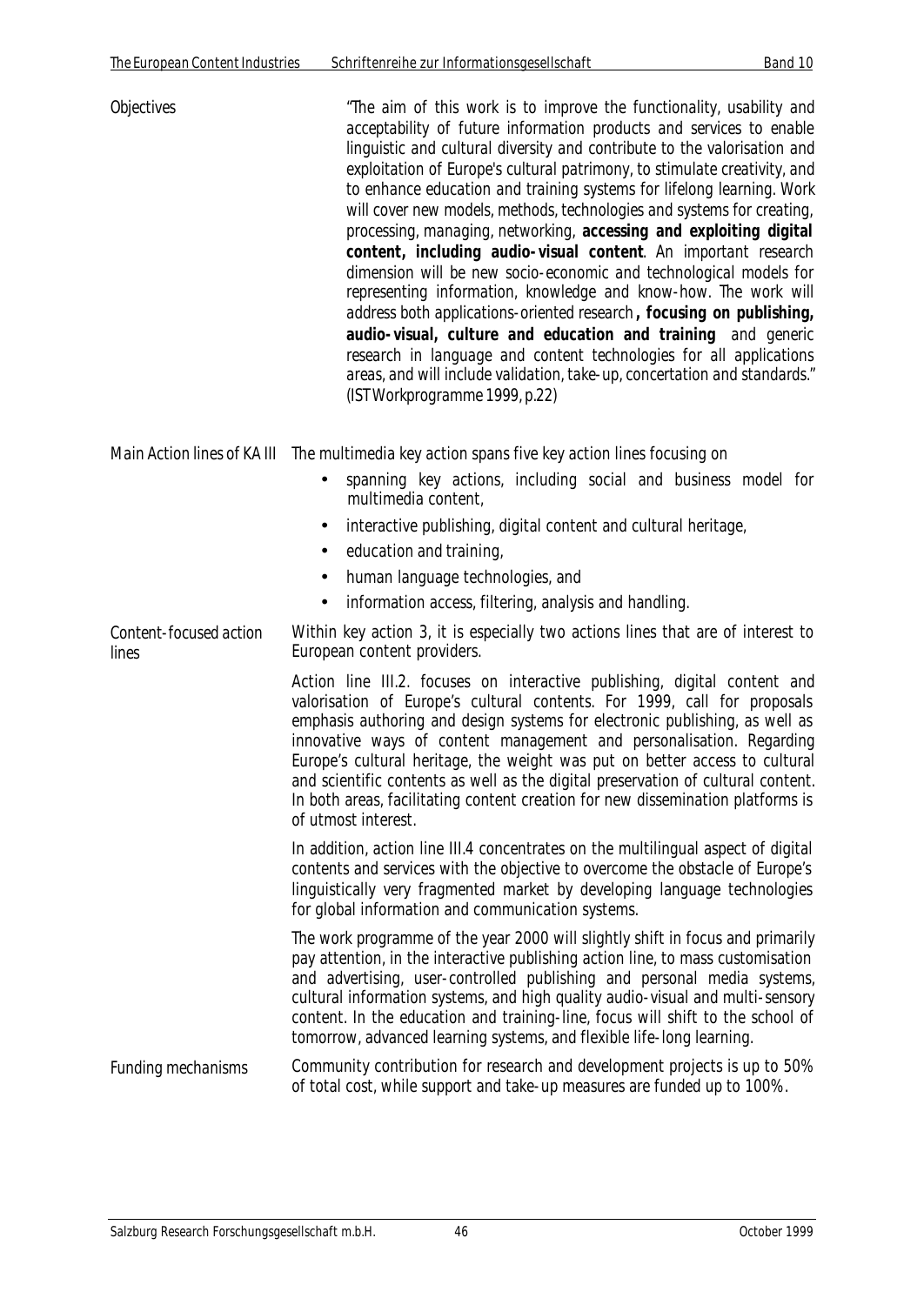#### **3.1.1.5 Other initiatives related to the Information Society**

In addition, the European Union has launched various other initiatives of interest to the content providers. A selection of initiatives of interest to the European content industry are presented here:

- **PROMISE (1998- 2002)** The Programme to Promote the Information Society in Europe – PROMISE aims at increasing awareness and understanding of the potential impact of the Information Society (IS) and its new applications throughout Europe. The programme intends to optimise the socio-economic benefits of the IS and enhance Europe's role and visibility within the global dimension of the Information Society.
- **MLIS (1996-1998)<sup>31</sup>** Multilingual Information Society, a three year community programme endowed with EUR 15 million, stimulates multi-lingualism within the European market. On the one side, the programme encourages the development of multilingual services and technologies, tools and methods that help the European industry to reduce the cost of transferring information between languages. On the other hand, the programme promotes linguistic diversity.

## **Other initiatives** • Educational Multimedia Task Force: http://www2.echo.lu/emtf/index.html

- Consumerland Virtual World: http://www.ispo.cec.be/consumerland
- Electronic Commerce and the EU: http://www.ispo.cec.be/ecommerce
- European Survey of Information Society (ESIS): http://www.ispo.cec.be/esis
- Eurostat Experimental Home page: http://www.ispo.cec.be/eurostat
- Multimedia and Cultural Heritage: the Medici Framework: http://www.medicif.org
- Regional Information Society Initiative (RISI): http://www.ispo.cec.be/risi
- The Global Bangemann Challenge: http://www.challenge.stockholm.se
- Global Standards Conference: http://www.ispo.cec.be/standards/conf97
- Action plan on promoting safe use of the Internet: http://www.echo.lu/iap/

<sup>31</sup> http://www.linglink.lu/hlt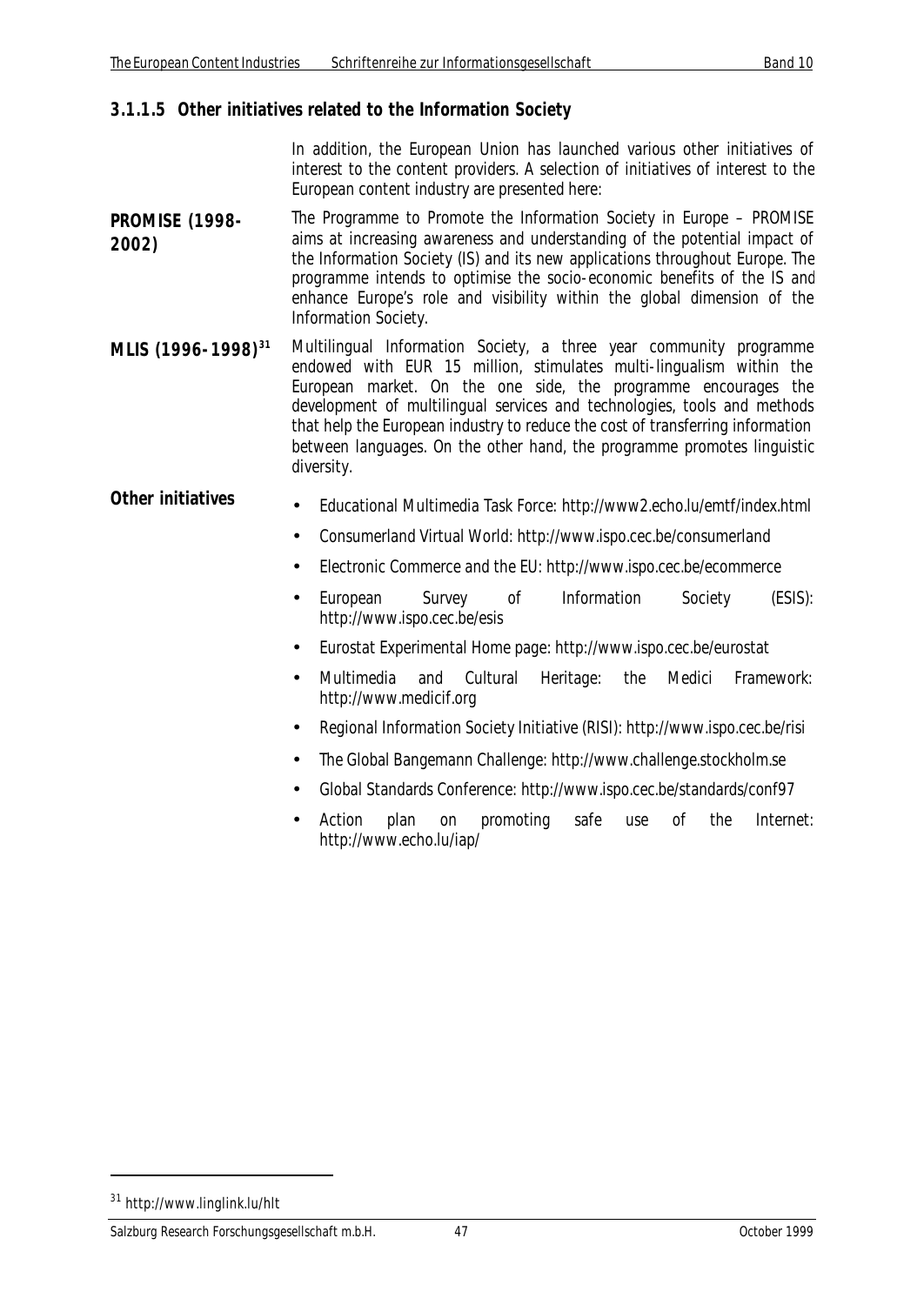## **3.1.2 European initiatives to strengthen the audio-visual industry**

| Cultural and economic<br>motives to support the<br>European AV industry | Initiatives of the European Commission to support the European audio-visual<br>industry grew out of the recognition of the great importance of this sector<br>which is to understand not only in economic terms but, to an even greater<br>extent, in cultural and social terms. The audio-visual industry is a cultural<br>industry which has major influence on citizens. Especially television and the<br>broadcasting media have a significant effect on how people perceive the<br>world, on the opinions they hold and on a society's value system in general.<br>This is a well-known fact, yet with the advance of the new digital<br>technologies this truism gains a totally new edge. |
|-------------------------------------------------------------------------|--------------------------------------------------------------------------------------------------------------------------------------------------------------------------------------------------------------------------------------------------------------------------------------------------------------------------------------------------------------------------------------------------------------------------------------------------------------------------------------------------------------------------------------------------------------------------------------------------------------------------------------------------------------------------------------------------|
| The new digital<br>environment and the AV<br>industry                   | Today, the European audio-visual industry is a minority in its own market.<br>Imports, especially from the United States, dominate. The market is highly<br>fragmented due to the cultural and linguistic diversity of the European<br>countries, and economies of scale find their limits at national borders.                                                                                                                                                                                                                                                                                                                                                                                  |
|                                                                         | In this situation, the advance of new digital technologies will additionally<br>challenge industry players, especially in the broadcasting sector. While the<br>audience base remains the same, spectrum abundance and a multiplication of<br>channels will further fragment the market. With the abundance of channels,<br>the demand for content explodes.                                                                                                                                                                                                                                                                                                                                     |
|                                                                         | It is very unlikely that the new channels will be financed by advertising<br>revenues alone, which means that the audience will be asked to pay. New<br>forms of financing such as pay-per-view and pay-TV will become more<br>important to the content providers. According to a study of the European<br>Commission, by 2005 some 48% of revenues of the audio-visual market will<br>come directly from consumers, in comparison to 33% in 1995. <sup>32</sup>                                                                                                                                                                                                                                 |
| Further concentration to<br>be expected in the market                   | In addition, digital technologies are very likely to accentuate the trend to<br>concentration in the AV market due to the high production costs which keeps<br>new market entries at a natural low. The convergence of networks and<br>distribution platforms further encourages new alliances and concentration in<br>the market.                                                                                                                                                                                                                                                                                                                                                               |
|                                                                         | Initiatives adopted by the European Commission exist as accompanying<br>measures to policies on the national level of the member states which redress<br>the above-mentioned issues. Nevertheless, it remains a tightrope walk to find<br>the right balance between the objective to encourage development and<br>support the industry to become more competitive without violating existing<br>EU-regulations on anti-trust and distorted competition.                                                                                                                                                                                                                                          |
|                                                                         | The following chapter provides an overview on the most important EU<br>initiatives and concrete EU-programmes to promote Europe's audio-visual<br>industry.                                                                                                                                                                                                                                                                                                                                                                                                                                                                                                                                      |

## **3.1.2.1 MEDIA I<sup>33</sup> (1991-1995)**

 $\overline{a}$ 

*First initiative of the EC* MEDIA I was the first initiative of the European Commission that addressed

<sup>&</sup>lt;sup>32</sup> EC, March 1997: Economic Implication of New Communication Technologies on the Audio-Visual Markets. Study by NORTEL on behalf of the European Commission, DG X.

http://europa.eu.int/comm/dg10/avpolicy/key\_docs/new\_comm/new\_comm.html (download Oct 5, 1999.

<sup>33</sup> cf.: Jarothe, Sabine: Die Filmpolitik der Europäischen Union im Spannungsfeld zwischen nationaler staatlicher Förderung und US-amerikanischer Mediendominanz. Frankfurt/Main: Peter Lang, 1998.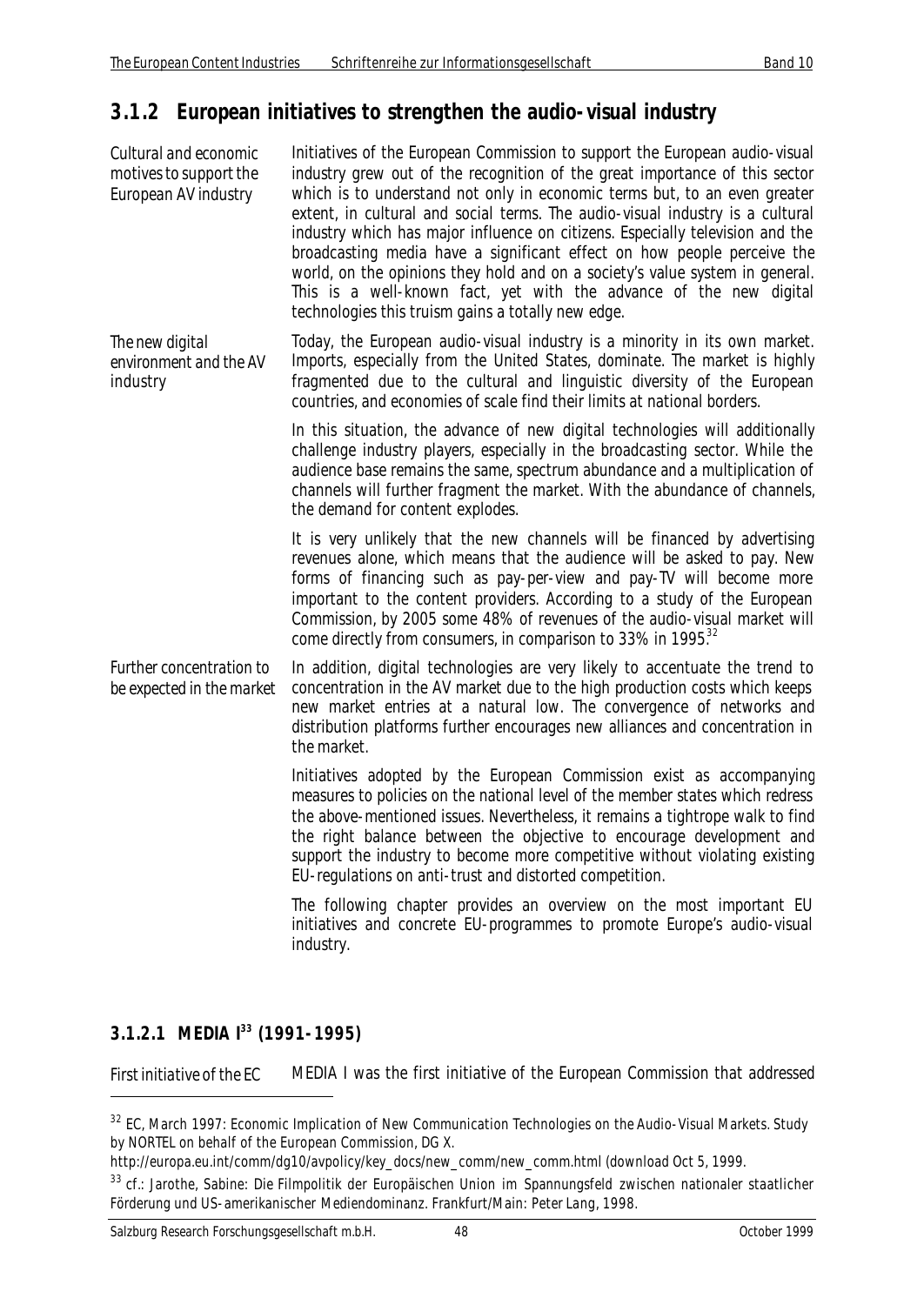| addressing the AV<br>industry                           | the situation of the European audio-visual industry which is characterised by<br>the preponderance of imported products in the European market. The main<br>objective was to increase the competitiveness of the industry by supporting<br>all audio-visual sectors, including film and television as well as video and new<br>technologies.                                                   |
|---------------------------------------------------------|------------------------------------------------------------------------------------------------------------------------------------------------------------------------------------------------------------------------------------------------------------------------------------------------------------------------------------------------------------------------------------------------|
|                                                         | From 1991-1995, MEDIA I funded 19 projects <sup>34</sup> with an overall budget of<br>about EUR 230 million. <sup>35</sup>                                                                                                                                                                                                                                                                     |
| <b>Objectives</b>                                       | The main objective of MEDIA I was, first and foremost, economic. Unlike<br>national initiatives that aim to support productions with artistic or cultural<br>significance even if it was clear that the production would never be a box-<br>office hit, the MEDIA I-initiative put the potential commercial success of the<br>funded projects first.                                           |
|                                                         | The goal was to stimulate industry development by improving the production<br>environment, and thus, making the European audio-visual industry more<br>competitive with regards to foreign competition, especially from the US. The<br>program had two prime objectives:                                                                                                                       |
|                                                         | first, improving the competitiveness of the European content<br>industry in Europe<br>and<br>abroad<br>overcoming<br>by<br>market<br>fragmentation within the Community,                                                                                                                                                                                                                       |
|                                                         | and second, fostering European integration through co-operation<br>$\bullet$<br>while keeping a healthy balance between countries, regions,<br>markets and enterprises as well as preserving the national and<br>regional identity of the participating countries.                                                                                                                             |
|                                                         | Member states with small production capacity and small home were the main<br>target group of the MEDIA I initiative. Besides, small and medium-sized<br>producers should be preferred over European and international media<br>conglomerates.                                                                                                                                                  |
| Economic objectives over<br>cultural and artistic goals | While the EC decision on MEDIA I mentioned the importance of the cultural<br>and identity-building motives of the programme, this objective was<br>overshadowed by economic considerations. From the beginning, the European<br>Commission made clear that MEDIA I was intended to support the <i>producers</i><br>and not the <i>directors</i> or <i>authors</i> of audio-visual productions. |
| <b>Funding mechanisms</b>                               | Although the MEDIA I programme directly funded companies - which could<br>be interpreted as a measure distorting market competition - the European<br>Commission claimed to only provide "seed money" for small companies and<br>start-ups. Funds were granted on the obligation that revenues from future<br>sales must be reinvested into new projects.                                      |
|                                                         | Projects were funded up to 50% of actual cost, while the remaining budget<br>should be raised from other private and public sources. As such, MEDIA I was<br>also compatible with national funding initiatives, as money from national<br>public funds could be used to co-finance the project.                                                                                                |
| Programme evaluation                                    | After two years, an independent consulting group evaluated the MEDIA I<br>programme in terms of efficiency of project administration and with regards<br>to programme objectives being reached. Overall, the programme was<br>evaluated very positively, yet the consulting group especially criticised the                                                                                    |

<sup>34</sup> EFDO, EURO, AIM, SCRIPT, CARTOON, MEDIA Business School, DOCUMENTARY, Club d'Investissement MEDIA, GRECO, Euro MEDIA Garanties, EAVE, EVE, LUMIERE, EFA, EUROPA CINEMAS, SCALE, BABEL, MAP-TV, MEDIA Salles.

<sup>35</sup> The 1995 budget of MEDIA I accounted for only 0.07% of the total EU-budget. In the same time period, agriculture would receive the same amount of money as daily subsidy.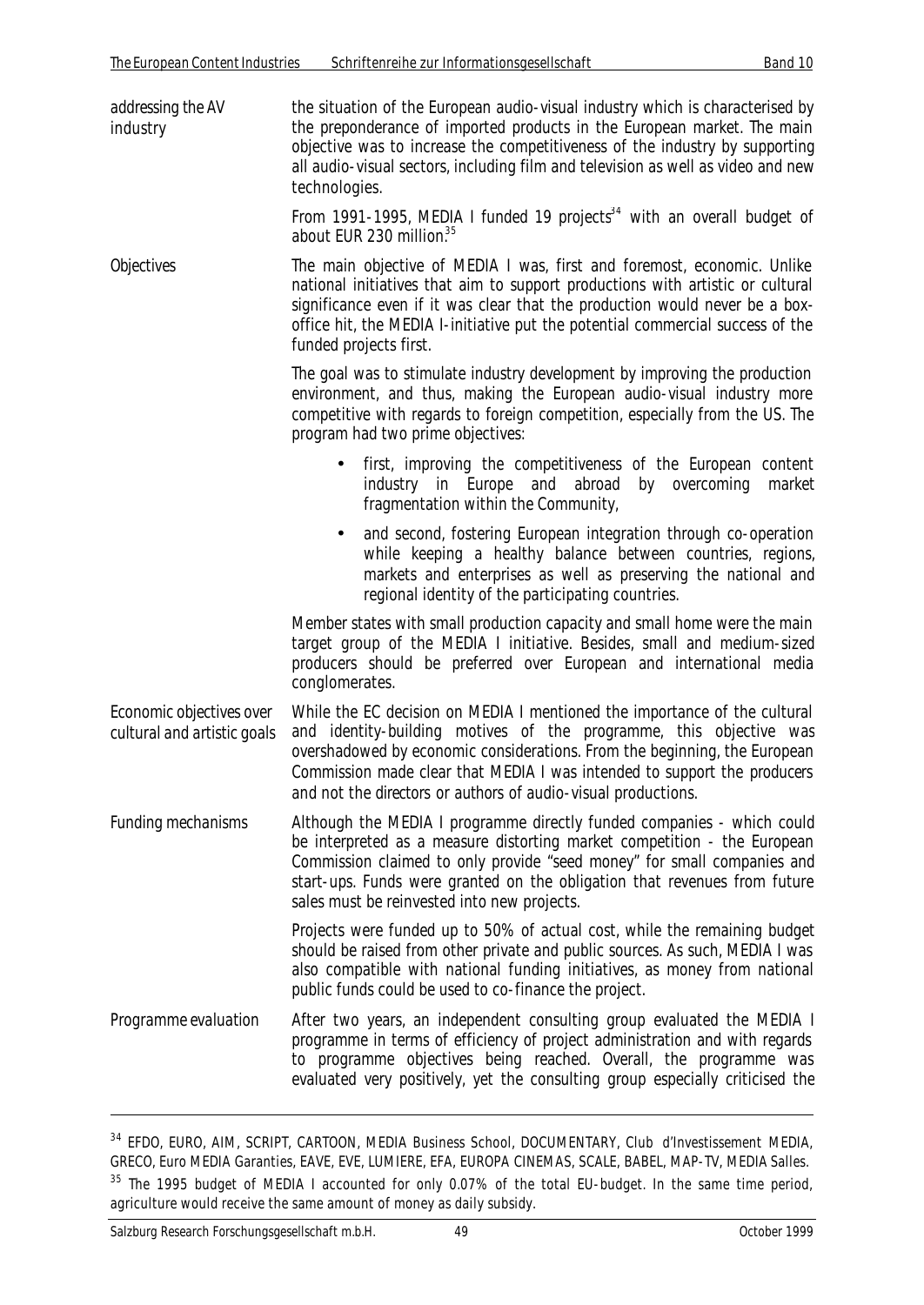inadequate budget of the programme which inhibited an effective realisation of project objectives. With its horizontal approach to finance projects in all European countries and also some Eastern European countries, the individual projects were too small to reach the critical mass necessary to effectively influence the structure of the European content industry.

The final recommendation of the evaluators suggested to give the MEDIAprogramme a stronger focus and better financial equipment, otherwise the high-reaching objectives would not be reached.

#### **3.1.2.2 MEDIA II (1996-2000)**

*Three core areas: training, production, distribution*

The EC partly implemented the recommendations and instead of supporting all sectors indiscriminately, it limited funding to three core areas.

- the training of professionals (based on the Council Decision from December  $1995$ <sup>36</sup>
- the development of production projects and companies (based on the Council Decision from July 1995 $3^{37}$
- the distribution of cinematographic works and audio-visual programmes (based on the Council Decision from July 1995)<sup>38</sup>

MEDIA II has been equipped with a budget of EUR 310 million, and only partly responded to the main recommendation of MEDIA I which has found the programme to be greatly under-budgeted.

While the development and distribution programme has been endowed with EUR 265 million, the programme to train industry professionals has been granted EUR 45 million.<sup>39</sup>

*Objectives* The MEDIA II programme has following objectives:

- recognition of the cultural and linguistic diversity in Europe,
- valorisation of the European cultural heritage,
- development of the potential of the audio-visual industry in the various countries and regions of the community,
- development of an independent audio-visual production and distribution industry with special focus on small and medium-sized companies.

Besides, within the core sectors of funding the programme follows specific objectives.

*MEDIA II - Training* MEDIA II-Training aims at establishing pan-European training initiatives to give industry professionals the adequate training to increase their competence in project realisation, and provide the knowledge to manage audio-visual companies to increase international competitiveness. Artists and

l

<sup>&</sup>lt;sup>36</sup> Decision 95/564/CE from December 22, 1995, implementing a training programme for professionals in the audiovisual sector.

<sup>&</sup>lt;sup>37</sup> Decision 95/563/CE from July 10, 1995, implementing a programme to encourage the development and distribution of European audio-visual works.

<sup>&</sup>lt;sup>38</sup> Decision 95/563/CE from July 10, 1995, implementing a programme to encourage the development and distribution of European audio-visual works.

<sup>&</sup>lt;sup>39</sup> MEDIA II web-site: http://europa.eu.int/comm/dq10/avpolicy/media/index\_en.html (download Oct 6, 1999).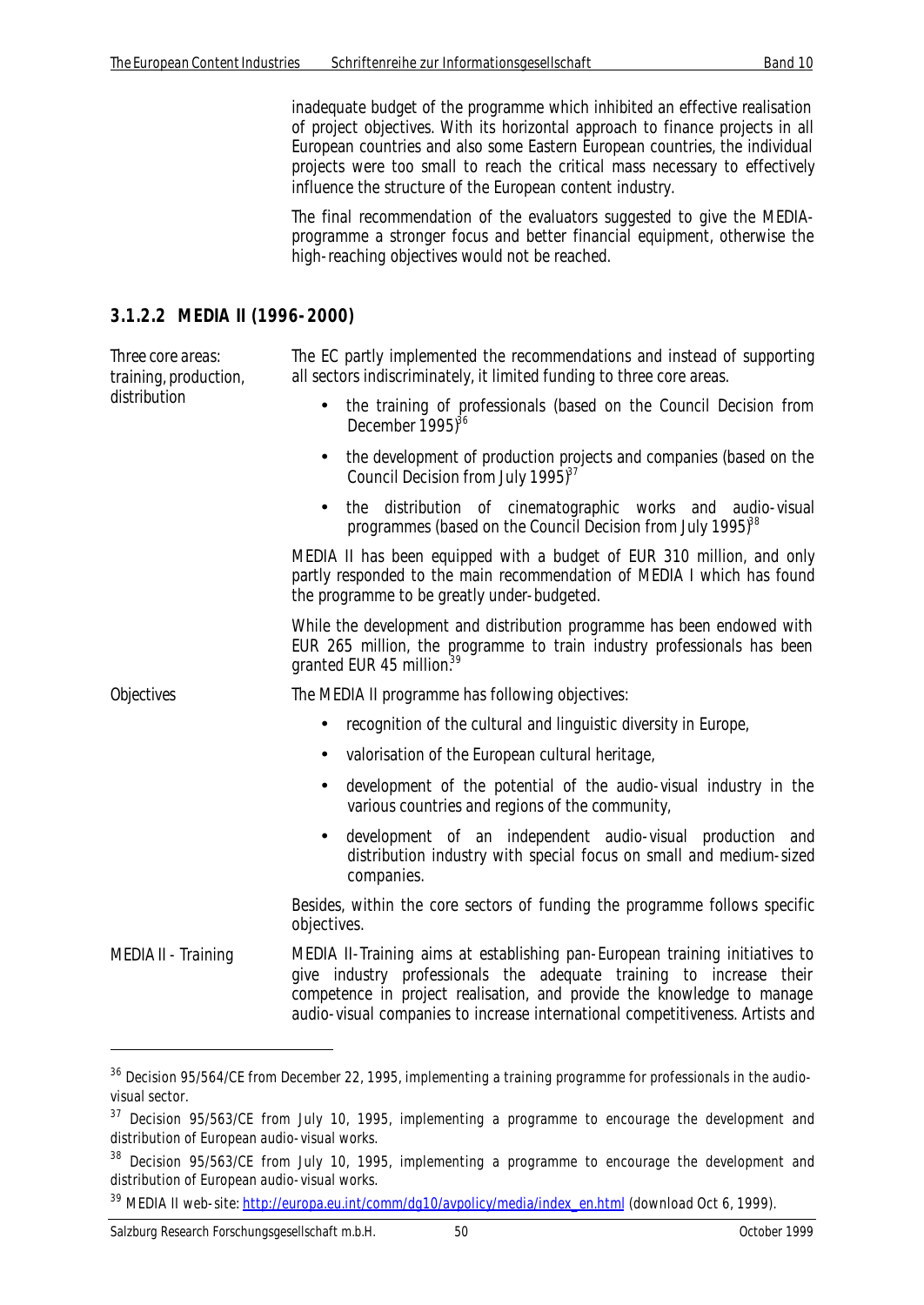producers should learn new techniques of writing and producing, having in mind both the artistic as well as the economic dimension of audio-visual production.

In 1998, the Commission selected 36 training initiatives, with very different focus. 16 projects provide training on economic, financial, and commercial management, 9 projects centre on scriptwriting techniques, and 11 projects focus on the implementation of new technologies in audio-visual production. The last call in the MEDIA II-Training programme was issued in February 1999.

Projects are funded up to 50% of actual cost, with a maximum of EUR 200.000 per year in the case of initial training, and EUR 300.000 per year in case of continuous vocational training.

- *MEDIA II Development* The Development branch of the programme provides funding for new productions which promise to have real market potential. All genres are funded, i.e. fiction, documentaries, animation and multimedia as well as the foundation of independent production companies. Special attention is given to networking of companies on the European level, be in form of co-operate productions or distribution networks.
- *Budget and funding* The European Commission reserved a budget of EUR 60 million for audiovisual production over the five year period of the MEDIA II programme.

Producers of individual film projects (fiction, documentary and animation) are funded in form of loans up to EUR 80.000 per production. On the other hand, multimedia projects are dealt with differently, as production companies may apply for funding for the design of a product, which receives a maximum funding of EUR 20.000, and, at the second stage, funding for development, which is financed up to a maximum of EUR 250.000 per project in the form of advances against receipts.

Besides funding the actual production of individual projects, MEDIA II Development also grants funds to production companies for major investments with the goal to ensure the development of the independent film industry. Support is given, on the one hand, for formulating a business plan (for start-ups), and, on the other hand, to support the development of an existing company.

*MEDIA II - Distribution* The primary focus of the MEDIA II programme is on the development of the Europe's distribution industry. The objective is the establishment of new and further development of already existing distribution networks to create a stronger presence of European audio-visual products in the international markets. Special attention is given to the international distribution of European productions, and special funds are made available to support festivals and events as one way to create more awareness for the audio-visual industry.

> Within the distribution branch of MEDIA II, nine funding mechanism are available:

- ß *Automatic support for the cinema distribution* Subsidies are granted to distributors on the basis of the market performance of non-national European films distributed in the previous year. They must be re-invested in non-national European films either in co-production the purchase of rights, or in distribution costs.
- ß *Support for the transnational distribution of films* The objective of this mechanism is to encourage the creation of pan-European distribution networks. Loans are granted to groupings of at least three distributors of different countries for the distribution of one or more non-national films.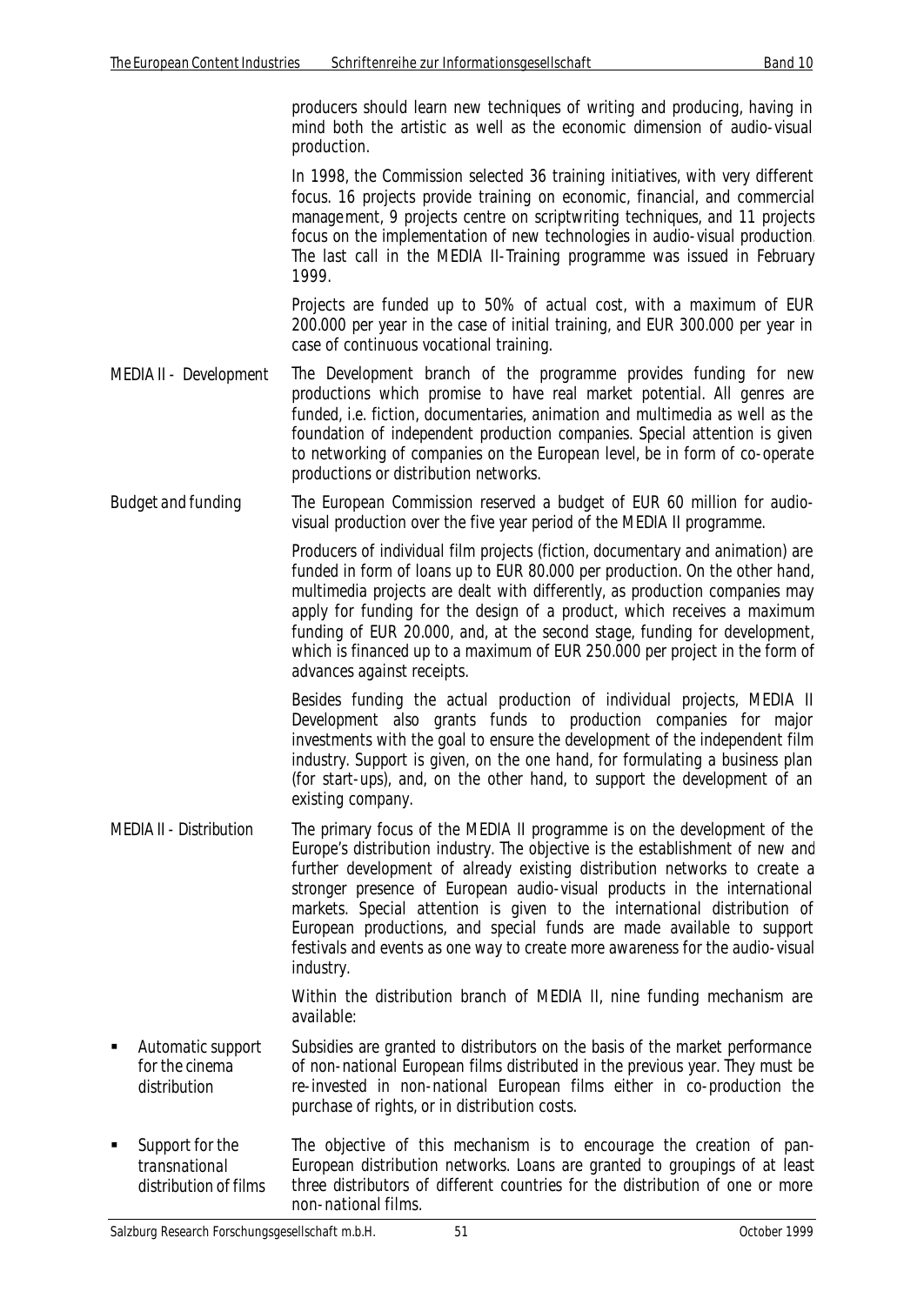- ß *Support for video publishing and distribution* The support is granted to video publishers and distributors in form of a loan which varies according to the number of works included in the catalogue. The funds granted for localising products for different countries are nonrepayable subsidies.
- ß *Support to multimedia distribution* An advance of receipts of a maximum amount of EUR 100.000 per title is granted for the publishing and distribution of recent and non-national multimedia products, according to their real market potential.
- ß *Support for TV broadcasting* MEDIA II funds independent producers who already work on a co-production that involves producers in at least two different member states of different language. Funds are granted as advances on receipts, up to EUR 500.000 per work.
- ß *Support to the marketing of licensing rights* Independent distributors may apply for loans up to EUR 100.000 to fund the compilation and marketing of catalogues of recent European audio-visual productions.
- ß *Support for promotion and access to the market* This support mechanisms grants funds to initiatives set up to facilitate the promotion of the European independent production industry at large trade markets and audio-visual festivals or specialised markets within the EU and internationally.
- ß *Support for events in the audio-visual field* Since 1992, the European Commission launches an annual call to support film festivals and audio-visual events which are carried out in partnership. This action has become a significant factor in developing this sector and has allowed many events to get started and get developed. The support action helps the organisers of festivals to guarantee a certain continuity for events to happen.
- ß *Support to cinema theatres* The aim is to establish a second distribution network besides commercial distributors by directly involving the movie theatres. The mechanism supports European cinema theatres presenting a common strategy for the promotion and marketing of European works.

Split among those nine funding mechanisms, the distribution branch of MEDIA II is endowed with an overall budget of EUR 167.5 million, whereas EUR 17.5 million are reserved for advertising and promotion, EUR 17.5 million for distribution through television and EUR 122.5 million for distribution in cinema theatres and through video.

EUR 47.5 million of the MEDIA II total budget have not yet been attributed to any particular funding mechanism.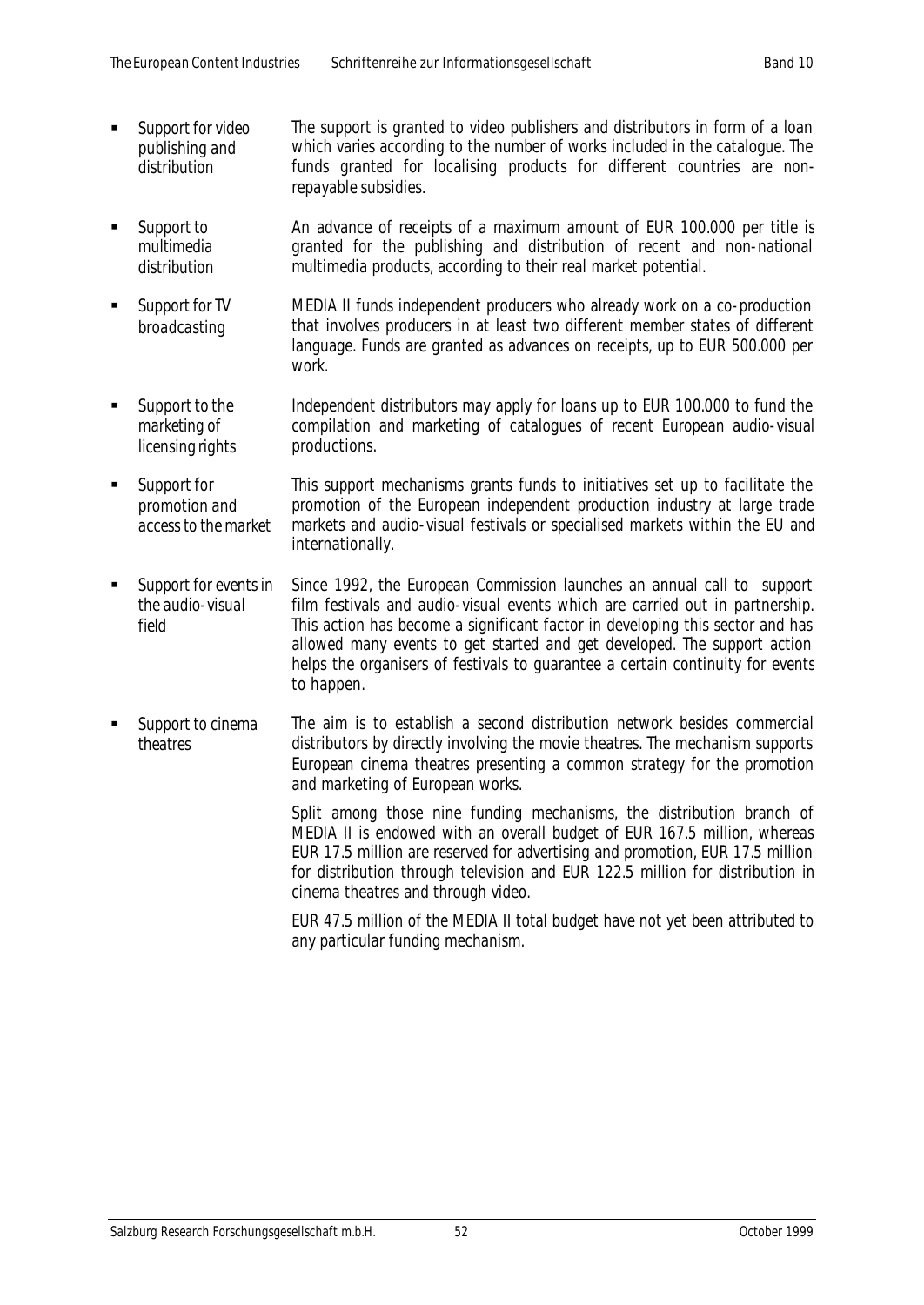## **3.1.2.3 Eurimages (1988 -)**

| First film production<br>fund at European<br>level | Eurimages was the first film production fund available at the European level<br>and founded as an initiative of the European Council. Funding is limited to<br>financing co-productions (with the participation of at least three different<br>member states) and distribution of European fictional films<br>and<br>documentaries.                                    |
|----------------------------------------------------|------------------------------------------------------------------------------------------------------------------------------------------------------------------------------------------------------------------------------------------------------------------------------------------------------------------------------------------------------------------------|
| <b>Objectives</b>                                  | Besides cultural and economic goals, the main objectives of Eurimages are:                                                                                                                                                                                                                                                                                             |
|                                                    | encouraging co-production on a European level,<br>$\bullet$                                                                                                                                                                                                                                                                                                            |
|                                                    | development of the distribution industry,                                                                                                                                                                                                                                                                                                                              |
|                                                    | localisation of productions in Europe through funding post-<br>production such as dubbing and subtitling,                                                                                                                                                                                                                                                              |
|                                                    | exploiting the rights of European productions.                                                                                                                                                                                                                                                                                                                         |
| Organisation and<br>funding                        | The Eurimages fond is based on direct multi-lateral agreements between the<br>European Council and 24 European member states <sup>40</sup> which all contribute to<br>the fund through payments. The payable amount is relative to a country's size<br>and the strength of its film industry.                                                                          |
|                                                    | The fund is organised by a committee comprising one representative for each<br>member state. The committee selects projects on basis of two thirds of votes<br>from committee members who also need to represent at least 50% of capital<br>paid into the fund.                                                                                                        |
|                                                    | In 1995, the committee agreed to also include the associative members into<br>the Eurimages initiative; these states only need to contribute an affordable<br>sum affordable, but are entitled to participate in programmes and calls of<br>Eurimages.                                                                                                                 |
|                                                    | Eurimages exclusively funds full length films; it does not fund TV series.<br>Projects are funded to a maximum of 15% of total cost through repayable,<br>non-interest loans, and are only granted if the applicant can prove that the<br>project has already 50% financing.                                                                                           |
| <b>Budget</b>                                      | Since the foundation of the fund in 1988, the budget of Eurimages has<br>almost tripled, from EUR 8.4 million in 1988 to EUR 24.4 million in 1995. In<br>the same time, the number of member states doubled from 12 to 24. From<br>1988 to 1995, 298 full length films and 56 documentaries have been support<br>with budgets considerably higher than the EU-average. |

## **3.1.2.4 Action Plan for the Introduction of Advanced Television Services (1993-1997)**

Based on the Action Plan for the Introduction of Advanced Television Services established in July 1993 by Council decision, the EC set up a four year Community programme (July 1993-1997). The plan aimed at ensuring the acceleration of market development for advanced television services in Europe using the wide-screen 16:9 format and addressed both technical as well as content production.

The objective was to serve as catalyst for the development of the advanced

<sup>&</sup>lt;sup>40</sup> The 15 EU member states as well as Bulgaria, Cyprus, Hungary, Iceland, Norway, Poland, Switzerland, the Czech Republic and Turkey.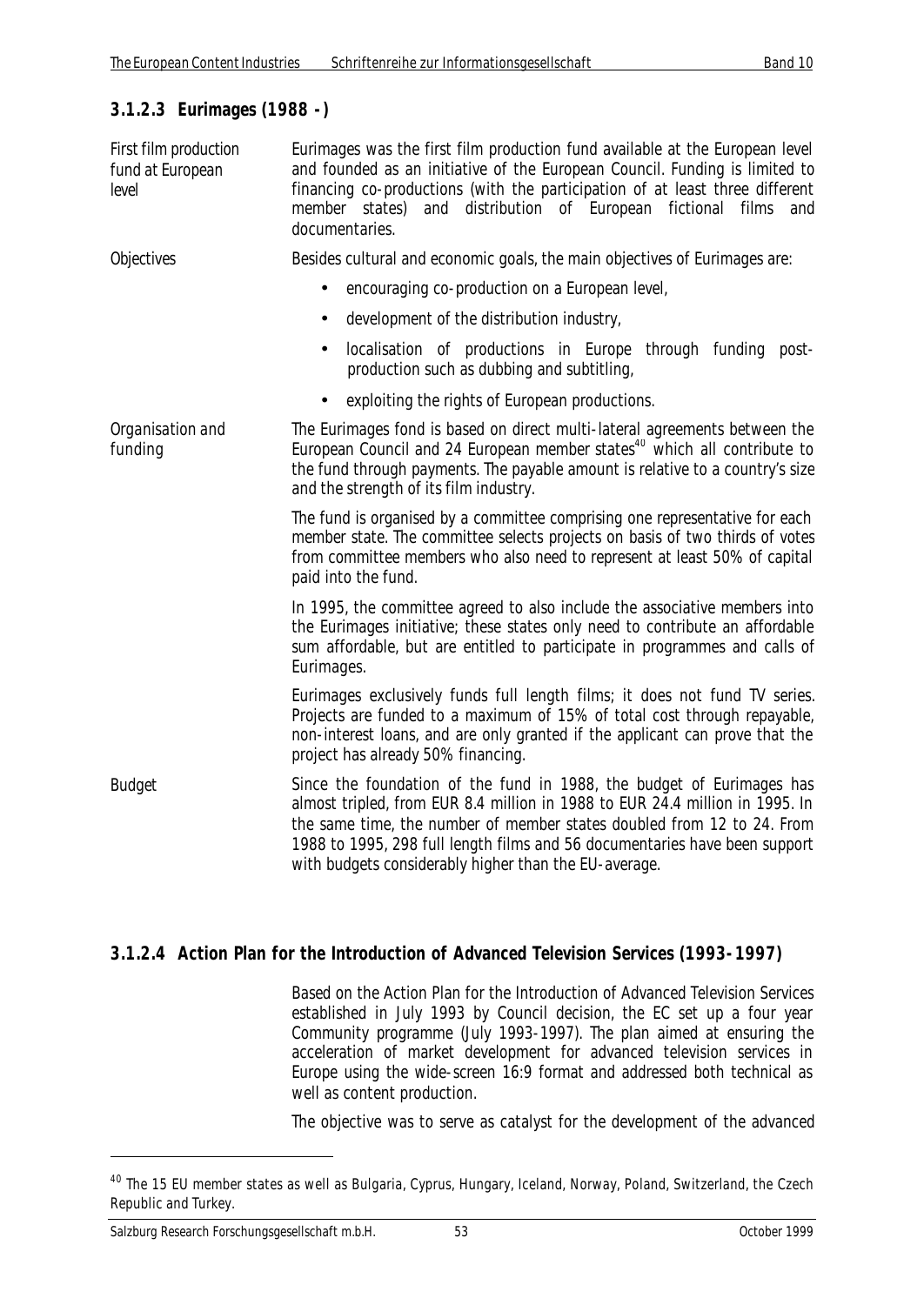television services market, regardless of the TV standards used (digital and analogue), and irrespective of the method of transmission (terrestrial, satellite and cable).

*Support for the content industry* With regards to the content industry, the objective of the Action Plan was to develop a critical mass of programmes in order to make them generally available at European level. A second emphasis was on the European dimension of the programme. The Action Plan was based on a Council Decision from July 1993 (see above for details).

> As considerable investments for both finance and equipment are necessary to broadcast and produce 16:9 material, the 16:9 Action Plan supplied the European broadcasters and producers with funds to cover the additional costs. The programme co-financed 50 to 80% of additional cost.

*Budget and funding* With regards to supporting Europe's content industry, over the four year period EUR 116.2 million was allocated to European producers to produce and remaster programmes in the 16:9 format. 80% of the programme were new content, about 20% were remastered programmes. Overall, the EC cofinanced 25 422 hours of 16:9 programming.<sup>41</sup> While at the start of the programme, the remastering of content prevailed, the significant increase of new production towards the end of the programme was considered a positive success and a sign that producers increasingly turn to the 16:9 format.

#### **3.1.2.5 Alternative funding mechanisms (1997 -)**

| European Guarantee<br>Fund: support fictional<br>works with a European<br>market potential | Complementary to the MEDIA II-programme, the European Commission in<br>1997 proposed to set up new financial mechanisms to raise additional<br>resources for the European audio-visual industry. The European Guarantee<br>Fund should solely benefit fictional works with a clear European and<br>international market potential.                           |
|--------------------------------------------------------------------------------------------|--------------------------------------------------------------------------------------------------------------------------------------------------------------------------------------------------------------------------------------------------------------------------------------------------------------------------------------------------------------|
|                                                                                            | While the proposal was unanimously adopted by the European Parliament it<br>failed to convince the Council. With the "Audio-visual/Culture" Group of the<br>Council suspending its work in autumn 1997, the proposal seemed to die, yet<br>it was revived at the Birmingham Audio-visual Conference in April 1998 by<br>high level industry representatives. |
|                                                                                            | As a result of the Conference, a newly-founded high level expert group was<br>asked to investigate and examine alternative financial support mechanisms<br>for the audio-visual industry. The High Level Group under the chairmanship of<br>Marcelino Oreja, Commissioner for Culture and Audio-visual Policy, delivered<br>its report in October 1998.      |
| Recommendations for<br>support measures by the<br><b>High Level Group</b>                  | Regarding support measures for the audio-visual industry, the report made<br>the following recommendations: <sup>42</sup>                                                                                                                                                                                                                                    |
|                                                                                            | Current support measures should be adapted and completed.<br>$\blacksquare$                                                                                                                                                                                                                                                                                  |

• *A mechanism for attracting more investment into European production,*

<sup>&</sup>lt;sup>41</sup> For more details see: Final annual report on progress in implementing the action plan for the introduction of advanced television services in Europe. http://ispo.cec.be/infosoc/telecompolicy/en/com441en.html (download, Oct.5, 1999)

<sup>&</sup>lt;sup>42</sup> "The Digital Age: European Audio-visual Policy." Report from the High Level Group on Audio-visual Policy, chaired by former Commissioner Marcelino Oreja. 26.10.1998.

http://europa.eu.int/comm/dg10/avpolicy/index\_en.html (download October 6, 1999).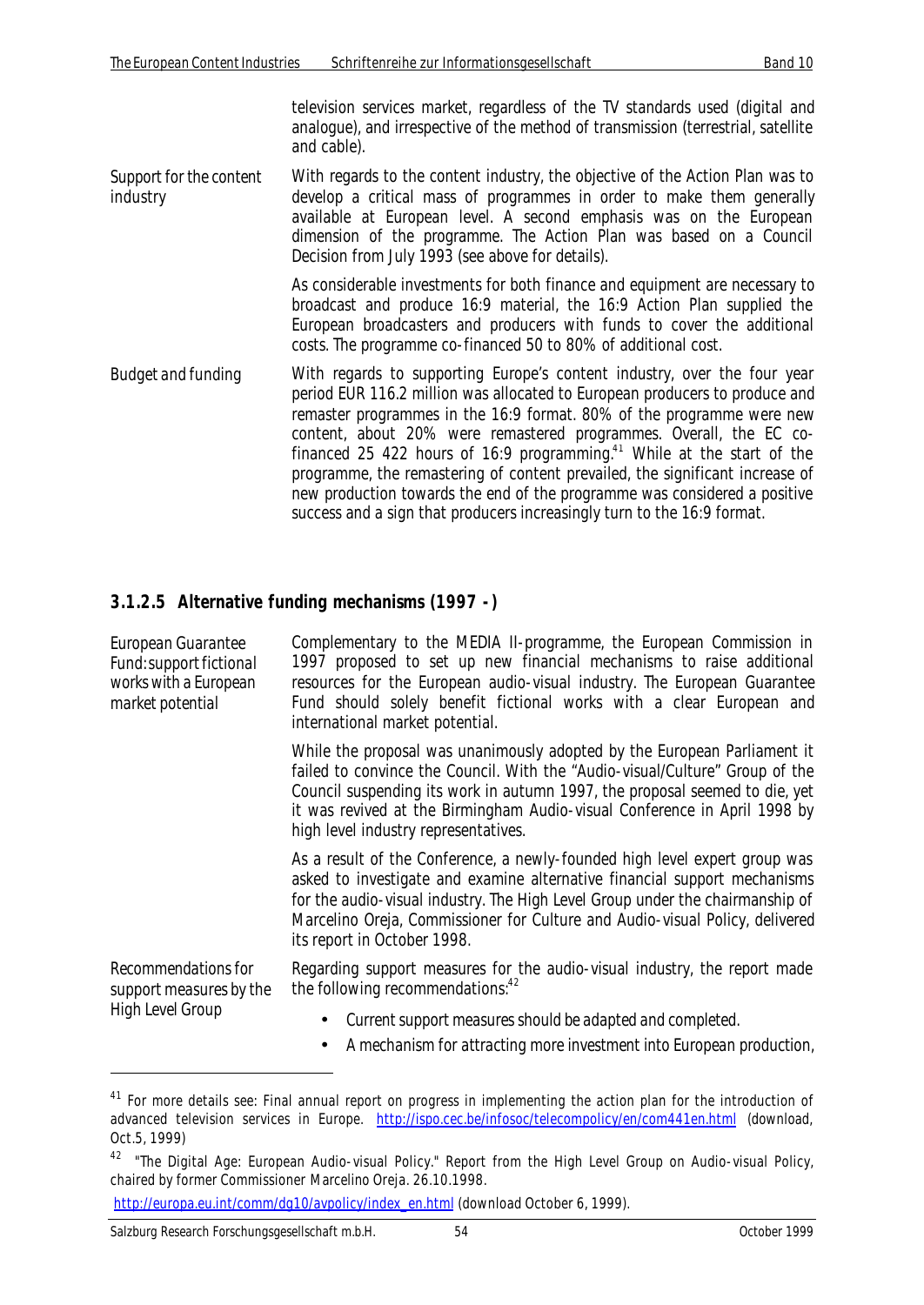*such as a "securitisation" scheme, should be introduced;*

- *A network of European film and television schools should be established to link centres of excellence, perhaps with a symbolic "centre of centres";*
- *A European showcase event should be encouraged;*
- *The MEDIA II programme should be strengthened and provided with resources appropriate to the size and strategic importance of the industry. Particular emphasis should be placed on training, distribution, script development and marketing. There is a need to act urgently in this respect;*
- *Partnership agreements between broadcasters, including private broadcasters, and public authorities should be developed (with possible Community support for the transnational dimension).*

Until now, the recommendations of the High Level Group have not been followed by a concrete action plan.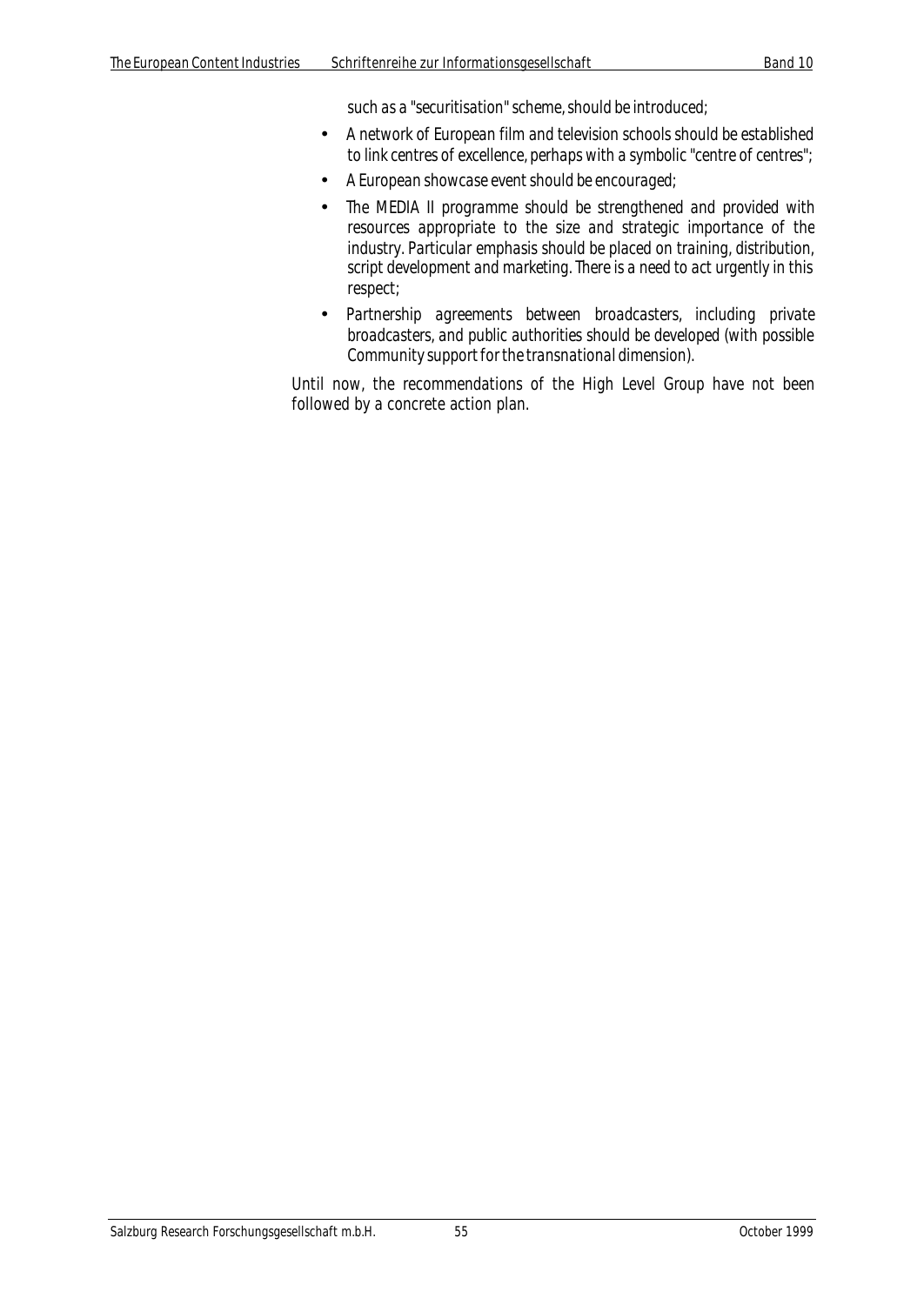## **3.2 National initiatives relating to the content industries**

| National incentives in the<br>context of existing EU<br>regulation                      | Public incentives on the national level are an oddity $-$ at least if considered<br>on the background of current EU-regulations which prohibit any incentives<br>granted by national governments which may favour individual market players<br>or distort competition. As such, public incentives are incompatible with<br>Article 87 (ex Article 92) Paragraph 1 of the Treaty on establishing the<br>European Community.                                                                                                                                                                                             |
|-----------------------------------------------------------------------------------------|------------------------------------------------------------------------------------------------------------------------------------------------------------------------------------------------------------------------------------------------------------------------------------------------------------------------------------------------------------------------------------------------------------------------------------------------------------------------------------------------------------------------------------------------------------------------------------------------------------------------|
|                                                                                         | "Save as otherwise provided in this Treaty, any aid granted by a Member<br>State or through State resources in any form whatsoever which distorts or<br>threatens to distort competition by favouring certain undertakings or the<br>production of certain goods shall, insofar as it affects trade between<br>Member States, be incompatible with the common market. <sup>43</sup>                                                                                                                                                                                                                                    |
| Conditions for public<br>incentives                                                     | The Treaty states two characteristics of public incentives and two criteria that<br>must apply in order to violate EU regulation. Accordingly, public incentives<br>are only given if                                                                                                                                                                                                                                                                                                                                                                                                                                  |
|                                                                                         | the incentive is selectively provided to and thus favours individual<br>companies, and                                                                                                                                                                                                                                                                                                                                                                                                                                                                                                                                 |
|                                                                                         | the incentive is financed through public funds.                                                                                                                                                                                                                                                                                                                                                                                                                                                                                                                                                                        |
|                                                                                         | Such incentives are incompatible with existing EU-regulation if                                                                                                                                                                                                                                                                                                                                                                                                                                                                                                                                                        |
|                                                                                         | they distort or have the potential to distort competition,                                                                                                                                                                                                                                                                                                                                                                                                                                                                                                                                                             |
|                                                                                         | and if they interfere with free trade between member states.<br>$\bullet$                                                                                                                                                                                                                                                                                                                                                                                                                                                                                                                                              |
| Exemptions                                                                              | Article 87 (ex Article 92), paragraphs 2 and 3 list exemptions and possible<br>exceptions to this general rule. Accordingly, state governments are entitled to<br>support culture under certain conditions, given that existing trade and<br>competition regulations are not violated to a degree that interfere with the<br>common good of the Community. In addition, state governments need to<br>inform the European Commission about the introduction of new or the re-<br>organisation of existing incentives. It is up to the Commission to examine the<br>case, while member states have to wait for approval. |
| All European countries<br>are providing public<br>incentives to the content<br>industry | Despite the rather complex regulatory situation, all European countries are<br>providing public incentives to their content industry in one or the other form.<br>On the one hand, public incentives may not be more than a national white<br>paper or action plan which announces a government's determination to<br>support a particular industry sector - most commonly, this is the case with<br>the ICT-sector – while, on the other hand, governments can pursue a pro-<br>active, interventionist form of providing public incentives, which can be<br>observed in the audio-visual and print sector.           |
|                                                                                         | The following section provides an overview on European models of public<br>incentives for the content industry, with focus on the interactive digital<br>media industry, the audio-visual industry, and the newspaper industry.                                                                                                                                                                                                                                                                                                                                                                                        |

 $^{43}$  Consolidated version of the Treaty establishing the European Community. http://ue.eu.int/Amsterdam/en/traiteco/en1.htm (download October 13, 1999).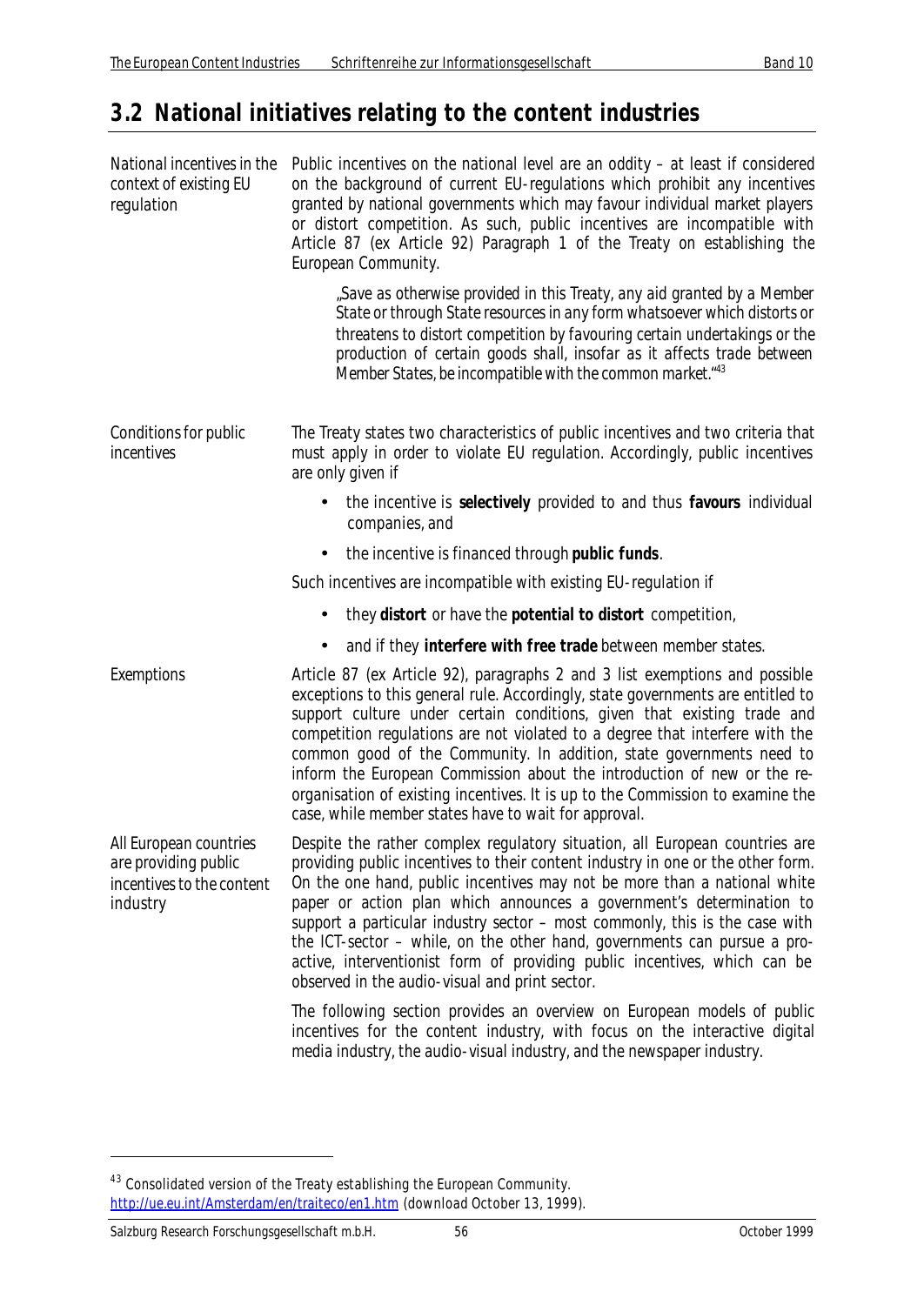## **3.2.1 National incentives to strengthen the interactive digital media industry (multimedia and online)**

| Europe on the way to the<br>Information Society - but<br>few incentives for the<br>interactive industry<br>compared to the<br>traditional media sector | Within the last four years, Europe has set the course into the Information<br>Society. Without exception, all European governments have put the develop-<br>ment of the Information Society on the national agenda and launched<br>programmes and initiatives to stimulate its growth. Yet, unlike the traditional<br>media sector in most European countries, the interactive digital media<br>industry cannot rely on the same, sometimes rather sophisticated funding<br>mechanisms.                                                                                                                                                                                   |
|--------------------------------------------------------------------------------------------------------------------------------------------------------|---------------------------------------------------------------------------------------------------------------------------------------------------------------------------------------------------------------------------------------------------------------------------------------------------------------------------------------------------------------------------------------------------------------------------------------------------------------------------------------------------------------------------------------------------------------------------------------------------------------------------------------------------------------------------|
|                                                                                                                                                        | Almost all EU member states adopted the European Commission's view and<br>take a rather neo-liberal approach towards information society technologies.<br>They assume that the creation of the Information Society is best left to the<br>market forces and private finance. <sup>44</sup>                                                                                                                                                                                                                                                                                                                                                                                |
|                                                                                                                                                        | The role of the state, on the other hand, should be limited to creating the<br>necessary framework in which market mechanisms can operate to optimal<br>effect. In particular and in coherence with EU regulation, this includes<br>opening up the media markets to all and privatise former state monopoly<br>companies.                                                                                                                                                                                                                                                                                                                                                 |
|                                                                                                                                                        | As a result, most EU countries have limited their engagement to drawing<br>national actions plans and selectively set initiatives. Financial support for the<br>content industry is provided mostly as part of the technology funding<br>programmes. However, with the exception of France, most European countries<br>have not yet established regular funding mechanisms for their digital content<br>industry that are comparable to the established financial aid systems for the<br>print and audio-visual media. The following section, as an example, describes<br>national activities and projects aiming at stimulating the growth of their<br>content industry. |
| <b>National</b><br>action plans                                                                                                                        | In response to the Bangemann report, all European countries drew national<br>action plans. These plans established the Information Society as area of<br>national interest and outlined the strategy for the development of the<br>Information Society in all its dimensions. Sweden published a national action<br>plan under the title "Communication without Frontiers", in Spain it is called<br>"Comisión Interministerial de Ciencia y Tecnología", Denmark laid out its<br>"Information Society in the Year 2000", and the UK announced "Information<br>Society: Agenda for Action in the UK". <sup>45</sup>                                                       |
| Common objectives of<br>national initiatives:<br>secure competitiveness<br>of the national industries                                                  | All these national action plans pursue the same goals. On the one hand, they<br>seek to encourage economic development and ICT market growth to secure<br>the competitiveness of the national ICT industries, and, on the other hand, the<br>action plans stress the importance to monitor the social-economic impact of<br>information technologies on society. Focus of the action plans is on both<br>developing the technological infrastructure (mobile, ISDN and computer<br>networks) as well as user-friendly applications and information services. In<br>addition, the action plans stress the importance of improving the skills and                           |

<sup>&</sup>lt;sup>44</sup> In Finland, for example, the developmental and operational investments necessary to implement the Information Society were estimated at 0.2% of GNP or about EUR 170 million annually. The Finnish action plan foresaw that "*the major proportion of the additional investments would be realised in the marketplace, in response to rising demand*". Source: http://www.tieke.fi/tieke/tikas/indexeng.htm (download: October 14, 1999).

<sup>45</sup> A more comprehensive list on national action plans can be found at http://www2.echo.lu/telematics/education/en/projects/publics/planspub.html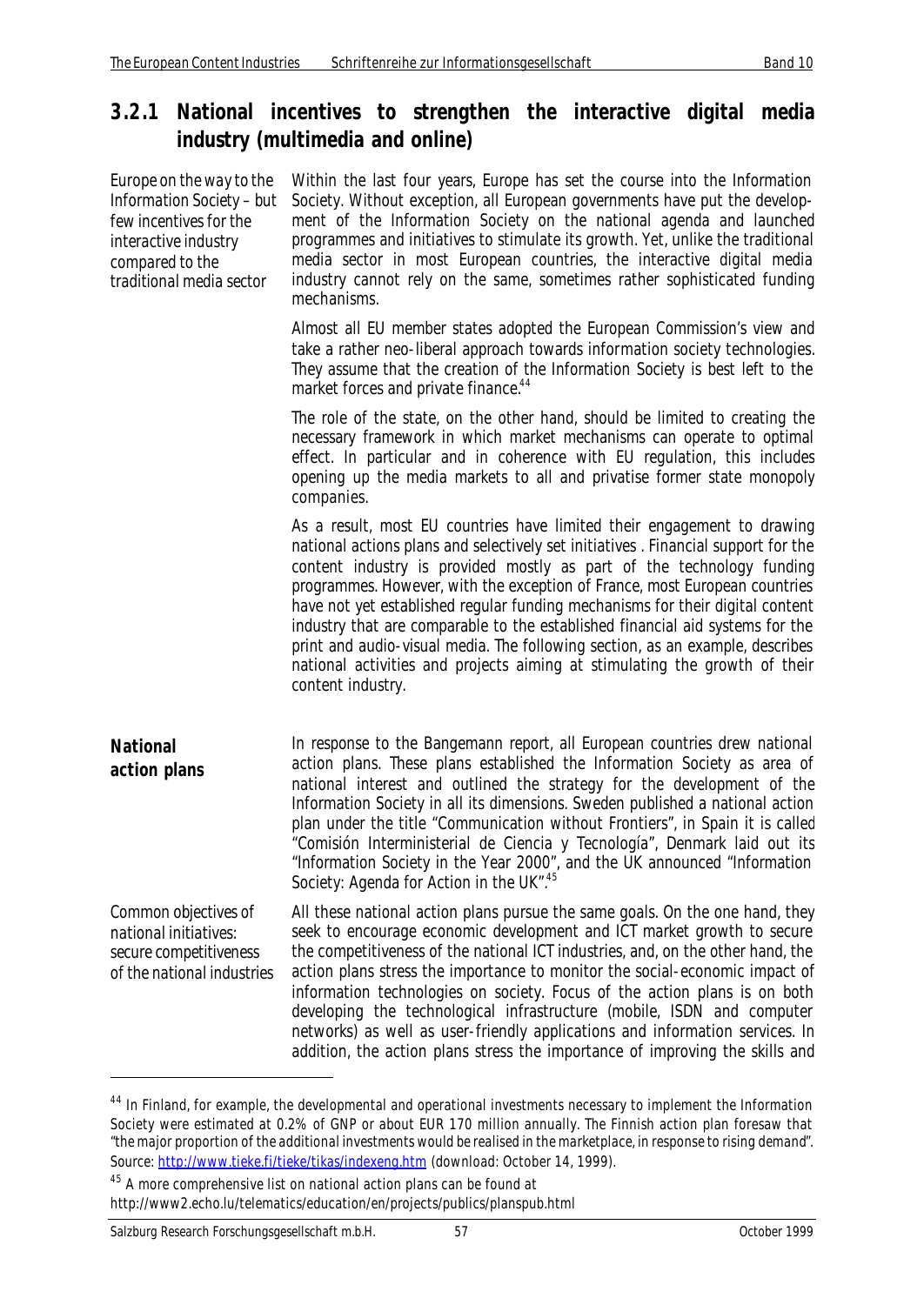knowledge of the citizens and enable them to participate in the Information Society.

The majority of the national action plans confirm universal service policies to secure public access to information and interchange of information for all citizens, and address moral and ethical issues, such as protection of minors, and protection of the rights of individuals.

To implement the national action plans, most of the European countries have established special ICT commissions or departments to advice national governments and suggest course corrections, initiate and support ICT projects, and actively disseminate information on current topics in the field of ICT. For example, in the UK the Information Society Initiative of the Department for Trade and Industry **www.isi.gov.uk**) takes this role, in Ireland it is Forfas (www.forfas.ie).<sup>46</sup>

**Public incentives for the European content industry** Beside the national action plans, most European countries employ ICT-related initiatives that directly and indirectly benefit the content industry. The most common forms of public incentives found in the various European countries are:

- **Technology funds**: most European countries have established national technology funds, and content companies may apply for financial aid within those funds. Selection criteria vary from country to country, yet some criteria, like innovative character, high quality content, and transferability to other industries are almost universal. Among the countries providing technology funds are Austria, Germany, the UK, Finland, Sweden, Denmark, and others.
- **Technology or innovation awards**: many European governments have established technology awards for outstanding innovation in the technology R&D.
- **Multimedia awards** and competitions as a way of building up the market and raise public awareness for new media (Finland, Austria)
- Funding provided within **specific application areas**, such as education. All European governments proactively support education, be it by directly financing schools or by funding the development of educational (multimedia) material. In many cases, the financial contribution of the public hand towards education outnumbers other initiatives.

| Austria:<br>multimedia business<br>austria | The Austrian Ministry for Economic Affairs in 1997 launched "multimedia<br><b>business austria - mba</b> $n^{47}$ as national initiative for the interactive digital<br>media sector with the goal to give impulses and foster the development of<br>the national multimedia market.                                                                                               |
|--------------------------------------------|------------------------------------------------------------------------------------------------------------------------------------------------------------------------------------------------------------------------------------------------------------------------------------------------------------------------------------------------------------------------------------|
|                                            | The current focus of activities is on providing information about national<br>public incentives for multimedia producers, assist national companies to<br>penetrate the European market, support technology transfer and market<br>preparation. In addition, mba functions as central co-ordination and<br>information point for the multimedia industry in Austria. The "Programm |

<sup>46</sup> For a more detailed list, see http://www.ispo.cec.be/ecommerce/initiatives/national.html

<sup>47</sup> For more information see http://www.mba.at/index.html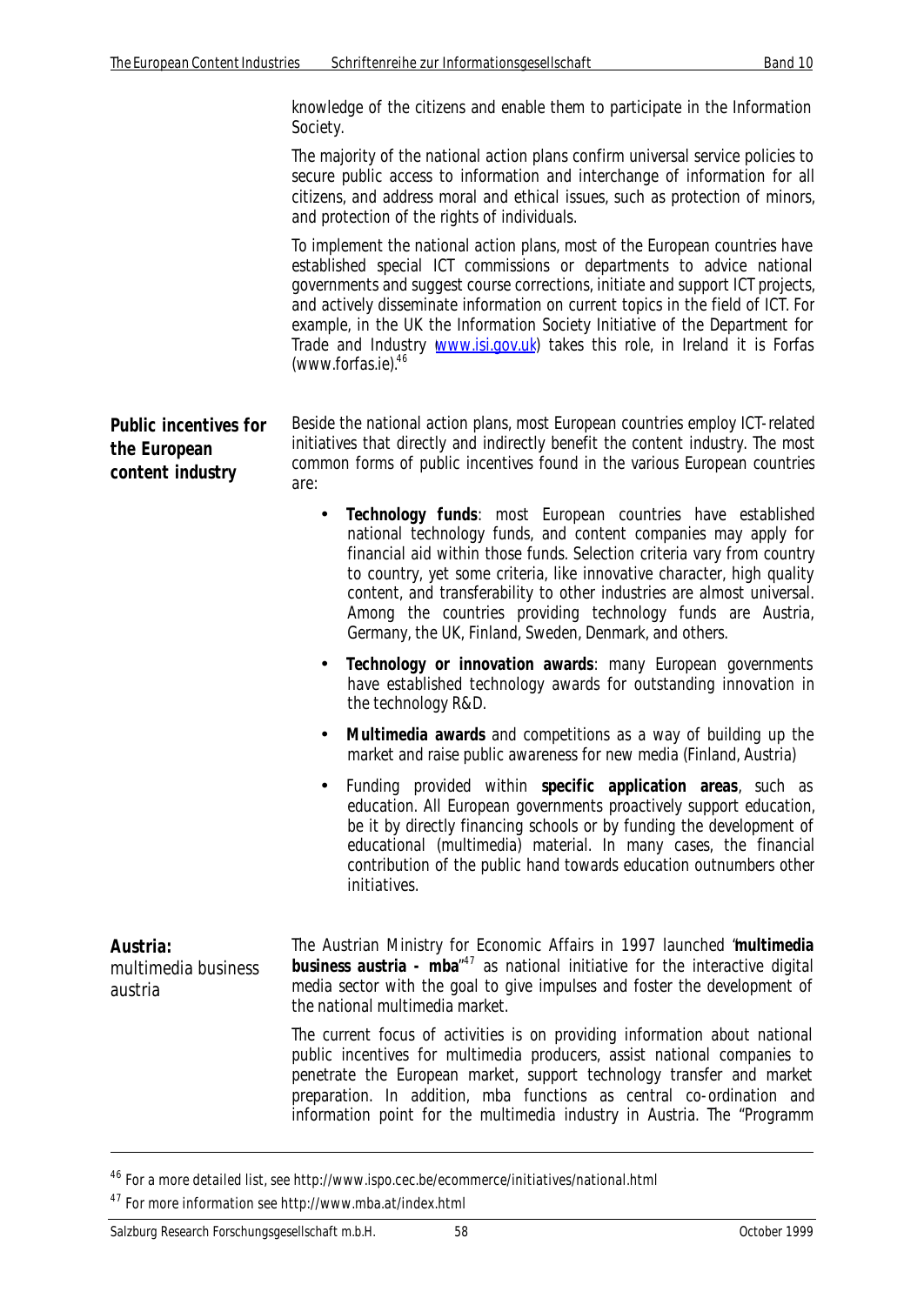Management" of multimedia business austria further serves as one stop shop for multimedia producers who seek information on public funding sources and internationally financing opportunities.

*Public incentives for the Austrian content industry* For multimedia companies and content providers, the "Innovation and Technology Fund ITF" which was founded by the Ministry for Economic Affairs in the framework of its "technology offensive" in 1996, is the single most important source for funding. With its focus on information society technologies, the fund aims at helping multimedia companies to become more competitive, to secure market growth and employment.

> Despite these broad objectives, the fund explicitly intends to support the content industry and not other ICT-related sectors. Selection criteria for ITFfunding are, in the one hand, the high quality, innovation in concept and high production risk and, on the other hand, the possibility to transfer new knowledge and applications into other economic sectors. Content providers of all application sectors may apply for funds, no matter if they focus on business-to-business solutions or educational multimedia.

Multimedia projects selected for funding need to prove high quality with regards to the technical and didactic solutions, systems integration, combination of various media, innovative product ideas, new techniques of content management and usability. Projects are considered innovative if they demonstrate essentially new features in one of the following areas: new contents, unique overall concept, or innovative use of technology. The fund favours multimedia pilot projects with a strong demonstrational character which may be implemented in cross-sectors.

*Funding mechanism* In general, the share of funding support must be in compliance with current EU-regulations. Accordingly, multimedia companies are granted a nonrefundable subsidy of 25% of fundable cost (which may be different to total costs). Transfer measures involving small and medium sized companies may be supported with up to 50% of fundable costs.

**Germany:** Gründerwettbewerb Multimedia<sup>48</sup> Unlike Austria, Germany does not fund individual multimedia projects but multimedia **companies**. For the German government, a growing market for innovative multimedia products and services requires innovative companies that develop new solutions to satisfy new market demands. It is especially newly found small and middle-sized businesses that are flexible enough to respond to the special characteristics of the multimedia market, such as short innovation cycles, new user profiles and purchase habits, and different distribution and diffusion channels. In addition, this companies are also responsible for positive effects on the employment market by offering high skilled jobs.

> Therefore, the German government focuses on funding multimedia entrepreneurs and new market entrants with its "Gründerwettbewerb" (multimedia entrepreneur award).

> The "Gründerwettbewerb Multimedia", which has been initiated in 1997 by the Ministry for Economy and Technology, addresses especially those entrepreneurs who have been drawing up a business plan which puts innovative, user-oriented multimedia products and services in all application areas (education, health, e-commerce, public information, etc.) at the heart of the

<sup>48</sup> http://www.gruenderwettbewerb.de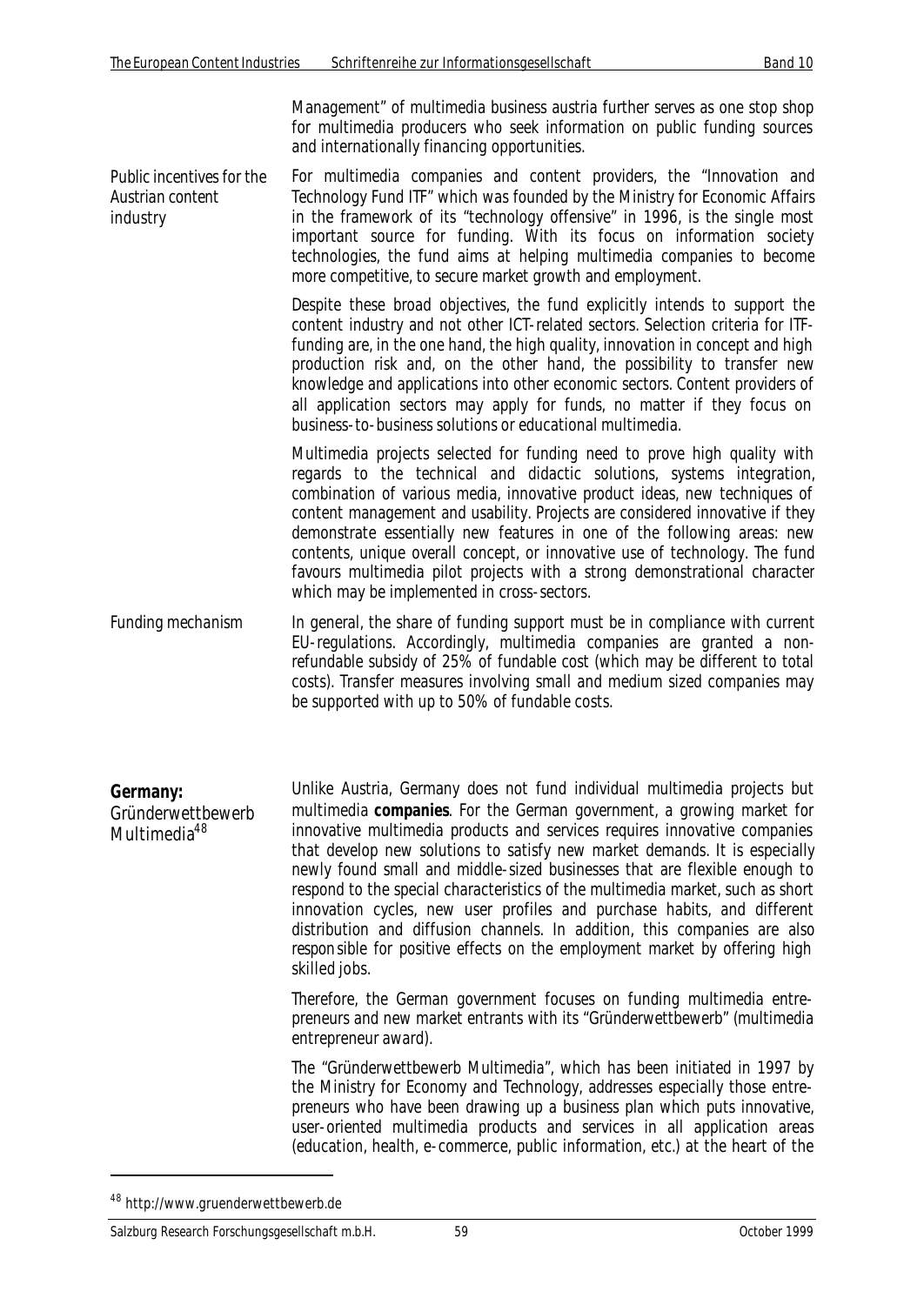business concepts. As such, innovation as selection criteria is defined as the competitive advantage the new product or service has over other market products.

The best 100 business ideas which are selected by an independent jury receive monetary prizes between EUR 5000 and 10.000. In addition, the awarded entrepreneurs receive another EUR 20.000 and the support of an experienced consulting company to implement their business idea and set up their startup company. The 10 best future business founders also are given the opportunity to present their ideas at the German Investment Forum to potential investors. In addition, winners agree to participate in an evaluation which appraises favourable and unfavourable conditions on company growth in a long-term study.

**France** Following its tradition to pro-actively support the national content industry, France is the only European country so far that has set up a funding mechanism for multimedia companies.

> The Multimedia Fund benefits print publishers who want to go online, and set up an electronic edition of their papers. Money is also granted for electronic archives and catalogues published in different formats, including CD-ROM and CD-1.49

## **3.2.2 National incentives to support the audio-visual industry (television and film)<sup>50</sup>**

*500 million Euro annual public funding* Each year, more than EUR 500 million in public funding are assigned by the national and regional bodies of the European Union to the audio-visual industry. France and Germany are the single most important providers of public incentives, the former allocating about EUR 300 million annually while the latter supports television and film production with about EUR 130 million. The remaining EUR 70 million are spread among the other European countries<sup>51</sup>

> While all European countries provide public support for their audio-visual industries, these support systems may vary considerably. Each country has its own way of organising its funding system and the proportional balance of its different elements. The ensuing complexity and diversity lead to caution in making numerical comparisons. Yet, while the models of national incentives in the EU countries are marked by originality, they also have elements in common.

> Among the elements in common are the reasons why the audio-visual industry is funded in first place. Through the strong influx of the American

l

 $49$  For more details, see the section of national incentives for the print industry.

<sup>&</sup>lt;sup>50</sup> As most countries where television projects are not excluded from public funding, do not differentiate specifically between television and film funding, both areas are covered in this chapter.

<sup>&</sup>lt;sup>51</sup> Centre National de la Cinématographie, European Audio-visual Observatory: Public Aid Mechanisms for the Film and the Audio-visual Industry in Europe. Volume 1: Comparative Analysis of National Aid Mechanisms. Volume II: National Monographies. 1999. If not stated otherwise, figures quoted in this chapter are cited from this publication.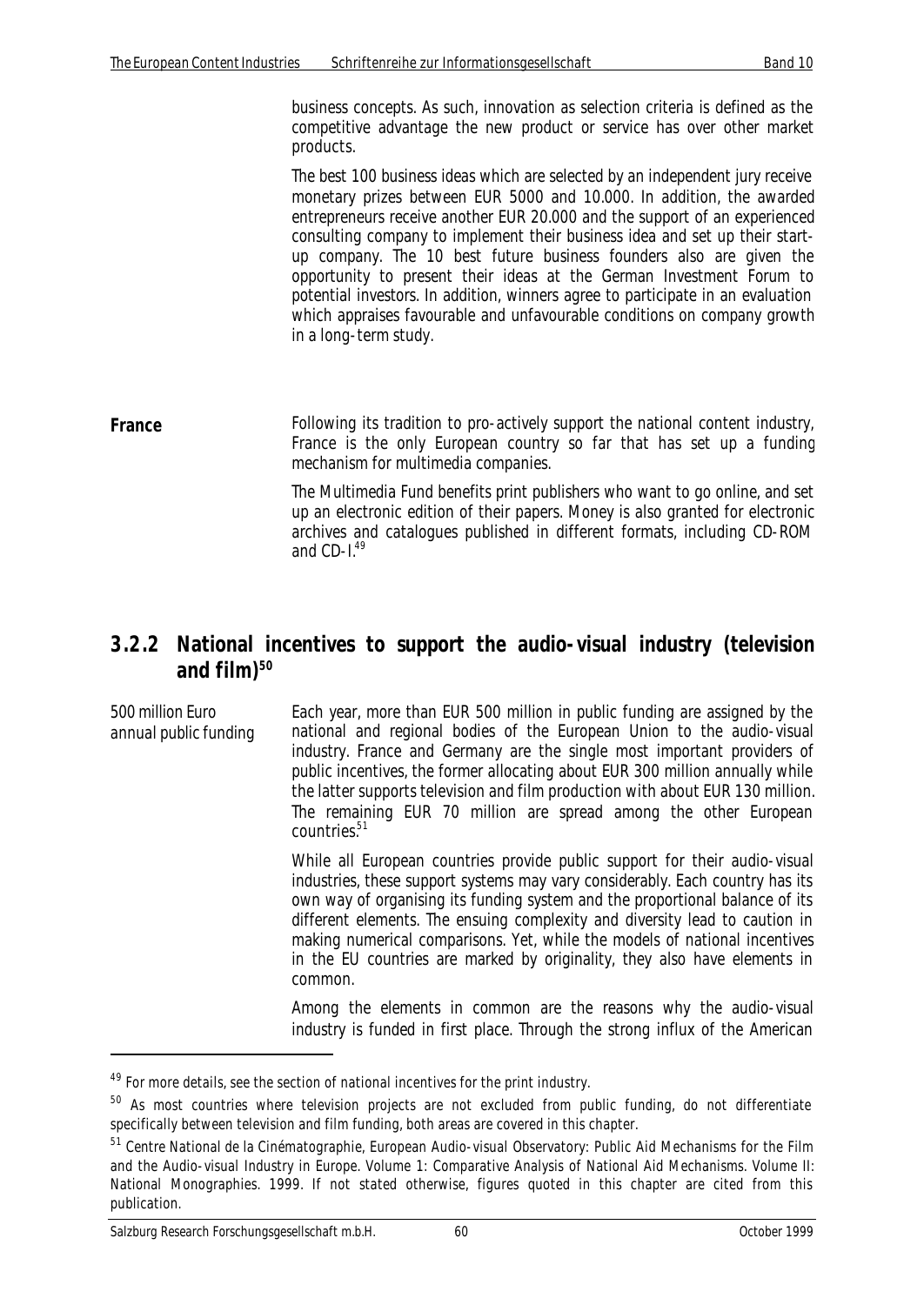film industry on Europe, European countries are very much concerned with maintaining their own cultural identity, not to mention the negative economic impact the "Hollywood-isation" has on the European film and television industry as a whole.

*Funding agencies* To meet the international challenge, all European countries have set up funding systems for their audio-visual industries. Public aid is granted by various national and regional funding agencies whose policies and regulations governing aid vary considerably. These public sector agencies include:<sup>52</sup>

- national film centres
- institutes which finance film/television production
- special public funds for the audio-visual industry

*Types of aid: direct subsidies and loans with low interest rates* Public-sector financing for the audio-visual may be provided in various forms. It can either be a direct subsidy where the beneficiary is not obliged to return the funds obtained unless the project has not been realised, or a loan.

> Subsidies may be received automatically, which means that the aid is granted to all audio-visual productions without distinction and without the need to fulfil special requirements. Usually, the aid is calculated on the basis of the number of box-office receipts. Non-automatic subsidies, on the other hand, mostly demand the fulfilment of specific requirements, and funds are granted only to selected projects.

> Besides subsidies, loans with especially low interest rates are the most common type of aid. The beneficiary is required to repay the funds obtained, following a repayment schedule which is often based on the gross or net revenues generated by the project. Sometimes, loans are even interest-free.

#### **3.2.2.1 Common elements**

*Creation and production as single most important funding areas* Public funding for the audio-visual industry, which spread in Europe at the end of the 1960s, mainly focused on the production sector. Creation and production are still at the heart of all national mechanisms for supporting film and television industries in Europe and account for almost 90% of public funding, except in Germany and France. Nevertheless, in these two countries the amount of money given is even higher than in other European countries. Some countries like Belgium, Greece, Ireland and Luxembourg totally concentrate their public funding effort in this sector. From the early 1990s onwards, all European countries have established funding systems prior to production, i.e. project development, script writing and pre-production funding systems of differing sophistication. However, funds allocated to the pre-production phase are minimal in comparison to production funds. Luxembourg, for example, devotes up to 16% of its funds to

> Undoubtedly, the huge majority of funds is devoted to individual projects. Luxembourg, Norway, the Netherlands and Portugal assign up to 100% of their public funds to single productions. In comparison, with up to 79% France allocates proportionally less to individual productions.

pre-production, while France, Norway and Italy dedicate about 1%.

*Production prioritised over company funding* Historically, the approach of selectively funding individual projects evolved from the perception that individual projects, and especially film productions,

<sup>52</sup> Andersen, Arthur: The European Film Production Guide. London: Routledge, 1996, p. 161.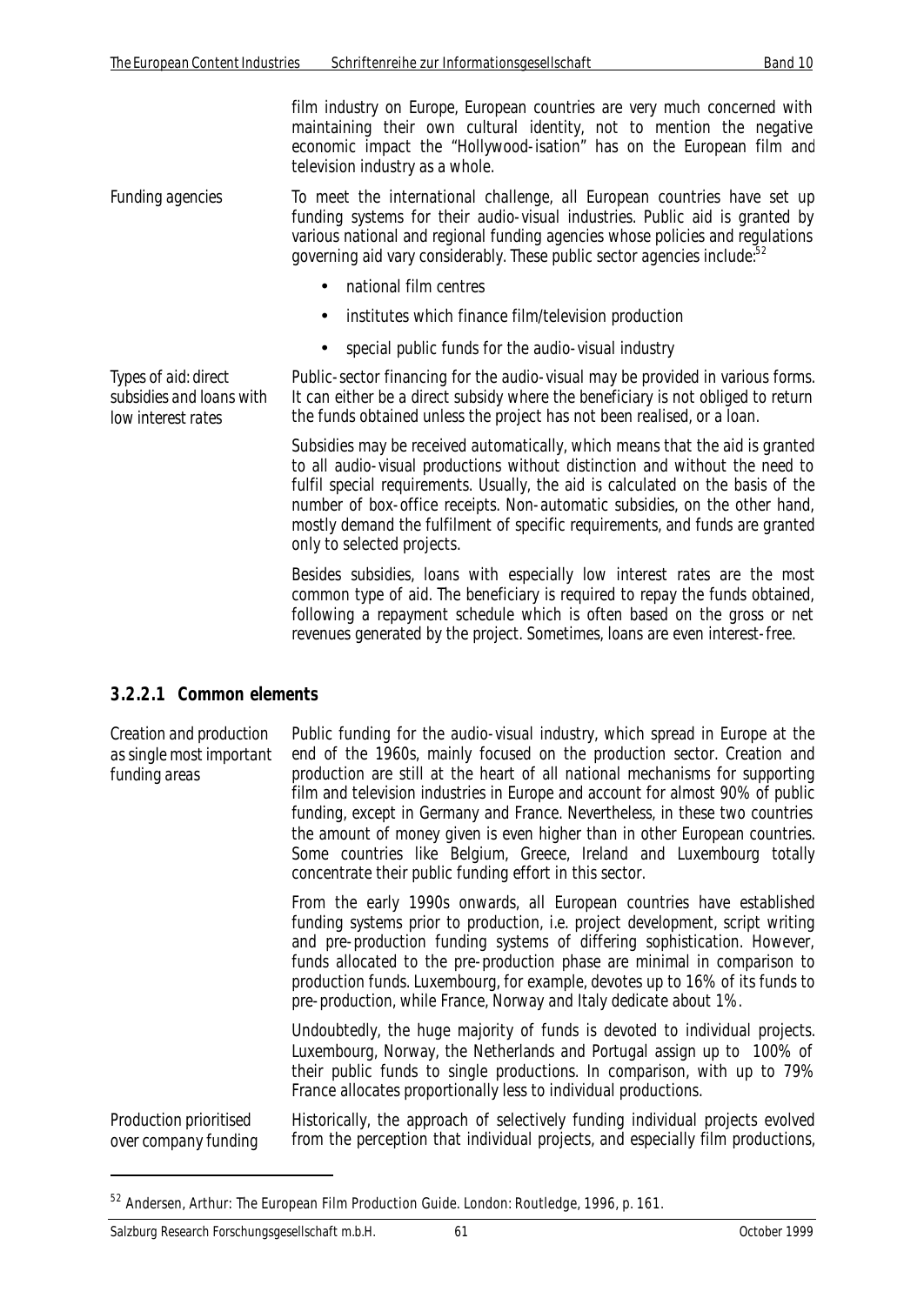are works of art. Single production funding was the prevailing incentive model until the beginning of the 1980s. Since then, the focus of funding has slightly moved to funding individual production companies as an attempt to strengthen the audio-visual industry as an economic sector by supporting small and medium-sized production firms.

The direct and indirect funding of media aims at bringing about structural change, which only strong and durable companies can guarantee. Models of company funding may be direct or indirect, through regulatory measures or banking and financial engineering as well as fiscal arrangements.

- *English National Lottery scheme* One of the most innovative models of public support directly favouring individual companies has been introduced in Great Britain in 1995. The main objective of the new English National Lottery scheme is the media company itself. While the funds for supporting national film and television production are derived from receipts of the National Lottery, the model also guarantees a re-structuring of the industry by supporting groups of companies through franchises with a central unit responsible for the editorial and distribution policy.
- *Television funds in most EU countries* With the rapid development of the television industry at the beginning of the 1980s, which prompted the foundation of many privately-owned, commercial television stations, the funding policies for television changed, too. Today, the majority of countries in Europe have established support mechanisms for television production; nevertheless, the levels of funding vary and smaller countries like Greece, Iceland, Sweden and Italy do not provide any television funding at all.

Only France makes a clear distinction between television and film projects, with television receiving a majority of the funds. About 66% of all funding goes towards television, while the rest is allocated for film production. Television funding in France also differs from film funding in that it is an automated system at the regional level (with a few exceptions), whereas film funds are not automatically attributed.

*Finding a balance between cultural and economic objectives* Public funding policies attempt to find a balance between economic objectives and the cultural ambitions inherent in selective support. In most countries these two factors coincide regularly. As in many countries selective funding is used to correct the functioning of the market by supporting new creative talent as well as artistic experiment in film production, the cultural aspect is predominant.

> Nevertheless, the credentials of the director and the financial standing of the production company, as well as the requirement for the assessment of having minimum guarantees in place, play an increasing role and assure that film funding pays the necessary attention to market realities. The way in which selective funding is awarded is increasingly dependent on the financial credibility of projects.

## **3.2.2.2 Special characteristics**

*Major funding source for public funds: public contributions* Although there exist numerous models of how film funds are distributed in the European countries, the sources from where public funding agencies receive their funds are more or less the same. Funds stem primarily from four sources, i.e. state contributions, income from special taxes on the sectors of cinema and television funding, contribution from television companies and own income (reimbursements, etc.)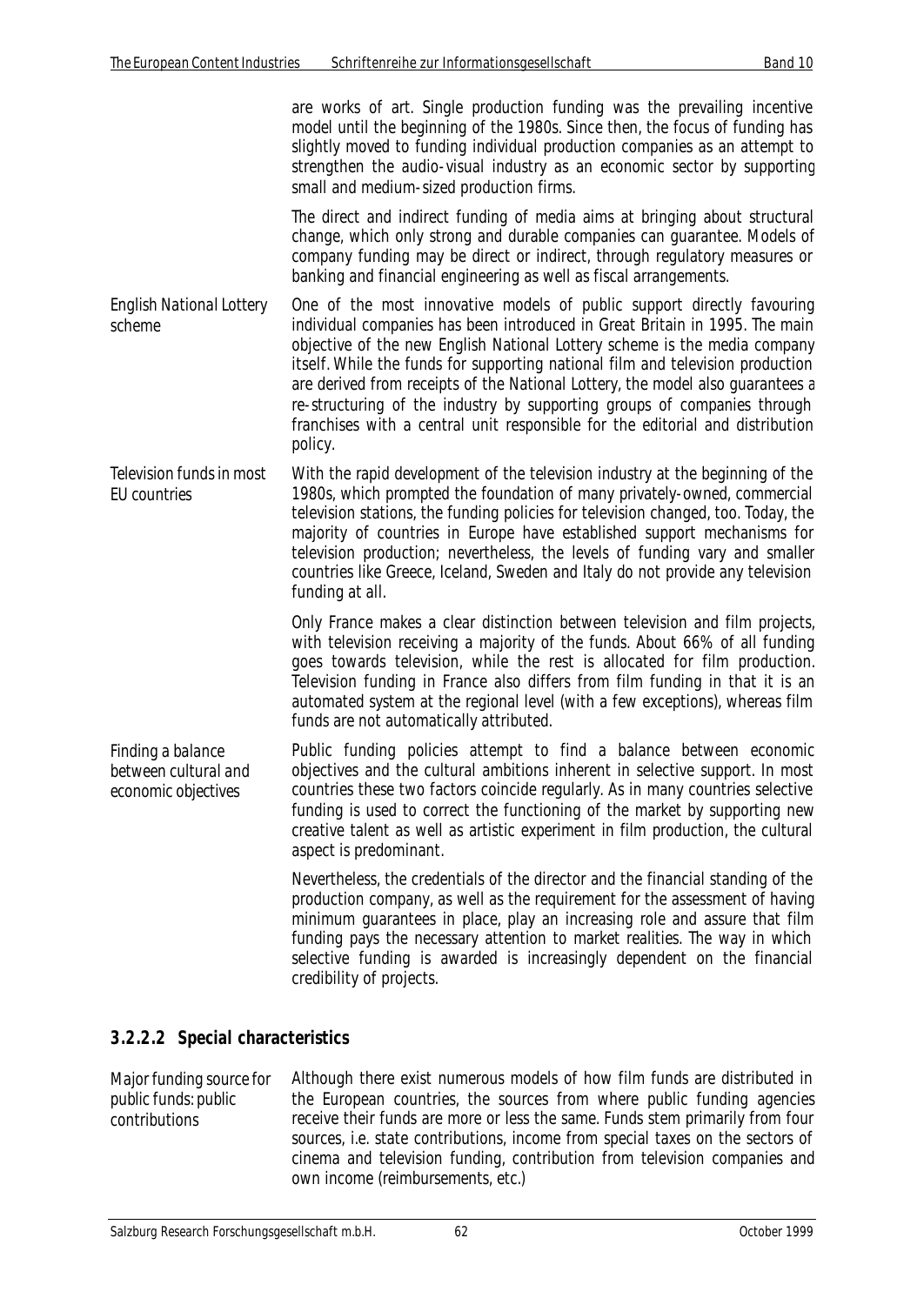*market*

Nonetheless, the public purse is the single most important source of funding in most European countries. In five European countries, including Spain and Denmark, state money accounts for 100% of public funds, in another six countries, including Italy, Sweden and Switzerland, funds from the public hand account for 50% of funding sources. It accounts for between 30% - 10% in Norway, the Netherlands, France and Portugal. The regional funds are primarily financed by the regional authorities. *Contributions from the* Despite the fact that public contributions account for the majority of funds available to public funding agencies, some countries re-organised their funding systems and put more weight on contributions from the market. The emergence of new formats and markets for television and film productions at the beginning 1980s was partly responsible for this reorganisation of funding systems.

Market "contributions" are mainly raised in form of a tax, either at the point of exhibition, the box-office receipt or, as in France, as a tax collected from the turnover of television companies.

In some countries, taxes raised in the market account for a primary source of income of the public funding agencies. In Norway, taxes raised at the point of exhibition constitute about 70% of public funds and in Sweden, they still account for more than a third of the public funding. In Italy, this tax accounts for 8% of the income which automatically flows into the fund for film production.

With the objective to stabilise the finances of their public funds, France, Portugal, the Netherlands and other countries have created taxes on the advertising income and turnover of the television companies. In the case of Portugal, this accounts for 90% of public funds, in the Netherlands for 69%. In France, 59% of public funds comes from a tax raised at 5.5% on the turnover of the television companies.

*Public fund financing through television* Film and television production is increasingly financed through the contributions of the broadcasters, which accounts from between 30% to 74%, depending on the country. Contributions may be direct or in form of a tax, or in other cases, indirect by commissioning works to independent film production companies as practised by Channel 4/UK, TV2/Denmark, Norway, and ARTE/France, Germany.

> In Sweden and Germany, the contributions of the television companies towards public film funds are based on renewable contracts signed between the private/public broadcasting companies and/or the State, and/or the public funding agencies. Negotiation of these contracts may be complicated, as the German case exemplifies. In 1995, the private television stations refused to sign the contract to contribute to the German public fund, unless the contract would contain an agreement that the equivalent of 25% of funding would go towards the broadcasting industry for funding television drama, documentaries and children's films.

> In several countries, television companies are involved through coproductions or pre-sales, and resources invested in European and national productions.

*Limited use of automatic support mechanisms* Automatic funding mechanisms are rarely used, and operate differently to serve several functions. While automatic funding represents 71% of all production funding awarded in France, 48% in Spain, and 10% in Germany, they are primarily used at national level. Other countries have set up automatic funding mechanisms for other stages than production, i.e. exhibition and distribution.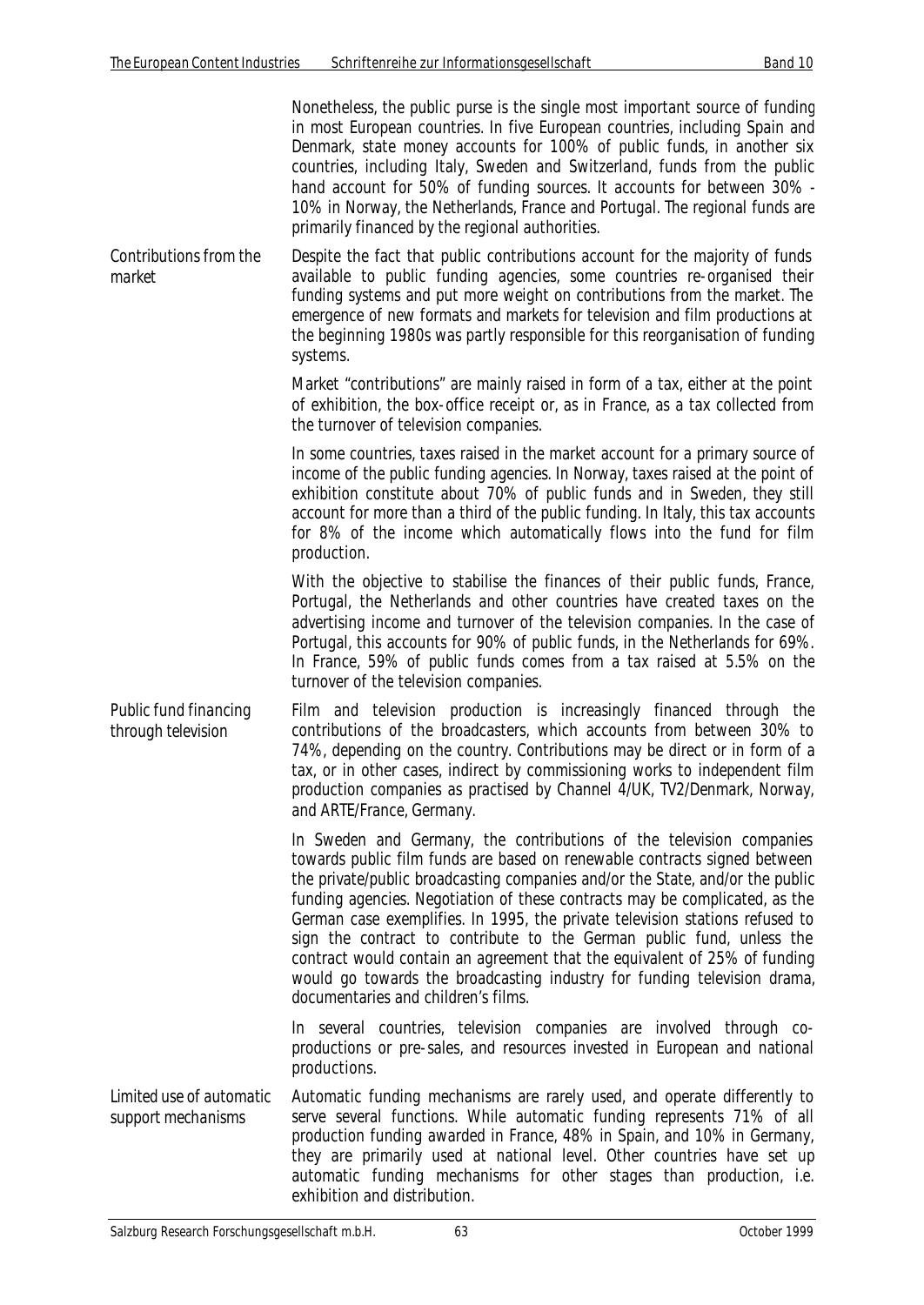| Conditions for automatic<br>funding                             | Automatic funds are used in a variety of ways:                                                                                                                                                                                                                                                                                                                                                                                                                                                                                                                                                         |
|-----------------------------------------------------------------|--------------------------------------------------------------------------------------------------------------------------------------------------------------------------------------------------------------------------------------------------------------------------------------------------------------------------------------------------------------------------------------------------------------------------------------------------------------------------------------------------------------------------------------------------------------------------------------------------------|
|                                                                 | there is not always the obligation to reinvest in future productions in<br>sectors other than feature film (Austria, France, Germany, Italy,<br>Portugal)                                                                                                                                                                                                                                                                                                                                                                                                                                              |
|                                                                 | funds are not always raised from taxes on the box-office income<br>(Austria, Belgium, Denmark, Spain, Switzerland)                                                                                                                                                                                                                                                                                                                                                                                                                                                                                     |
|                                                                 | automatic support is not always proportional to a film's receipts<br>$\bullet$                                                                                                                                                                                                                                                                                                                                                                                                                                                                                                                         |
| Overemphasis on<br>production - other<br>sectors underdeveloped | In most European countries, the funding of the production sector accounts for<br>the lion's share of public funding of the audio-visual sector. The only<br>exemptions are France and Germany who also considerably fund the<br>distribution and exhibition sectors, making up to 24% and 20% of total<br>public support respectively.                                                                                                                                                                                                                                                                 |
|                                                                 | The disproportionate support of the production sector and the comparable<br>neglect to fund other sectors has partly to do with the value chain of film<br>production per se, where film productions are usually paid after the film has<br>been released. Hence, automatic funding mechanisms would not have the<br>desired effect. Short term bank loans at reasonable interest rates are one<br>solution to overcome this disadvantage of automatic funding.                                                                                                                                        |
| Financial weight of the<br>regions differs widely               | While in some countries it is nationally established funding agencies that<br>distribute most of the funds available, in several European countries,<br>independent regional funding agencies play a more important role. This is<br>especially true in federal states, such as Germany, Austria, Switzerland.                                                                                                                                                                                                                                                                                         |
|                                                                 | In Germany, for example, the regional funding agencies of the Länder are<br>even more important than the national agency and the majority of funds<br>(64%) are distributed through regional agencies. In France, on the contrary,<br>only 2% of film and television incentives are spread regionally.                                                                                                                                                                                                                                                                                                 |
|                                                                 | In most cases, regional funds are provided for individual productions, in form<br>of a grant, on a selective basis. Selection criteria are, besides regional interest,<br>the importance of the production in terms of its influence on the regional<br>economy, its cultural impact and the regional image it creates. As on the<br>national level, the cultural and economic aspects are in the forefront.                                                                                                                                                                                           |
|                                                                 | Some regional support systems like the Filmstiftung Nord-Rheinwestfalen<br>(Germany) and the Wiener Filmförderungsfond (Austria) are based on the<br>principle of economic return. The producer is obliged to spend the equivalent<br>of 150% of the funded sum on local suppliers and the regional economy. This<br>is the pre-condition to be funded in first place. Other conditions set up by<br>regional agencies include shooting in the region, employment of local film<br>technicians and use of local companies, or creation of event that promote not<br>only the film but also the region. |
|                                                                 |                                                                                                                                                                                                                                                                                                                                                                                                                                                                                                                                                                                                        |

## **3.2.2.3 Selected models of national funding systems**

Germany, France, Spain, Italy and the UK are the major players in the European audio-visual market, where both the television and film industry are the most developed. These five countries produce over 80% of all feature films in Europe, with France allocating the majority of public funds, followed by Italy and Germany. Due to their importance to the European film industry, this chapter will feature the public funding mechanisms of these countries.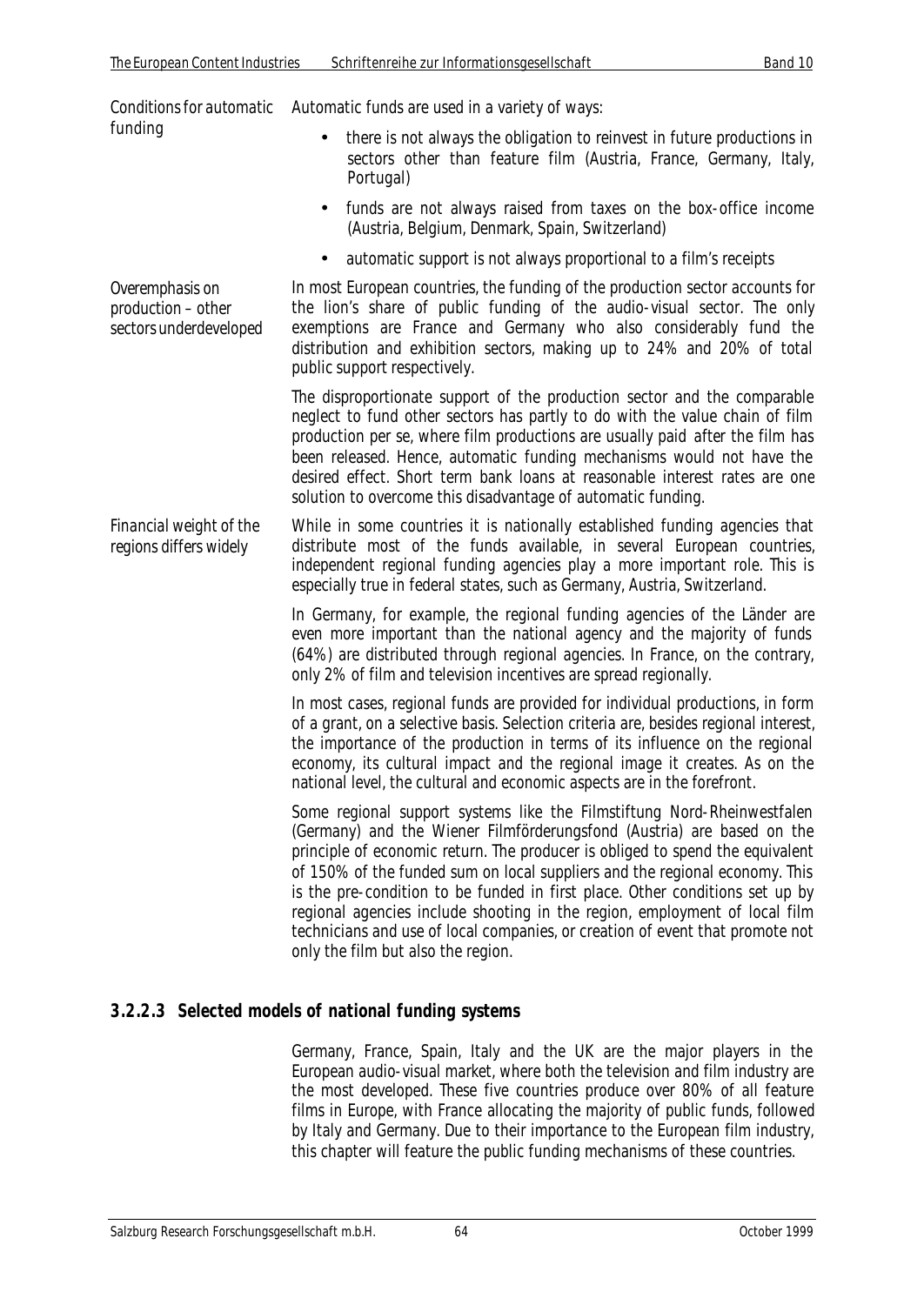**France France** leads the European audio-visual industry both in number of productions as well as public aid made available to the AV industry.

- *Funding sources* Unlike in other European countries, it is the market that contributes the majority of funds. In 1995, 83% of total funds available came directly from the market, either in form of a tax from cinema exhibition and video production (24%), or from taxing the annual revenues of private and public television companies  $(59\%)^{53}$ . This system secures the French audio-visual industry more than EUR 370 million each year. The market's high contribution to the national public funds guarantees a great stability of the system, which can be seen as one reason why the audio-visual industry in France has been so successful.
- *Allocation of funds through the CNC* Allocation of funds happens mostly automatically, mostly as box-office aid based on box office receipts. Automatic subsidies do not only benefit the production sector, but also the post-production sector (distribution, exhibition, dubbing, copy production, etc). With 26%, France – among all European countries – allocates the highest percentage of funds to the postproduction industry. Additionally, the amounts allocated by the selective funds are also larger than in the other European countries.

Most funds are channelled nationally, through the Centre National de la Cinématographie (CNC). In addition, the audio-visual industry in France is also heavily protected through a system of institutional investments and tax incentives.

*Types of incentives* Interest-free loans and guarantee funds for private sector loans are the most common initiatives to provide public aid besides direct subsidies. However, indirect incentives arising from the tax relief for private investment into the French audio-visual industry are also noteworthy.

> The French audio-visual industry is further strengthened through a regulatory regime that, for example, obliges public and private television networks to reinvest part of their revenues to set up subsidiary companies for coproductions or to devote substantial portions of its revenues to acquiring and co-producing French productions.

*Effectiveness* Despite the complexity of the system, the French support mechanisms for its audio-visual industry are very effective. It not only ensures a healthy balance in supporting all industry sectors in audio-visual production, including preand post production, but also has proven to effectively respond to both dimensions of film funding, the cultural as well as the economic.

 $53$  The high contribution of the television companies is partly compensated by the fact, that two third of the annual public funds raised are flowing back into television production.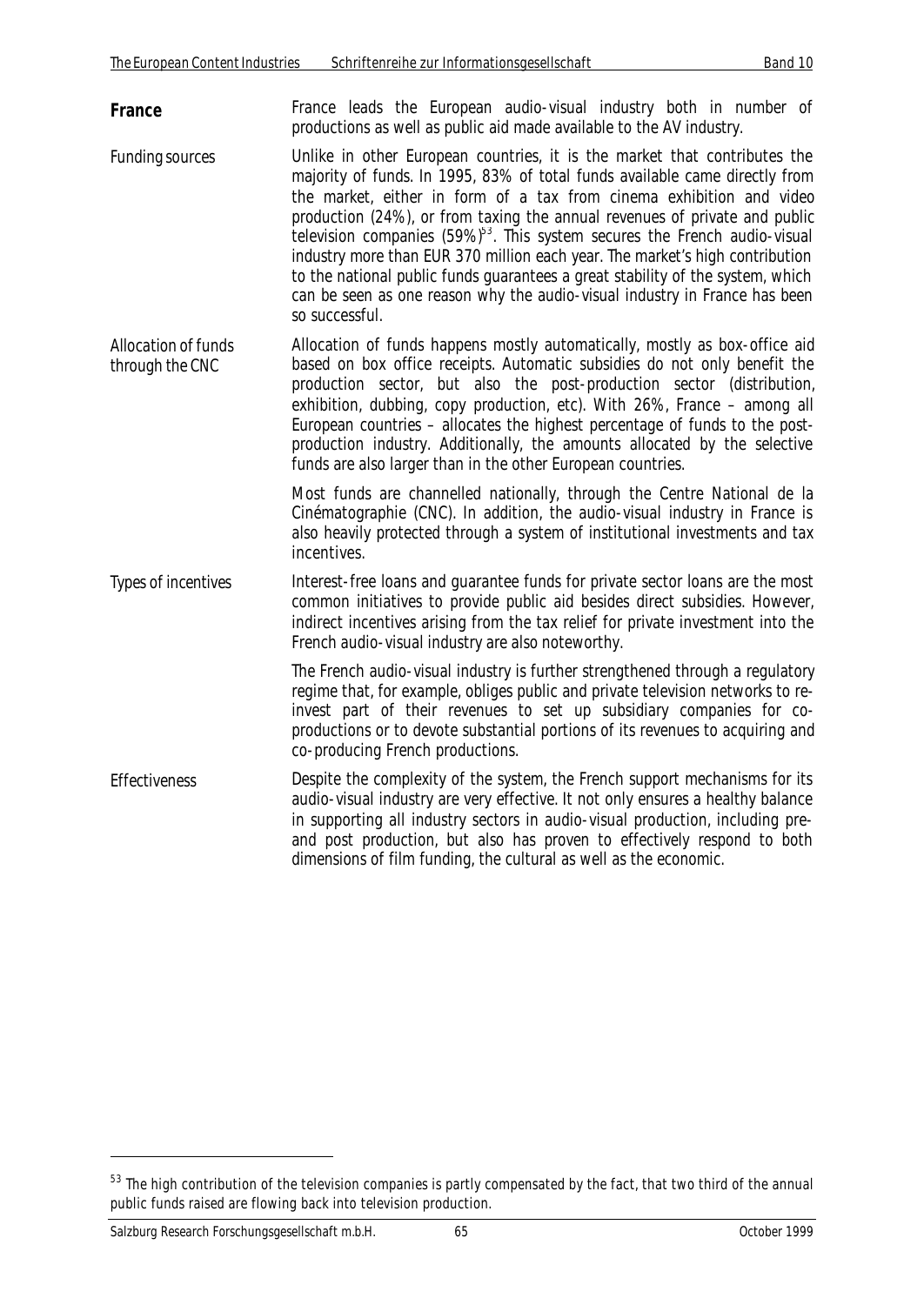



| Germany                                                   | Germany has established one of the most complicated systems of public-<br>sector incentives in the European Union. Besides funds from the federal<br>government which are mainly channelled through three federal funding<br>agencies, the Ministry of Interior (Bundesministerium des Inneren), the<br>Commission for the Young German Film (Kuratorium Junger Deutscher Film),<br>and the Film Industry Support Agency (Filmförderungsanstalt), the German<br>system relies primarily on the public aid systems established by the 16 Länder.<br>64% of all public funds are distributed through the regional agencies. |
|-----------------------------------------------------------|---------------------------------------------------------------------------------------------------------------------------------------------------------------------------------------------------------------------------------------------------------------------------------------------------------------------------------------------------------------------------------------------------------------------------------------------------------------------------------------------------------------------------------------------------------------------------------------------------------------------------|
| A public aid system<br>carried by regional<br>initiatives | While federal funds for film and television funding have been cut back<br>considerably due to the country's economic crisis, the increase of funding by<br>the Länder has more than compensated that loss.                                                                                                                                                                                                                                                                                                                                                                                                                |
|                                                           | Especially five Länder, North Rhine-Westphalia (Filmstiftung Nordrhein-<br>Westfalen), Bavaria, Baden-Wurtemberg, Hamburg and Brandenburg (Film-<br>board Berlin-Brandenburg) declared the development of their regional media<br>industries a state priority and set up substantial funds to attract productions<br>into their regions. Copying the model of North Rhine-Westphalia, the state of<br>Brandenburg is the most noteworthy success story of recent years.                                                                                                                                                   |
|                                                           | Revitalising the former UFA-film production studios (Defa Film studios during<br>the existence of the German democratic Republic), the state government of<br>Brandenburg spent alone EUR 75 million in 1994 on infrastructure and<br>television production facilities. Today, North Rhine-Westphalia provides the<br>largest budget for funding to the regional audio-visual industry, followed by<br>Bavaria and Brandenburg. A smaller but still considerable fund is the one of<br>Lower Saxony which was created through the contribution of public service<br>broadcaster NDR.                                      |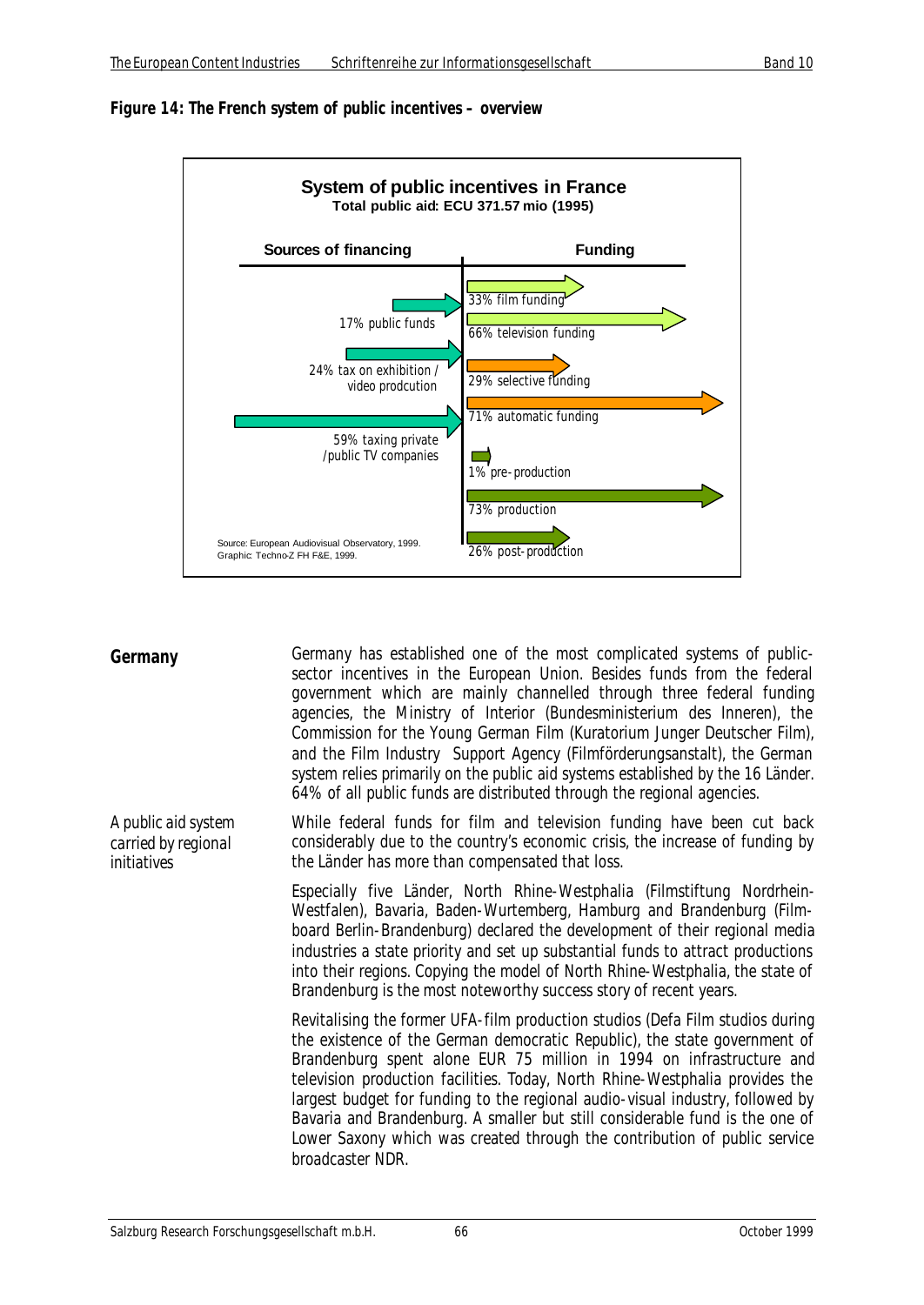*Funding mechanisms* On the federal level, an automatic funding mechanism based on box-office receipts is the single most important way to raise funds. The selected beneficiaries agree to invest the granted funds into future projects. In addition, the federal funding agencies grant mostly interest-free loans to the film industry.

> State funding works similar with the requirement that beneficiaries re-invest a majority of the grant in the donor state.

*Funding sources* Funding for national and regional aid comes from several sources, including contribution from public, and since 1994, also from private television networks (over 30%), taxes raised from exhibitors and video production (over 20 %), as well as the public hand. Money raised by taxing TV networks is solely channelled through the federal Film Industry Support Agency (Filmförderungsanstalt).

*Special characteristic: cross-financing through public service broadcasters* Since the regional programming stations of the German public service broadcaster ARD still hold shares in film studios such as Bavaria Film, these studios – indirectly – gain access to the budgets of the public service broadcasters. In the past, Bavaria Film released many productions that have been cross-financed through the public service broadcasters, especially feature film productions like "Das Boot" intended to be broadcast in Germany as well as abroad.

*Figure 15: The German system of public incentives – overview*

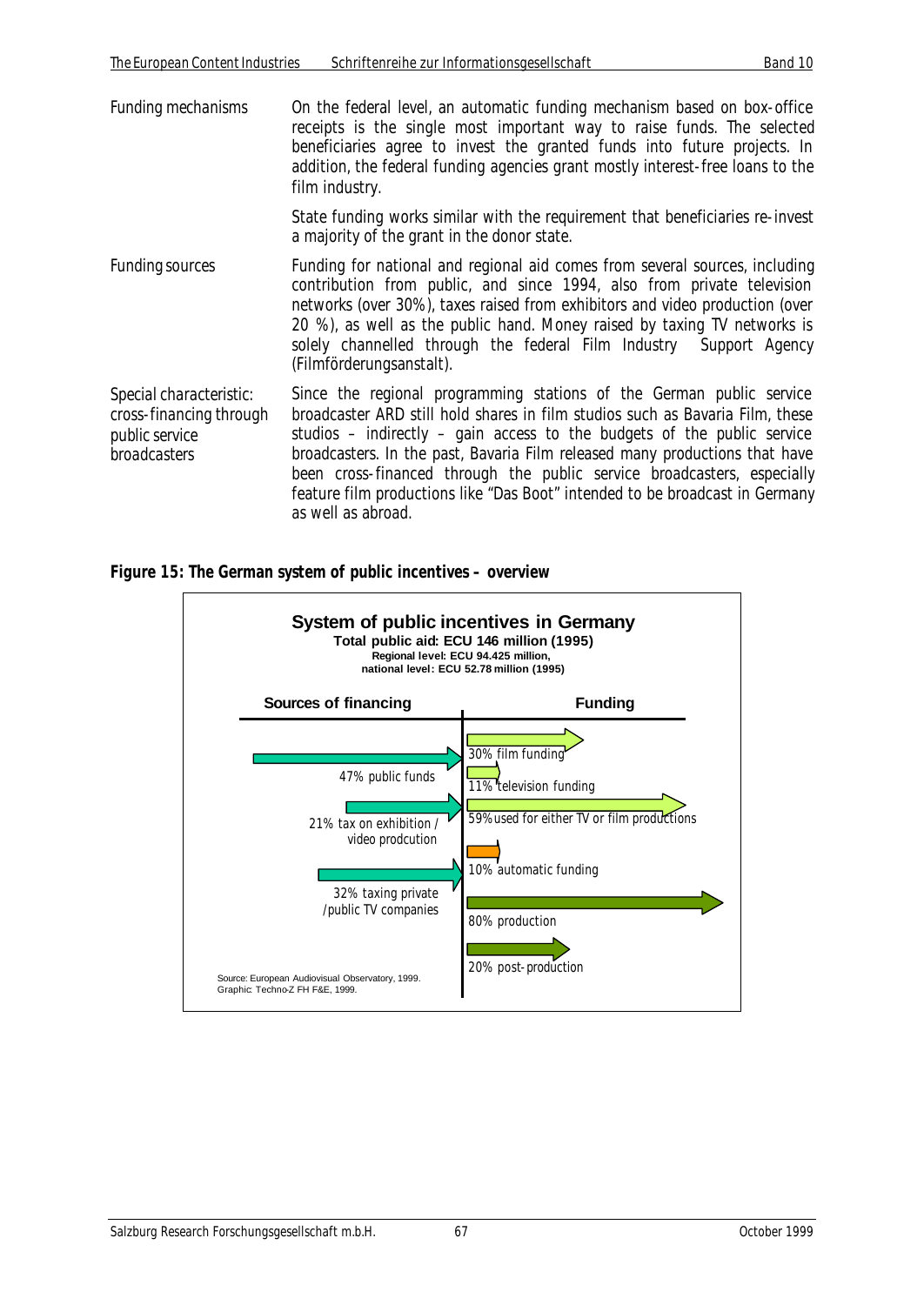- **United Kingdom** The United Kingdom established one of the most interesting and novel models for funding its film and television industry. The system is innovative in terms of both how money is raised to fill the film and television funding pools, and the way the funding agencies are organised and how they operate.
- *Funding resources* In the UK, the budget for funding the AV-industry stems to 100% from market contributions. The decision, to support the British audio-visual industry through contributions from the National Lottery, turned out to be most advantageous for the industry with regards to both the amount of budget available and the stability of the funding system. Since the introduction of the system in 1995, public support for television and film production has increased by 173%.
- *Funding agencies and types of funding* The British Screen Finance Ltd. (BSF) and BFI Production are the largest funding agencies, besides many regional funding agencies which are organised as private limited companies. The BSF even involves other publicsector intermediaries in the management of its films, i.e. the National Film Trustee Company for revenue management and The Sales Company for the management of foreign sales. In comparison to the other European countries, these funding agencies, which are mainly involved in financing coproductions, take a very active role in their co-operation with the audiovisual industry.

Film production companies primarily receive funding in form of loans for financing complete projects, including the writing of scripts and preproduction. To receive funds, companies are required to be completely open as far as their accounting procedures are concerned. Companies receiving public funds need to set up a joint account with the funding agency, which enables the agency to keep control of accounts and receipts. In addition, the agency also acts as financial advisor to the AV production company. This control mechanisms guarantees that 70% of all loans granted are actually paid back. The system as such, favours an active partnership between funding agencies and funded production companies.

Medium-budget films are often co-produced with the British television networks, in particular Channel 4 which indirectly finances the UK audiovisual industry by commissioning work to independent film makers. In addition, the British system encourages the involvement of private investors by granting tax incentives under the UK tax legislation.

In the UK, 92% of all state-funding goes towards film productions, while only 8% are used for television productions.

- **Italy** The Italian system of public incentives to the audio-visual industry is based on mechanisms of loans and bank guarantees. In 1995, EUR 91 million were channelled to film production companies, while television production does not receive any state support. The majority of funds goes towards production, while the pre- and post-production industries receive only 1% of the funding, respectively. 92% of the funds available come from the public purse including 8% raised in form of taxes on exhibition.
- *Funding agencies* The private film production sector receives all state-support via the FUS, the single fund for entertainment in Italy. The FUS, which obtains 100% of its budget from state grants, has the remit to finance all the arts, not just the audio-visual industry. To receive funding, companies need to apply for (sometimes low-interest) loans which are administered by the Banco Nationale del Lavoro (BNL).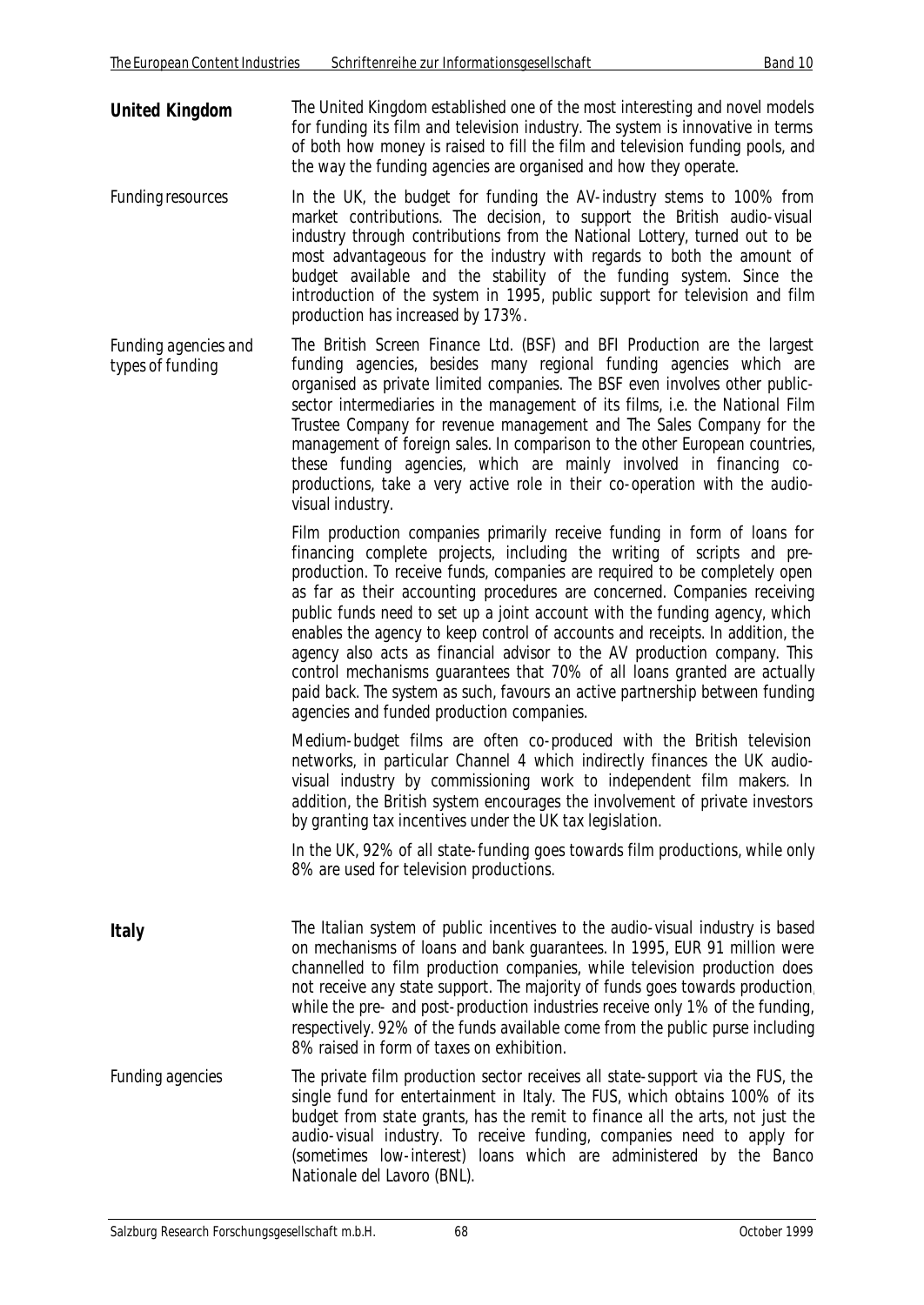## **3.2.3 National incentives to support the print industry (newspapers)**

|                                                             | A diversified newspaper landscape in Europe has always been considered the<br>epitome of living and working democracies. The democratic process and the<br>agenda-setting role of the press are closely intertwined. This is why the<br>national press enjoys special status within the media industry, and has<br>received such close attention by state governments and national regulators.                                                                                                                                                                                                                                                                                                     |
|-------------------------------------------------------------|----------------------------------------------------------------------------------------------------------------------------------------------------------------------------------------------------------------------------------------------------------------------------------------------------------------------------------------------------------------------------------------------------------------------------------------------------------------------------------------------------------------------------------------------------------------------------------------------------------------------------------------------------------------------------------------------------|
| Changing economic<br>environment                            | The dramatic changes currently taking place in the European media landscape<br>however, might have a great effect on the role of European newspapers and<br>finally, on the democratic processes. <sup>54</sup>                                                                                                                                                                                                                                                                                                                                                                                                                                                                                    |
|                                                             | On the one hand, the converging technologies introduce new market players<br>such as the financially strong software and telecommunications industry. This<br>results in new market structures, new media oligopolies and new gateways to<br>the audience. On the other hand, the digital media are not as democratic as<br>suggested: information comes largely unprocessed and content is greatly<br>commercialised. In addition, certain social groups do not have access to the<br>new technologies and are currently marginalised. In the future, these<br>potentially undesirable effects need to be closely monitored if the role the<br>press takes in our societies should be maintained. |
| Direct supports for press<br>in eight European<br>countries | Traditionally, countries in Europe established direct or indirect financial press<br>support systems to guarantee a plurality of independent newspapers as the<br>basic mainstay of democracy.                                                                                                                                                                                                                                                                                                                                                                                                                                                                                                     |
|                                                             | Eight European countries, namely Belgium, Finland, France, Italy, Luxembourg,<br>the Netherlands, Austria, and Sweden support their national press industries<br>directly. <sup>55</sup> The total amount of funding for the European newspaper industry<br>each year is hardly quantifiable, especially since the majority of countries<br>employs indirect support measures which are almost impossible to calculate.<br>A diverse newspaper landscape is considered a warranty for a plurality of<br>opinions, and European nations have developed partly very sophisticated<br>systems to maintain the plurality of printed voices within their countries.                                     |
|                                                             | Therefore, the following section will concentrate exclusively on currently<br>existing press support systems and their many facets. What becomes obvious<br>in the description of the selected national models however, is that many<br>support measures do not just benefit the press, but all printed media.                                                                                                                                                                                                                                                                                                                                                                                     |
| 3.2.3.1 Common elements                                     |                                                                                                                                                                                                                                                                                                                                                                                                                                                                                                                                                                                                                                                                                                    |
|                                                             | The European press landscape has traditionally known a wide variety of<br>regulations and subsidies for the print industry, and although the mechanisms<br>may vary considerably from state to state, the overall objectives are the same.                                                                                                                                                                                                                                                                                                                                                                                                                                                         |

*Common objectives* The basic motive for national governments to provide direct or indirect incentives to the press is the attempt to sustain a plurality of opinions through  $\varepsilon$ diversified press. More concrete, state governments try to keep the number of titles in the press landscape artificially high by employing measures that spare not economically viable papers from dying or mitigate concentration

<sup>&</sup>lt;sup>54</sup> cf. Monique van Dusseldorp: "The Internet Age: Threat or Opportunity For European Printed Press?" http://www.jmc.kent.edu/futureprint/1998fall/vandusseldorp.html. (download October 9, 1999)

<sup>55</sup> Josef Trappel: Weißbuch zur Presseförderung in Österreich. Erarbeitet im Auftrag des Bundeskanzleramtes Wien. Basel, 1998, p. 51.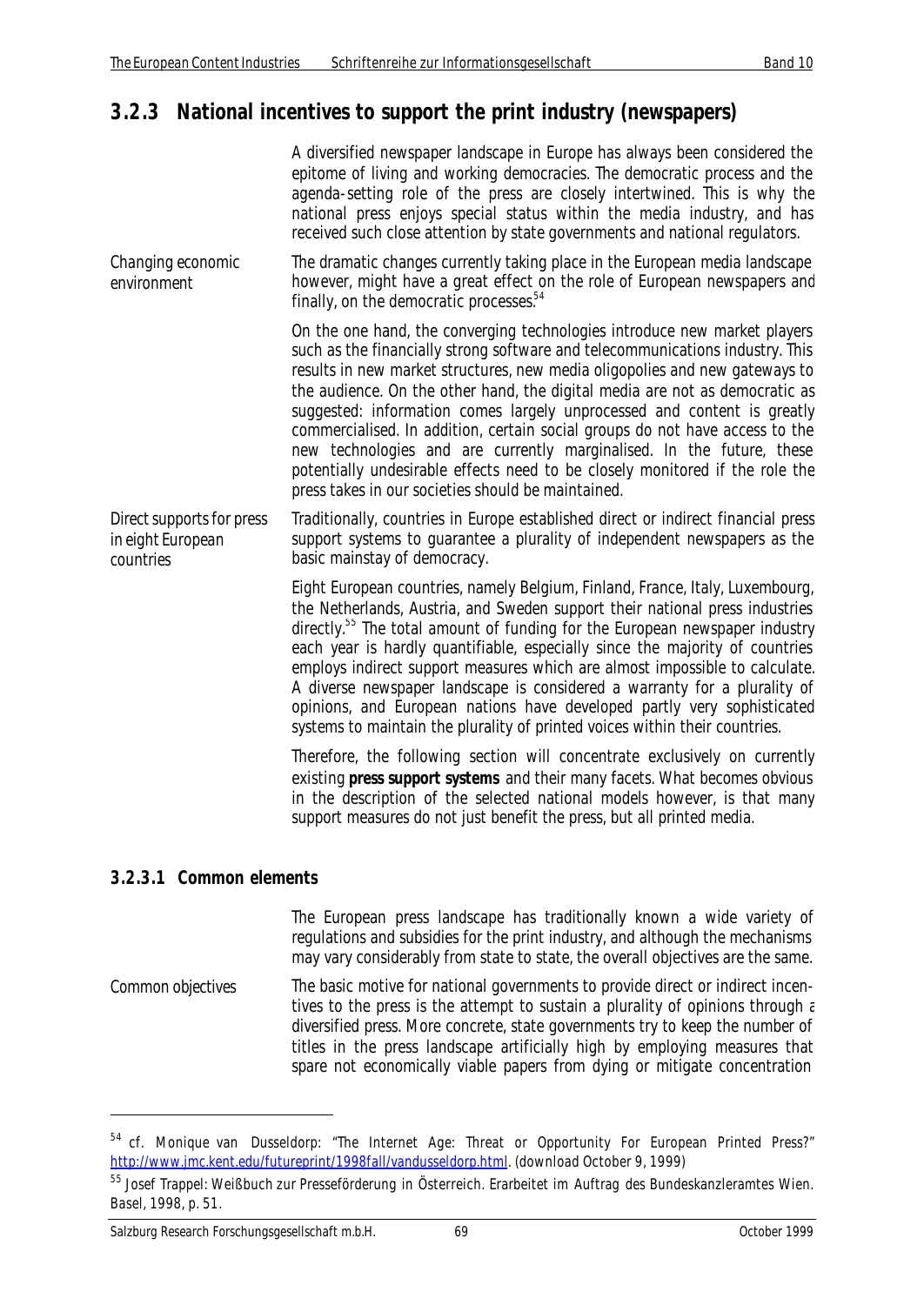trends. This can be achieved in many ways.

States may create favourable - regulatory, tax, or financial - conditions to lower the entry barriers for new market entrants. State support can also revive and restore competition by supporting the second-ranked publication in a particular market with the goal to avoid local monopolies.<sup>56</sup>

- *Dual market economy* All state measures need to be evaluated against the dual market which sets the economic paradigm for newspaper production. The press serves two customers, the reader and the advertising industry which are closely intertwined. As such, the leader in a particular market enjoys a competitive advantage over his competitor, as a higher circulation guarantees an disproportionately high share of advertisements, and as a result, more revenues for the publisher. National governments try to intervene and correct the market economies through direct and indirect public incentives which are granted either automatically or selectively.<sup>57</sup>
- *Indirect aid mechanisms* Among indirect types of aid are all forms of tax incentives, such as reduced value added or sales tax, special forms of tax deductions, tax exemptions in case of re-investment, concessions on the advertising tax, or reduced customs. Other indirect support mechanisms are reduced transport rates for postal and train service, subsidies on paper purchase, or the financial support for news agencies. Indirectly, regulations concerning the advertising market may also benefit the newspaper industry, such as the limitation of advertising hours on television or the total ban of certain advertising contents on TV.
- *Direct aid mechanisms* In addition to indirect forms of support, about half of the EU member states also grant direct aid to their newspaper industries, through low interest loans, or – even more importantly – by automatically or selectively granting direct subsidies for production, distribution, general investments or for marketing national newspapers abroad.

While all players in the newspaper market benefit from the indirect funding mechanisms, the various European countries employ different selection criteria for granting direct subsidies, such as circulation, position in the market and market strength, frequency of publication, the financial position or a newspaper's relative importance for opinion diversity.

*Regulatory framework for state intervention* The regulatory background to justify intervention in most European countries are anchored in the constitution, such as constitutional guarantees of freedom of opinion and the individual's right to publish and disseminate information, as well as freedom of the press.

#### **3.2.3.2 Selected models of national press funding systems**

While some countries, like the UK, Switzerland and Germany, employ a rather non-interventionist and almost liberal approach to supporting the press, other nations like Sweden, France, Austria and Norway proactively intervene in the market.<sup>58</sup> As all European countries employ some or the other form of **indirect** support, the following section will introduce the national models of

<sup>&</sup>lt;sup>56</sup> cf. Paul Murschetz: Stae Support for the Daily Press in Europe: A Critical Appraisal. European Journal of Communications. Vol 13(3), p. 292-313.

<sup>&</sup>lt;sup>57</sup> Christina Holtz-Bacha: "Presseförderung im westeuropäischen Vergleich." In: Peter A. Bruck (Hg.): Medienmanager Staat. München: Reinhard Fischer, 1994; S. 444-458.

<sup>&</sup>lt;sup>58</sup> Paul Murschetz: State support for the daily press in Europe: a critical appraisal. In: European Journal of Communication. Vol 13(3), p. 292-313.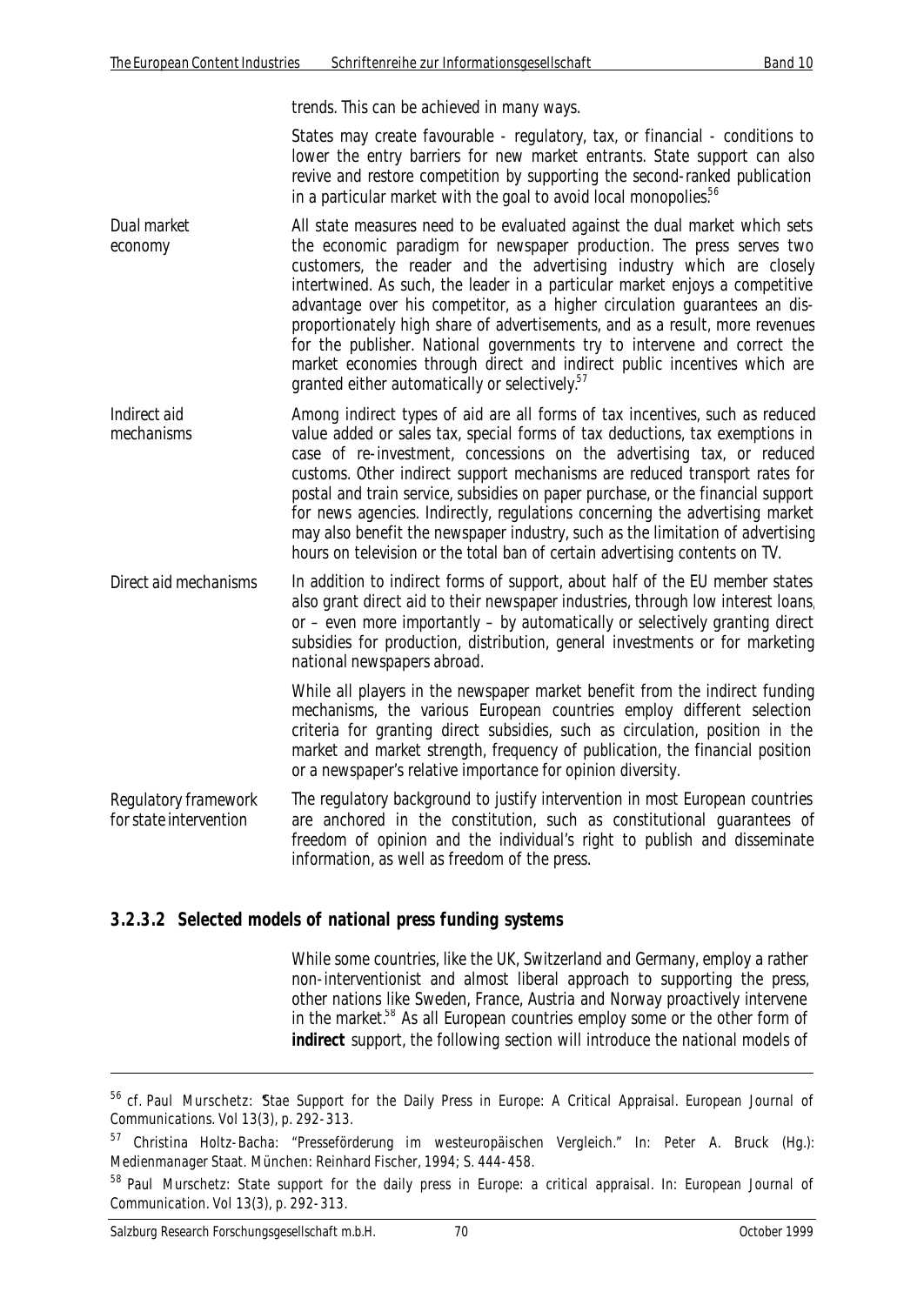**direct** public incentives in France, Sweden and Austria.

**France<sup>59</sup>** No other European country applies such a variety of funding mechanisms than France. With a variety of measures, the press support system in France, which already exists since the French Revolution, aims to realise economic as well as cultural objectives.

> On the one hand, public incentives intend to fight market concentration and enable readers to purchase newspapers at the lowest possible price, in all parts of France. State support aims at helping publishing houses to invest in modern equipment to remain competitive in the digital age. On the other hand, the goal is to protect the independence of publishing houses to guarantee a plurality of opinions in the national press.

*Indirect aid: modernising fund, multimedia fund* In France, the system of indirect funding mechanisms is especially developed, with the effect to reach highest distribution. All printed media –and not just newspapers – benefit form reduced postal rates (28% of normal rate) which amounted to a total of EUR 800 million in 1997. Since 1998, newspaper publishers pay only 30% of normal rates for transportation by train (other print media pay 80% of normal fair).

> The national press further benefits from various forms of tax commission. The value added tax on newspaper sales is reduced to 2.1%. Also, to protect the independence of publishing houses, the state grants a variety of tax and fiscal incentives. Unique in Europe, France supports the marketing of national papers abroad, and since 1996, newspaper sellers are granted special tax deductions and the state pays the social security fees for sellers of national newspapers.

> In addition, the state finances two funds which are of special interest to content providers in the digital age. Since 1998, publishing houses may apply for money from the **modernising fund** for investment in new technologies. The fund is financed through a 1% tax on advertising revenues; funds are granted as refundable, low-interest loans.

> Unequalled in Europe is also the **multimedia fund**. Publishing houses can tap into this fund to finance the online editions of their papers as well as electronic archives on various publication platforms. Funds of up to EUR 0.65 million are partly refundable loans (40% must be paid back) which may be used to finance 50% of the hardware, software and personnel costs.

*Direct aid: 39 million EUR selective support*

 $\overline{a}$ 

Parallel to indirect measures which benefit the entire print industry, the French systems selectively funds particular companies directly. In 1995, direct support in France amounted to EUR 39 million. Not all newspaper companies are eligible to receive funding and various selection criteria apply: Newspapers are eligible to receive money from different funds if

- less than 25% of revenues comes from advertising, print run does not exceed 250.000 and **national** circulation does not exceed 150.000 (support currently benefits three opinion dailies),
- less than 5% or 15% of advertising revenue comes from classified ads and applicants must not be market leader in the region of distribution; in addition, print run must not exceed 70.000 and **regional** circulation not 50.000 (mechanism currently benefits 9

<sup>&</sup>lt;sup>59</sup> cf. Josef Trappel: Weißbuch zur Presseförderung in Österreich. Erarbeitet im Auftrag des Bundeskanzleramtes in Wien. Basel, 1998, p. 64 ff.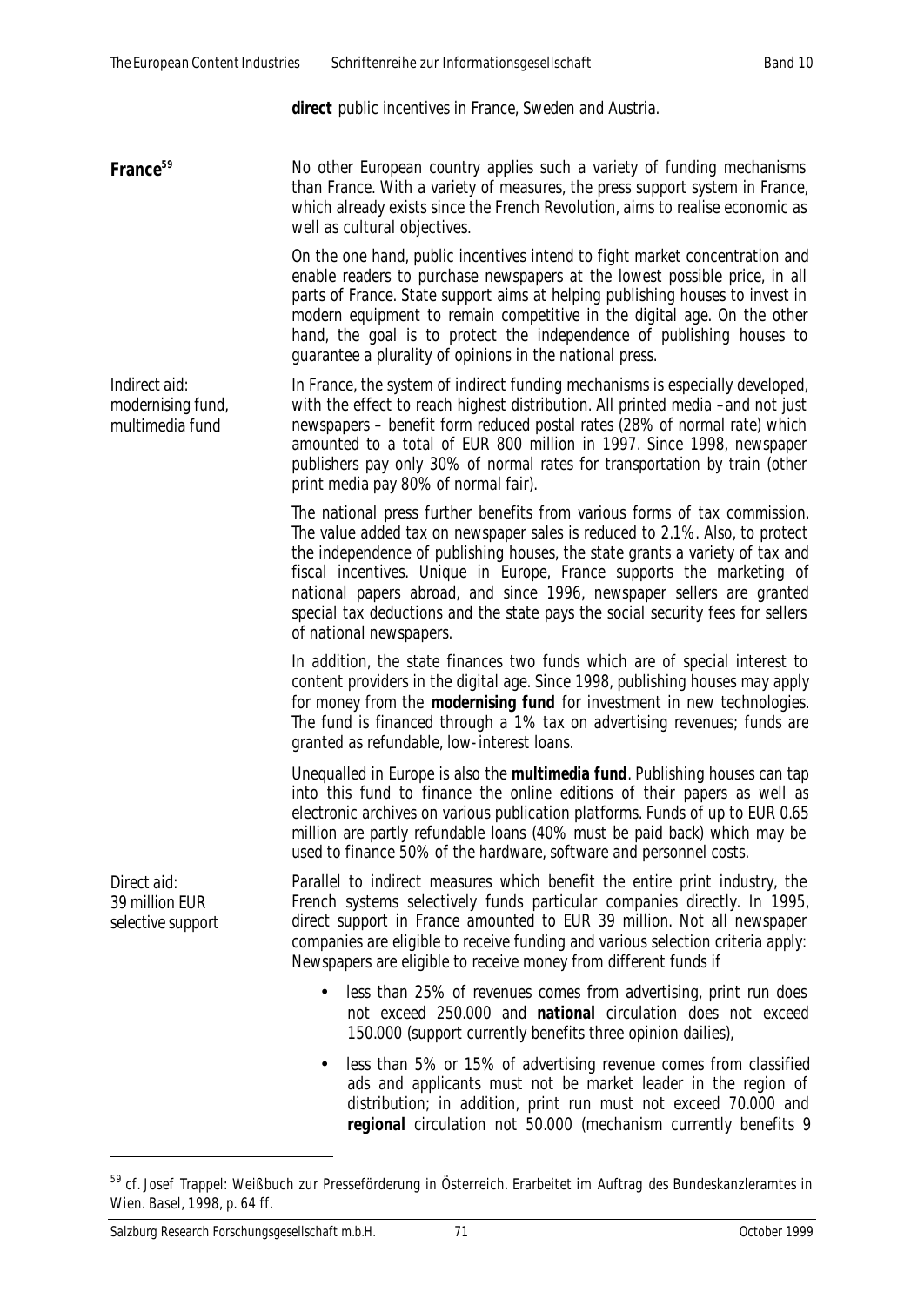regional papers).

• **Weeklies** receive financial support in relation to their circulation.

In all cases, the amount of funding in these selective systems is bound to the circulation of the paper; the circulation figure is multiplied with a specific factor which then makes the total amount of funding.

**Sweden<sup>60</sup>** Besides France, Sweden is one of the European countries with the longest tradition of a nationally supported newspaper industry. Since the beginning of the 1970s, Sweden experiments with different support models and has gained considerable experience over the last 30 years.

> The Swedish model is based on the relative market success of the players, which takes into account that it is not the position in the **entire** circulation area that determines economic success, but the circulation in the city where the paper is market leader.

*Direct aid* In 1998, direct public incentives for the Swedish press amounted EUR 61 million. The Swedish government grants two forms of direct subsidies to the newspaper industry: first, operative subsidies calculated on circulation and ad revenues, and second, distribution aid.

> For operative grants, the Swedish funding system functions as a two step, mechanistic model: operative grants are given to all papers which are not market leaders and which reach less than 40% of the households in  $\varepsilon$ particular region. These direct grants to secondary dailies aim at counterbalancing the competitive disadvantage of smaller papers for advertising revenues, thus, reducing the risk of local monopolies. Papers generally worthy of receiving subsidies must then, in a second step, fulfil certain criteria. Papers must at least reach a circulation of 2000 copies sold primarily on a subscription basis. The price for the paper must be within the industry range, and the share of advertising may not exceed 49% of the content of the paper. Generally, special interest publications are exempted from state funding.

> In 1998; operative subsidies amounted for EUR 53.5 million and were used to support about 60% of the almost 170 Swedish newspapers.

> In 1970, the Swedish government introduced distribution subsidies to benefit especially secondary newspapers. For this purpose, the Swedish state subsidises joint delivery systems to counteract the advantage of larger papers which can benefit form large scale distribution. Papers utilising this distribution systems pay fees which are calculated according to the weight of the paper. Hence, low circulation newspapers pay less and gain more than high circulation papers. Participating papers are not allowed to run their own distribution system.

> Currently, the Swedish government funds five joint distribution systems with EUR 7.34 million (1998); one such system is the post office.

*Indirect aid* Besides direct cash incentives to secondary dailies, Sweden funds its press indirectly, through tax incentives on the sales tax and government aids which are placed strategically in economically weaker papers. However, the relieve on sales tax introduced to maintain a high level of consumption is

<sup>&</sup>lt;sup>60</sup> cf. Josef Trappel (1998), ibid.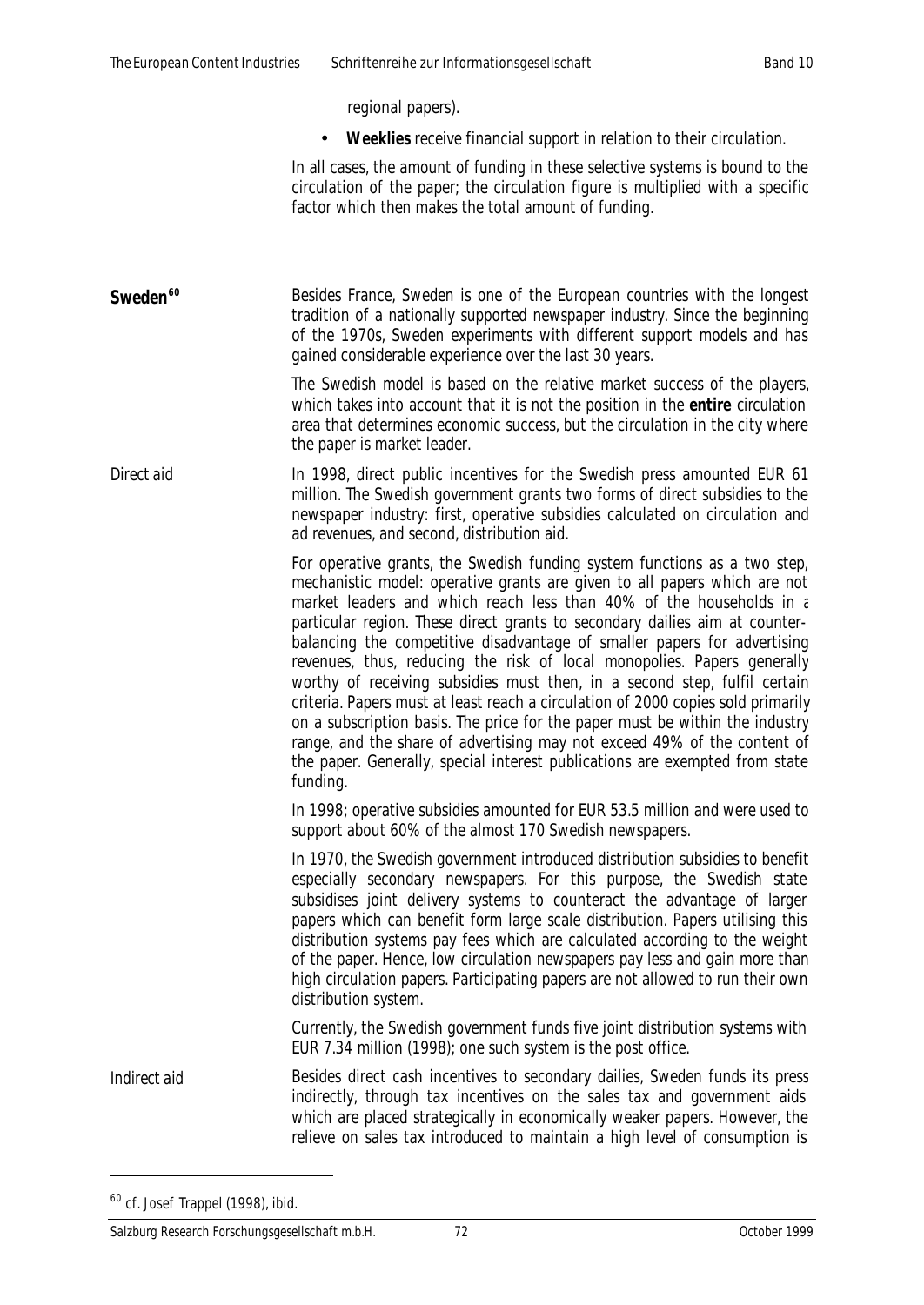financed through an advertising tax which constitutes particular hardship on both, the newspaper and advertising industry. The 4% advertising tax on papers (EUR 114,7 million in 1996) amounts for twice as much money as the sales tax subsidy. Unlike other EU countries, Sweden does not grant reduced postal tariffs for newspapers. Instead, the post office offers the statesupported joint distribution services.

- Austria<sup>61</sup> Unlike other European countries, Austria automatically grants funds to all newspapers, based on the "Presseförderungsgesetz". In addition, since 1985, the Austrian government also selectively grants a "special subsidy for the maintenance of variety" to papers in secondary market position. Only those papers are eligible for funding which reach a maximum of 15% of the regional population or a maximum of 5% of the national population. In addition, advertising must exceed 22% of the total yearly page volume.
- *Direct aid* In 1998, direct press subsidies in Austria totalled EUR 15.7 million, with EUR 4,76 million allocated to the general subsidy and EUR 10.97 million granted as special subsidy to secondary papers. Besides national subsidies, some of the Austrian provinces additionally support the daily press. Depending on the province, funding mechanism and amount may vary. In 1998, regional subsidies provided by the provinces amounted for EUR 2.9 million.

The Austrian government also supports training institutions for journalists.

*Indirect aid* **Austrian newspapers further benefit from indirect aid mechanisms, such as** reduced VAT and reduced postal tariffs. Especially the postal tariff reduction may cause difficulties in the future and needs to be reviewed in the light of current EU-regulation addressing the liberalisation of the postal services market.

> In addition, newspapers indirectly benefit from restrictive advertising regulations of the public service broadcaster ORF.

 $\overline{a}$ 

 $61$  cf. Josef Trappel (1998), ibid.; Paul Murschetz (1997), ibid.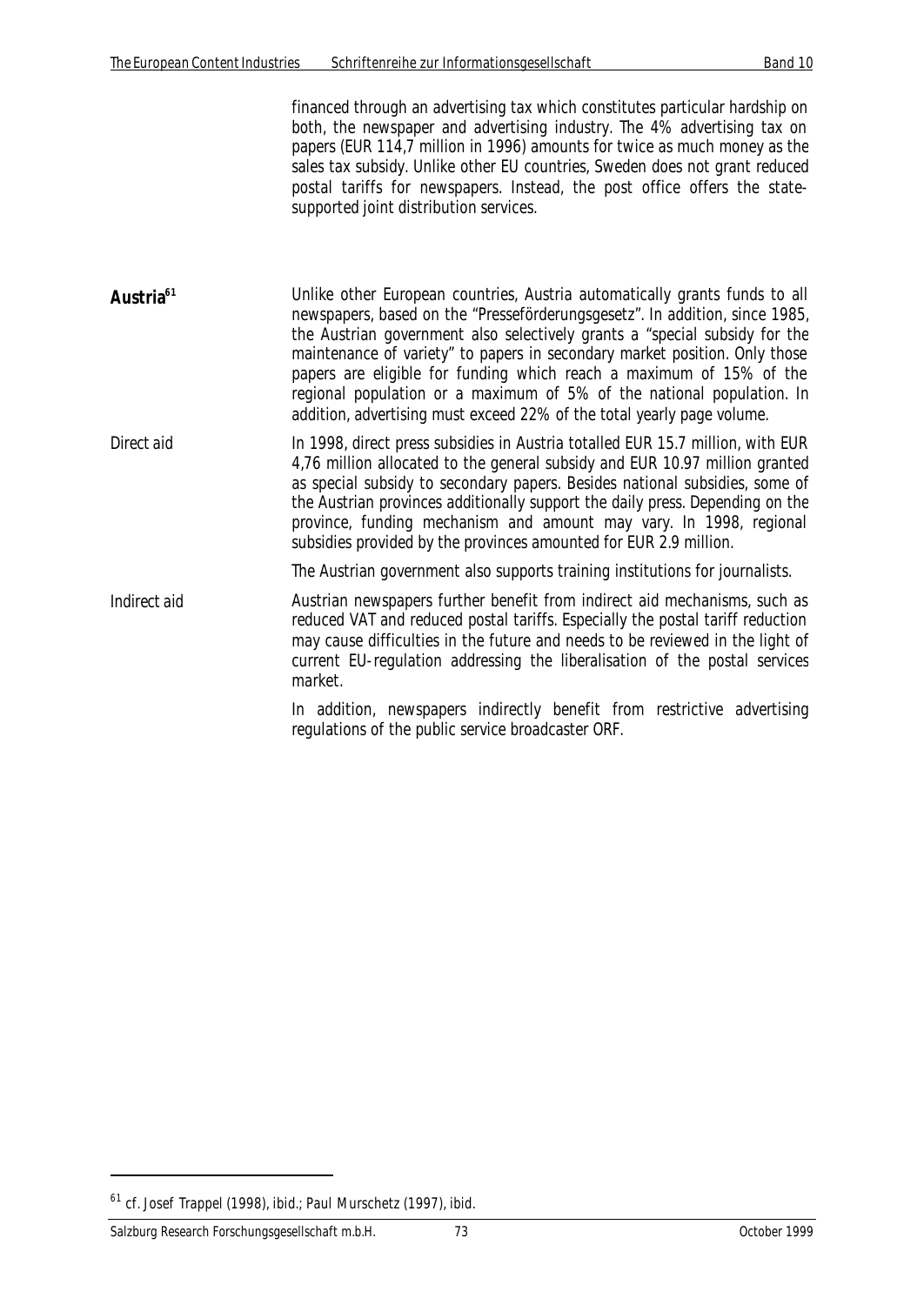| Country           | <b>Focus of indirect</b>                                                                                            | <b>Direct</b>  | <b>Focus of direct incentives</b>                                                                       | Evaluation    |
|-------------------|---------------------------------------------------------------------------------------------------------------------|----------------|---------------------------------------------------------------------------------------------------------|---------------|
|                   | incentives                                                                                                          | incentives     |                                                                                                         | 0f            |
|                   |                                                                                                                     |                |                                                                                                         | effectiveness |
| Austria           | Value added tax<br>Postal rates<br>Through advertising<br>market<br>Training of journalists                         | yes            | Automatic<br>Selectively for economically<br>weak papers                                                | no            |
| Finland           | Valued added tax<br>Postal rates<br>Through advertising<br>market                                                   | yes            | Selectively, for economically<br>weak newspapers<br><b>Distribution</b>                                 | no            |
| France            | Various taxes<br>Postal rates<br>Telecommunication rates<br>Transportation (train)<br>Through advertising<br>market | yes            | Selectively, for economically<br>weak newspapers<br>French press abroad                                 | no            |
| Germany           | Value added tax<br>Postal rates<br>Through advertising<br>market                                                    | n <sub>0</sub> | $\overline{a}$                                                                                          |               |
| Ireland           | Value added tax                                                                                                     | no             |                                                                                                         |               |
| Italy             | Value added tax<br>Postal rates<br>Telecommunication rates<br>Through advertising<br>market                         | yes            | Selectively, for political<br>press; papers of co-<br>operations of journalists<br>Italian press abroad | no            |
| Norway            | Value added tax<br>Postal rates<br>Through advertising<br>market                                                    | yes            | Selectively, for economically<br>weak newspapers                                                        | yes (limited) |
| Netherlands       | Value added tax<br>Through advertising<br>market                                                                    | yes            | Selectively, for economically<br>weak newspapers                                                        | yes           |
| Sweden            | Value added tax<br>Through advertising<br>market                                                                    | yes            | Selectively, for economically<br>weak papers<br>Distribution                                            | yes           |
| Switzerland       | Sales tax<br>Postal rates<br>Through advertising<br>market                                                          | no             |                                                                                                         |               |
| United<br>Kingdom | Value added tax<br>Postal rates<br>Through advertising<br>market                                                    | no             | $\overline{\phantom{a}}$                                                                                |               |

 $\overline{a}$ 

<sup>&</sup>lt;sup>62</sup> Christina Holtz-Bacha: "Presseförderung im westeuropäischen Vergleich." In: Peter A. Bruck (Hg.): Medienmanager Staat. München: Reinhard Fischer, 1994; S. 547.